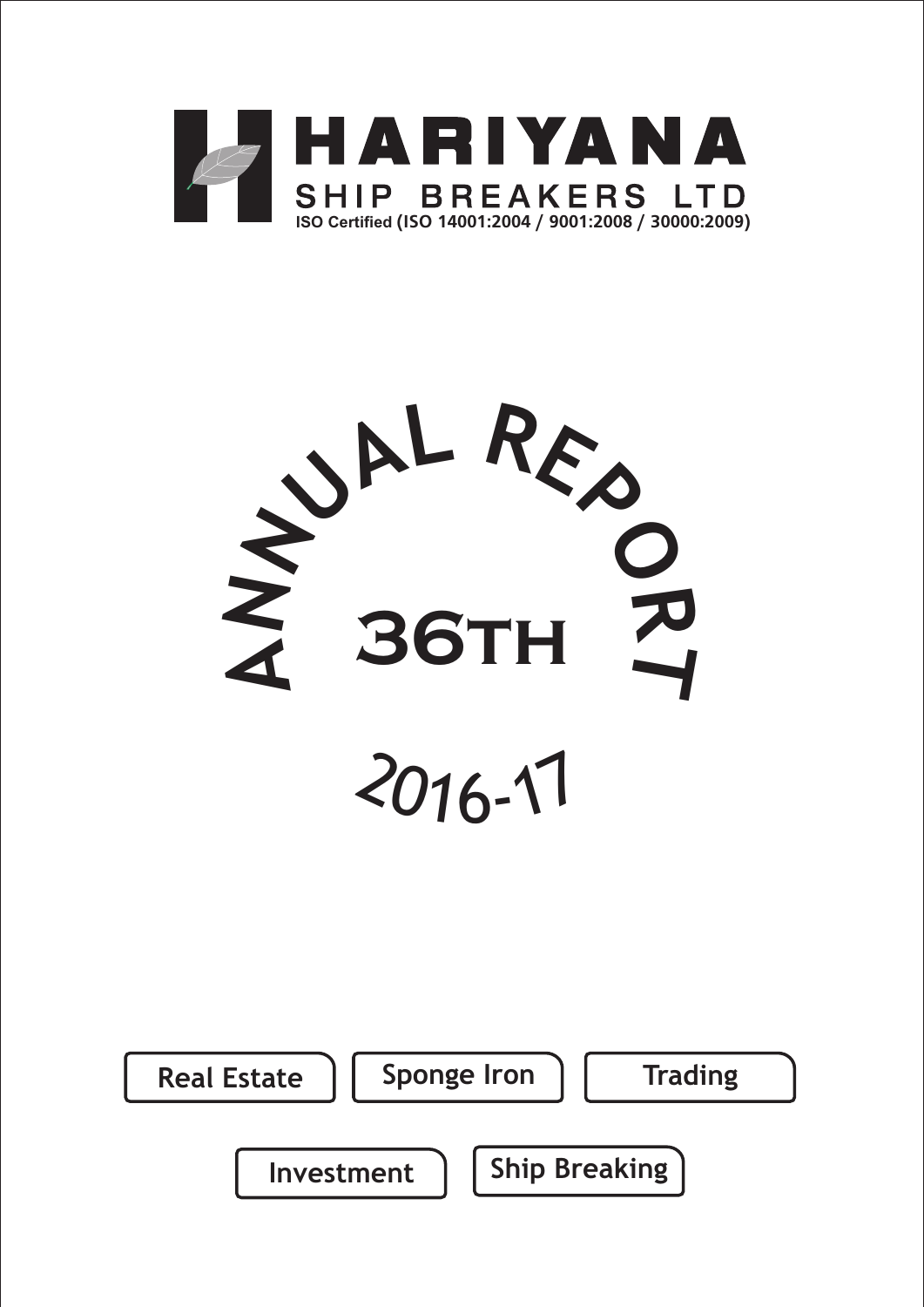### Go Green Today

As a responsible corporate citizen, the Company welcomes and supports the 'Green Initiative' taken by the Ministry of Corporate Affairs enabling the Company to effect electronic delivery of documents. The above initiative will go a long way in conserving paper which is a natural resource as also result in substantial savings on printing and posting of Annual Reports and other documents of your Company sent to shareholders. Members are requested to support this green initiative by updating their email address with the respective Depository Participants in case of electronic shareholding or registering their email addresses with the Company's Registrar and Transfer Agents in case of physical shareholding. Join this cause and make the world a cleaner, greener and healthier place to live.

| <b>Contents</b>                           |          |  |  |
|-------------------------------------------|----------|--|--|
| <b>Particulars</b>                        | Page No. |  |  |
| Corporate Information                     | 2        |  |  |
| Notice, Attendance Slip & Proxy Form      | 3        |  |  |
| <b>Board's Report</b>                     | 25       |  |  |
| Corporate Governance Report               | 45       |  |  |
| Secretarial Auditor's Report              | 66       |  |  |
| Management Discussion and Analysis Report | 74       |  |  |
| Independent Auditor's Report              | 80       |  |  |
| <b>Financial Statements</b>               | 90       |  |  |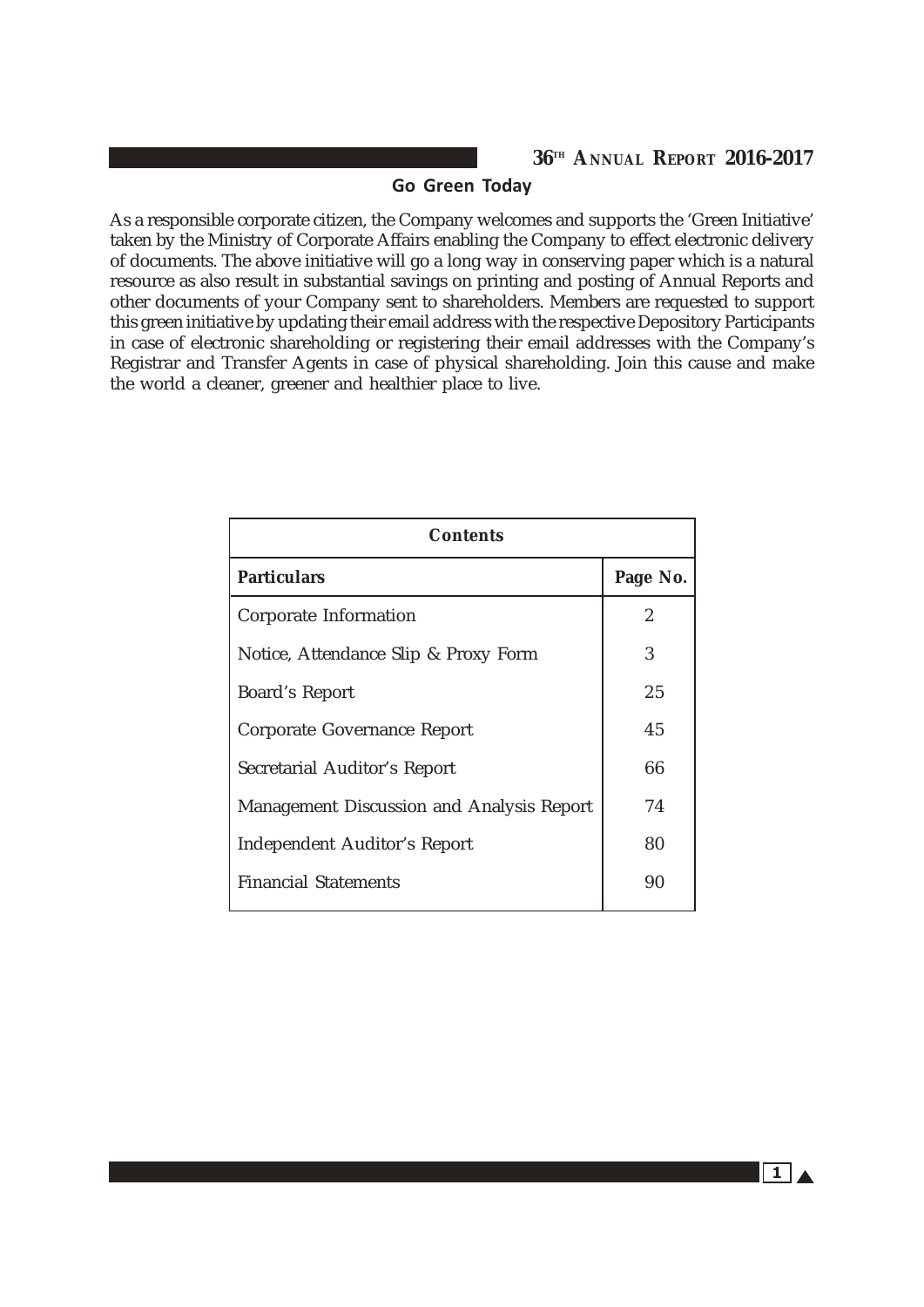**HARIYANA SHIP- BREAKERS LIMITED (CIN: L61100MH1981PLC024774) CORPORATE INFORMATION**

#### **BOARD OF DIRECTORS**

Mr. Shantisarup Reniwal (DIN: 00040355) Chairman & Executive Director

Mr. Rakesh Reniwal (DIN: 00029332) Managing Director (w.e.f. April 01, 2017)<br>Mrs. Unnati Reniwal (DIN: 00041306) Executive Director Mrs. Unnati Reniwal (DIN: 00041306) Mr. Manohar Wagh (DIN: 02622648) Independent & Non Executive Director<br>Mr. Pradeep Lilaram Bhatia (DIN: 02903984) Independent & Non Executive Director Mr. Pradeep Lilaram Bhatia (DIN: 02903984) Mr. Tejasbhai Thakker (DIN: 03017277) Independent & Non Executive Director

#### **KEY MANAGERIAL PERSON**

**STATUTORY AUDITORS** M/s. P. D. Goplani & Associates

#### **SECRETARIAL AUDITORS**

M/s. Dilip Bharadiya & Associates

**INTERNAL AUDITOR**

Mr. Amol Shah

#### **BANKER(S)**

Punjab National Bank

#### **REGISTERED OFFICE**

156, Maker Chambers VI, 220 Jamnalal Bajaj Marg, Nariman Point, Mumbai- 400021 E-mail: **contact@hariyanagroup.com** | Website: **www.hariyanagroup.com**

**BRANCH OFFICE** Hariyana House, 2165/A-2, 2nd Floor, Sanskar Mandal Chowk, Bhavnagar–364002

**SHIP BREAKING YARD** Plot No.14, Ship Breaking Yard, Alang, District Bhavnagar, Gujarat- 364001

#### **REGISTRAR & SHARE TRANSFER AGENTS (R&TA)**

Sharex Dynamic (India) Pvt. Ltd. Unit-1, Luthra Ind. Premises, Safed Pool, Andheri Kurla Road, Andheri (E), Mumbai – 400072 Tel: 2851 5606/ 2851 5644 Fax: 2851 2885 E-mail: **sharexindia@vsnl.com** Website: **www.sharexindia.com**

$$
\blacktriangle \boxed{2}
$$

(Resigned from the designation of Managing Director and retained as Executive Director w.e.f. April 1, 2017)

Mr. Rakesh Reniwal Managing Director (w.e.f. April 01, 2017)<br>Mr. Raieev Reniwal Chief Financial Officer Mr. Rajeev Reniwal Chief Financial Officer<br>Ms. Swati Chauhan Company Secretary & Company Secretary & Compliance Officer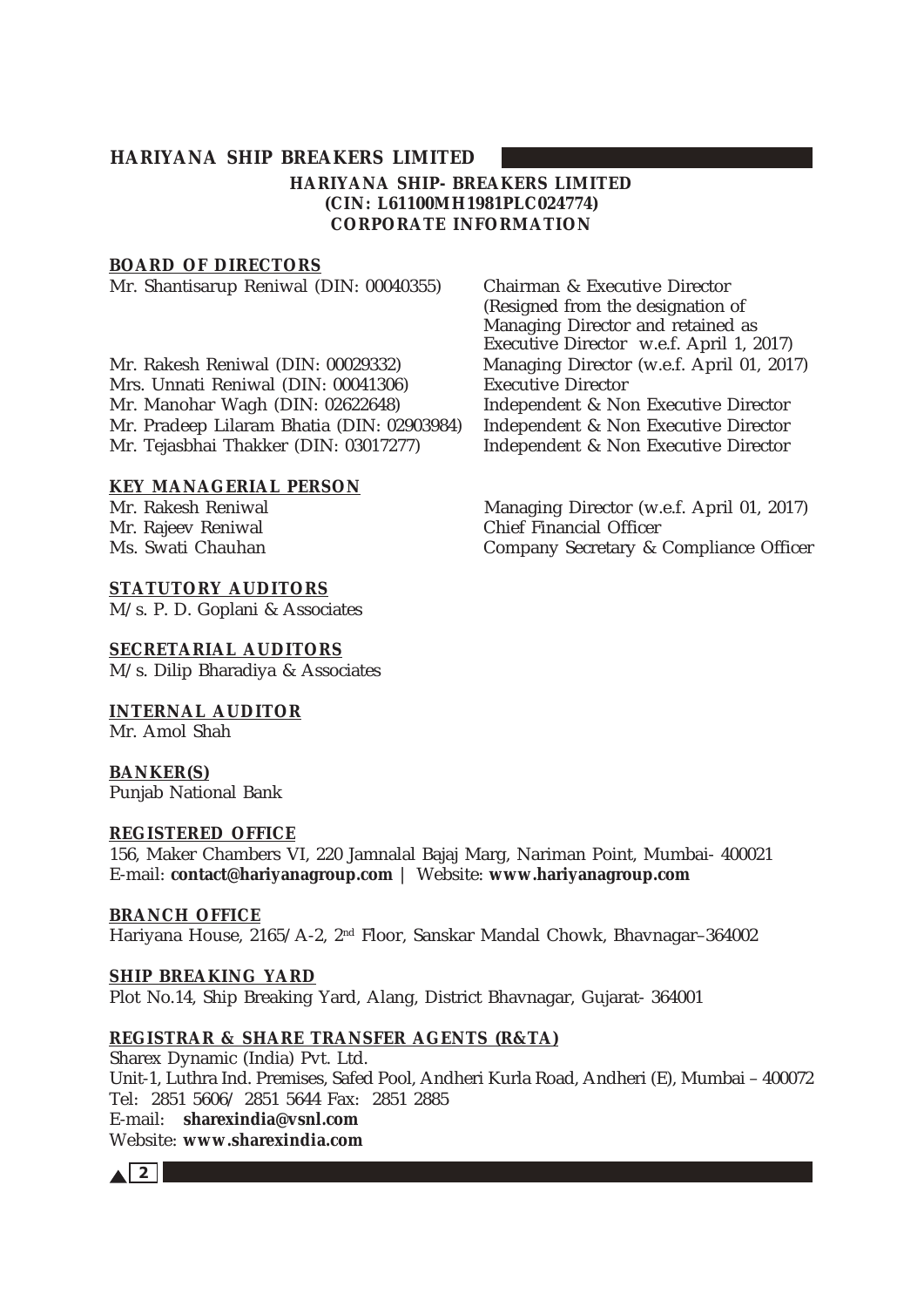# **NOTICE**

Notice is hereby given that the **36th Annual General Meeting** *("the Meeting")* of the members of **Hariyana Ship- Breakers Limited** *("the Company")* (CIN: L61100MH1981PLC024774) will be held on **Saturday, September 30, 2017** at **09.30 a.m.** at Registered Office of the Company situated at 156, Maker Chambers VI, 220 Jamnalal Bajaj Marg, Nariman Point, Mumbai- 400021 to transact, with or without modification(s), as may be permissible, the following businesses:

#### **ORDINARY BUSINESS:**

- 1. To receive, consider and adopt the Audited Financial Statements of the Company for the financial year ended on March 31, 2017 alongwith the reports of the Directors and Auditors thereon.
- 2. To appoint a Director in place of Mrs. Unnati Rakesh Reniwal (DIN: 00041306), who retires by rotation and being eligible, offers herself for re-appointment.
- 3. To re-appoint M/s. P.D Goplani & Associates, Chartered Accountants, Bhavnagar (Firm Registration No. 118023W) as Statutory Auditors of the Company and to fix their remuneration

To consider and if thought fit, to pass the following resolution as an Ordinary Resolution:

**"RESOLVED THAT** pursuant to the provisions of Sections 139, 141, 142 and other applicable provisions, if any, of the Companies Act, 2013 *("the Act")* read with the Companies (Audit and Auditors) Rules, 2014 *(*including any statutory modification(s) or re-enactment(s) thereof for the time being in force) and pursuant to the recommendation of the Audit Committee and the Board, M/s. P. D. Goplani & Associates, Chartered Accountants, Bhavnagar having ICAI Firm Registration No. 118023W, be and are hereby re-appointed as Statutory Auditors of the Company for a period of 5 years i.e. to hold office from the conclusion of this Annual General Meeting until the conclusion of 41st Annual General Meeting of the Company to be held in the financial year 2022 subject to ratification at every annual general meeting of the Company on such remuneration as may be agreed upon by the Board of Directors and the Auditors in addition to applicable taxes and re-imbursement of out of pocket expenses incurred by them in connection with the audit of accounts of the Company.

**RESOLVED FURTHER THAT** the Board of Directors (including any Committee thereof) be and is hereby authorised to take all such steps as may be necessary, proper and expedient to give effect to this Resolution.**"**

4. To appoint M/s. LLB & Co., Chartered Accountants, Mumbai (ICAI Firm Registration No. 117758W) in place of the retiring auditors M/s. Lahoti Navneet & Co., Chartered Accountants, Mumbai (ICAI Firm Registration No. 116870W) as Branch Auditors for the Mumbai division of the Company and to fix their remuneration

To consider and if thought fit, to pass the following resolution as an Ordinary Resolution: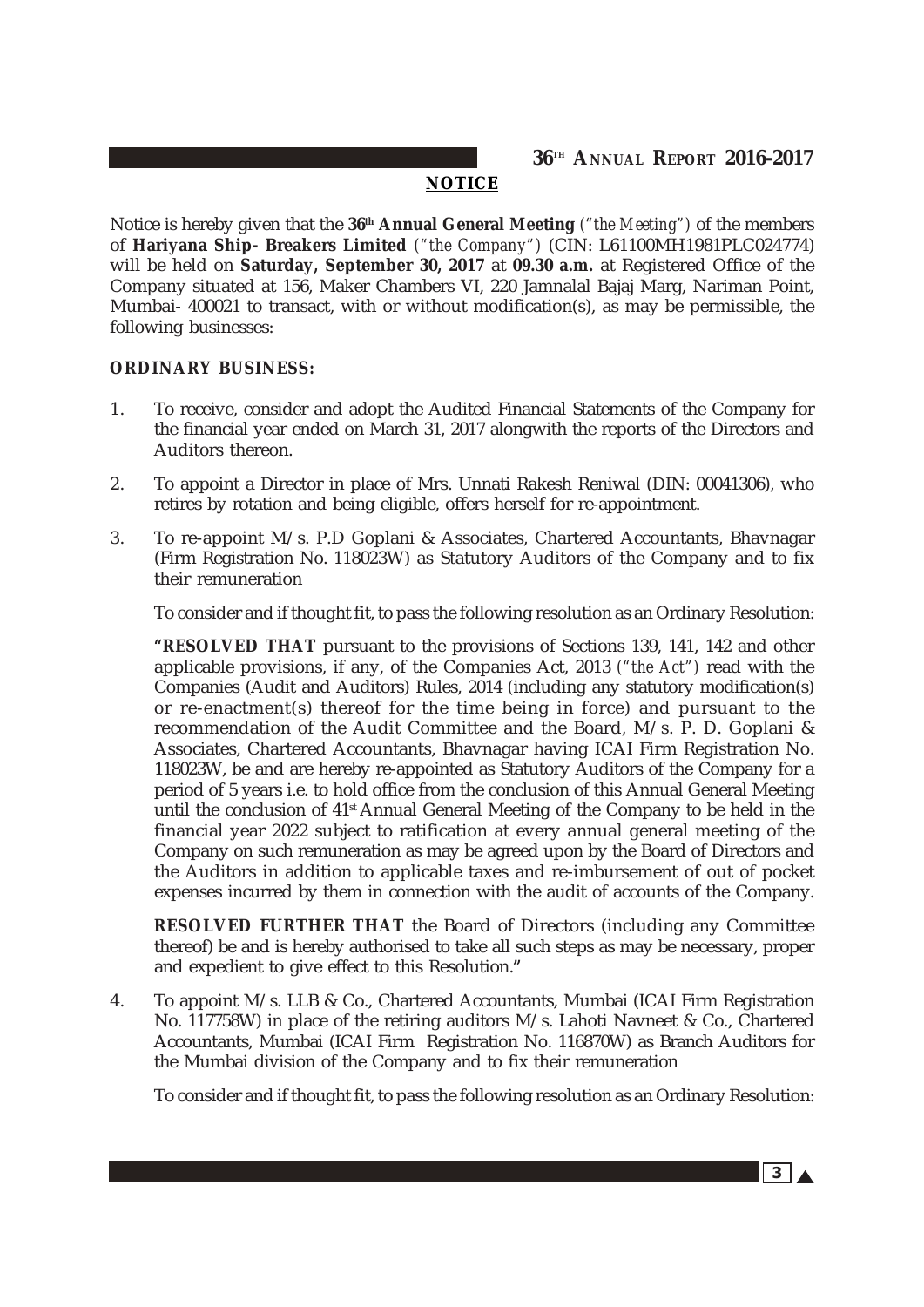**"RESOLVED THAT** pursuant to the provisions of Sections 139, 143(8) and other applicable provisions, if any, of the Companies Act, 2013 *("the Act")* read with the Companies (Audit and Auditors) Rules, 2014 (including any statutory modification(s) or re-enactment(s) thereof for the time being in force) and pursuant to the recommendation of the Audit Committee and the Board, M/s. LLB & Co., Chartered Accountants, Mumbai (ICAI Firm Registration No. 117758W), be and are hereby appointed as Branch Auditors of the Company in place of the retiring auditors M/s. Lahoti Navneet & Co, Chartered Accountants, Mumbai (ICAI Firm Registration No. 116870W) to audit the Accounts of the Mumbai Division of the Company for a period of 5 years i.e. to hold office from the conclusion of this Annual General Meeting until the conclusion of 41<sup>st</sup> Annual General Meeting of the Company to be held in the financial year 2022 subject to ratification at every annual general meeting of the Company on such remuneration as may be agreed upon by the Board of Directors and the Auditors in addition to applicable taxes and re-imbursement of out of pocket expenses incurred by them in connection with the audit of accounts of the Company.

**RESOLVED FURTHER THAT** the Board of Directors (including any Committee thereof) be and is hereby authorised to take all such steps as may be necessary, proper and expedient to give effect to this Resolution.**"**

#### **SPECIAL BUSINESS:**

5. Appointment of Mr. Rakesh Reniwal (DIN: 00029332) as Managing Director of the Company

To consider and if thought fit, pass the following resolution as Special Resolution:

**"RESOLVED THAT** pursuant to recommendation of the Nomination and Remuneration Committee and approval of the Board in its meeting held on April 01, 2017 and subject to the provisions of Sections 196, 197, 198 and 203 read with Schedule V and the Companies (Appointment and Remuneration of Managerial Personnel) Rules, 2014 (including any statutory modification(s) or re-enactment thereof, for the time being in force) and other applicable provisions, if any, of the Companies Act, 2013 *("the Act"),* the relevant provisions of the Articles of Association of the Company and subject to such other approvals, as may be necessary, the Company hereby approves the appointment and terms of remuneration of Mr. Rakesh Reniwal (DIN: 00029332) as the Managing Director of the Company for a period of 3 years w.e.f. April 01, 2017 and upon the terms and conditions as detailed in the explanatory statement attached hereto including remuneration with further liberty to the Board of Directors of the Company (hereinafter referred to as "the Board" which term shall be deemed to include any Committee constituted  $\ell$  to be constituted by the Board) from time to time to alter the said terms and conditions of appointment and remuneration of Mr. Rakesh Reniwal in the best interests of the Company and as may be permissible at law.

**RESOLVED FURTHER THAT** the remuneration payable to Mr. Rakesh Reniwal, shall not exceed the overall ceiling of the total managerial remuneration as provided under Section 197 of the Companies Act, 2013 or such other limits as may be prescribed from time to time.

 $\blacktriangle$  4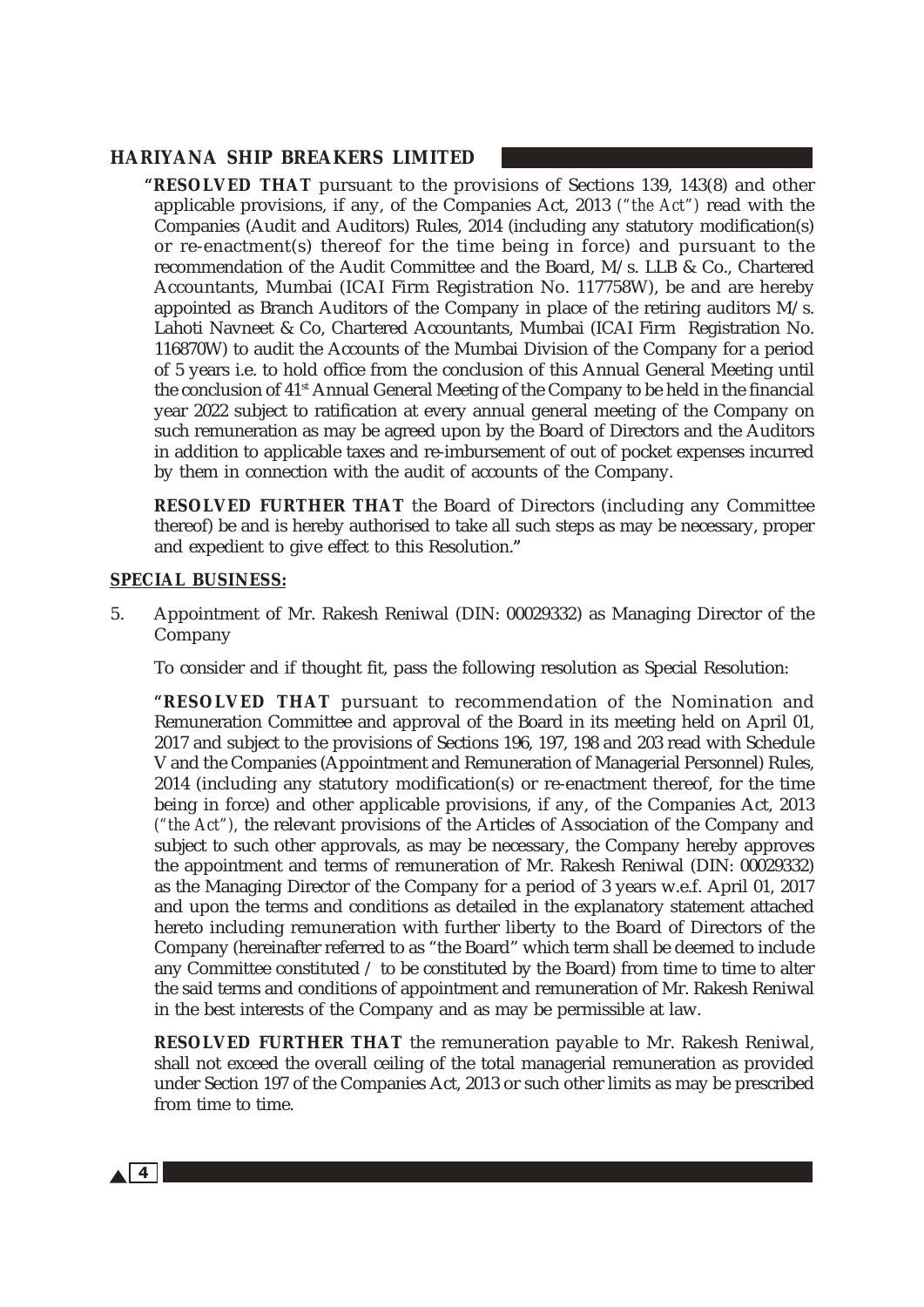**RESOLVED FURTHER THAT** the Board be and is hereby authorized to do all such acts, deeds and things and execute all such documents, instruments and writings as may be required and to delegate all or any of its powers herein conferred to any Committee of Directors or Director(s) to give effect to the aforesaid resolution.**"**

On behalf of the Board of Directors

# For **Hariyana Ship- Breakers Limited**

 $Sd$  /-**Shantisarup Reniwal** Chairman (DIN: 00040355)

Date: May 30, 2017 Place: Mumbai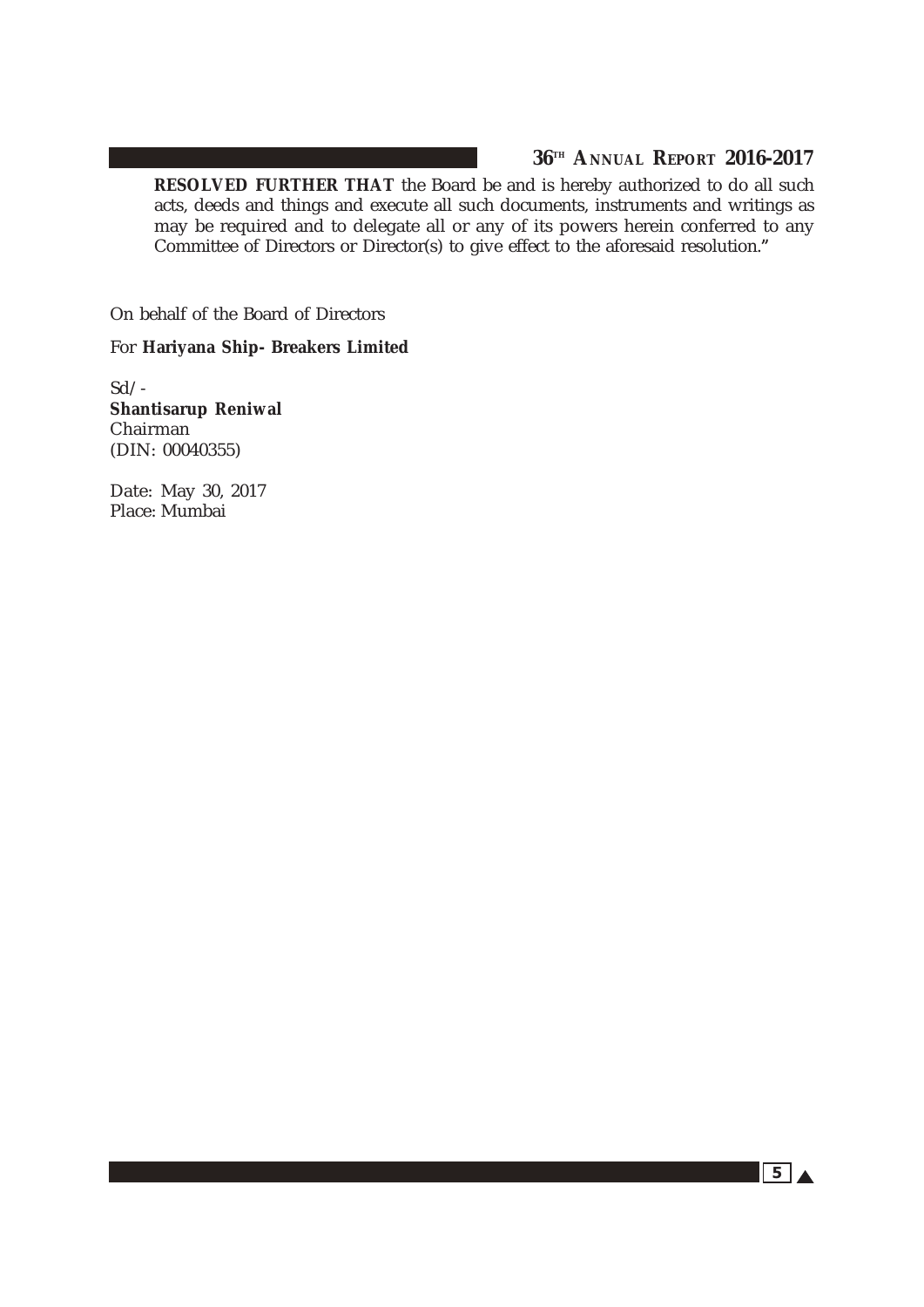#### **NOTES:**

- 1. The Explanatory Statement pursuant to Section 102 of the Companies Act, 2013 *("the Act")* setting out material facts concerning the business under Item Nos. 4 & 5 of the Notice, is annexed hereto.
- 2. **A MEMBER ENTITLED TO ATTEND AND VOTE AT THE ANNUAL GENERAL MEETING ("AGM" OR THE "MEETING") IS ENTITLED TO APPOINT A PROXY TO ATTEND AND VOTE INSTEAD OF HIMSELF/ HERSELF AND THE PROXY NEED NOT BE A MEMBER OF THE COMPANY. THE PROXY TO BE EFFECTIVE SHOULD BE LODGED AT THE REGISTERED OFFICE OF THE COMPANY NOT LATER THAN 48 HOURS BEFORE THE COMMENCEMENT OF THE MEETING.**

A person can act as proxy on behalf of members not exceeding fifty (50) and holding in the aggregate not more than ten percent of the total share capital of the Company. A member holding more than ten percent of the total share capital of the Company carrying voting rights may appoint a single person as proxy and such person shall not act as a proxy for any other person or shareholder.

- 3. Corporate members are requested to forward a certified copy of the Board Resolution in terms of Section 113 of the Act authorizing their representative(s) to attend and vote on their behalf at the Annual General Meeting.
- 4. The Register of Members and the Share Transfer Books of the Company will remain close from Sunday, September 24, 2017 to Saturday, September 30, 2017 (both days inclusive).
- 5. Details in pursuance of Regulation 36(3) of the Securities and Exchange Board of India (Listing Obligations and Disclosure Requirements) Regulations, 2015 *("Listing Regulations")* and Secretarial Standard on General Meetings (SS-2) issued by the Institute of Company Secretaries of India in respect of the Directors seeking appointment/reappointment at the Annual General Meeting under Item No. 2 of the Notice, forms integral part of the notice. The Directors have furnished the requisite declarations for their appointment / re-appointment.
- 6. Pursuant to Sections 101 and 136 of the Act read with the relevant rules made thereunder, Companies can serve Annual reports and other communications through electronic mode to those members who have registered their e-mail address either with the Company or Depository Participant(s).

Members who have not registered their e-mail address with the Company can now register the same by submitting a duly filled in 'E-Communication Registration Form', available on the website of the Company i.e. **www.hariyanagroup.com** and also forming part of this Notice, to the Company or Sharex Dynamic (India) Pvt. Ltd., Registrar and Transfer Agent of the Company.

Members holding shares in dematerialised form are requested to register their e-mail address with their Depository Participant(s) only. Members of the Company, who have registered their e-mail address, are entitled to receive such communication in physical form upon request.

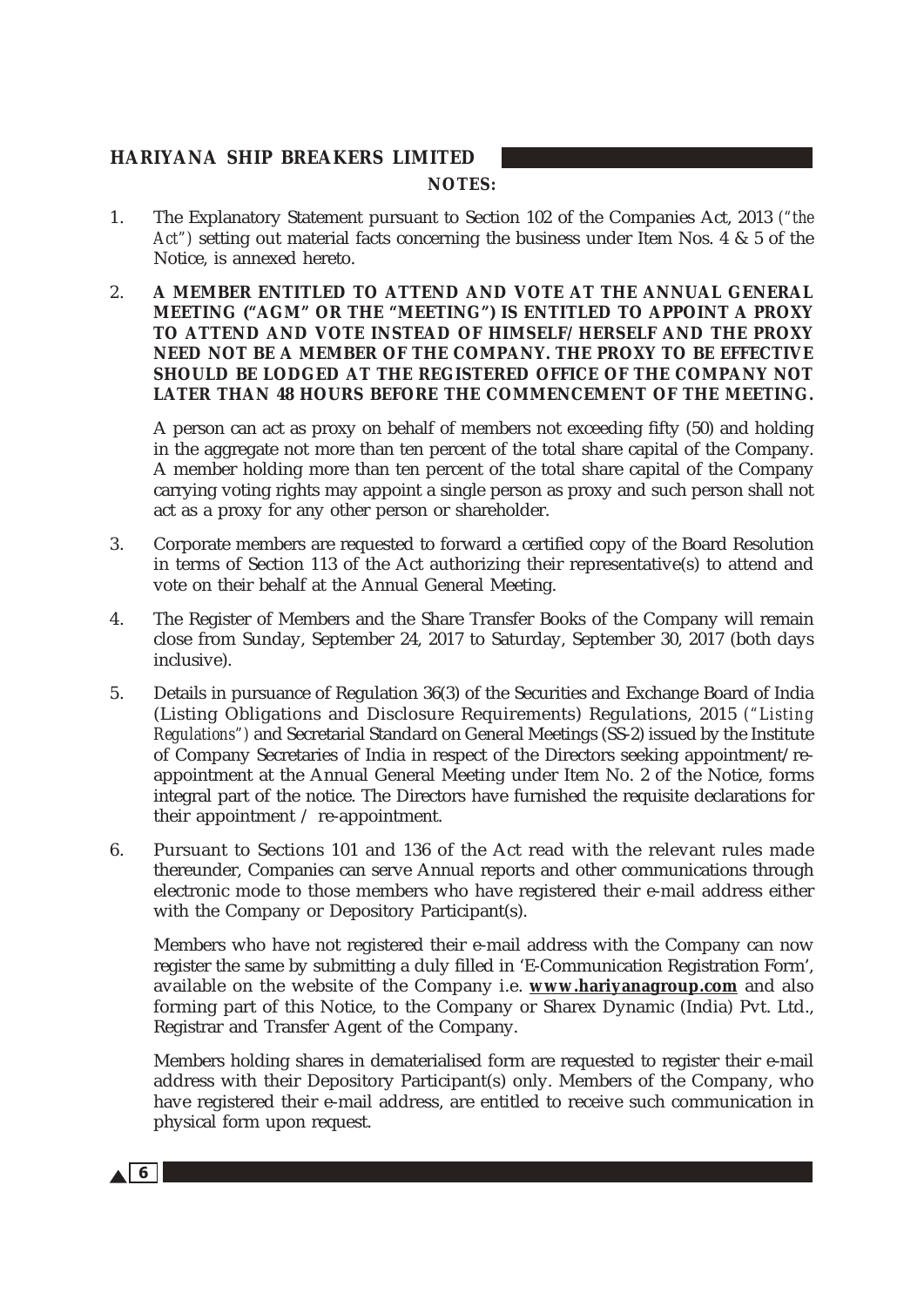Members may also note that the Notice of the 36<sup>th</sup> AGM and the Annual Report for Financial Year 2016-17 will also be available on the Company's website i.e. **www.hariyanagroup.com** for downloading. The physical copies of all the documents mentioned/ referred to in this Notice will also be available at the Company's Registered Office for inspection during normal business hours on working days.

Even after registering for E-communication, Members are entitled to receive such communication in physical form free of cost, upon making a request for the same. Members desirous of receiving any communication vide a particular mode of service, would be entitled to receive such communication vide such mode of service, on payment of requisite fees as determined by the Company. For any communication, the Members may also send requests to the Company's e-mail ID i.e. **contact@hariyanagroup.com.**

- 7. Members are requested to :
	- i. write to the Company at least 7 days before the date of the meeting in case they desire any information as regards the Audited Accounts for the financial year ended March 31, 2017 so as to enable the Company to keep the information ready.
	- ii. bring their copy of the Annual Report, Attendance slip and their photo identity proof at the Annual General Meeting.
	- iii. intimate to their Depository Participants (DPs) about all changes pertaining to their bank details such as bank account number, name of the bank and branch details, MICR code and IFSC code, mandates, nominations, power of attorney, change of address, change of name, e-mail address, contact numbers etc. where the shares are held in electronic form and not to the Company/ R&TA. Changes intimated to the DP will then be automatically reflected in the Company's records which will help the Company and the Company's Registrars and Transfer Agents (R&TA) to provide efficient and better services. Members holding shares in physical form are requested to intimate such changes to R&TA.
	- iv. consider converting their holdings to dematerialized form to eliminate all risks associated with physical shares and for ease of portfolio management. Members can contact the Company or Registrars and Transfer Agents (R&TA) for assistance in this regard.
	- v. quote Registered Folio no. or DP ID/Client ID no. in all their correspondences.
	- vi. approach the R&TA of the Company for consolidation of folios.
	- vii. avail nomination facility by filing in form SH-13 in accordance with Section 72 of the Companies Act, 2013 and forward the same to the R&TA, if not done. (Applicable for those holding shares in physical form).
	- viii. send all share transfer lodgments (physical mode)/ correspondence to the R&TA of the Company- Sharex Dynamic (India) P Ltd. Unit-1, Luthra Industrial Premises, Andheri – Kurla Road, Safed Pool, Andheri (East), Mumbai – 400 072 upto the date of book closure.

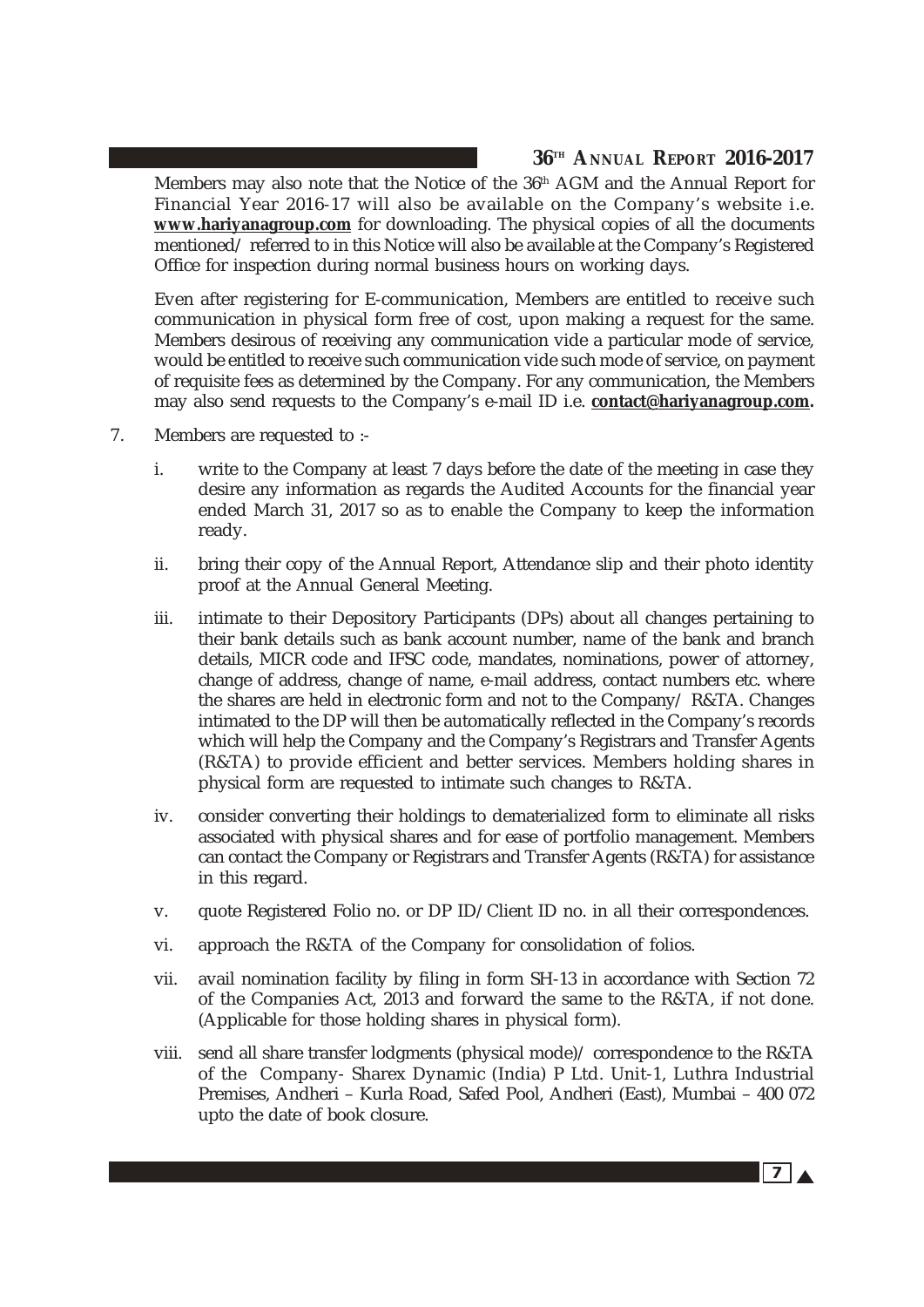- 8. The equity shares of the Company are listed on the BSE Limited. The listing fees till date have been paid.
- 9. All the relevant documents referred to in the Notice are open for inspection at the Registered Office of the Company between 11:00 a.m. to 3:00 p.m. on all working days except Sundays and Public Holidays until the date of the Annual General Meeting or any adjournment(s) thereof. The aforesaid documents will also be available for inspection by members at the meeting.
- 10. i. In compliance with provisions of Section 108 of the Companies Act, 2013 read with Rule 20 of the Companies (Management and Administration) Rules, 2014, as amended from time to time and Regulation 44 of the SEBI (Listing Obligations and Disclosure Requirements) Regulations, 2015; the Company is pleased to provide its members the facility to exercise their right to vote on resolutions proposed to be considered at the 36th Annual General Meeting *("AGM")* by electronic means and the business may be transacted through e-voting services. The Company has engaged the services of National Securities Depository Limited (NSDL) to provide the e-voting facility and the members may cast their votes using an electronic voting system from a place other than venue of the AGM *(i.e., "remote e-voting")*.
	- ii. The facility for voting through ballot paper shall be made available at the AGM and the members attending the meeting who have not cast their vote by remote e-voting shall be able to exercise their right at the meeting through ballot paper.
	- iii. The Members who have cast their vote by remote E-voting prior to the AGM will be entitled to and may attend the AGM and their presence shall be counted for the purpose of Quorum. However, they shall not be entitled to cast their vote again. If a Member casts vote by more than one mode of voting including remote E-voting, then voting done through remote E-voting shall prevail and other shall be treated as invalid.
	- iv. The remote e-voting period will commence on Wednesday, September 27, 2017 (9:00 a.m.) and will end on Friday, September 29, 2017 (5:00 p.m.). During this period, members of the Company holding shares either in physical form or in dematerialized form as on the cut-off date i.e., September 23, 2017, may cast their vote by remote e-voting. The remote e-voting module shall be disabled by NSDL for voting thereafter. Once the vote on a resolution is cast by the member, he/she shall not be allowed to change it subsequently. A person who is not a member as on the cut-off date should treat this Notice for information purpose only.

#### **The process and manner for remote e-voting are as under:**

- A. In case a member receives an email from NSDL [for members whose email IDs are registered with the Company/Depository Participant(s)]:
	- i. Open email and open PDF file viz; 'remote e-voting.pdf' with your Client ID or Folio No. as password. The said PDF file contains your user ID and password/ PIN for remote e-voting. Please note that the password is an initial password.

8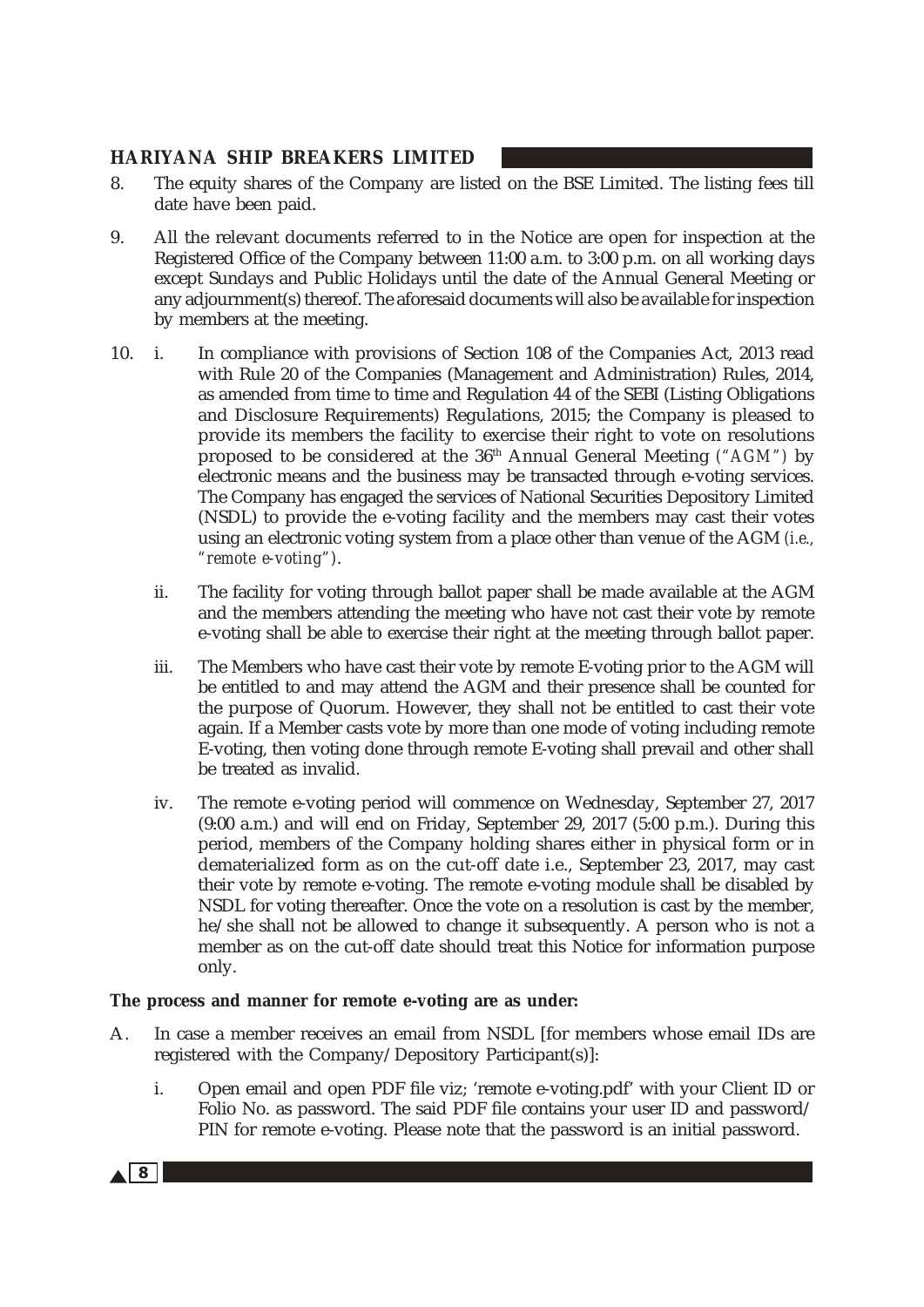- ii. Launch internet browser by typing the following URL: **https:// www.evoting.nsdl.com/**
- iii. Click on Shareholder Login
- iv. If you are logging-in for the first time, please enter the user ID and password as initial password/PIN noted in step (i) above. Click Login.
- v. Password change menu appears. Change the password/PIN with new password of your choice with minimum 8 digits/ characters or combination thereof. Note new password. It is strongly recommended not to share your password with any other person and take utmost care to keep your password confidential.
- vi. Home page of remote e-voting opens. Click on remote e-voting: Active Voting Cycles.
- vii. Select 'EVEN' (E-Voting Event Number) of 'HARIYANA SHIP BREAKERS LIMITED" which is 107017.
- viii. Now you are ready for remote e-voting as Cast Vote page opens.
- ix. Cast your vote by selecting appropriate option and click on 'Submit' and also 'Confirm' when prompted.
- x. Upon confirmation, the message 'Vote cast successfully' will be displayed.
- xi. Once you have voted on the resolution(s), you will not be allowed to modify your vote.
- xii. Institutional shareholders (i.e. other than individuals, HUF, NRI etc.) are required to send scanned copy (PDF/JPG Format) of the relevant Board Resolution/ Authority letter etc. together with attested specimen signature of the duly authorized signatory(ies) who is / are authorised to vote, to the Scrutinizer via e-mail: **dilipbcs@gmail.com** with a copy marked to **evoting@nsdl.co.in.**
- B. In case a member receives physical copy of the Notice of AGM [for members whose email IDs are not registered with the Company/depository participant(s) or requesting physical copy]:
	- i. Initial password is provided in the attendance slip: EVEN USER ID and PASSWORD/PIN.
	- ii. Please follow all steps from Sr. No. (ii) to Sr. No. (xii) above, to cast vote.
- 11. In case of any queries, you may refer the Frequently Asked Questions (FAQs) for Members and remote e-voting user manual for Members available at the download section of **www.evoting.nsdl.com** or call on toll free no.: 1800-222-990.
- 12. If you are already registered with NSDL for remote e-voting, you can use your existing user ID and password/PIN for casting your vote.

*NOTE: Shareholders who forgot the User Details/Password can use "Forgot User Details/ Password?" or "Physical User Reset Password?" option available on www.evoting.nsdl.com.*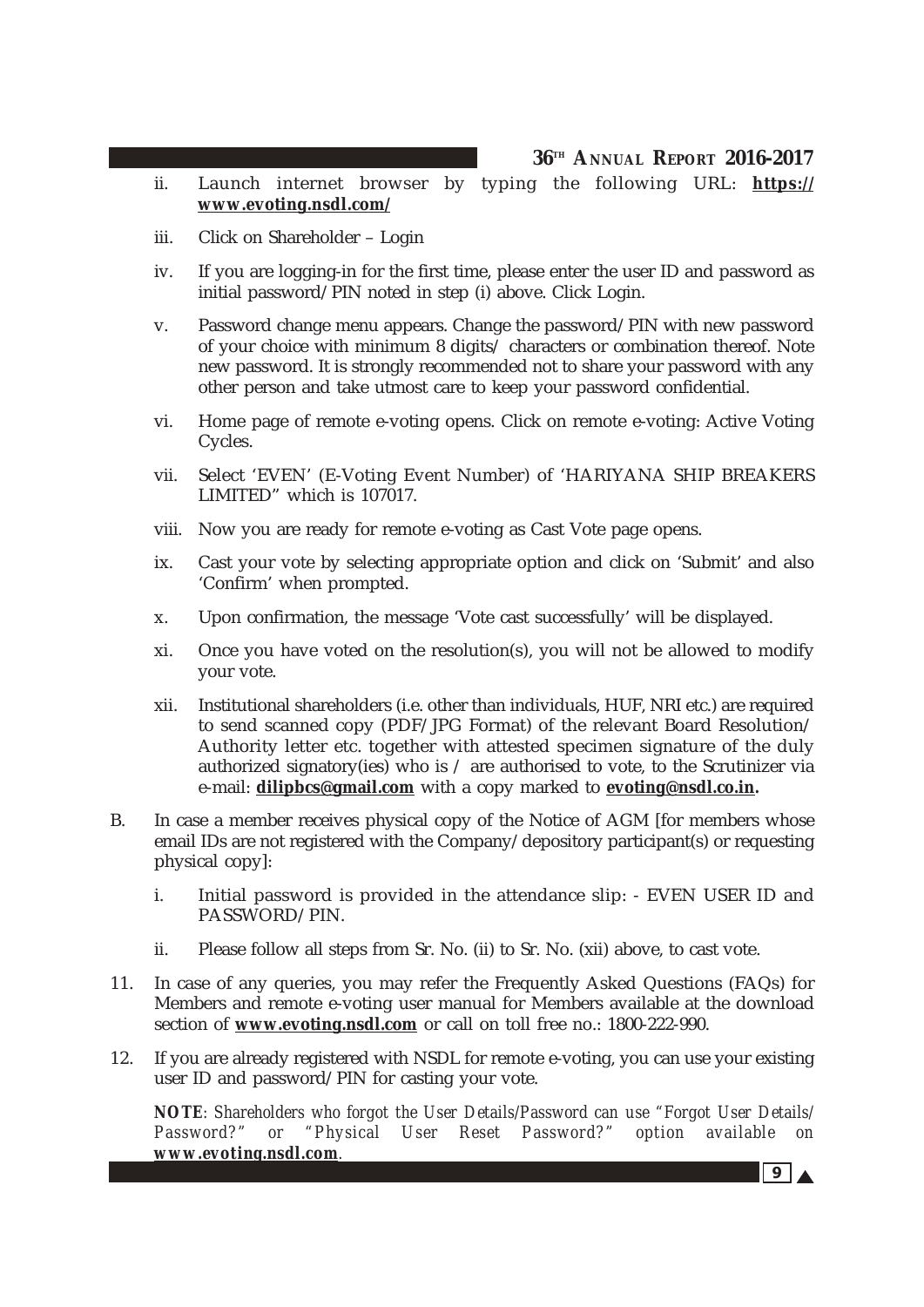*In case Shareholders are holding shares in demat mode, USER-ID is the combination of (DPID+ClientID).*

*In case Shareholders are holding shares in physical mode, USER-ID is the combination of (Even No+Folio No).*

- 13. You can also update your mobile number and e-mail id in the user profile details of the folio which may be used for sending future communication(s).
- 14. Voting rights of members shall be in proportion to their shares of the paid up equity share capital of the Company as on the cut-off date i.e., September 23, 2017.
- 15. Any person who acquires shares of the Company and becomes Member of the Company after dispatch of the notice and holding shares as on the cut-off date i.e., September 23, 2017, may obtain the login ID and password by sending a request at **evoting@nsdl.co.in**, **contact@hariyanagroup.com**.

However, if you are already registered with NSDL for remote e-voting, you can use your existing user ID and password for casting your vote. If you forgot your password, you can reset your password by using "Forgot User Details/Password" or "Physical User Reset Password" option available on **www.evoting.nsdl.com** or contact NSDL at the following toll free no.: 1800-222-990.

- 16. A member may participate in the AGM even after exercising his right to vote through remote e-voting but shall not be allowed to vote again at the AGM.
- 17. A person whose name is recorded in the register of members or in the register of beneficial owners maintained by the depositories as on the cut-off date only shall be entitled to avail the facility of remote e-voting as well as voting at the AGM through ballot paper.
- 18. The Company has appointed Mr. Dilip Bharadiya, Practicing Company Secretary, to act as the Scrutinizer and to scrutinize the entire e-voting process (i.e. remote e-voting and ballot voting at the AGM) in a fair and transparent manner.
- 19. The Chairman shall, at the AGM, at the end of discussion on the resolutions on which voting is to be held, allow voting with the assistance of the Scrutinizer by use of "Ballot Paper" for all those members who are present at the AGM but have not cast their votes by availing the remote e-voting facility.
- 20. The Scrutinizer shall, after the conclusion of voting at the Annual General Meeting, first count the votes cast at the meeting and thereafter unblock the votes cast through remote e-voting in the presence of at least two witnesses, not in the employment of the Company and shall make, not later than forty eight hours from the conclusion of the AGM, a Combined Scrutinizer's Report of the total votes cast in favour or against, if any, to the Chairman or a person authorized by him in writing, who shall countersign the same and declare the result of the voting forthwith.
- 21. The results declared along with the report of the Scrutinizer, will be placed on the website of the Company viz. **www.hariyanagroup.com** and on the website of NSDL viz. **www.evoting.nsdl.com** immediately after the declaration of result by the Chairman or a person authorized by him in writing. The results shall also be immediately

 $\blacktriangle$  10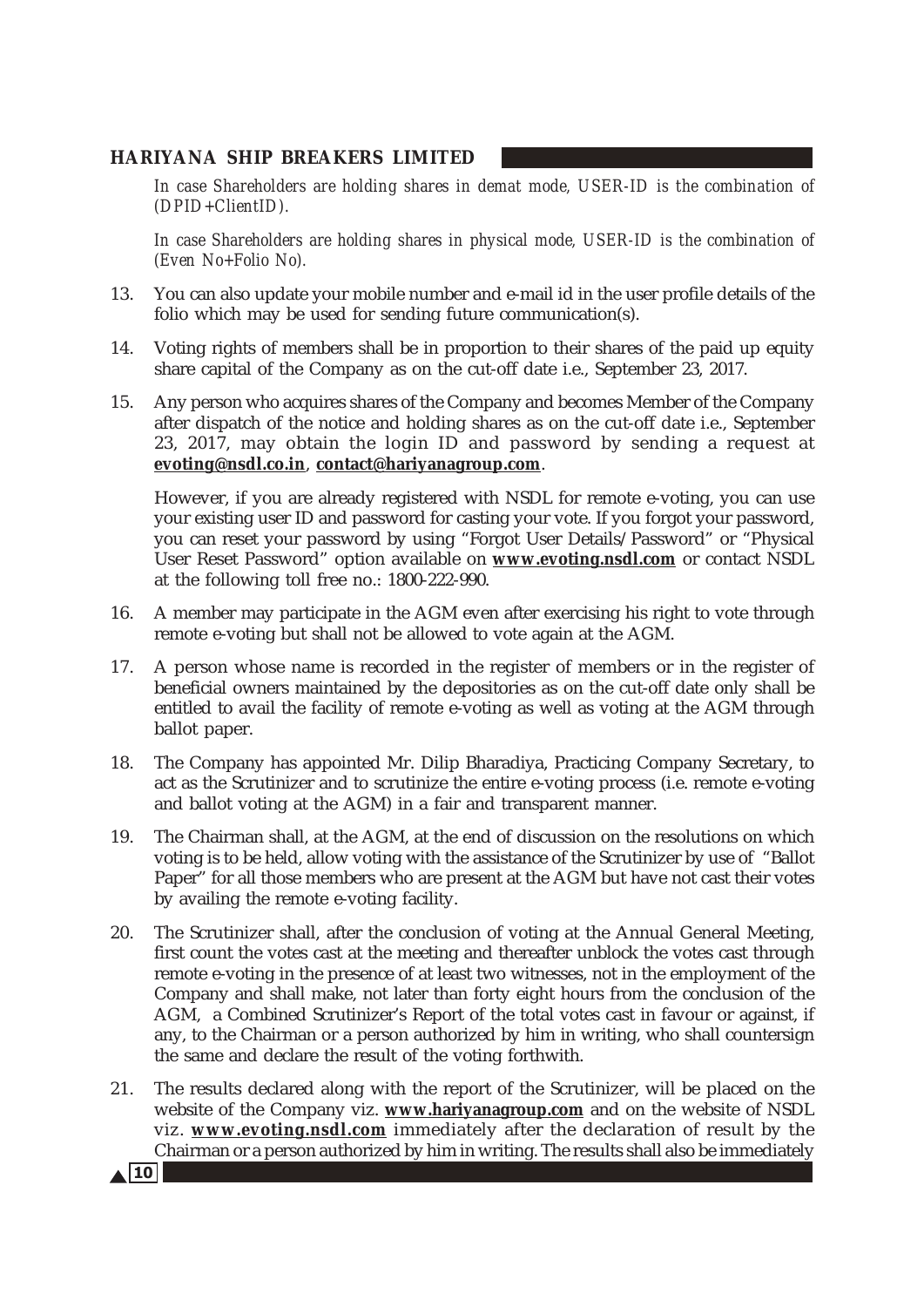forwarded to the BSE Limited, Mumbai and shall be made available for inspection at the Registered Office of the Company.

- 22. In case of joint holders attending the meeting, only such joint holder who is higher in the order of names will be entitled to vote.
- 23. The Securities and Exchange Board of India ("SEBI") has mandated submission of PAN by every participant in the Securities Market. Members holding shares in electronic form are requested to submit PAN to their Depository Participant(s) with whom they are maintaining their demat accounts. Members holding shares in physical form can submit their PAN details to the Company's Registrar and Transfer Agent.
- 24. Nomination Facility:

As per the provisions of Section 72 of the Companies Act, 2013, facility for making nomination is available for the members in respect of the shares held by them. Members holding shares in single name and who have not yet registered their nomination are requested to register the same by submitting Form No. SH-13. If a member desires to cancel the earlier nomination and record fresh nomination, he may submit the same in Form No. SH-14. Both forms are appended to the Annual Report. Members holding shares in physical form are requested to submit the forms to the Company's Share Registrars and Transfer Agents. Members holding shares in electronic form may obtain Nomination forms from their respective Depository Participants.

25. Updation of Members Detail:

The format of the Register of Members prescribed by the Ministry of Corporate Affairs under the Companies Act, 2013 requires the Company / Share Registrars and Transfer Agents to record additional details of members including their PAN details, email address, bank details for payment of dividend etc. A form for capturing the additional details is appended in this Annual Report. Members holding shares in physical form are requested to submit the filled in form to the Company or its Share Registrars and Transfer Agents. Members holding shares in electronic form are requested to submit the details to their respective Depository Participants.

On behalf of the Board of Directors

#### For **Hariyana Ship- Breakers Limited**

 $Sd$  /-**Shantisarup Reniwal** Chairman (DIN: 00040355)

Date: May 30, 2017 Place: Mumbai

 $|11|$   $\triangle$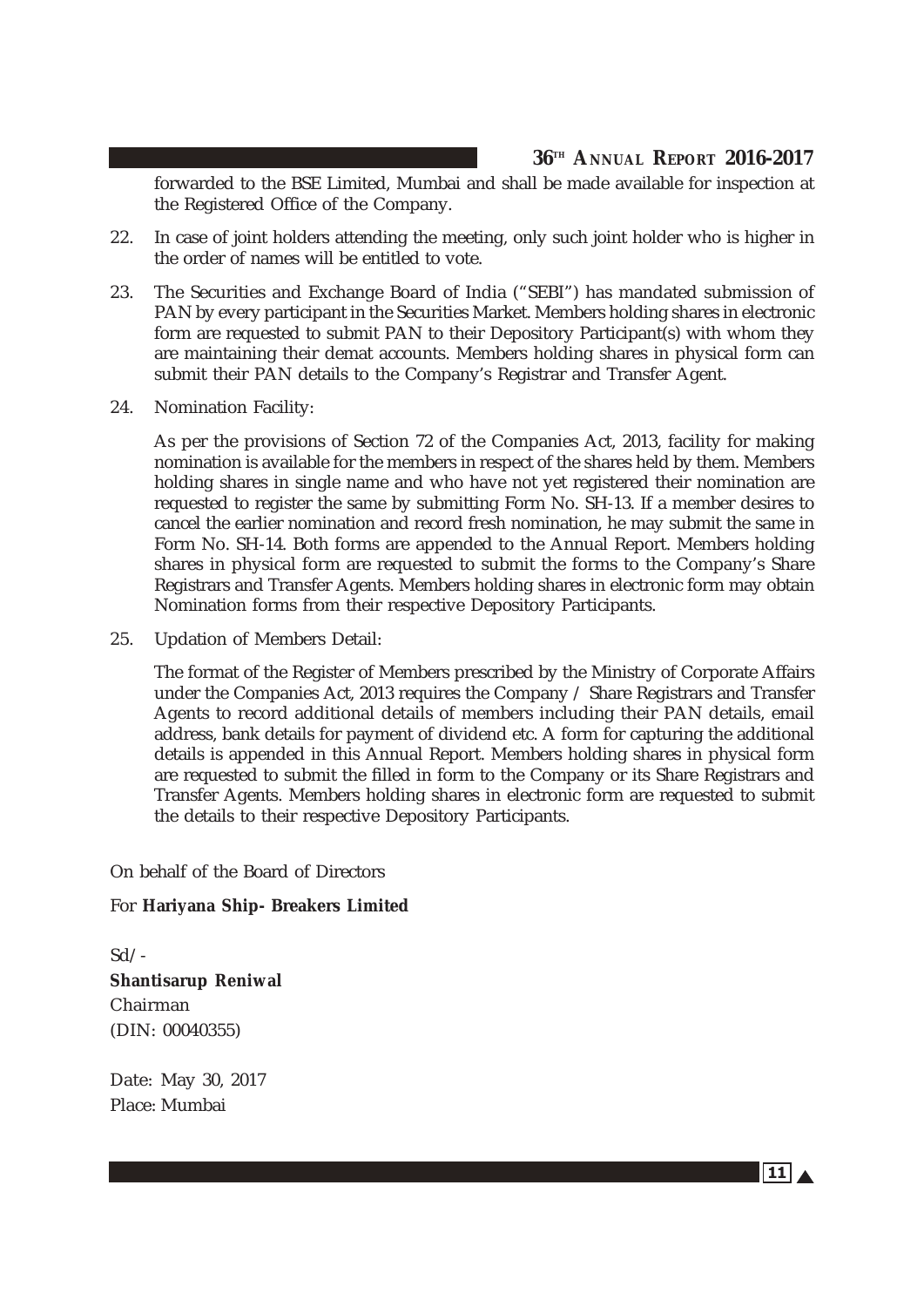# **EXPLANATORY STATEMENT PURSUANT TO SECTION 102 OF THE COMPANIES ACT, 2013**

#### **Item No. 4**

M/s. Lahoti Navneet & Co, Chartered Accountants, Mumbai (ICAI Firm Registration No. 116870W) were appointed as the Branch Auditors for the Mumbai division of the Company and have completed a term of ten years. As per the provisions of Section 139 of the Act, no listed Company can appoint or re-appoint an audit firm as auditor for more than two terms of five consecutive years. Section 139 of the Act has also provided a period of three years from the date of commencement of the Act to comply with this requirement. In view of the above, the term of the said auditors of the Company is up to the conclusion of the forthcoming Annual General Meeting ('AGM').

Having completed their term as per the provisions of Section 139 of the Act, the Board of Directors has, on the recommendation of the Audit Committee, proposed the appointment of M/s. LLB & Co., Chartered Accountants, Mumbai (ICAI Firm Registration No. 117758W) as the Branch Auditors to audit the accounts of the Mumbai division of the Company for a period of 5 years, to hold office from the conclusion of this AGM until the conclusion of  $41<sup>st</sup>$ Annual General Meeting of the Company to be held in the financial year 2022 subject to ratification at every annual general meeting of the Company.

#### **Brief Profile of M/s. LLB & Co., Chartered Accountants, Mumbai ('the firm'):**

The firm was established in 1998 (ICAI Firm Registration No. 117758W). The Registered Office of the firm is at 525, The Summit Business Bay, behind Guru Nanak petrol pump, off Andheri Kurla road, near W.E. highway, Andheri (E), Mumbai- 400069. LLB & Co., Chartered Accountants is one of the renowned professional services firm providing services like Audit & Attestation, Tax, Valuation, Financial Advisory and Consulting to a wide range of local and multinational clients. The firm has a significant presence across manufacturing, services, commercial, financial and banking sector entities in the country. LLB & Co., Chartered Accountants is governed by a Board of three members.

CA Lalit Bajaj is the managing partner of the firm. He is a Fellow member of Institute of Chartered Accountants of India. He has rich experience of more than 19 years in the field of Management and Financial Consulting. He has pursued Business Management Course with ICAI. He completed Diploma in Information Systems Audit. He is known for his excellence into Financial Consultancy, Inorganic growth strategies like Mergers & Acquisitions, Demergers. He has successfully closed various deals creating value for business. He has been instrumental in working with banks from compliance and transaction perspective. He has good business acumen to derive greatest value from the available resources and has fairly and ethically delivered services to various institutions in last 15 years. He has very good standing in society and consequently has been elected in the Western India Regional Council of ICAI for the term 2016-19 representing Maharashtra, Gujarat & Goa. He is on the Advisory Board of Pharma Association.

M/s. LLB & Co., Chartered Accountants, Mumbai (ICAI Firm Registration No. 117758W) have consented to their appointment as Branch Auditors and have confirmed that if appointed, their appointment will be in accordance with Section 139 read with Section 141 of the Act.

The Board commends the resolution set out at Item No. 4 of the accompanying Notice for the approval of the members of the Company by way of an Ordinary Resolution. None of

 $\blacktriangle$  12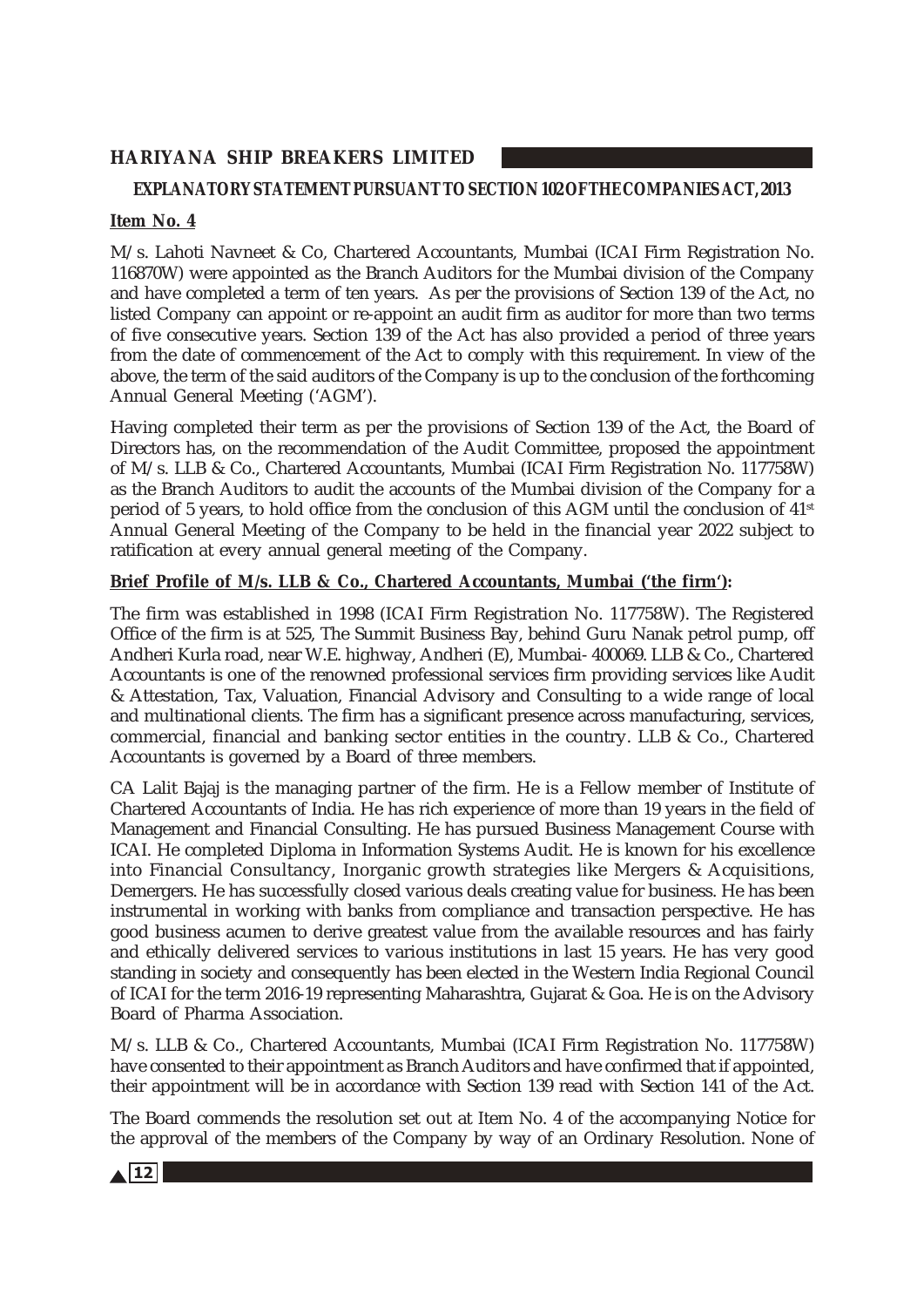the Directors or Key Managerial Personnel (KMP) or relatives of Directors and KMP is concerned or interested in the Resolution at Item No. 4 of the accompanying Notice.

#### **Item No. 5**

Based on the recommendation of the Nomination and Remuneration Committee and approval of Board in its meeting held on April 01, 2017 and subject to the approval of the members, Mr. Rakesh Reniwal was appointed as Managing Director of the Company for a term of 3 years with effect from April 01, 2017 on the condition that no remuneration shall be paid to the Managing Director in consideration of the performance of his duties except the following perquisites:

- (i) Reimbursement of medical and hospitalization expenses of the Managing Director and his family.
- (ii) Leave Travel Allowance for the Managing Director and his family in accordance with the Company's policy.
- (iii) Bonus for the financial year, at the discretion of the Company, with approval from the shareholders.
- (iv) Reimbursement of expenses incurred by him in purchase of newspapers, magazines, books and periodicals in accordance with the Company's policy.
- (v) Reimbursement of expenses incurred by him on account of business of the Company in accordance with the Company's policy.
- (vi) Provision of car for the use on Company's business and telephone at residence.
- (vii) Provision of use of driver and his meal coupons.

Keeping in view that Mr. Rakesh Reniwal has rich and varied experience in the Industry and has been involved in the operations of the Company over a long period of time; it would be in the interest of the Company to designate him as the Managing Director of the Company.

Further, the Company has received a notice pursuant to Section 160 of the Companies Act, 2013 along with the amount of requisite deposit from a Member signifying his intention to propose the appointment of Mr. Rakesh Reniwal as Managing Director of the Company.

In compliance with the provisions of Sections 196, 197, 198 and 203 read with Schedule V and the Companies (Appointment and Remuneration of Managerial Personnel) Rules, 2014 (including any statutory modification(s) or re-enactment thereof, for the time being in force) and other applicable provisions, if any, of the Companies Act, 2013 *("the Act"),* the terms of appointment and remuneration of the Managing Director as specified above are now being placed before the members for their approval.

Mr. Rakesh Reniwal is a member of the Company's Corporate Social Responsibility Committee and Audit Committee.

Except Mr. Rakesh Reniwal, Mr. Shantisarup Reniwal, Mrs. Unnati Reniwal and Mr. Rajeev Reniwal or their relatives, none of the Directors and Key Managerial Personnel of the Company and their relatives is concerned or interested, financially or otherwise in this resolution set out at item no. 5.

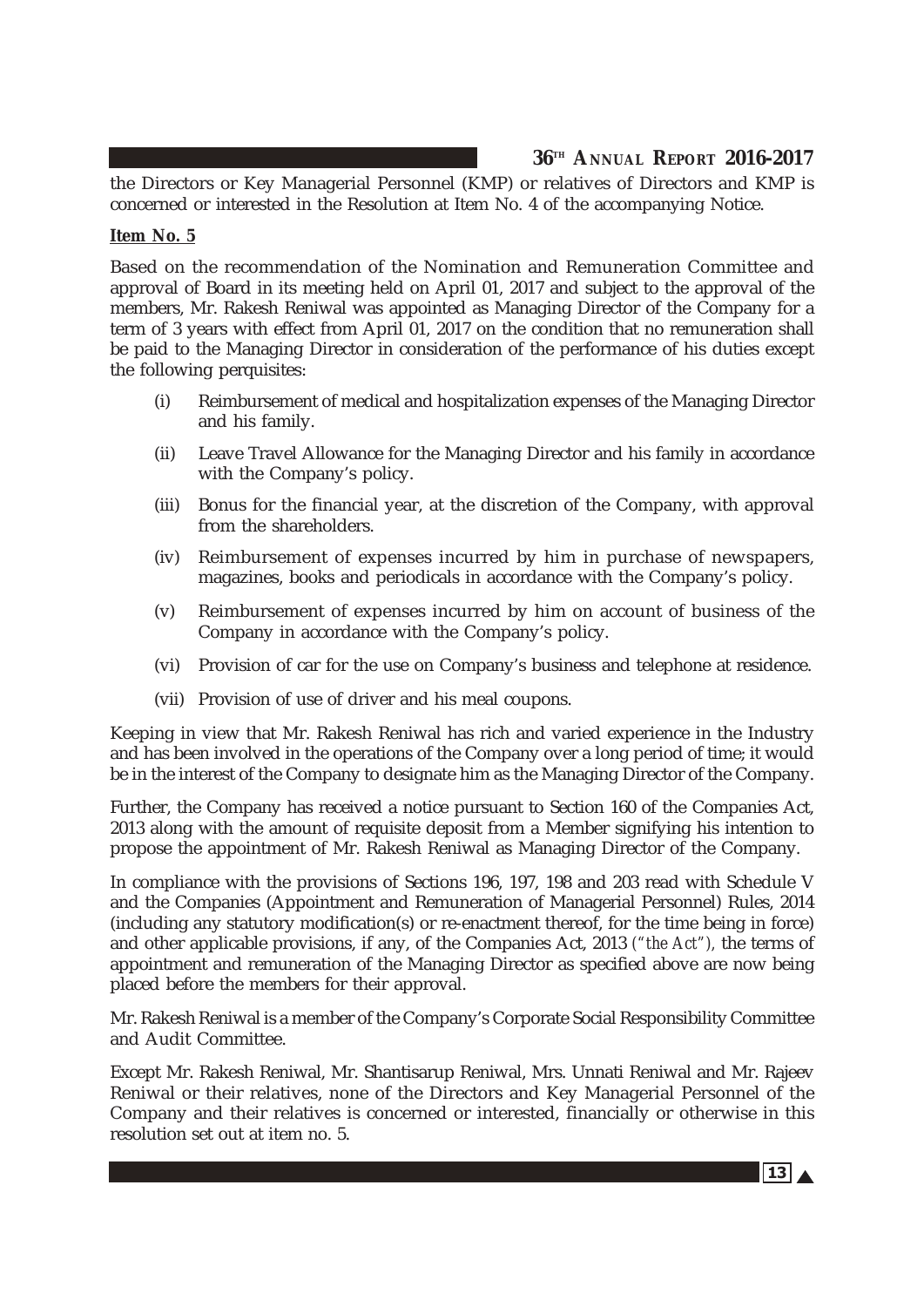This explanatory statement may also be read and treated as disclosure in compliance with the requirements of Section 190 of the Companies Act, 2013.

On behalf of the Board of Directors For **Hariyana Ship- Breakers Limited**

Sd/- **Shantisarup Reniwal** Chairman (DIN: 00040355)

Date: May 30, 2017 Place: Mumbai

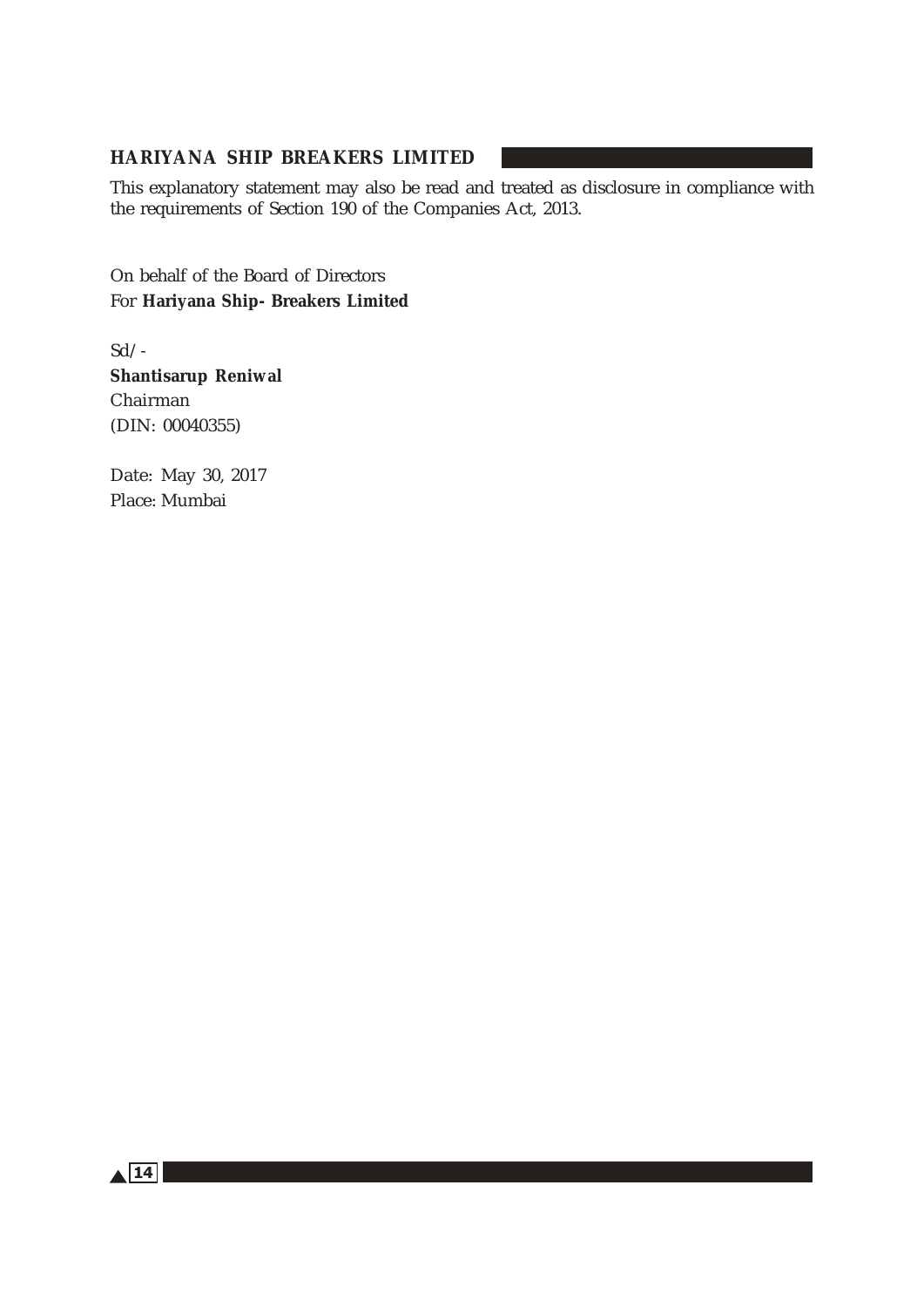**Details of Directors seeking appointment/re-appointment at the Thirty Sixth Annual General Meeting in pursuance of Regulation 36 (3) of the Securities and Exchange Board of India (Listing Obligations and Disclosure Requirements) Regulations, 2015 and Secretarial Standard on General Meetings (SS-2)**

| <b>Name</b>                                                                      | Mrs. Unnati Rakesh Reniwal                     |  |  |
|----------------------------------------------------------------------------------|------------------------------------------------|--|--|
| <b>DIN</b>                                                                       | 00041306                                       |  |  |
| Date of Birth                                                                    | 06/04/1979                                     |  |  |
| <b>Relationship with Directors</b>                                               | (i) Rakesh Shantisarup Reniwal<br>(Spouse)     |  |  |
|                                                                                  | (ii) Shantisarup Reniwal<br>(Father in law)    |  |  |
| Qualification                                                                    | <b>B.A.</b>                                    |  |  |
| <b>Nature of Expertise</b>                                                       | <b>Business</b>                                |  |  |
| <b>Experience</b>                                                                | Over 12 years experience in<br><b>Business</b> |  |  |
| Name of other Public Companies in which<br>holds Directorship                    | <b>NIL</b>                                     |  |  |
| Name of other Companies in Committees<br>of which holds Membership/ Chairmanship | <b>NIL</b>                                     |  |  |
| <b>Shareholding in Hariyana Ship- Breakers</b><br>Limited                        | 4,00,000 Equity Shares (6.49%)                 |  |  |

 $\sqrt{15}$   $\triangle$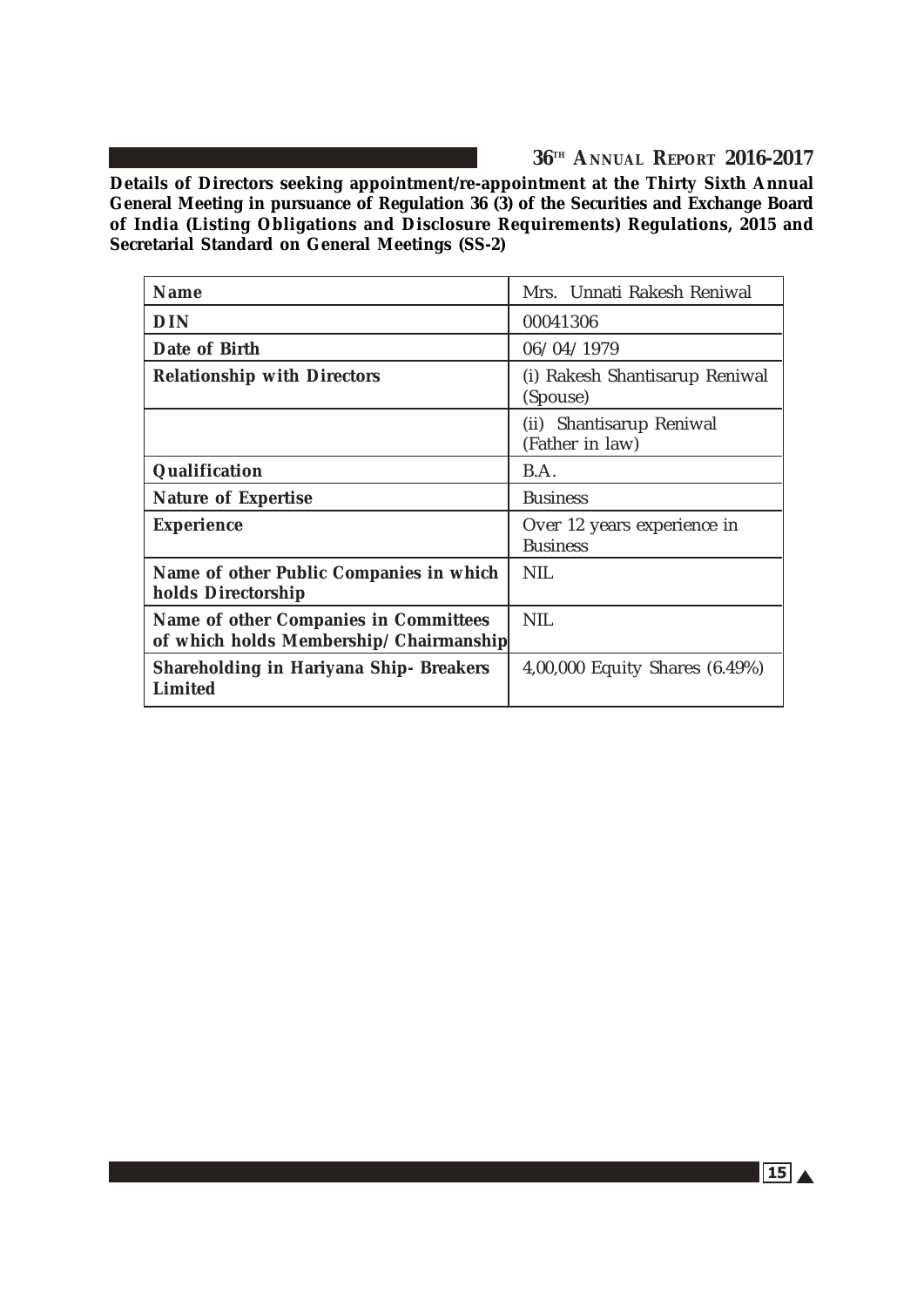

**HARIYANA SHIP BREAKERS LIMITED**

Reg. Off: 156, Maker Chambers VI, 220 Jamnalal Bajaj Marg, Nariman Point, Mumbai-400021. Tel- 022 - 22043211 Fax– 22043215 E-mail: contact@hariyanagroup.com Website: www.hariyanagroup.com **CIN: L61100MH1981PLC024774**

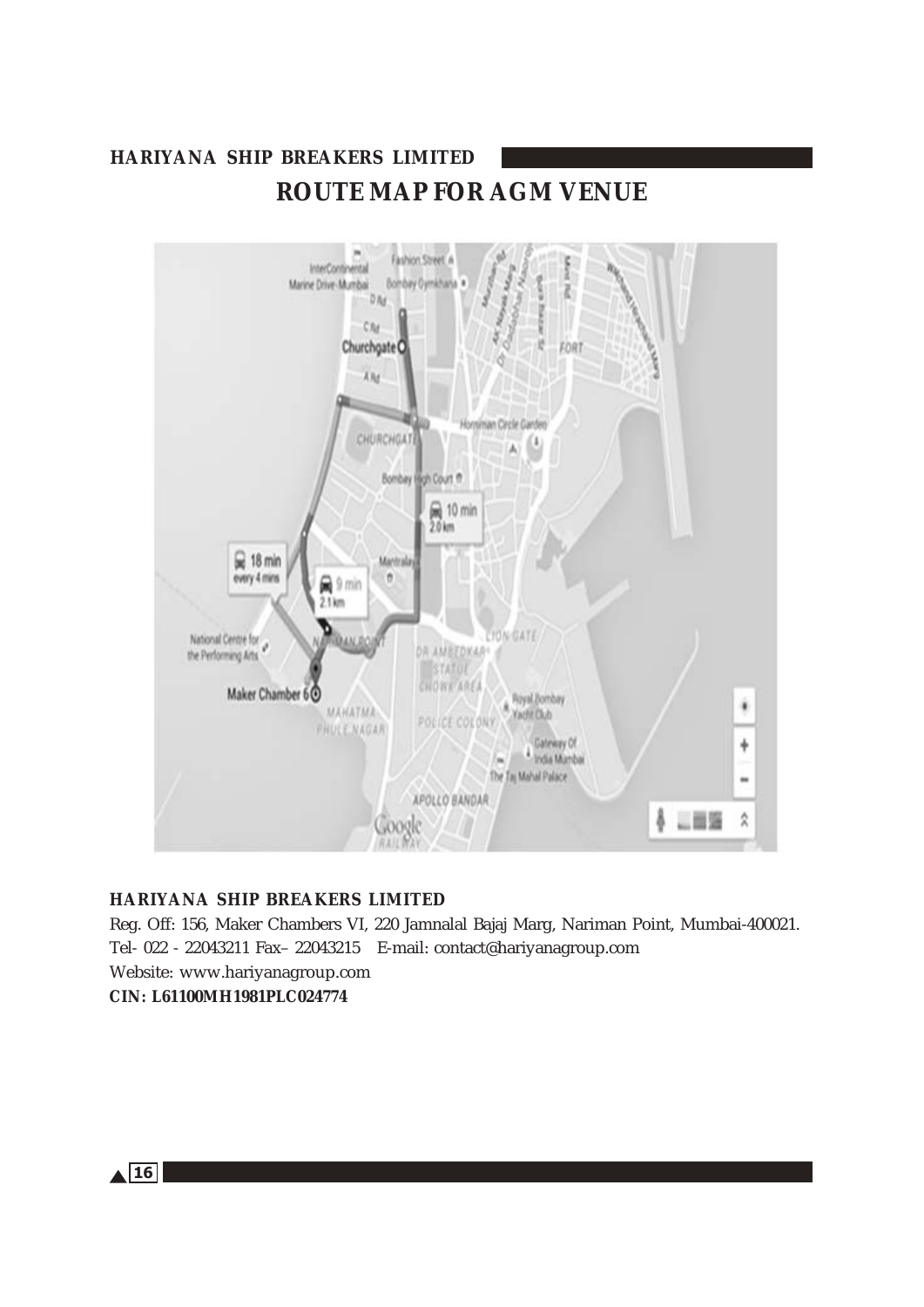# **Form No. SH-13 Nomination Form**

# **[Pursuant to Section 72 of the Companies Act, 2013 and Rule 19(1) of The Companies (Share Capital and Debentures) Rules, 2014]**

To, Hariyana Ship-Breakers Limited 156, Maker Chambers VI, 220 Jamnalal Bajaj Marg, Nariman Point, Mumbai- 400021

I/We \_\_\_\_\_\_\_\_\_\_\_\_\_\_\_\_\_\_\_\_\_\_\_\_\_\_\_\_ the holder(s) of the securities, particulars of which are given hereunder, wish to make nomination and do hereby nominate the following persons in whom shall vest, all the rights in respect of such securities in the event of my/our death.

#### **1. PARTICULARS OF THE SECURITIES (in respect of which nomination is being made) :**

|    | <b>Nature of securities</b>                                                                                                                                                                                                                                               | Folio No. | No. of securities. | Certificate No.                                                        | Distinctive No. |
|----|---------------------------------------------------------------------------------------------------------------------------------------------------------------------------------------------------------------------------------------------------------------------------|-----------|--------------------|------------------------------------------------------------------------|-----------------|
|    |                                                                                                                                                                                                                                                                           |           |                    |                                                                        |                 |
| 2. | <b>PARTICULARS OF NOMINEE/S -</b><br>$(a)$ Name:<br>(b) Date of Birth:<br>Father's / Mother's / Spouse's name :<br>(c)<br>(d) Occupation :<br>Nationality:<br>(e)<br>Address:<br>(f)<br>(g) E-mail Id & Telephone No.:<br>$(h)$ Relationship with the security holder(s): |           |                    |                                                                        |                 |
| 3. | <b>IN CASE NOMINEE IS A MINOR -</b><br>(a) Date of birth:<br>(b) Date of attaining majority:<br>(c) Name of guardian :<br>(d) Address of guardian :                                                                                                                       |           |                    |                                                                        |                 |
| 4. | OF MAJORITY -<br>$(a)$ Name:<br>(b) Date of Birth:<br>Father's / Mother's / Spouse's name:<br>(c)<br>(d) Occupation :<br>Nationality:<br>(e)<br>Address:<br>(f)<br>E-mail Id & Telephone No.:<br>(g)                                                                      |           |                    | PARTICULARS OF NOMINEE IN CASE MINOR NOMINEE DIES BEFORE ATTAINING AGE |                 |

- (h) Relationship with the security holder(s) :
- (i) Relationship with the minor nominee :

Name(s) and Address of Security holder(s) Signature(s) Signature(s)

Name and Address of Witness Signature Signature Signature Signature Signature Signature Signature Signature Signature Signature Signature Signature Signature Signature Signature Signature Signature Signature Signature Sign

 $\boxed{17}$   $\blacktriangle$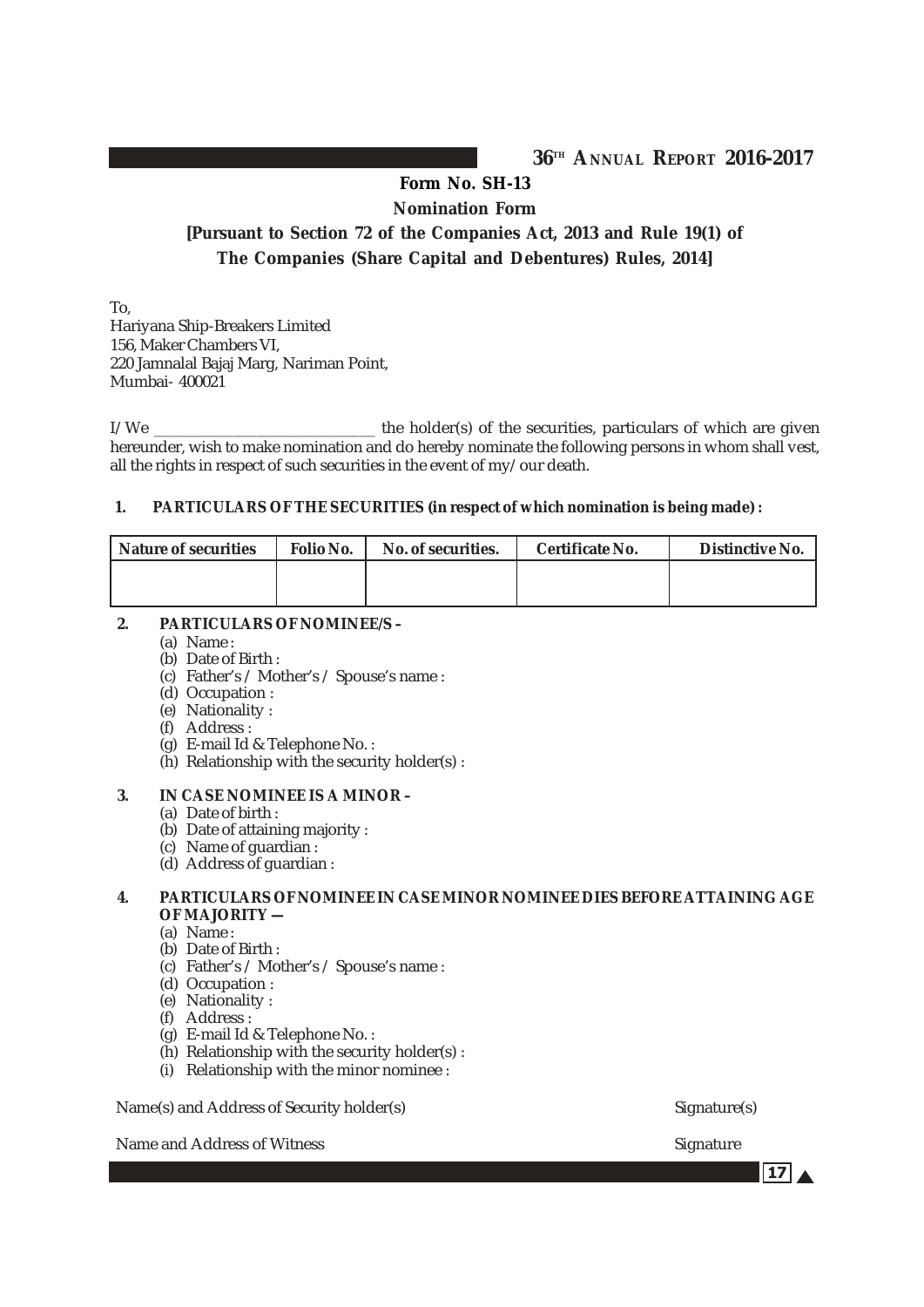# **Form No. SH-14**

#### **Cancellation or Variation of Nomination**

**[Pursuant to sub-section (3) of Section 72 of the Companies Act, 2013 and Rule 19(9) of The Companies (Share Capital and Debentures) Rules, 2014]**

To,

Hariyana Ship Breakers Limited 156, Maker Chambers VI, 220 Jamnalal Bajaj Marg, Nariman Point, Mumbai- 400021

I/We hereby cancel the nomination(s) made by me/us in favour of  $\qquad \qquad$  (name(s) and address of the nominee) in respect of the below mentioned securities.

**Or**

I/We hereby nominate the following person in place of \_\_\_\_\_\_\_\_\_\_\_\_\_\_\_\_\_\_\_\_\_\_\_\_ as nominee in respect of the below mentioned securities in whom shall vest all rights in respect of such securities in the event of my / our death.

#### **1. PARTICULARS OF THE SECURITIES (in respect of which nomination is being made)**

| Folio No.<br><b>Nature of securities</b> |  | No. of securities. | Certificate No. | <b>Distinctive No.</b> |
|------------------------------------------|--|--------------------|-----------------|------------------------|
|                                          |  |                    |                 |                        |
|                                          |  |                    |                 |                        |

#### **2. PARTICULARS OF NOMINEE/S –**

- (a) Name :
- (b) Date of Birth :
- (c) Father's / Mother's / Spouse's name :
- (d) Occupation :
- (e) Nationality :
- (f) Address :
- (g) E-mail Id & Telephone No. :
- $(h)$  Relationship with the security holder(s):

#### **3. IN CASE NOMINEE IS A MINOR –**

- (a) Date of birth :
- (b) Date of attaining majority :
- (c) Name of guardian :
- (d) Address of guardian :

#### **4. PARTICULARS OF NOMINEE IN CASE MINOR NOMINEE DIES BEFORE ATTAINING AGE OF MAJORITY —**

- (a) Name :
- (b) Date of Birth :
- (c) Father's / Mother's / Spouse's name :
- (d) Occupation :
- (e) Nationality :
- (f) Address :
- (g) E-mail Id & Telephone No. :
- $(h)$  Relationship with the security holder(s) :
- (i) Relationship with the minor nominee :

Name(s) and Address of Security holder(s) Signature(s) Signature(s)

Name and Address of Witness Signature Signature Signature Signature Signature Signature Signature Signature Signature Signature Signature Signature Signature Signature Signature Signature Signature Signature Signature Sign

 $\blacktriangle$  18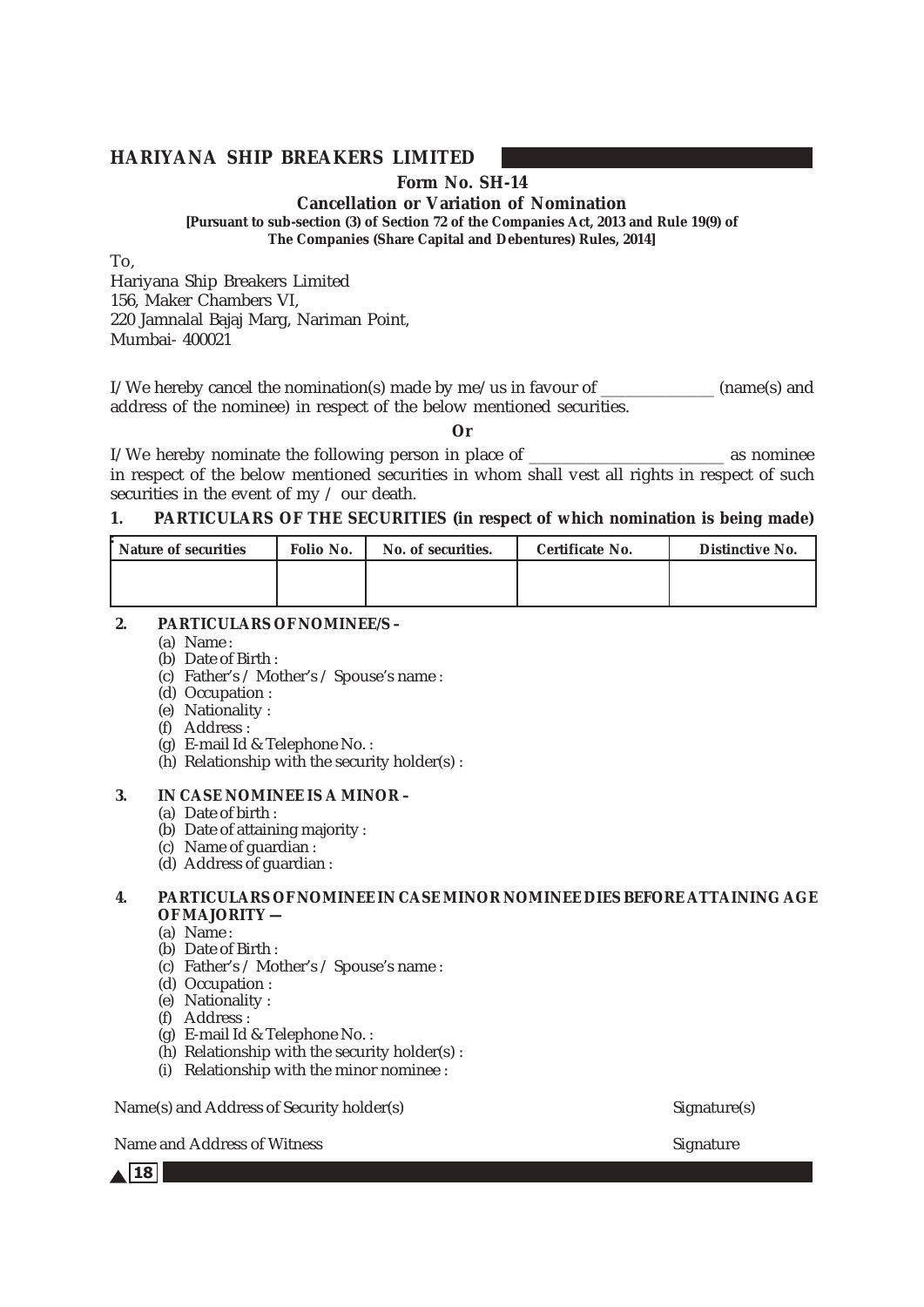# **36TH ANNUAL REPORT 2016-2017 Updation of Shareholder Information**

To, Hariyana Ship Breakers limited 156, Maker Chambers VI, 220 Jamnalal Bajaj Marg, Nariman Point, Mumbai- 400021

I/ We request you to record the following information against our Folio No :

# **General Information :**

| Folio No                                                        |  |
|-----------------------------------------------------------------|--|
| Name of the first named Shareholder                             |  |
| $PAN^*$                                                         |  |
| CIN/ Registration No.<br>(applicable to Corporate Shareholders) |  |
| Tel No. with STD Code                                           |  |
| Mobile No.                                                      |  |
| E-mail Id                                                       |  |

*\*Self Attested copy of the document(s) enclosed*

#### **Bank Details**

| $\vert$ IFSC : (11 digit)   | $MCR:(9 \text{ digit})$ |
|-----------------------------|-------------------------|
| Bank A/c Type :             | Bank $A/c$ No: *        |
| Name of the Bank:           |                         |
| <b>Bank Branch Address:</b> |                         |

*\* A blank cancelled cheque is enclosed to enable verification of bank details*

I/ We hereby declare that the particulars given above are correct and complete. If the transaction is delayed because of incomplete or incorrect information, I/ We would not hold the Company/ RTA responsible. I/ We undertake to inform any subsequent changes in the above particulars as and when the changes take place. I/ We understand that the above details shall be maintained by you till I/We hold the securities under the above mentioned Folio No.

Place :

Signature of Sole/ First holder :

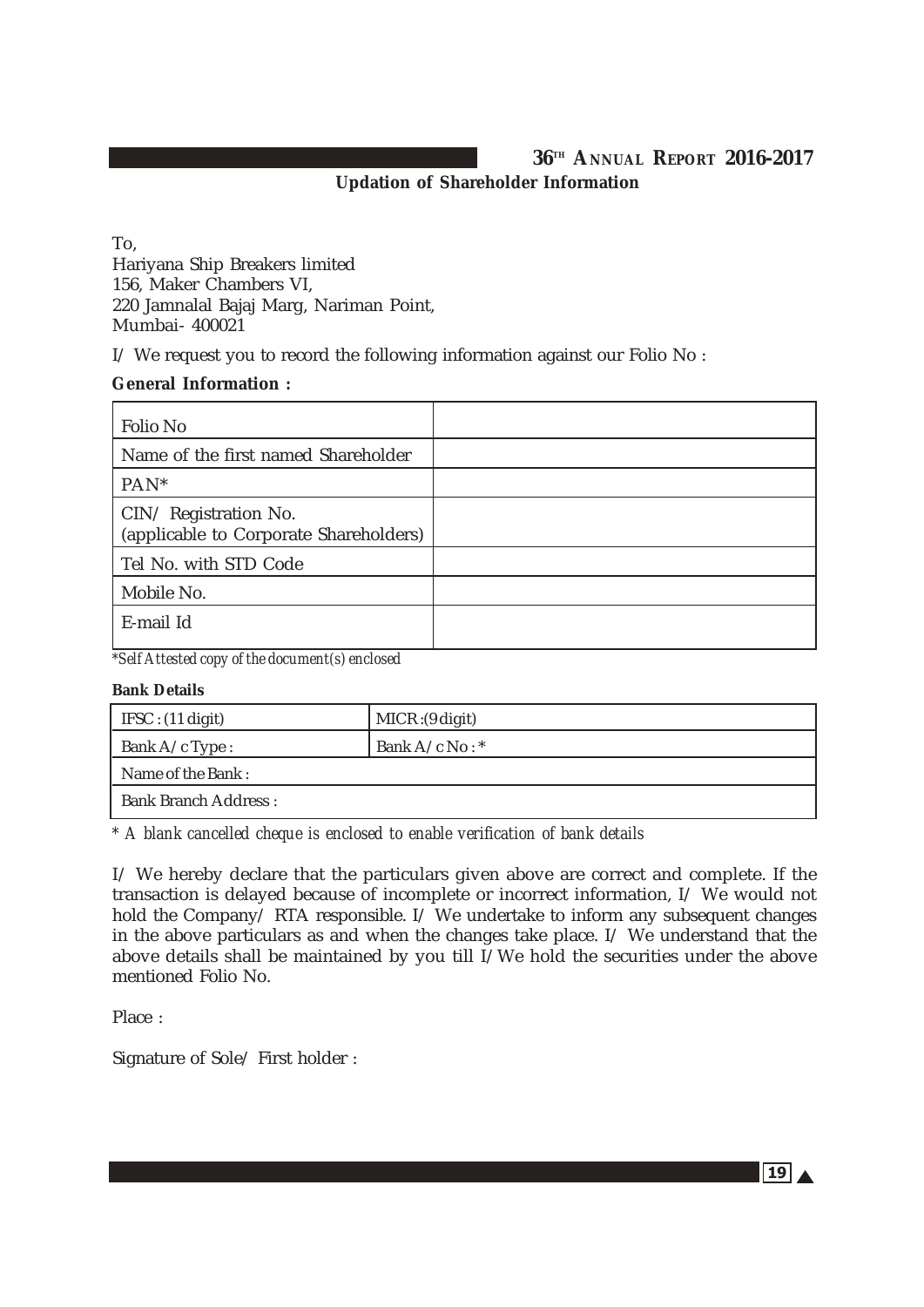#### **HARIYANA SHIP BREAKERS LIMITED HARIYANA SHIP- BREAKERS LIMITED (CIN: L61100MH1981PLC024774) 156, Maker Chambers VI, 220, Jamnalal Bajaj Marg, Nariman Point, Mumbai- 400021 Website: www.hariyanagroup.com; Email: contact@hariyanagroup.com Tel: 022-22043211 | Fax: 22043215**

#### **E-COMMUNICATION REGISTRATION FORM**

Dear Members,

The Ministry of Corporate Affairs and the Securities and Exchange Board of India have commenced Green Initiative by allowing paperless compliances by Companies. The Companies can send Annual Reports and General Notices in electronic mode to Members who have registered their e-mail addresses for the purpose.

It is a welcome move for the society at large as this will reduce paper consumption to a great extent and allow Shareholders to contribute towards a Greener Environment. This is a golden opportunity for every Shareholder of the Company to contribute to the Corporate Social Responsibility initiative of the Company.

We therefore invite all our Members to contribute to the cause by filling up the form given below to receive communication from the Company in electronic mode. You can also download the enclosed registration form which is available on the website of the Company i.e. **www.hariyanagroup.com** .

#### **Let's be part of this 'Green Initiative'!**

**Please note that as a Member of the Company you will be entitled to receive all such communication in physical form, upon request.**

Best Regards, **Shantisarup Reniwal** Chairman

#### **E - COMMUNICATION REGISTRATION FORM**

Folio No. / DP ID and Client ID:

Name of 1st Registered Holder:

Name of Joint Holder(s):

Registered Address:

E-mail ID (to be registered):

I/ We Member(s) of Hariyana Ship- Breakers Limited agree to receive communication from the Company in electronic mode.

Please register my above e-mail address in your records for sending communication through E-mail.

Date: .............................. Signature: ..............................

**Note:** Member(s) are requested to provide the e-mail ID very carefully, as all the communication from the Company shall be sent to the e-mail ID provided through this form. The Shareholders are also requested to keep the Company informed as and when there is any change in the registered E-mail address.

 $\blacktriangle$  20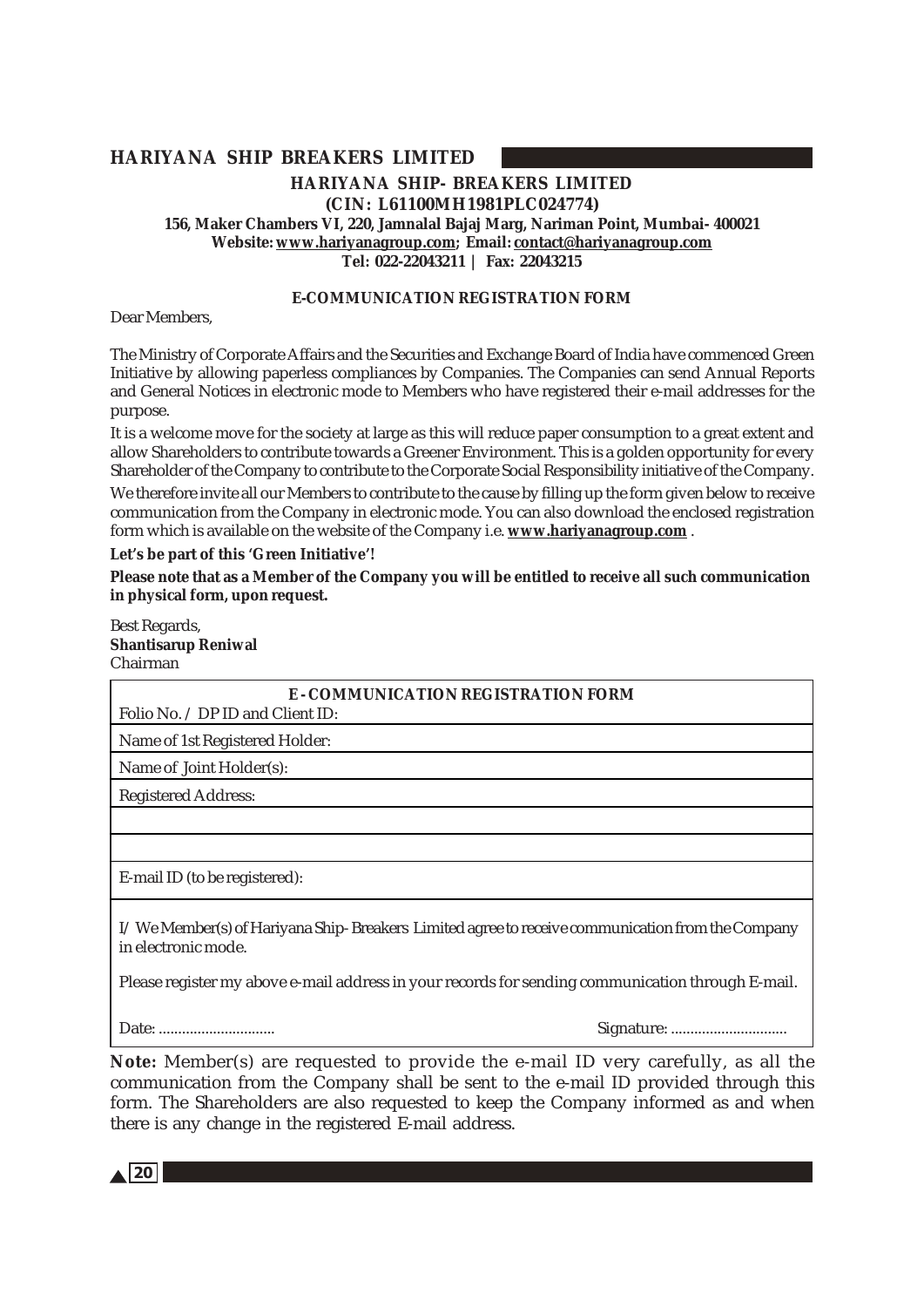# **ATTENDANCE SLIP**

# **HARIYANA SHIP- BREAKERS LIMITED (CIN: L61100MH1981PLC024774)**

# **156, Maker Chambers VI, 220, Jamnalal Bajaj Marg, Nariman Point, Mumbai- 400021 Website: www.hariyanagroup.com; Email: contact@hariyanagroup.com Tel: 022-22043211 | Fax: 22043215**

PLEASE FILL ATTENDANCE SLIP AND HAND IT OVER AT THE ENTRANCE OF THE MEETING VENUE.

| Folio No.                | No. of shares held |
|--------------------------|--------------------|
| Name of the Member       |                    |
| Name of the Proxy holder |                    |

I/We hereby record my/our presence at the 36th ANNUAL GENERAL MEETING of the Company on Saturday, September 30, 2017 at 9:30 a.m. at 156, Maker Chambers VI, 220, Jamnalal Bajaj Marg, Nariman Point, Mumbai- 400021.

Signature of the Shareholder or Proxy

 $\boxed{21}$   $\blacktriangle$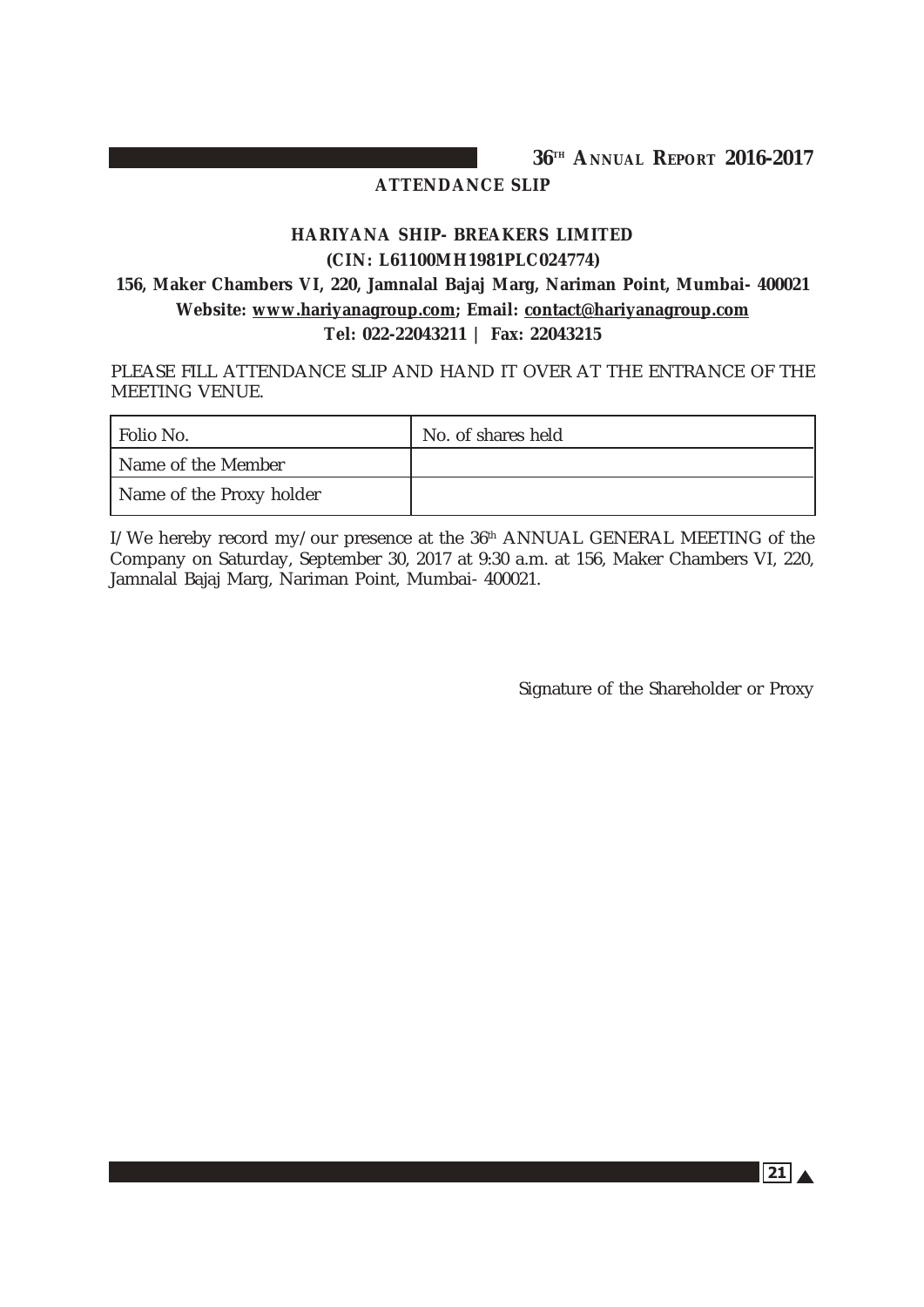

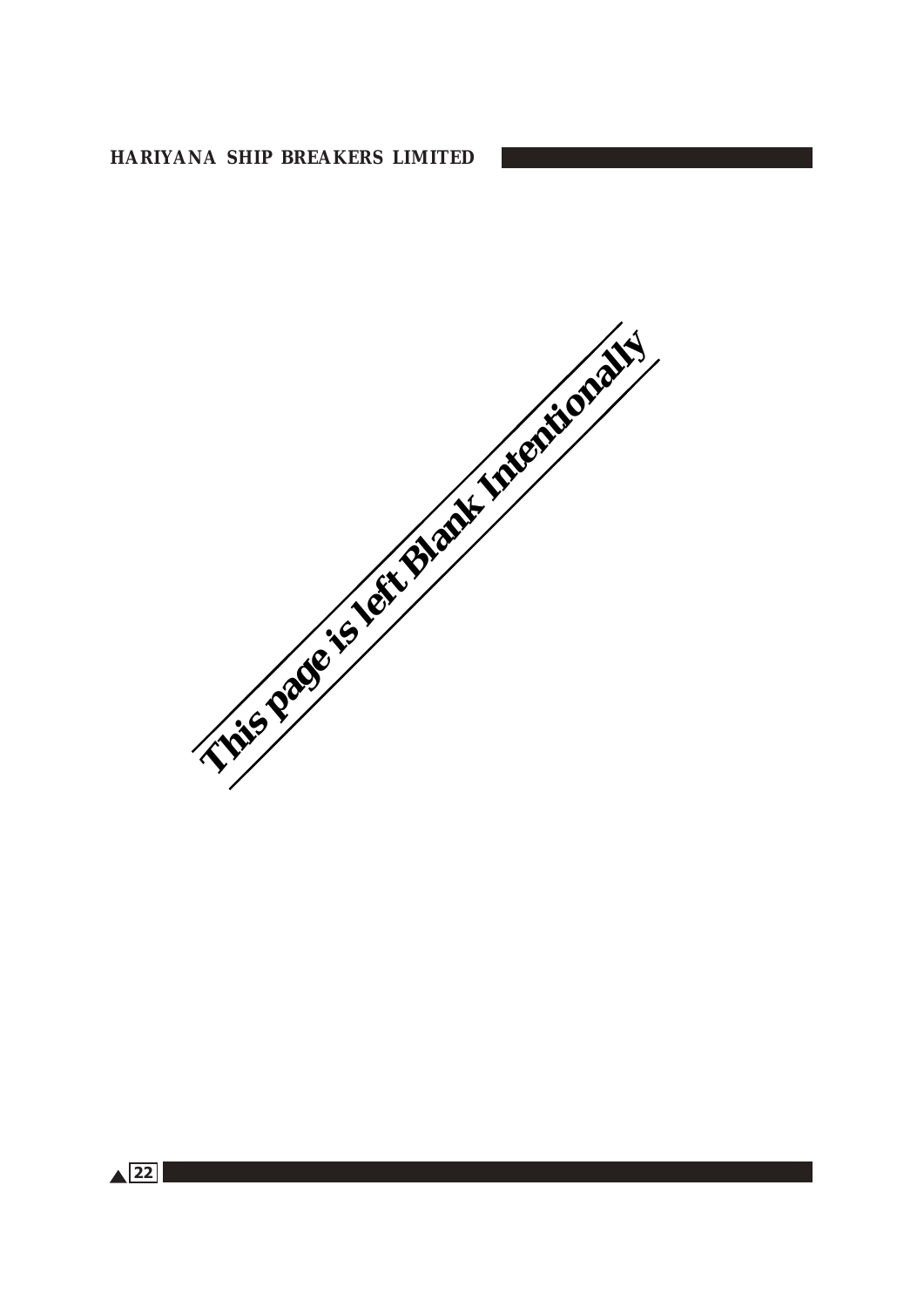#### **PROXY FORM**

[As per MGT-11 & Pursuant to Section 105 (6) of the Companies Act, 2013 and Rule 19(3) of the Companies (Management and Administration) Rules, 2014]

| Name of the Member(s)    |  |
|--------------------------|--|
| Registered Address       |  |
| E-mail Id                |  |
| Folio No/ Client Id No.* |  |
| l dp id                  |  |

*\*applicable in case of shares held in electronic form*

I/We, holding \_\_\_\_\_\_\_\_\_\_\_\_\_\_\_ Equity Shares of Hariyana Ship-Breakers Limited, hereby appoint:

| $\mathbf{1}$ . |  |
|----------------|--|
|                |  |
|                |  |
|                |  |
| 2.             |  |
|                |  |
|                |  |
|                |  |
| 3.             |  |
|                |  |
|                |  |
|                |  |

as my/our proxy to attend and vote (on a poll) for me/us and on my/our behalf at the **36th ANNUAL GENERAL MEETING** of the Company to be held on **Saturday, September 30, 2017** at **9:30 a.m.** at 156, Maker Chamber VI, 220, Jamnalal Bajaj Marg, Nariman Point, Mumbai 400021 or at any adjournment thereof in respect of such resolutions as are indicated below:

| <b>Resolution</b><br>No. | <b>Resolution</b>                                                                                                                                                                                                                                                                                                                                             | Vote (Optional, see Note 3)<br>(Please mention no. of<br>shares) |                |
|--------------------------|---------------------------------------------------------------------------------------------------------------------------------------------------------------------------------------------------------------------------------------------------------------------------------------------------------------------------------------------------------------|------------------------------------------------------------------|----------------|
| <b>Ordinary Business</b> |                                                                                                                                                                                                                                                                                                                                                               | For                                                              | <b>Against</b> |
|                          |                                                                                                                                                                                                                                                                                                                                                               |                                                                  |                |
|                          | To receive, consider and adopt the Audited Financial Statements for the<br>financial year ended on March 31, 2017 and the reports of the Directors and<br>the Auditors thereon                                                                                                                                                                                |                                                                  |                |
| $\overline{2}$           | To appoint a Director in place of Mrs. Unnati Rakesh Reniwal (DIN: 00041306),<br>who retires by rotation and being eligible, offers herself for re-appointment                                                                                                                                                                                                |                                                                  |                |
| 3                        | To re-appoint M/s. P.D Goplani & Associates, Chartered Accountants,<br>Firm Registration No. 118023W as Statutory Auditors of the Company for<br>a term of 5 years and to fix their remuneration                                                                                                                                                              |                                                                  |                |
| 4                        | To appoint M/s. LLB & Co., Chartered Accountants, Mumbai (ICAI Firm<br>Registration No. 117758W) in place of the retiring auditors $M/s$ . Lahoti<br>Navneet & Co, Chartered Accountants, Mumbai (ICAI Firm Registration<br>No. 116870W) to audit the Accounts of the Mumbai Division of the Company<br>for a period of 5 years and to fix their remuneration |                                                                  |                |
| <b>Special Business</b>  |                                                                                                                                                                                                                                                                                                                                                               |                                                                  |                |
| 5                        | To appoint Mr. Rakesh Reniwal (DIN: 00029332) as Managing Director of<br>the Company                                                                                                                                                                                                                                                                          |                                                                  |                |

Signed this..........day of .......................................... 2017 Note:

1. This form in order to be effective should be duly completed must be deposited at the Registered Office of the Company not less than 48 hours before the time for holding the aforesaid meeting. The Proxy need not be a member of the Company.

Affix Revenue Stamp

2. Those Members who have multiple folios with different joint holders may use copies of this proxy.<br>3. It is optional to indicate your preference. If you leave the 'for' or 'against' any or all the resolutions

It is optional to indicate your preference. If you leave the 'for' or 'against' any or all the resolutions, your proxy will be entitled to vote in the manner as he/ she may deem appropriate.

 $\overline{23}$   $\overline{4}$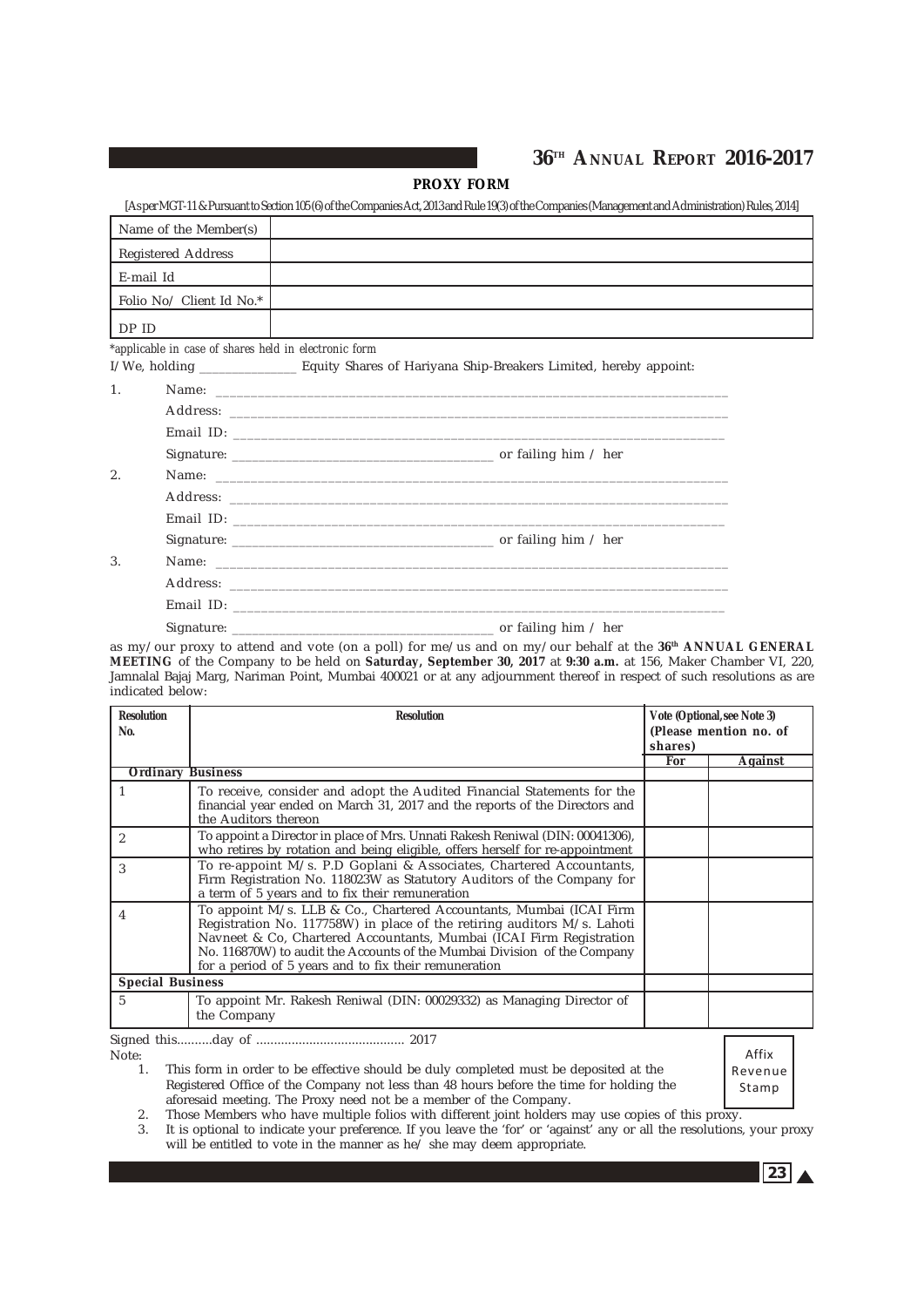

$$
\triangle \boxed{24}
$$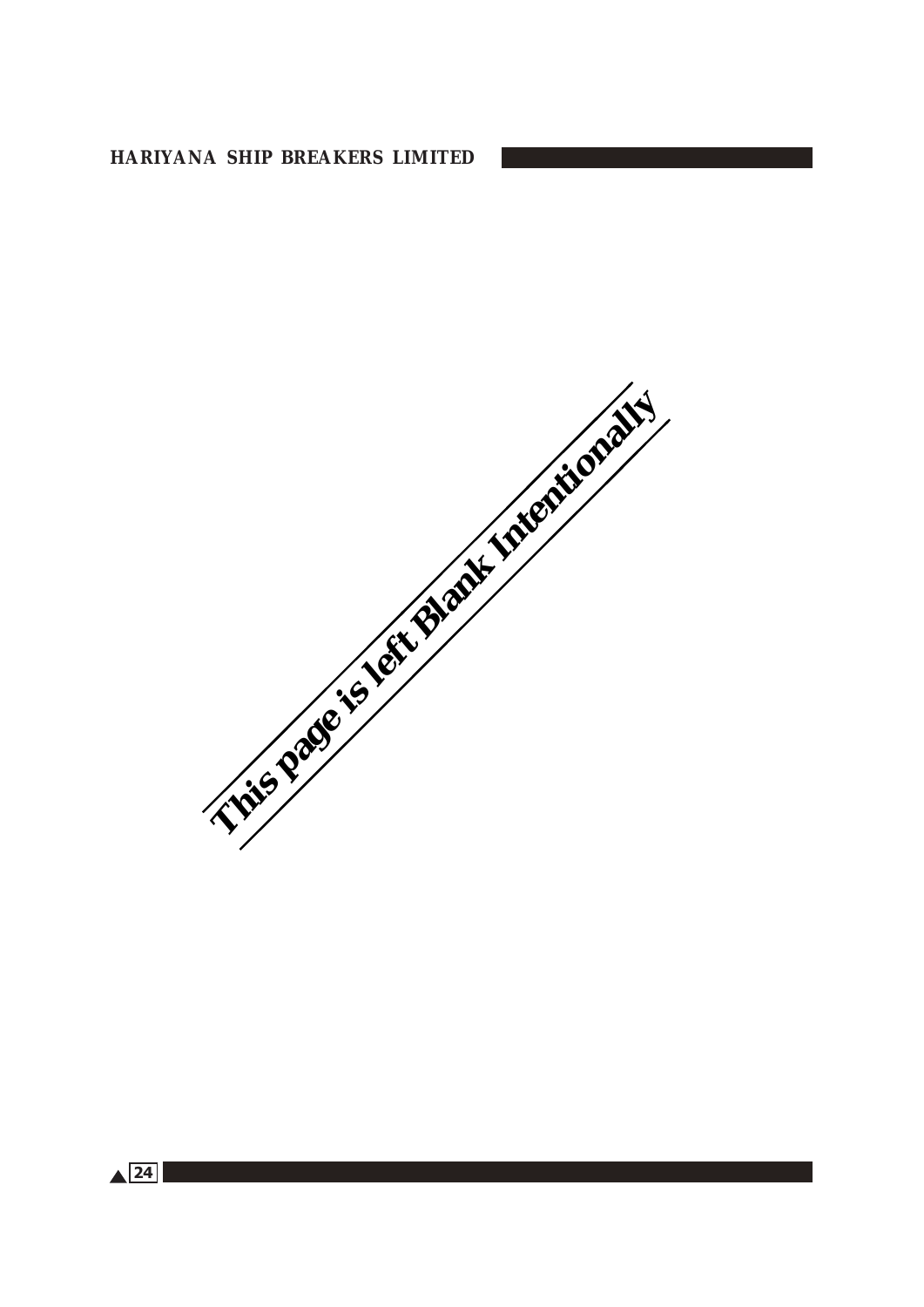**BOARD'S REPORT**

**[Disclosure under Section 134(3) of the Companies Act, 2013) read with Companies (Accounts) Rules, 2014]**

#### **Dear Members,**

Your Company's Directors hereby present the 36<sup>th</sup> Annual Report of your Company and the Audited Financial Statements for the financial year ended March 31, 2017 ("year under review/ FY 2016-17").

# **FINANCIAL RESULTS:**

**(Amount in Lacs)**

| <b>Particulars</b>                            | For the year ended |                |  |
|-----------------------------------------------|--------------------|----------------|--|
|                                               | March 31, 2017     | March 31, 2016 |  |
| Revenue from operations/Net Sales             | 27,544.80          | 36,569.74      |  |
| Other Income                                  | 3,333.27           | 2,451.93       |  |
| <b>Total Revenue</b>                          | 30,878.07          | 39,021.67      |  |
| Cost of materials consumed                    | 9,311.82           | 901.70         |  |
| Purchase of stock-in-trade                    | 19,355.35          | 34,264.56      |  |
| Changes in inventories of finished goods      | (662.50)           | (252.84)       |  |
| Employee benefits expenses                    | 126.06             | 32.41          |  |
| <b>Finance costs</b>                          | 786.69             | 718.58         |  |
| Depreciation and amortization expenses        | 195.66             | 209.18         |  |
| Other expenses                                | 519.03             | 2,362.65       |  |
| <b>Total Expenses</b>                         | 29,632.11          | 38,236.23      |  |
| Profit / (Loss) before tax and Extra-Ordinary | 1,245.96           | 785.44         |  |
| <b>Items</b>                                  |                    |                |  |
| <b>Extra-Ordinary Items</b>                   | 361.80             |                |  |
| Profit / (Loss) before tax                    | 884.16             | 785.44         |  |
| Less: Current Tax                             | 107.71             |                |  |
| Less: Deferred Tax                            | (169.26)           | 42.68          |  |
| Profit / (Loss) after tax                     | 945.72             | 742.76         |  |
| Earnings Per Share -Basic & Diluted           | 15.34              | 12.04          |  |

#### **HIGHLIGHTS OF THE COMPANY'S PERFORMANCE:**

During the year under consideration, total revenue amounted to Rs. 30,878.07 Lacs as against Rs. 39,021.67 Lacs in the preceding financial year and Profit after tax stood at Rs. 945.72 Lacs as against Rs. 742.76 Lacs in the preceding financial year.

The Company has been able to increase its profit margin during the year under review by 27.33%. However, the Company has failed to increase its revenue from operations during the year due to various factors like fluctuations in the exchange rate of US Dollar vis-à-vis Indian Rupee and steep decrease in prices of iron and steel products and volatile market conditions. Moreover, the decrease in revenue is mainly due to per unit (MTs) prices remaining low during the year as compared to the preceding year. However, despite of such adverse factors, the Company had sustained sales performance and achieved positive profits during the year. The Management is of the view that in the coming years the ship breaking industry as well as iron and steel sector will be stable and with expected boost in the economy the requirement of iron and steel will increase which will help the Company to move towards

 $|25|$   $\triangle$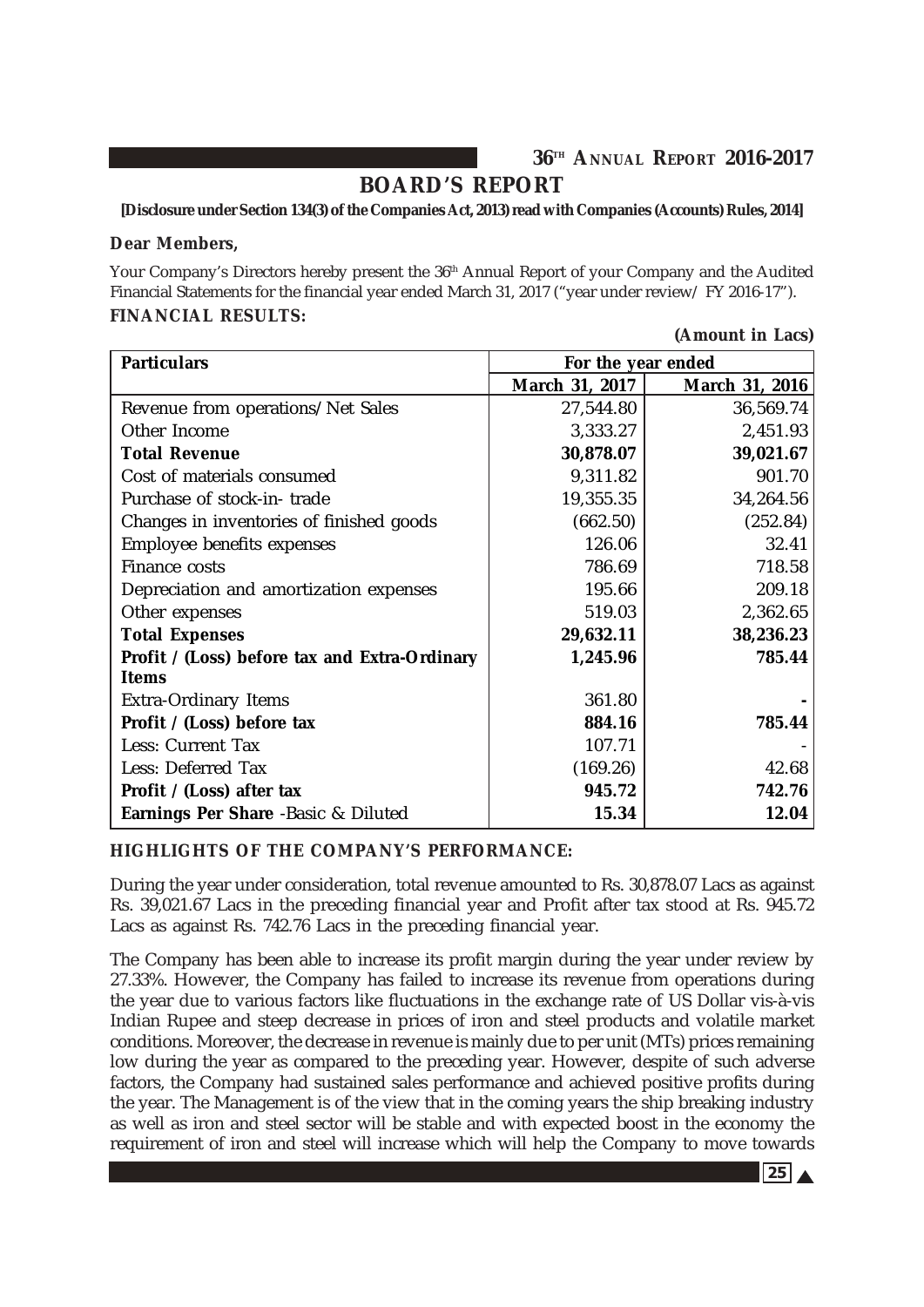its sustained path of growth.

#### **DIVIDEND:**

To consolidate the future position of the Company and support the fund requirements, your Board of Directors regret their inability to recommend any dividend for the year.

#### **RESERVES:**

The whole profit after tax has been transferred to Profit & Loss surplus. There is no amount that has been proposed to be carried to any other reserves.

#### **LOANS, GUARANTEE & INVESTMENTS:**

The particulars of loans, guarantees and investments have been disclosed in the financial statements.

#### **DEPOSITS:**

The Company has not accepted any deposit from the public falling within the ambit of Section 73 of the Companies Act, 2013 and the Companies (Acceptance of Deposits) Rules, 2014, or under Chapter V of the Act.

#### **RELATED PARTY TRANSACTIONS:**

All contract(s)/ arrangement(s)/ transaction(s) entered into by the Company with its related parties during the year under review, were

- in "ordinary course of business" of the Company,
- on "an arm's length basis" and
- not "material"

as per the provisions of Section 188(1) of the Act read with Companies (Meetings of Board and its Powers) Rules, 2014 and Regulation 23 of the Listing Regulations.

Accordingly, Form AOC-2 prescribed under the provisions of Section 134(3)(h) of the Act and Rule 8 of the Companies (Accounts) Rules, 2014 for disclosure of details of Related Party Transactions which are "not at arm's length basis" and also which are "material and at arm's length basis", is not provided as an annexure to the Board's Report.

However, all Related Party Transactions entered into during the year under review and as on March 31, 2017 were reviewed and approved by the Audit Committee of the Board and the Board, from time to time and the same are disclosed in Note 2.32 of the Financial Statements of the Company for the year under review, as per the applicable provisions of the Act and the Listing Regulations.

Further, pursuant to the provisions of the Act and the SEBI Listing Regulations, Board has, on recommendation of its Audit Committee, adopted a Policy on Related Party Transactions and the said policy is available on the website of the Company i.e. **www.hariyanagroup.com.**

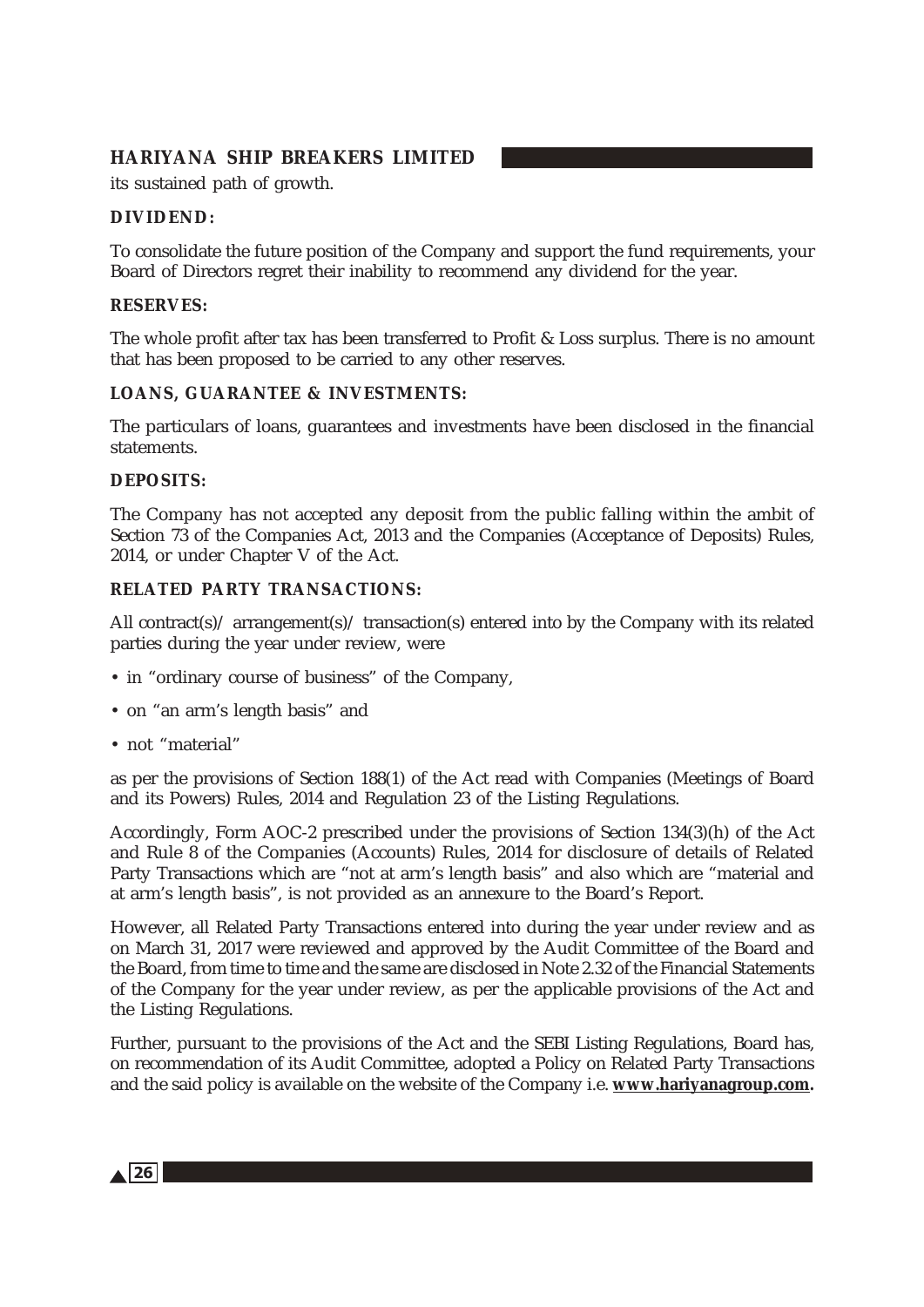## **INTERNAL FINANCIAL CONTROLS AND ITS ADEQUACY:**

Internal financial control systems of the Company are commensurate with its size and nature of its operations. These have been designed to provide reasonable assurance with regard to the orderly and efficient conduct of its business including adherence to the Company's policies, safeguarding of its assets, prevention and detection of frauds and errors, accuracy and completeness of the accounting records and the timely preparation of reliable financial information and disclosures.

The Audit Committee deliberated with the Members of the Management, considered the systems as laid down and met the internal auditors and statutory auditors to ascertain, inter-alia, their views on the internal financial control systems. The Audit Committee satisfied itself as to the adequacy and effectiveness of the internal financial control systems as laid down and kept the Board of Directors informed.

#### **DIRECTORS AND KEY MANAGERIAL PERSONNEL (KMP):**

Pursuant to Section 152 of the Act and the Company's Articles of Association, Mrs. Unnati Rakesh Reniwal, Director, retires by rotation and being eligible has offered herself for reappointment at the forthcoming Annual General Meeting.

During the year under review, none of the Directors of the Company resigned from their respective Directorships in the Company. Further, there was no appointment of any Director on Board of the Company.

Pursuant to the provisions of the Listing Regulations and Section 149 of the Act, all Independent Directors have submitted a declaration that each of them meets the criteria of independence as provided in Section 149(6) of the Act and there has been no change in the circumstances which may affect their status as an independent director during the year. During the year, the non-executive directors of the Company had no pecuniary relationship or transactions with the Company other than sitting fees, commission and reimbursement of expenses incurred by them for the purpose of attending meetings of the Company.

Further, the list of the present Directors and KMP forms part of this Annual Report under the section Corporate Information**.**

# **PERFORMANCE EVALUATION OF THE BOARD:**

Pursuant to the provisions of the Act and Listing Regulations, the Board has carried out an annual evaluation of its own performance, performance of the Directors individually as well as the evaluation of the working of its Committees.

The Nomination and Remuneration Committee (NARC) has defined the evaluation criteria, procedure and time schedule for the Performance Evaluation process for the Board, its Committees and individual Directors, including the Chairman of the Company. To enable such evaluation, an evaluation framework as recommended by the NARC has been adopted by the Company which is devised with a view to provide a more structured approach for the evaluation and which lays down overall guidelines and processes to be adopted for the evaluation of performance.

The performance of the Board was evaluated by the Board after seeking inputs from all the Directors on the basis of criteria such as the Board composition and structure, effectiveness

 $\overline{27}$   $\overline{4}$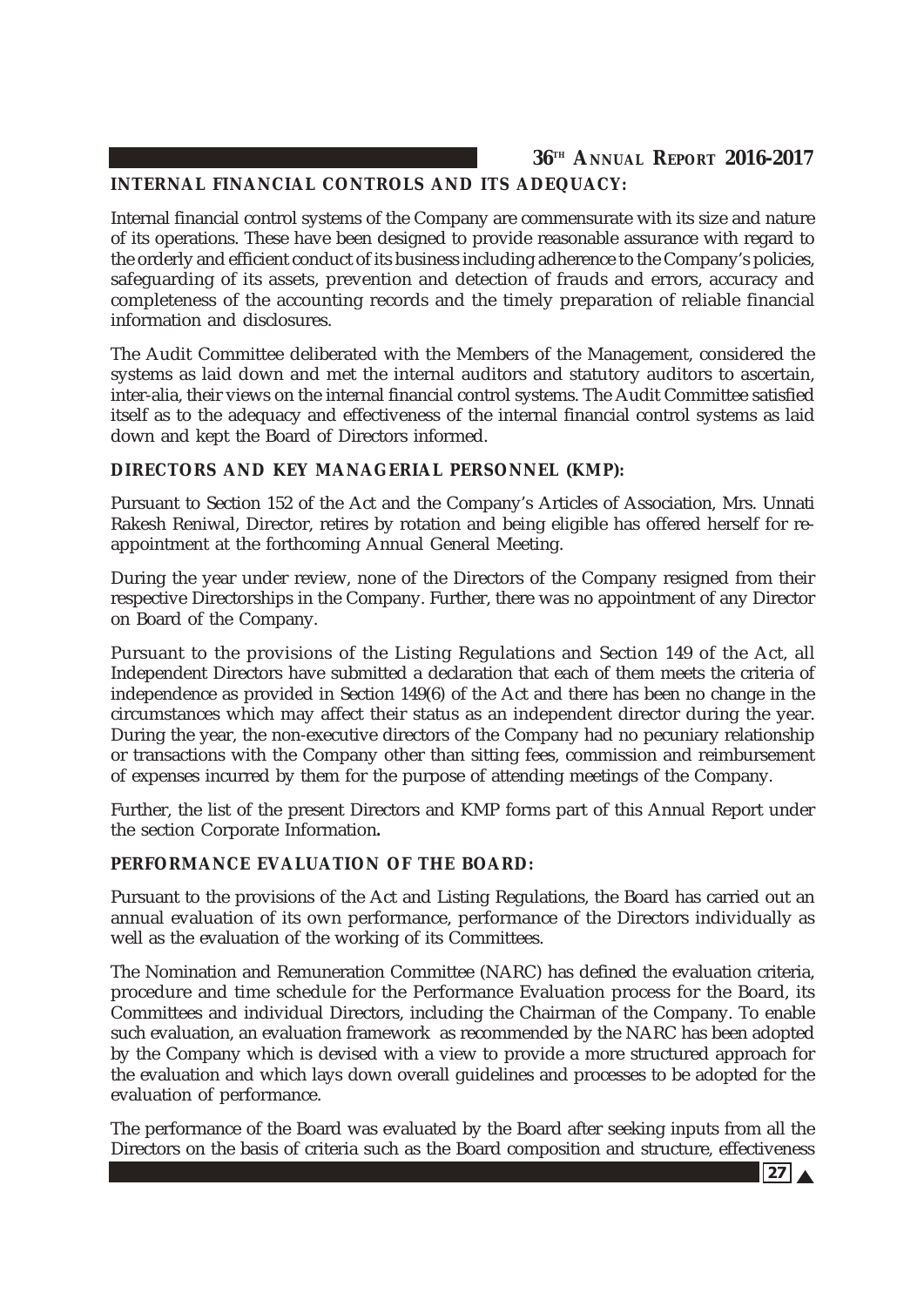of Board processes, information and functioning, etc. as provided by the Guidance Note on Board Evaluation issued by the Securities and Exchange Board of India on January 5, 2017.

For evaluating the Board as a whole, views were sought from the Directors on various aspects of the Board's functioning such as degree of fulfillment of key responsibilities, Board Structure and composition, establishment, delineation of responsibilities to various committees, effectiveness of Board processes, information and functioning, Board culture and dynamics, quality of relationship between the Board and the management.

Similarly, views from the Directors were also sought on performance of individual Directors covering various aspects such as attendance and contribution at the Board/Committee Meetings and guidance/support to the management outside Board/Committee Meetings. In addition, the Chairman was also evaluated on key aspects of his role, including setting the strategic agenda of the Board, encouraging active engagement by all Board members and promoting effective relationships and open communication, communicating effectively with all stakeholders and motivating and providing guidance to the Executive Director and CEO/CFO.

Areas on which the Committees of the Board were assessed included degree of fulfillment of key responsibilities, adequacy of Committee composition, effectiveness of meetings, Committee dynamics and quality of relationship of the Committee with the Board and the Management.

The performance evaluation of the Independent Directors was carried out by the entire Board excluding the independent director being evaluated. The performance evaluation of the Chairman and the Non Independent Directors was carried out by the Independent Directors who also reviewed the performance of the Board as a whole.

The Chairman of the Board provided feedback to the Directors, as appropriate. Significant highlights, learning with respect to the evaluation, were discussed at the Board meeting.

#### **BOARD MEETINGS:**

During the year 14 (Fourteen) Board meetings were held. The details of the composition of the Board and its Committees and of the meetings held and attendance of the Directors at such meetings are provided in the Corporate Governance Report.

#### **EXTRACT OF ANNUAL RETURN:**

In accordance with Section 134(3)(a) and as provided under sub-section(3) of Section 92 of the Companies Act, 2013; an extract of the annual return in prescribed form MGT – 9 is appended as **Annexure- 1** to the Board's Report.

#### **CORPORATE GOVERNANCE:**

A separate section on Corporate Governance forming part of the Board's Report and a Certificate from the Company's Auditors is included in the Annual Report as **Annexure – 2** to the Board's Report.

#### **AUDITORS:**

# **STATUTORY AUDITORS:**

The term of the existing Statutory Auditors viz. M/s. P. D. Goplani & Associates shall expire

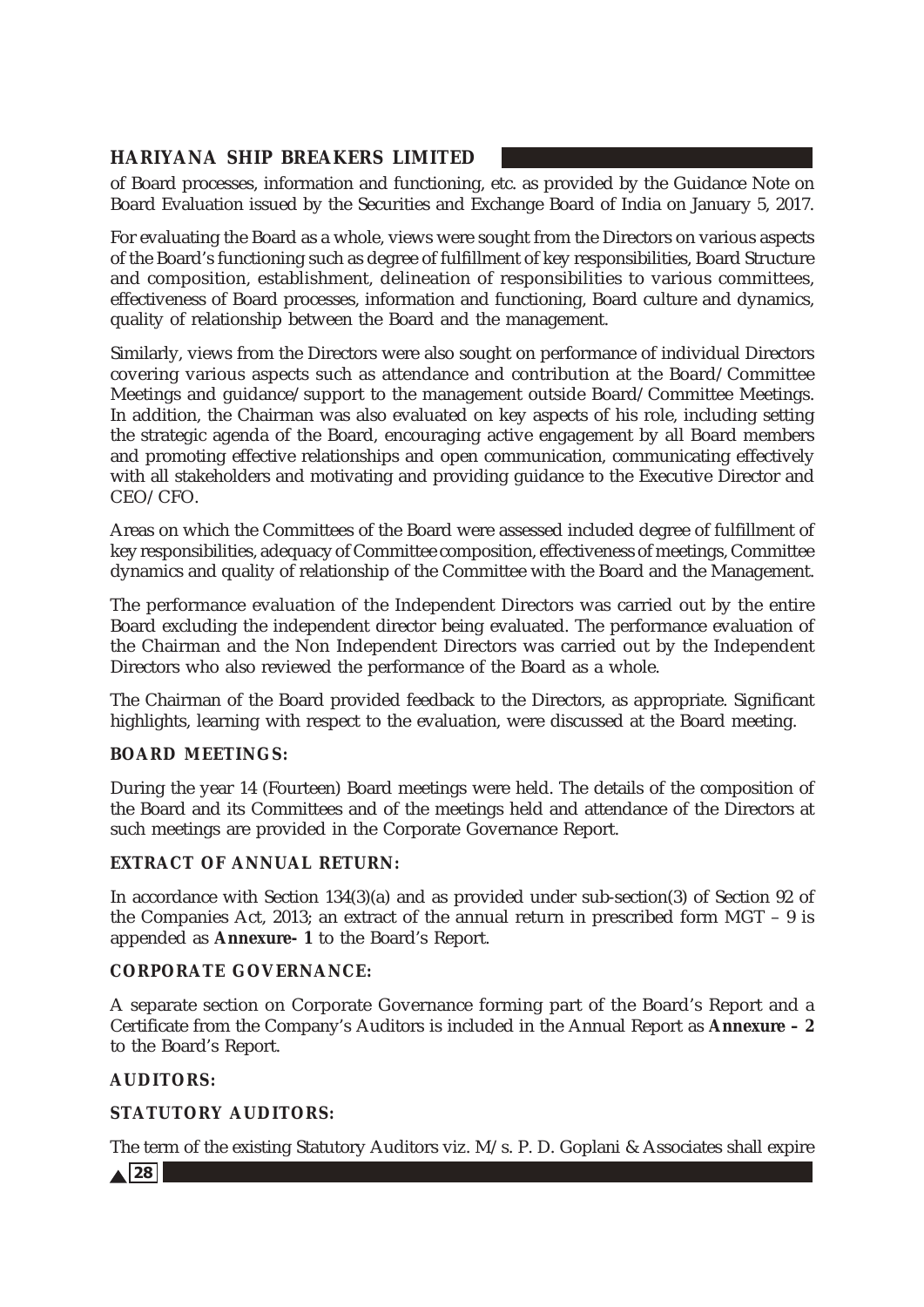at conclusion of the ensuing Annual General Meeting of the Company and accordingly, based on the recommendation of the Audit Committee, members are requested to re-appoint the auditors for a term of five consecutive years i.e., from the conclusion of this Annual General Meeting of the Company till the conclusion of the Annual General Meeting to be held in the year 2022 and to fix their remuneration.

M/s. P. D. Goplani & Associates, Chartered Accountants, Bhavnagar, having ICAI Firm Registration No. 118023W, being eligible offer themselves for re-appointment. If re-appointed, it will be within the prescribed limits specified in Section 139 of the Companies Act, 2013.

The Statutory Auditors in their report dated May 30, 2017 have commented that provision for gratuity and long term employee benefits as per AS-15 has not been made. In this regard, the Company would like to clarify that since none of the employees of the Company were in continuous service of more than five years, thus, making provision for Gratuity does not arise. However, if payment on account of gratuity arises due to happening of any incidents as provided under the applicable provisions of the law, the same will be accounted as and when incurred and the payment under the Pension Act, 1871 is not applicable to the Company

#### **SECRETARIAL AUDITORS:**

Pursuant to provisions of Section 204 of the Act and the Companies (Appointment and Remuneration of Managerial Personnel) Rules, 2014; the Board of the Company at its meeting held on May 30, 2017 has re-appointed M/s. Dilip Bharadiya & Associates, Practicing Company Secretaries, to undertake the Secretarial Audit of the Company for the financial year 2017-18.

Further, the Secretarial Audit report for the year 2016-17 forms part of the Board's Report as the **Annexure- 3.**

#### **BRANCH AUDITORS:**

The term of the existing Branch Auditors viz. M/s. Lahoti Navneet & Co., Chartered Accountants, Mumbai (ICAI Firm Registration No. 116870W) shall expire at conclusion of the ensuing Annual General Meeting of the Company and accordingly, based on the recommendation of the Audit Committee, members are requested to appoint M/s. LLB & Co., Chartered Accountants, Mumbai (ICAI Firm Registration No. 117758W), in place of the retiring auditors to audit the accounts of the Mumbai division of the Company for a term of five consecutive years i.e., from the conclusion of this Annual General Meeting of the Company till the conclusion of the Annual General Meeting to be held in the year 2022 and to fix their remuneration.

The Auditors' Report and the Secretarial Audit Report for the financial year ended March 31, 2017 do not contain any qualification, reservation, adverse remark or disclaimer other than mentioned above.

# **MATERIAL CHANGES AND COMMITMENTS:**

No material changes have took place affecting the financial position of the Company from the date of closure of financial year till the date of signing of this report.

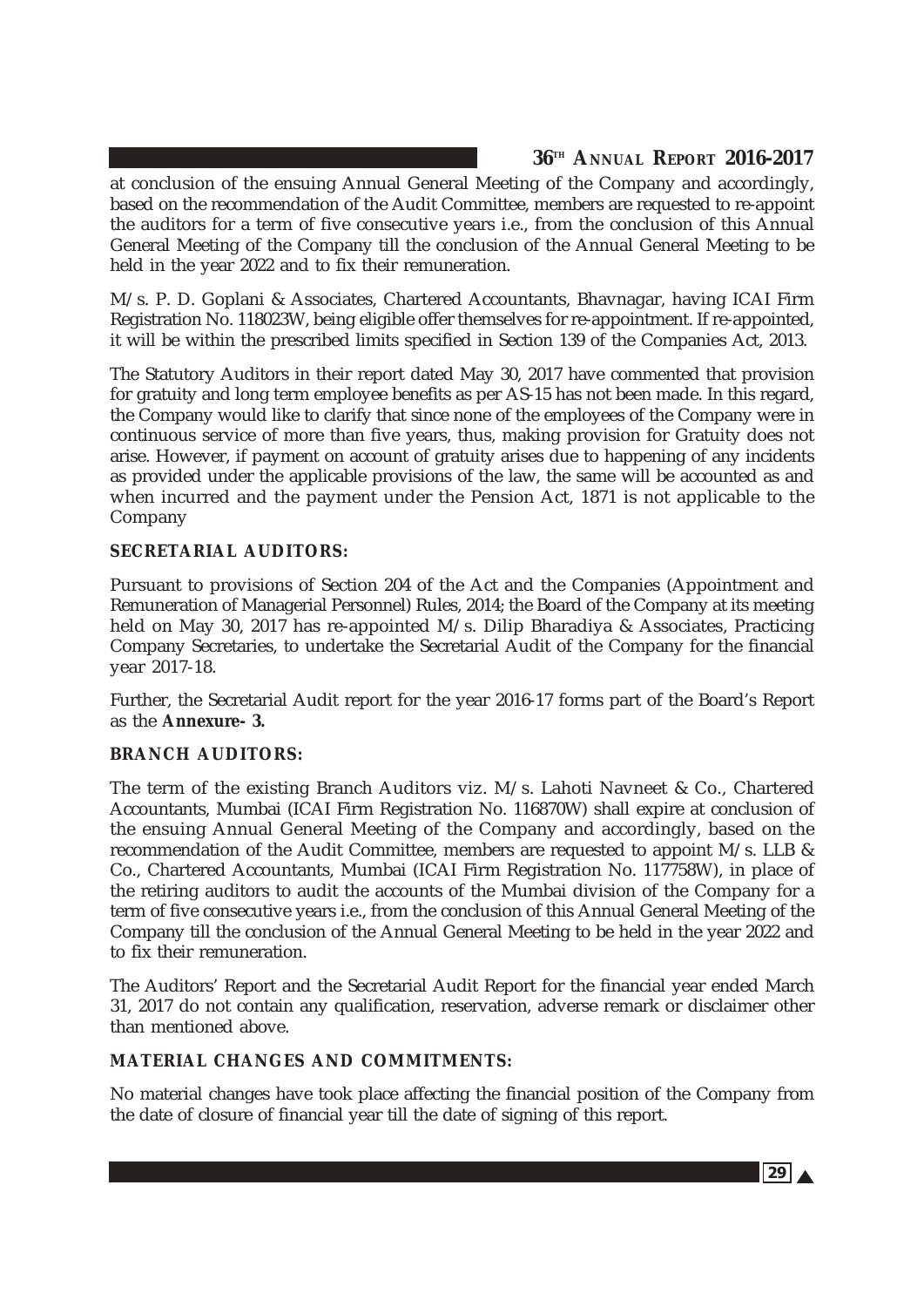# **DETAILS OF SIGNIFICANT AND MATERIAL ORDERS PASSED BY THE REGULATORS OR COURTS OR TRIBUNALS IMPACTING THE GOING CONCERN STATUS AND COMPANY'S OPERATIONS IN FUTURE:**

No significant and material orders were passed by the regulators or courts or tribunals impacting the going concern status and Company's operations in future.

#### **HUMAN RESOURCES:**

Your Company treats its "human resources" as one of its most important assets.

Your Company continuously invest in attraction, retention and development of talent on an ongoing basis. Your Company thrust is on the promotion of talent internally through job rotation and job enlargement. Your Company believes in harnessing its leadership and people capabilities through sharp focus and initiatives on talent development. We review our talent based on their performance and potential to assess their readiness for future roles of higher scale and complexity. We believe in developing our employees through multiple experiences requiring them to handle scale and complexity.

#### **DIRECTORS' RESPONSIBILITY STATEMENT:**

Pursuant to Section 134(5) of the Companies Act, 2013, the Board of Directors, to the best of their knowledge and ability, confirm that:

- (i) in the preparation of the annual accounts, the applicable accounting standards have been followed along with proper explanation relating to material departures, if any;
- (ii) the Directors have selected such accounting policies and applied them consistently and made judgments and estimates that are reasonable and prudent so as to give a true and fair view of the state of affairs of the Company at the end of the financial year and of the profit and loss of the Company for that period;
- (iii) the Directors have taken proper and sufficient care for the maintenance of adequate accounting records in accordance with the provisions of this Act for safeguarding the assets of the Company and for preventing and detecting fraud and other irregularities;
- (iv) the Directors have prepared the annual accounts on a going concern basis;
- (v) the Directors further state that they have laid down internal financial controls to be followed by the Company and that such internal financial controls are adequate and were operating effectively;
- (vi) the Directors have devised proper systems to ensure compliance with the provisions of all applicable laws and that such systems were adequate and operating effectively.

#### **CONSERVATION OF ENERGY, TECHNOLOGY ABSORPTION, FOREIGN EXCHANGE EARNINGS AND OUTGO:**

The information as required under Section 134(3)(m) of the Companies Act, 2013 read with Rule 8(3) of the Companies (Accounts) Rules, 2014 with respect to conservation of energy, technology absorption and foreign exchange earnings and outgo is as follows:

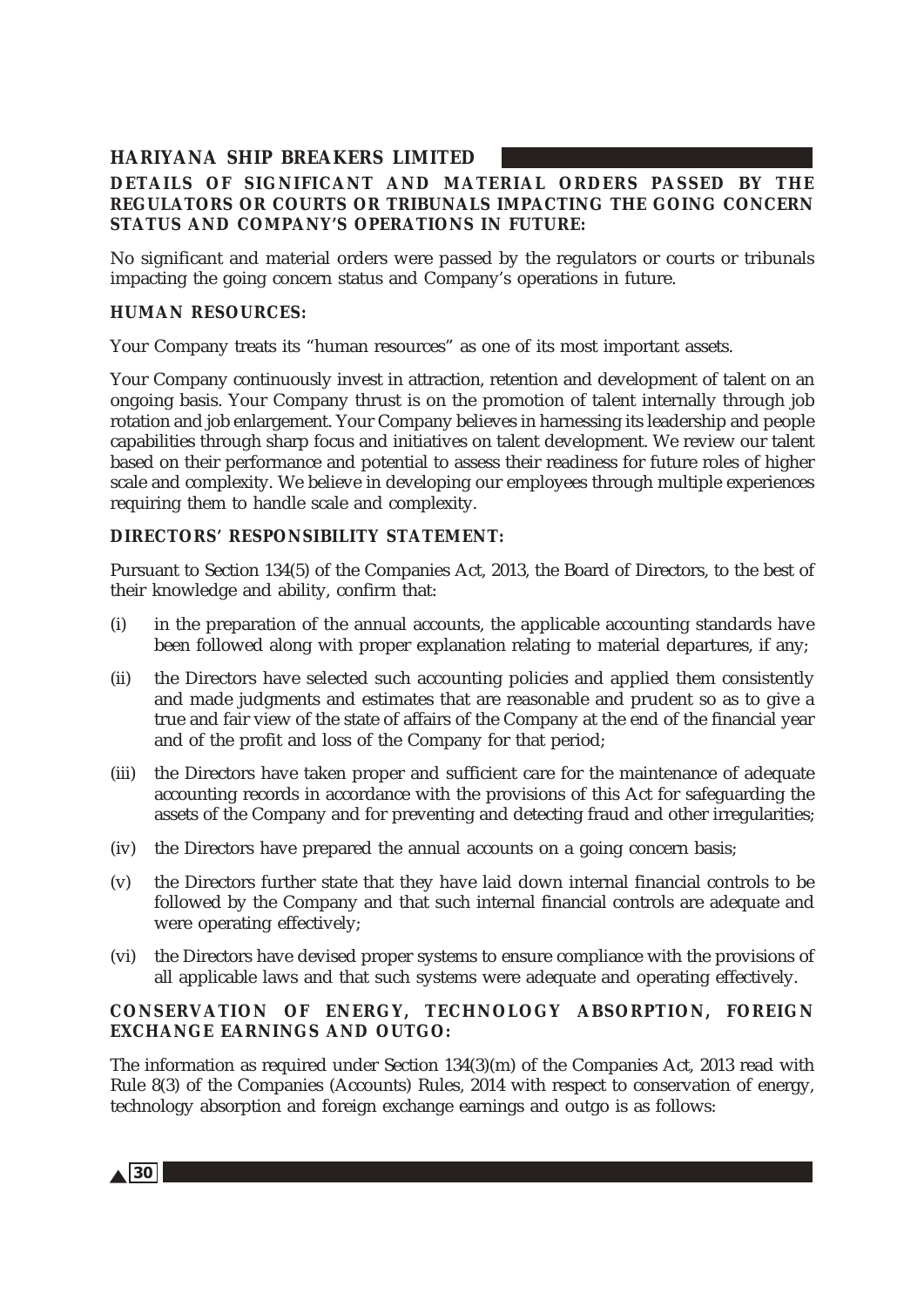#### **A. Conservation of energy:**

#### (i) **the steps taken or impact on conservation of energy;**

The Company recognized the importance of energy conservation in decreasing the deleterious effects of global warming and climate change. The Company has implemented various initiatives for the conservation of energy and all efforts are made to minimize energy costs. Company is engaged in Ship Breaking, trading in metal scrap, coals, graphite electrodes & other industrial inouts. No significant power consumption is required in ship breaking industry as major portion in production process consist of non mechanical processes. However, industrial gases are used in ship dismantling activities and the Company has taken various measures to control the consumption of fuel and energy.

#### (ii) **the steps taken by the Company for utilising alternate sources of energy;**

Company is engaged in Ship Breaking and trading in metal scrap, coals, graphite electrodes & other industrial inouts. No significant power consumption is required in ship breaking industry as major portion in production process consist of nonmechanical processes. However, industrial gases are used in ship dismantling activities. The Company has taken various measures to control the consumption of fuel and energy.

#### (iii) **the capital investment on energy conservation equipments;**

The Company is taking adequate steps to conserve energy though no such capital investment has been made.

#### **B. Technology absorption:**

The Company continues to adopt and use the latest technologies to improve the productivity and quality of its services and products. The Company's operations do not require significant absorption of technology. There has been no import of technology in FY 2016-17.

| <b>Particulars</b>        | <b>Current Year</b>                                                                                |        | <b>Previous Year</b> |        |
|---------------------------|----------------------------------------------------------------------------------------------------|--------|----------------------|--------|
|                           | In Rs.                                                                                             | In USD | In Rs.               | In USD |
| Foreign Exchange Earnings | NIL                                                                                                | NIL    | NII.                 | NIL    |
| Foreign Exchange Outgo    | $\left[2,87,84,23,289\right]$ 4,24,96,247.35 $\left[3,03,73,89,089\right]$ 4,58,05,682.78 $\left[$ |        |                      |        |

#### **C. Foreign exchange earnings and Outgo:**

#### **CORPORATE SOCIAL RESPONSIBILITY (CSR):**

In terms of section 135 and Schedule VII of the Act, the Board of Directors has constituted a CSR Committee under the Chairmanship of Mr. Rakesh Reniwal. Mr. Pradeep Bhatia and Mr. Tejas Thakkar are the other members of the Committee.

The CSR Committee of the Board has framed a CSR Policy and uploaded it on the website of the Company i.e., **www.hariyanagroup.com**. During the year, based on these rules the amount to be spent for CSR activities was Rs. 25.17 Lacs for financial year 2016-17 whereas the Company has not spent any amount towards Corporate Social Responsibility because the Management is in the process of finding better avenues of CSR Expenditure to be incurred in near future.

 $31 \triangle$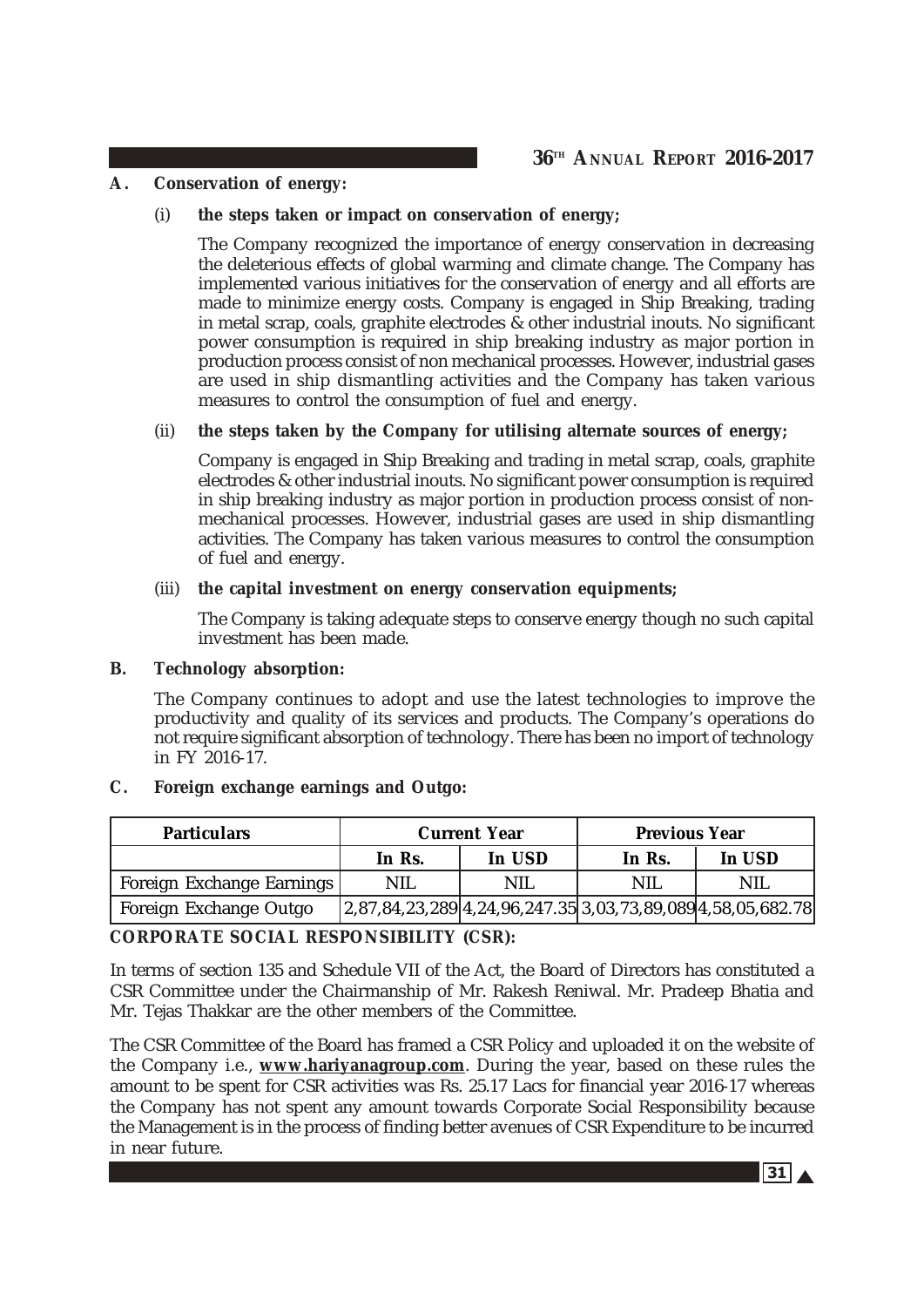# **HARIYANA SHIP BREAKERS LIMITED AUDIT COMMITTEE:**

The details pertaining to Audit Committee and its composition are included in the Corporate Governance Report which forms part of this report.

# **NOMINATION AND REMUNERATION COMMITTEE:**

The Company has constituted a Nomination and Remuneration Committee pursuant to Section 178(1) of the Companies Act, 2013 and has defined the policy on Director's appointment and payment of remuneration including criteria for determining qualifications, positive attributes and independence of a Director. The Committee shall function in accordance with the terms and reference of the policy. Policy of the Company is enclosed herewith as **Annexure- 4.**

# **STAKEHOLDER'S RELATIONSHIP COMMITTEE:**

The details pertaining to composition of the Committee is included in the Corporate Governance Report, which forms part of this report. The role of the Committee is explained in detail in the Corporate Governance Report enclosed herewith.

# **VIGIL MECHANISM:**

The Company has adopted a Whistle Blower Policy establishing vigil mechanism to provide a formal mechanism to the Directors and employees to report their concerns about unethical behaviour, actual or suspected fraud or violation of the Company's Code of Conduct or ethics policy. The Policy provides for adequate safeguards against victimization of employees who avail of the mechanism and also provides for direct access to the Chairman of the Audit Committee. It is affirmed that no personnel of the Company has been denied access to the Audit Committee. The policy of vigil mechanism is available on the Company's website i.e. **www.hariyanagroup.com.**

# **PERFORMANCE OF EMPLOYEES:**

- **A) The information required under Section 197 of the Act read with rule 5(1) of the Companies (Appointment and Remuneration of Managerial Personnel) Rules, 2014 are given below:**
	- **a. Details of the ratio of the remuneration of each director to the median employee's remuneration and other details as required pursuant to Rule 5(1) of the Companies (Appointment and Remuneration of Managerial Personnel) Rules, 2014**

The Company has not paid any remuneration to the Directors of the Company and hence the information cannot be furnished.

**b. The percentage increase in remuneration of each Director, Chief Executive Officer, Chief Financial Officer, Company Secretary, if any, in the financial year:**

Save and except, the payment of remuneration to Company Secretary with no percentage increase in remuneration in the financial year, no remuneration is

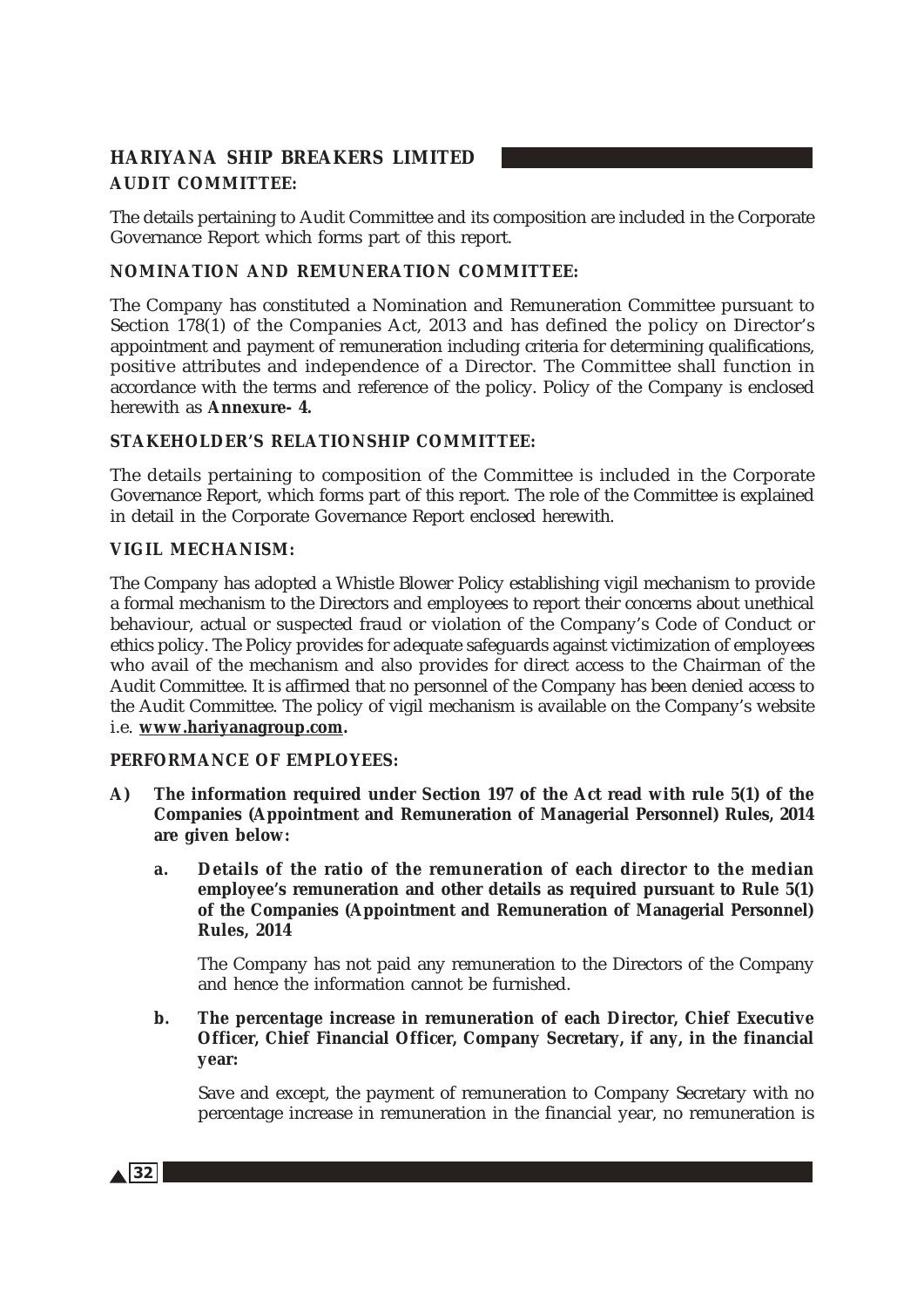being paid to any Director or KMP of the Company. Hence, the information pertaining to percentage increase in remuneration cannot be provided.

**c. The percentage increase in the median remuneration of employees in the financial year:**

There is no increase in the remuneration of employees in the financial year and hence the information cannot be furnished.

- **d. The number of permanent employees on the rolls of Company: 23**
- **e. Average percentile increase already made in the salaries of employees other than the managerial personnel in the last financial year and its comparison with the percentile increase in the managerial remuneration and justification thereof and point out if there are any exceptional circumstances for increase in the managerial remuneration:**

There is no increase in salaries of employees other than the managerial personnel and the managerial remuneration in the last financial year. Thus, comparison cannot be made.

**f. Affirmation that the remuneration is as per the remuneration policy of the Company:**

Remuneration paid to Key Managerial Personnel is as per the remuneration policy of the Company.

#### **B) Details of the top ten employees in terms of remuneration drawn and the name of every employee of the Company as required pursuant to Rule 5(2) of the Companies (Appointment and Remuneration of Managerial Personnel) Rules, 2014**

The Company has no such employees drawing remuneration exceeding the limits prescribed under Rule 5(2) of the Companies (Appointment and Remuneration of Managerial Personnel) Rules, 2014.

#### **DETAILS OF SUBSIDIARY/JOINT VENTURES/ASSOCIATE COMPANIES:**

The Company has no subsidiary, associate companies or joint venture companies within the meaning of Section 2(6) and 2(87) of the Act and thus, pursuant to the provisions of Section 129(3) of the Act, the statement containing the salient features of financial statements of the Company's subsidiaries in Form AOC-1 is not required to be attached to the financial statements of the Company.

# **MANAGEMENT DISCUSSION AND ANALYSIS REPORT:**

Pursuant to Regulation 34 of the Listing Regulations, the Management Discussion and Analysis Report for the financial year under review is set out in a separate section forming part of this Report.

#### **RISK MANAGEMENT POLICY:**

The Company has adopted a policy on risk management in accordance with the applicable provisions of the Act and the Listing Regulations. The objectives of the policy are to optimize

33 A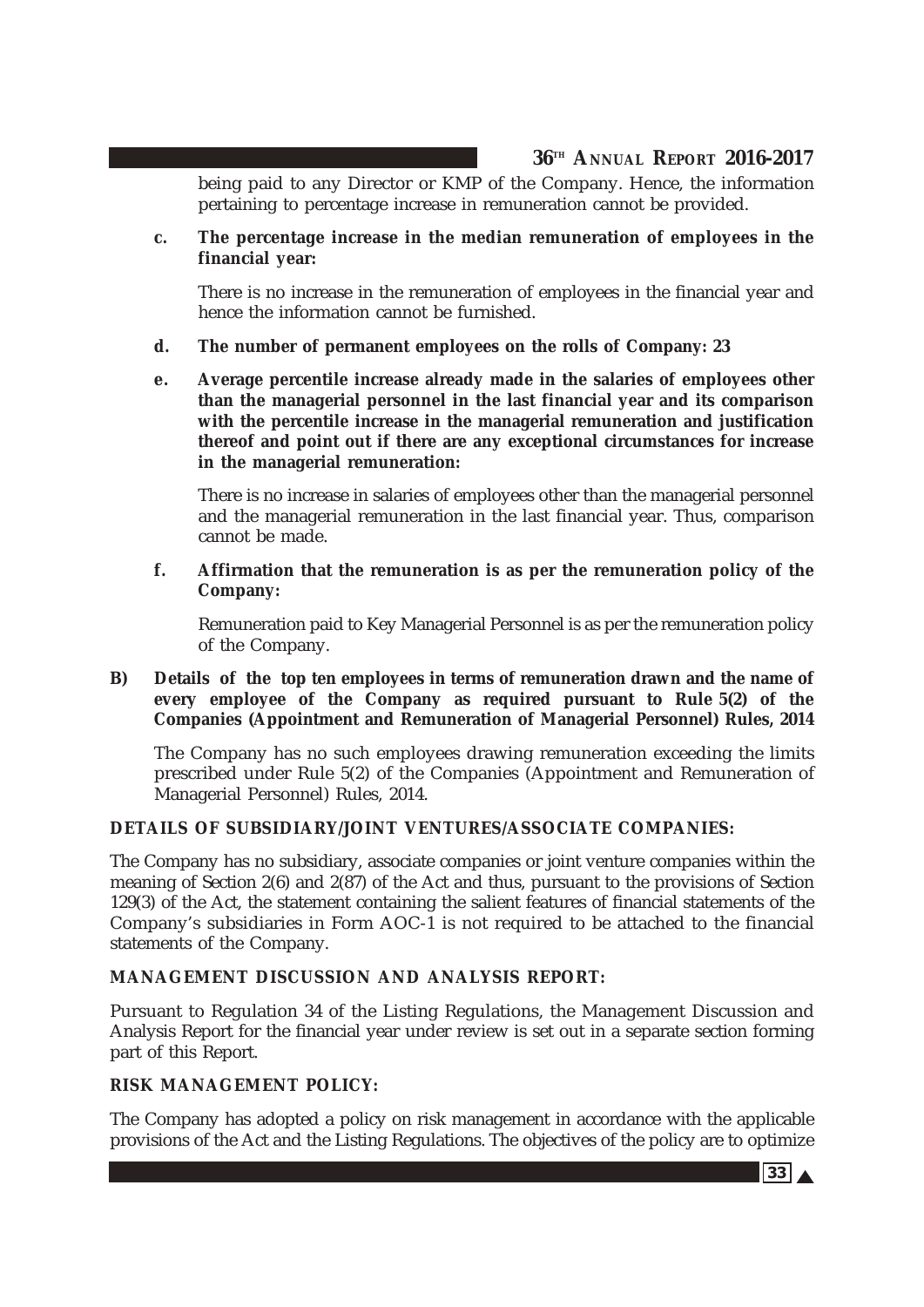business performance, minimize adverse impact on the business, protect it from damages, frauds and enhance stakeholder value. Risk management aims to identify and then manage threats that could severely impact the organization. Generally, this involves reviewing operations of the organization, identifying potential threats to the organization and the likelihood of their occurrence and then taking appropriate actions to address the most likely threats. The Board of the Company is responsible for risk management of the Company and for ensuring that robust internal controls are instituted to respond to changes in the business environment. The Audit Committee has additional oversight in the area of financial risks and controls.

The said policy is also placed on the website of the Company viz. **www.hariyanagroup.com.** 

# **FAMILIARIZATION PROGRAMME:**

Pursuant to Regulation 25 of the SEBI (Listing Obligation and Disclosure Requirement) Regulations 2015, the Company has formulated a programme for familiarizing the Independent Directors with the Company, their roles, rights, responsibilities in the Company, nature of the industry in which the Company operates, business model of the Company etc. through various initiatives. Details of the Familiarization Programme of the Independent Directors are available on the website of the Company i.e. **www.hariyanagroup.com.**

# **SEXUAL HARASSMENT OF WOMEN AT WORKPLACE:**

The Company has adopted a policy on prevention, prohibition and redressal of sexual harassment at the workplace in line with the provisions of the Sexual Harassment of Women at Workplace (Prevention, Prohibition and Redressal) Act, 2013 and the Rules thereunder which is available on the website of the Company i.e. **www.hariyanagroup.com.** The Policy aims to provide protection to employees at the work place and prevent and redress complaints of sexual harassment and for matters connected or incidental thereto, with the objective of providing a safe working environment, where employees feel secure.

The Company has not received any complaint of sexual harassment during the financial year 2016-17.

# **DETAILS OF VARIOUS PLANTS/ SEGMENTS:**

# **Ship Breaking Unit (Bhavnagar)**

During the financial year 2016-17, ship breaking unit at Alang Ship Breaking Yard has performed very well. During the year under review, the sales turnover of Ship Breaking Unit has been increased by almost 7 times. However, due to various factors like fluctuations in the exchange rate of US Dollar vis-à-vis Indian Rupee and steep decrease in prices of Iron and steel products and volatile market conditions, the unit was unable to increase its profit margin. The Management is of the view that, in the coming years the ship breaking industry will become stable and with expected boost in the economy, the requirement of iron and steel will increase which will help the Company to move towards its sustained path of growth.

# **Trading Unit (Bhavnagar)**

During the financial year 2016-17, the trading unit (Bhavnagar) has not been able to perform well in terms of sales turnover due to adverse market conditions like decrease in prices of

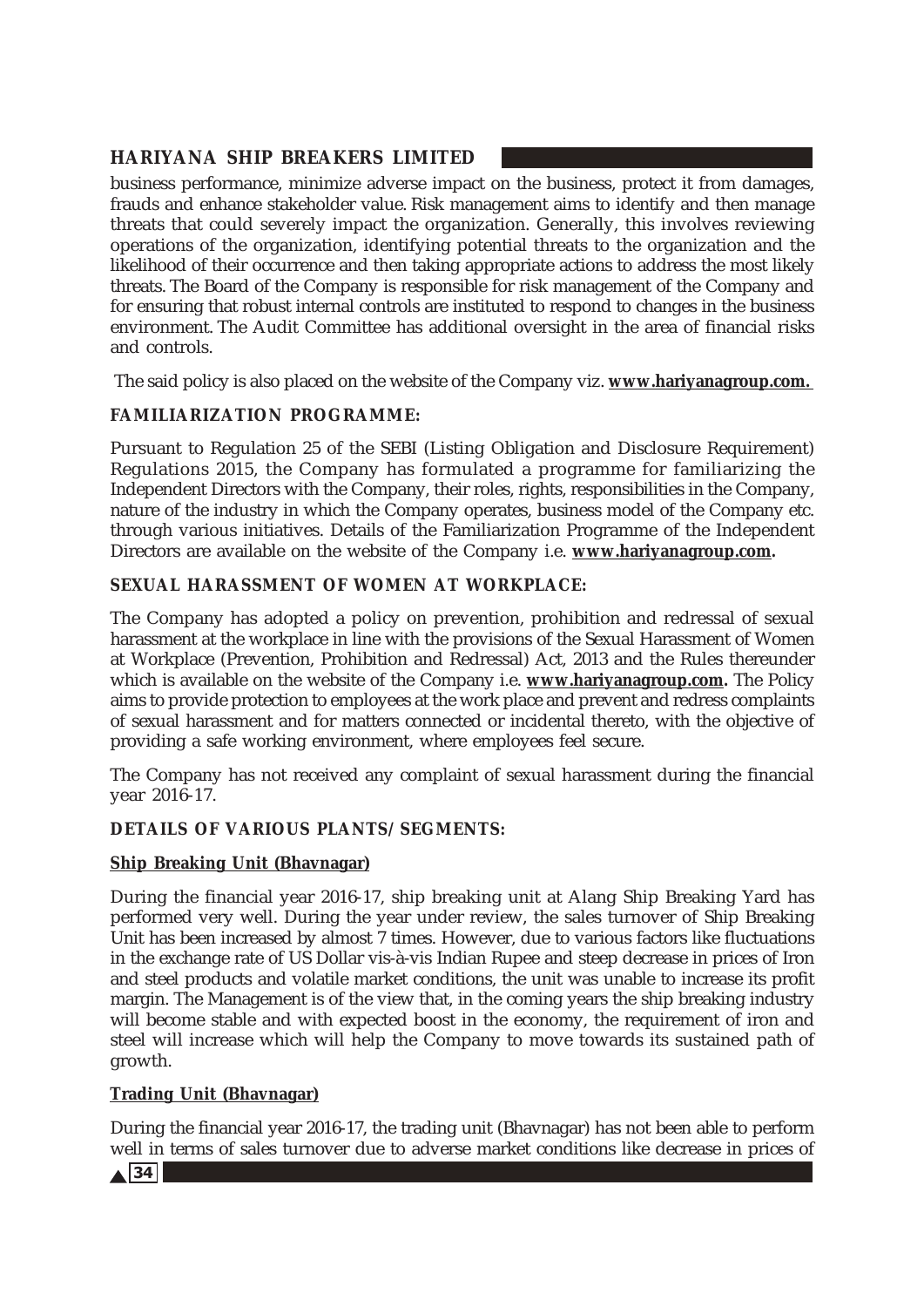

Iron and steel products and fluctuations in the exchange rate of US Dollar vis-à-vis Indian Rupee. However, in such an uncertain market environment in Iron and Steel industry, the management took cautious approach to the prevalent affairs and avoided any venturous business decision in the interest of the Company which resulted in increased profit margin of the unit. Moreover, the management hopes that the trading unit will show an increase in terms of sales as well as profits in the coming years.

# **Trading & Investment Unit, Mumbai (HO)**

During the year under review, the Mumbai Trading Unit has outperformed in terms of sales turnover and profit margins. The sales turnover for the FY: 2016-17 of Trading (Mumbai) was Rs. 163.61 Crores and profit was Rs. 19.46 Crores. The management is hopeful that in the coming financial years the Trading Unit, Mumbai will achieve new heights in terms of sales turnover and profits.

# **Steel & Power Unit (Bangalore)**

Steel and Power unit has been shut down during the preceding financial year due to issues of uninterrupted availability of raw materials, local mining issues, rupee volatility and other similar factors at Hassan, Karnataka.

Overall, since the prices of iron and steel having been reasonably stabilized and the inventory levels of the Company and its market position, both the segments of the Company, viz. Ship Breaking and Trading, are expected to see major increase in terms of Gross Revenues and Net profit Margins in the coming year. The Company is hopeful that with stabilizing the price for the old ship in the international market and also sale prices of companies products in the domestic market; the Company will be able to improve the turnover and also the profitability in the coming year.

The trading in Ferrous and Non Ferrous Metals, Scrap, Coal etc. activities of the Company are contributing considerably to the profitability of the Company. Moreover, the investment division of the Company is also doing well. Your Directors see a very positive and bright future prospects ahead for the Company looking to the prevailing upward trend in the Iron and Steel sector in India and internationally.

#### **Industrial Gases:**

The Company is a partner in  $M/s$ . Hariyana Air Products (with 95% share, the partnership deed of M/s. Hariyana Air Products has been re-constituted w.e.f. 08.07.2016. With the reconstitution, share in profit/ (loss) of the Company has been increased to 95% from 60%) for the manufacture and supply of Industrial Oxygen Gas. During the year the oxygen plant at Bhavnagar, Gujarat has performed well in terms of revenue as revenue from operations for the year were Rs. 102.40 Lacs against Rs. 45.54 Lacs for the preceding financial year. However, due to volatile market conditions and competitive market with liquid oxygen suppliers, the firm was unable to much increase its profit margin. However, with proximity to Alang Ship Breaking Yard and huge captive consumption requirements of group companies, the Company expects good long term benefits from the said partnership venture.

#### **Real Estate & Construction:**

The Company is also taking interest into real estate business at Bangalore (Karnataka).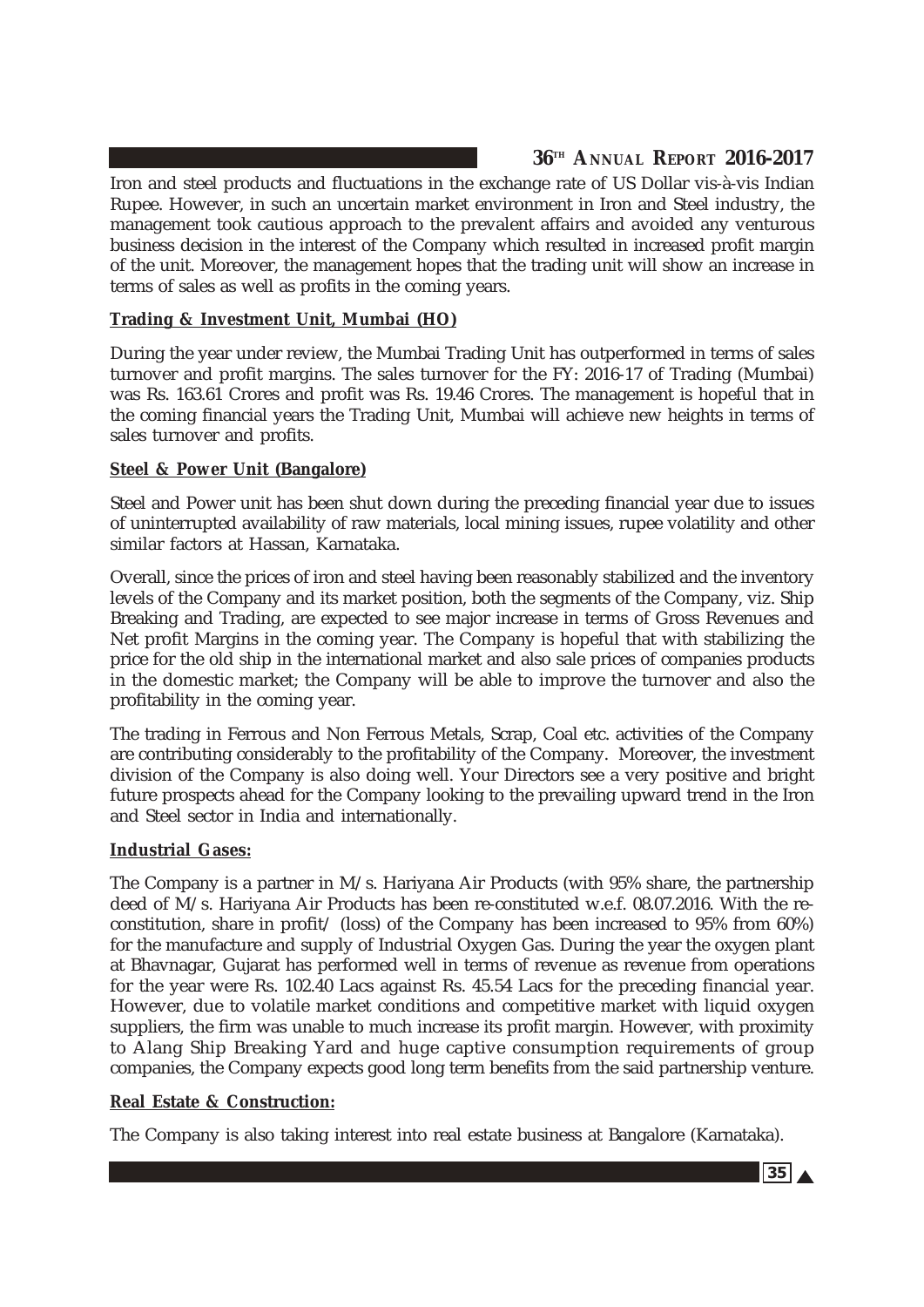The Company has been into Partnership and formed a Partnership Firm "M/s Goyal Hariyana Construction" formally known as "M/s Orchid Woods Projects" (with 50% share) for construction & selling of residential apartments. Presently the firm has three projects at Bangalore- First known as Hennur in which the firm has acquired land at Kothanur Village, Krishnarajapura Hobli, Bangalore - East Taluk and the said project is almost sold out as on March, 2017; Second known as Footprints situated at Chokkanahalli Village, Yelahanka Hobli, Bangalore - North Taluk and the said project has already completed in December, 2016 and Third known as Whitefield situated at Survey No.161, 162/5,162/6, 162/7, 162/ 8, 162/9, Hagadar Village, KR Puram Hobli, Bangalore with an object of constructing 1, 2 & 3 BHK Apartments till March 31, 2017. Construction work has already been completed of the project at Kothanur Village, Krishnarajapura Hobli, Bangalore, East Taluk and at Chokkanahalli Village, Yelahanka Hobli, Banglore, North Taluk. The firm has started construction in April, 2016. Further, the Company has started construction at S. Nos.161, 162/5,162/6, 162/7, 162/8, 162/9, Hagadar Village, KR Puram Hobli, Bangalore in April 2016 and expected to complete this project by June 2020. The Company's share of profit from the firm is Rs. 466.76 Lacs for the year ended on March 31, 2017.

The Company has also been into partnership (with 33.33% share) M/s. "Swastik Developers" for construction of building. The firm has acquired 66 Acres of land in Goa. The project is expected to commence soon.

The Company has also been into partnership with "M/s White Mountain" (with 25% share). Presently, the firm has acquired plot at Thindlu, Indrasanahalli & Singrahalli Village, Kundana Hobli, Devanahalli Taluk. The firm has acquired 44 acres and 20 Guntas of land with the object of developing 386 plots of various sizes. Firm has completed plot development work in December, 2016. We have already booked 294 plots till 31.03.2017. The Company's share of profit from the firm is Rs. 163.10 Lacs for the year ended on March 31, 2017.

The Company has also been into partnership with "M/s Orchid Lakeview Developers" (with 33.33% share). The firm is having the project at Bellandur Village, Varthur Hobli, Bangalore, East Taluk with an object of construction of 2 & 3 BHK apartments consisting of 336 flats. The Company's share of profit from the firm is Rs. 454.52 Lacs for the year ended on March 31, 2017.

The Company has also entered into partnership and formed a partnership firm "M/s Goyal Hariyana Realty" (with 50% share). The firm is having two projects at Bangalore, Karnataka viz. Alanoville and Orchid Greens with the object of construction of Villas and residential apartments. Project Alanoville, for development of Residential Villa on the land of "M/S Value and assets holdings Private limited, Bangalore" by a Joint Venture agreement, further, the firm has started the construction in October, 2015 and expected to complete the project by December, 2018. Project Orchid Greens, for development of Residential Apartment on the land of "M/S Value and assets holdings Private limited, Bangalore" by a Joint Venture agreement, the firm has started construction in February, 2016 and expected to complete the projects by March, 2018. The Company's share of profit from the firm is Rs. 10.08 Lacs for the year ended on March 31, 2017.

The Company has also entered into partnership and formed a partnership firm "M/s Shree Balaji Associates" (with 5% share). The firm is engaged in the business of trading in iron &

 $\triangle$  36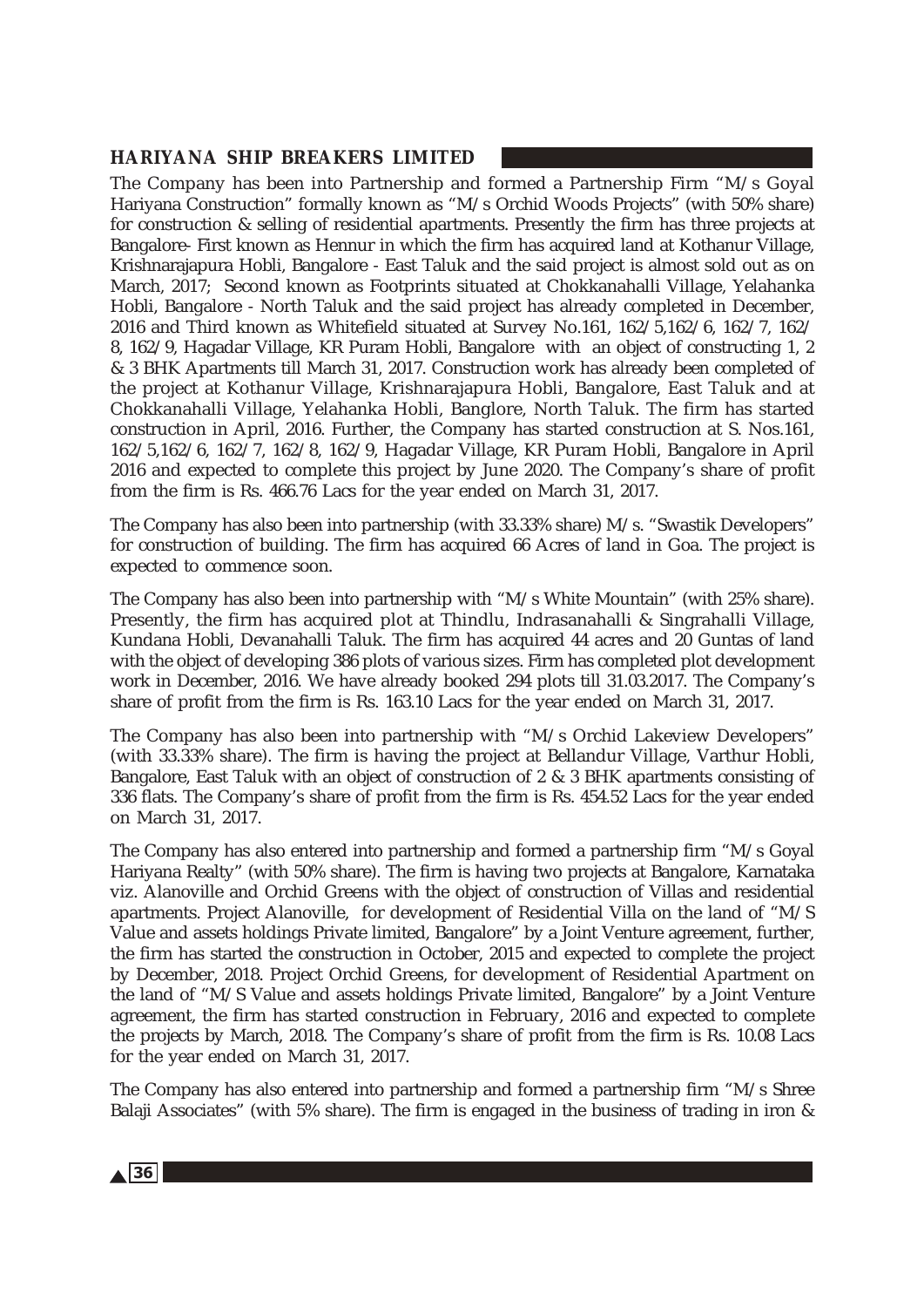steel, coal and real estate. The Company's share of profit from the firm is Rs. 1.49 Lacs for the year ended on March 31, 2017.

#### **ACKNOWLEDGEMENT:**

The Directors thank the Company's employees, customers, vendors, investors, Bankers, Financial Institutions, various State/ Central Government authorities, concerned government departments, agencies, stakeholders and academic partners for their continuous support.

We place on record our appreciation of the contribution made by our employees at all levels. Our consistent growth was made possible by their hard work, solidarity, co-operation and support.

The Directors appreciate and value the contribution made by every member of the HSBL family.

For and on behalf of the Board of Directors **Hariyana Ship- Breakers Limited**

 $Sd/-$ 

**Rakesh Reniwal Shantisarup Reniwal** Managing Director Chairman & Executive Director (DIN 00029332) (DIN 00040355)

Date: May 30, 2017 Place: Mumbai

 $37<sub>A</sub>$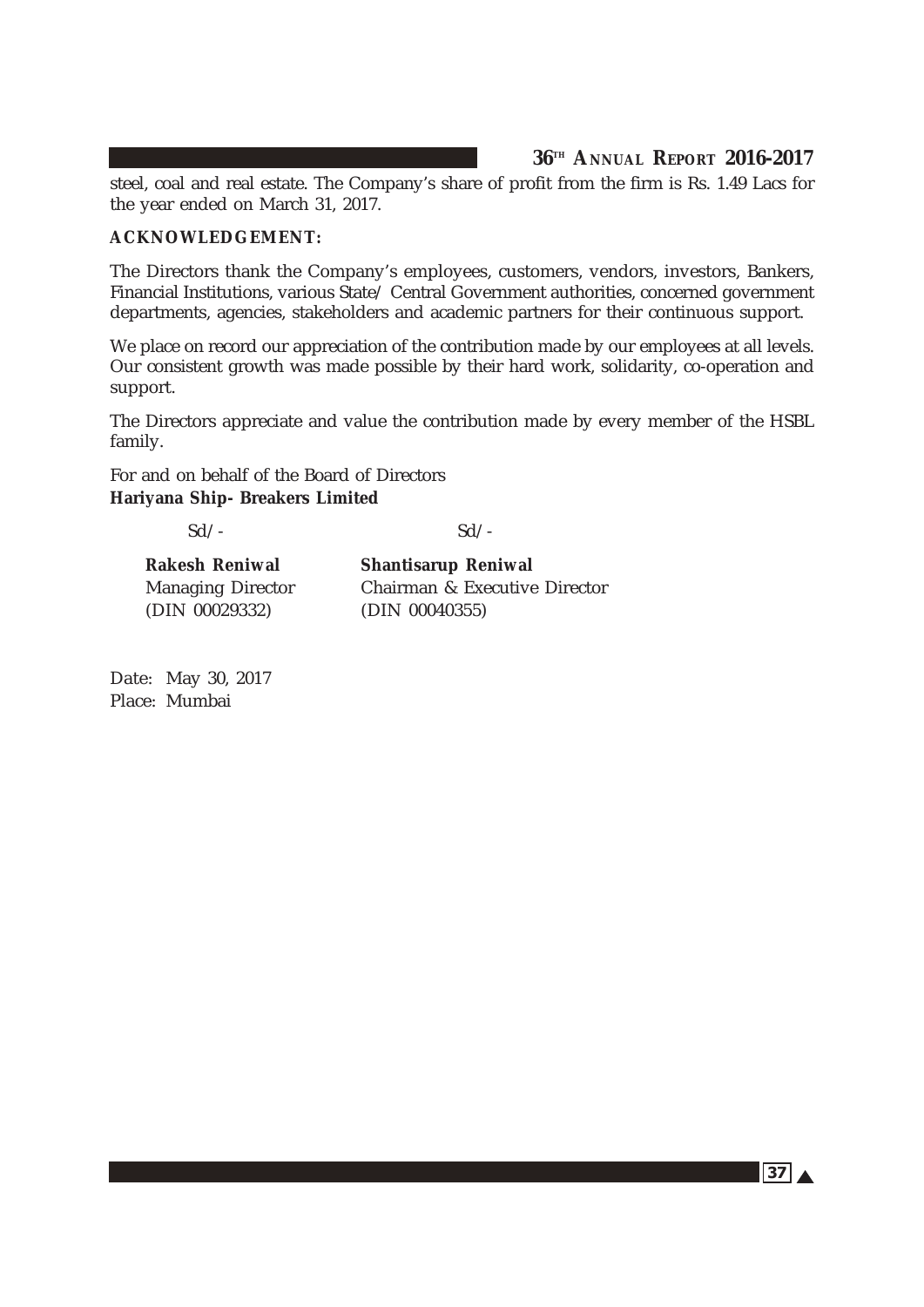**Annexure - 1**

#### **EXTRACT OF ANNUAL RETURN**

**As on financial year ended March 31, 2017**

[Pursuant to Section 92(3) of the Companies act, 2013 read with the Companies (Management and Administration) Rules, 2014] **FORM NO. MGT-9**

#### **A. REGISTRATION AND OTHER DETAILS**

| <b>CIN</b>                                  | L61100MH1981PLC024774             |  |  |  |
|---------------------------------------------|-----------------------------------|--|--|--|
| <b>Registration Date</b>                    | 09/07/1981                        |  |  |  |
| <b>Name of the Company</b>                  | Hariyana Ship-Breakers Limited    |  |  |  |
| Category / Sub-Category of the              | <b>Company Limited by Shares</b>  |  |  |  |
| Company                                     |                                   |  |  |  |
| <b>Address of the Registered office and</b> | 156, Maker Chambers VI,           |  |  |  |
| contact details:                            | 220 Jamnalal Bajaj Marg,          |  |  |  |
|                                             | Nariman Point, Mumbai-400021      |  |  |  |
|                                             | Tel: 22043211/3212/3214           |  |  |  |
|                                             | Fax: 22043215                     |  |  |  |
|                                             | E-mail: contact@hariyanagroup.com |  |  |  |
| Whether listed company                      | Yes                               |  |  |  |
| <b>Name, Address and Contact details</b>    | Sharex Dynamic (India) Pvt. Ltd.  |  |  |  |
| of Registrar and Transfer Agent,            | Unit-1, Luthra Ind. Premises,     |  |  |  |
| if any                                      | Safed Pool, Andheri Kurla Road,   |  |  |  |
|                                             | Andheri (E), Mumbai - 400072      |  |  |  |
|                                             | Tel: 2851 5606/2851 5644          |  |  |  |
|                                             | Fax: 2851 2885                    |  |  |  |
|                                             | E-mail: sharexindia@vsnl.com      |  |  |  |

#### **B. PRINCIPAL BUSINESS ACTIVITIES OF THE COMPANY**

|               | Sr. Name and Description of main<br>No. products / services   | NIC Code of the Product/<br><b>Service</b> | % to total<br>turnover<br>of the<br>company |
|---------------|---------------------------------------------------------------|--------------------------------------------|---------------------------------------------|
| a.            | Trading in ferrous and non ferrous<br>metals, coils and Coals | 4662 & 4669                                | 69.14                                       |
| $\mathbf b$ . | Dismentling / Breaking of old and<br>used ships               | 3830                                       | 30.86                                       |
| c.            | Manufacturing of Sponge Iron                                  | 2410                                       | 0.00                                        |

#### **C. PARTICULARS OF HOLDING, SUBSIDIARY AND ASSOCIATE COMPANIES**

| <b>Sr.</b> Name and address of the Company <b>CIN/GLN</b> Holding/Subsidiary \  % of shares |     | <b>Associate</b> | held |
|---------------------------------------------------------------------------------------------|-----|------------------|------|
|                                                                                             | NIL |                  |      |

 $\triangle$  38  $\parallel$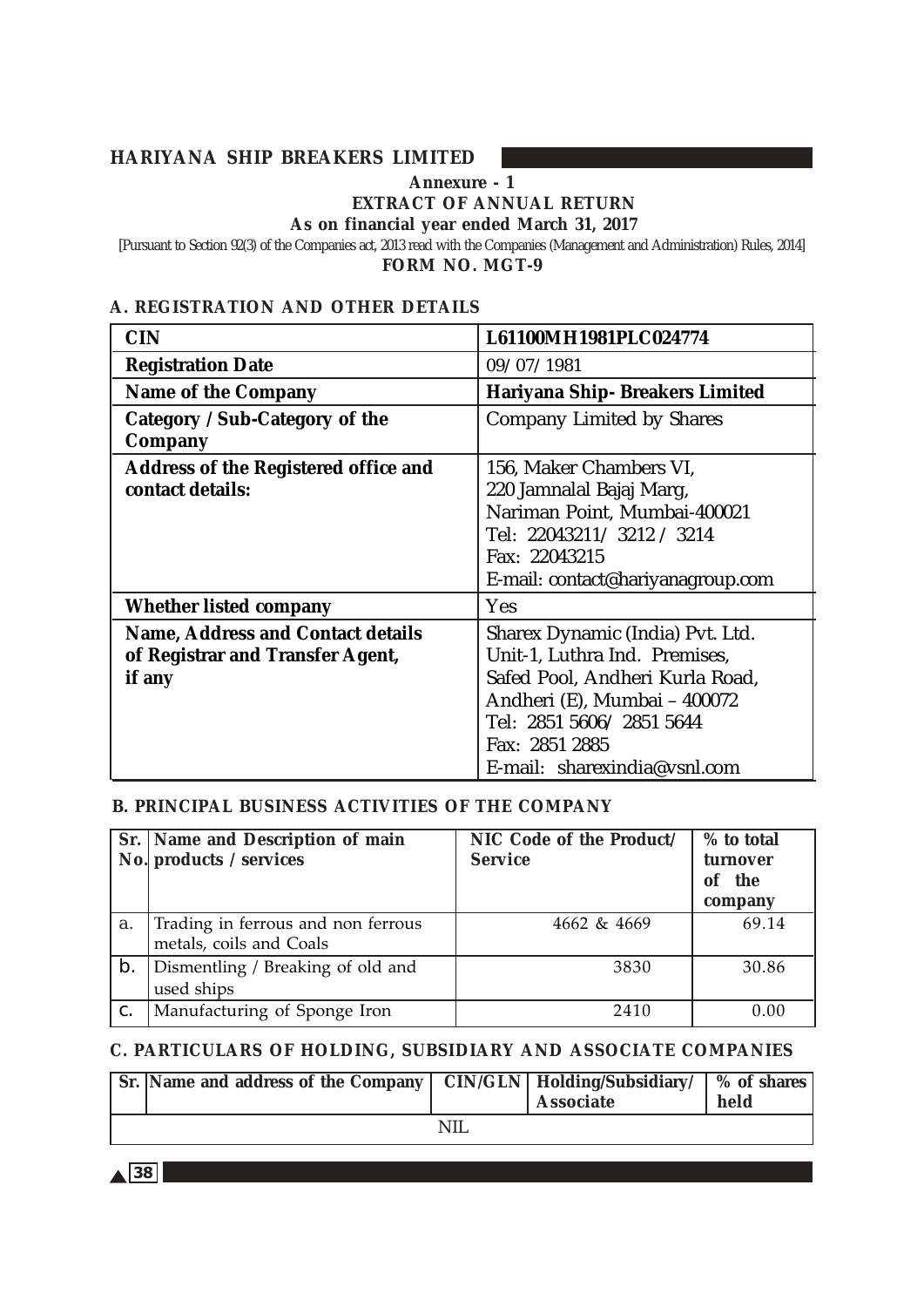# **D.** SHARE HOLDING PATTERN<br>i) Category-wise Share Holding

# **i) Category-wise Share Holding**

| Category of<br><b>Shareholders</b>                                                      | 01/04/2016         | No. of Shares held at the<br>beginning of the year i.e., |                    |                             |                    |                      | No. of Shares held at the | end of the year i.e., 31/03/2017 | % Change<br>during<br>the year |
|-----------------------------------------------------------------------------------------|--------------------|----------------------------------------------------------|--------------------|-----------------------------|--------------------|----------------------|---------------------------|----------------------------------|--------------------------------|
|                                                                                         | <b>Demat</b>       | <b>Physical</b>                                          | Total              | % of Total<br><b>Shares</b> |                    | Demat Physical       | <b>Total</b>              | % of Total<br><b>Shares</b>      |                                |
| <b>A. PROMOTERS</b>                                                                     |                    |                                                          |                    |                             |                    |                      |                           |                                  |                                |
| $(1)$ . INDIAN                                                                          |                    |                                                          |                    |                             |                    |                      |                           |                                  |                                |
| (a). Individual                                                                         | 4529814            | $\bf{0}$                                                 | 4529814            | 73.456                      | 4529814            | $\bf{0}$             | 4529814                   | 73.456                           | $\bf{0}$                       |
| (b). Central Govt.                                                                      |                    | $\bf{0}$                                                 |                    |                             |                    | $\bf{0}$             |                           |                                  | $\mathbf{0}$                   |
| (c). State Govt(s).                                                                     |                    | $\bf{0}$                                                 |                    |                             |                    | $\bf{0}$             |                           |                                  | $\bf{0}$                       |
| (d). Bodies Corpp.                                                                      |                    | $\bf{0}$                                                 |                    |                             |                    | $\bf{0}$             |                           |                                  | $\bf{0}$                       |
| (e). FIINS / BANKS.                                                                     |                    | $\bf{0}$                                                 |                    |                             |                    | $\bf{0}$             |                           |                                  | $\bf{0}$                       |
| (f). Any Other                                                                          |                    |                                                          |                    |                             |                    |                      |                           |                                  |                                |
| Sub-total $(A)$ $(1)$ :-<br>$(2)$ . FOREIGN                                             | 4529814            | $\bf{0}$                                                 | 4529814            | 73.456                      | 4529814            |                      | 0 4529814                 | 73.456                           | $\bf{0}$                       |
| (a). Individual NRI / Foreign Ind                                                       |                    | $\bf{0}$                                                 |                    |                             |                    | $\bf{0}$             |                           |                                  | $\bf{0}$                       |
| (b). Other Individual                                                                   |                    | $\bf{0}$                                                 |                    |                             |                    | $\bf{0}$             |                           |                                  | $\bf{0}$                       |
| (c). Bodies Corporates                                                                  |                    | $\bf{0}$                                                 |                    |                             |                    | $\bf{0}$             |                           |                                  | 0                              |
| (d). Banks $/$ FII                                                                      |                    | $\bf{0}$                                                 |                    |                             |                    | $\bf{0}$             |                           |                                  | 0                              |
| (e). Qualified Foreign Investor                                                         |                    | $\bf{0}$                                                 |                    |                             |                    | $\bf{0}$             |                           |                                  | $\bf{0}$                       |
| (f). Any Other Specify                                                                  |                    | $\bf{0}$                                                 |                    |                             |                    | $\bf{0}$             |                           |                                  | $\bf{0}$                       |
| Sub-total (A) (2):-                                                                     | $\bf{0}$           | $\bf{0}$                                                 | $\bf{0}$           | $\bf{0}$                    | $\bf{0}$           | $\bf{0}$             | $\bf{0}$                  | $\bf{0}$                         | $\bf{0}$                       |
| <b>Total shareholdingof Promoter</b>                                                    | 4529814            | $\bf{0}$                                                 | 4529814            | 73.456                      | 4529814            | $\bf{0}$             | 4529814                   | 73.456                           | 0                              |
| $(A) = (A)(1)+(A)(2)$                                                                   |                    |                                                          |                    |                             |                    |                      |                           |                                  |                                |
| (B) (1). PUBLIC SHAREHOLDING<br>-Institutions                                           |                    |                                                          |                    |                             |                    |                      |                           |                                  |                                |
| (a). Mutual Funds                                                                       |                    | $\bf{0}$                                                 |                    |                             |                    | $\bf{0}$             |                           |                                  | $\bf{0}$                       |
| (b). Banks $/$ FI                                                                       |                    | $\bf{0}$                                                 |                    |                             |                    | $\bf{0}$             |                           |                                  | $\bf{0}$                       |
| (c). Central Govt.                                                                      |                    | $\bf{0}$                                                 |                    |                             |                    | $\bf{0}$             |                           |                                  | $\bf{0}$                       |
| (d). State Govt.                                                                        |                    | $\bf{0}$                                                 |                    |                             |                    | $\bf{0}$             |                           |                                  | 0                              |
| (e). Venture Capital Funds                                                              |                    | $\bf{0}$                                                 |                    |                             |                    | $\bf{0}$             |                           |                                  | 0                              |
| (f). Insurance Companies                                                                |                    | $\bf{0}$                                                 |                    |                             |                    | $\bf{0}$             |                           |                                  |                                |
| $(g)$ . FIIs                                                                            |                    | $\bf{0}$                                                 |                    |                             |                    | $\bf{0}$             |                           |                                  | $\bf{0}$                       |
| (h). Foreign Venture Capital Funds<br>(i). Others (specify)                             |                    | $\bf{0}$<br>$\bf{0}$                                     |                    |                             |                    | $\bf{0}$<br>$\bf{0}$ |                           |                                  | $\bf{0}$<br>$\bf{0}$           |
| Sub-total (B)(1):-                                                                      | $\bf{0}$           | $\bf{0}$                                                 | $\bf{0}$           | $\bf{0}$                    | $\bf{0}$           | $\bf{0}$             | $\bf{0}$                  | $\bf{0}$                         | $\bf{0}$                       |
| 2. Public Shareholding:                                                                 |                    |                                                          |                    |                             |                    |                      |                           |                                  |                                |
| <b>Non-Institutions</b>                                                                 |                    |                                                          |                    |                             |                    |                      |                           |                                  |                                |
| (a) BODIES CORPORATES                                                                   |                    |                                                          |                    |                             |                    |                      |                           |                                  |                                |
| (i) Indian                                                                              | 424721             | 2200                                                     | 426921             | 6.923                       | 421725             | 2200                 | 423925                    | 6.874                            | $-0.049$                       |
| (ii) Overseas                                                                           |                    | $\bf{0}$                                                 |                    |                             |                    | $\bf{0}$             |                           |                                  | 0.000                          |
| (b) Individuals                                                                         |                    |                                                          |                    |                             |                    |                      |                           |                                  |                                |
| (i) Individual shareholders holding<br>nominal share capital upto<br>Rs. 1 lakh         | 665904             | 72100                                                    | 738004             | 11.968                      | 637643             | 71300                | 708943                    | 11.496                           | $-0.472$                       |
| (ii) Individual shareholders holding<br>nominal share capital in excess<br>of Rs.1 lakh | 462684             | $\bf{0}$                                                 | 462684             | 7.503                       | 476952             | 0                    | 476952                    | 7.734                            | 0.231                          |
| (c). Other (specify)                                                                    |                    |                                                          |                    |                             |                    |                      |                           |                                  |                                |
| Non Resident Indians                                                                    | 8654               | 0                                                        | 8654               | 0.14                        | 17490              | $\pmb{0}$            | 17490                     | 0.284                            | 0.144                          |
| <b>Overseas Corporate Bodies</b>                                                        |                    | $\bf{0}$                                                 |                    |                             |                    | $\bf{0}$             |                           |                                  | $\bf{0}$                       |
| <b>Foreign Nationals</b>                                                                |                    | $\bf{0}$                                                 |                    |                             |                    | $\bf{0}$             |                           |                                  | $\bf{0}$                       |
| <b>Clearing Members</b>                                                                 | 590                | $\bf{0}$                                                 | 590                | 0.01                        | 9543               | $\bf{0}$             | 9543                      | 0.155                            | 0.145                          |
| <b>Trusts</b>                                                                           |                    | $\bf{0}$                                                 |                    |                             |                    | $\bf{0}$             |                           |                                  | $\bf{0}$                       |
| Foreign Boodies - DR                                                                    |                    | $\bf{0}$                                                 |                    |                             |                    | $\bf{0}$             |                           |                                  | $\bf{0}$                       |
| Sub-total $(B)(2)$ :-<br><b>Total Public Shareholding</b>                               | 1562553<br>1562553 | 74300<br>74300                                           | 1636853<br>1636853 | 26.544<br>26.544            | 1563353<br>1563353 | 73500<br>73500       | 1636853<br>1636853        | 26.543<br>26.543                 | $-0.001$<br>$-0.001$           |
| $(B)=(B)(1)+(B)(2)$<br>C. Shares held by Custodian for                                  |                    | $\bf{0}$                                                 |                    |                             |                    | $\bf{0}$             |                           |                                  | 0.000                          |
| <b>GDRs &amp; ADRs</b>                                                                  |                    |                                                          |                    |                             |                    |                      |                           |                                  |                                |
| Grand Total (A+B+C)                                                                     | 6092367            | 74300                                                    | 6166667            | 100.00                      | 6093167            |                      | 73500 6166667             | 100.00                           | 0.00                           |
|                                                                                         |                    |                                                          |                    |                             |                    |                      |                           |                                  | 39                             |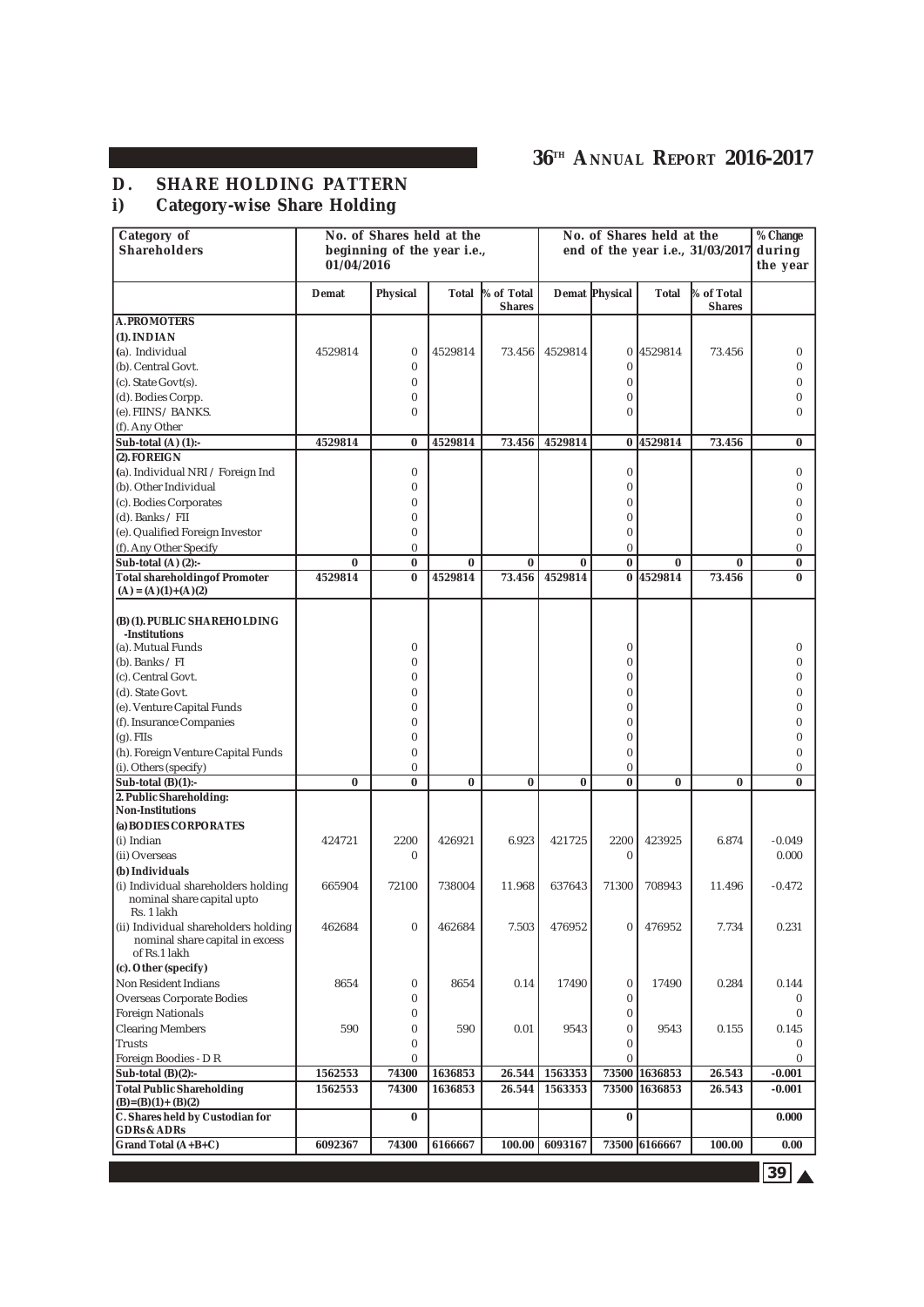# **ii) Shareholding of promoters**

| Sr.<br>lNo.      | <b>Shareholder's Name</b>                  |                  | of the year                               | Shareholding at the beginning                            | Shareholding at the end of |                                           |                                  |                                                                         |
|------------------|--------------------------------------------|------------------|-------------------------------------------|----------------------------------------------------------|----------------------------|-------------------------------------------|----------------------------------|-------------------------------------------------------------------------|
|                  |                                            | No. of<br>shares | % of total<br>shares<br>of the<br>Company | % of Shares<br>Pledged/<br>encumbered<br>to total shares | No. of<br>shares I         | % of total<br>shares<br>of the<br>Company | encumbered<br>to total<br>shares | % of Shares   % change in<br>Pledged/shareholding<br>during the<br>year |
| $\mathbf{1}$     | RAJEEV SHANTISARUP RENIWAL                 | 1539009          | 24.957                                    | $\mathbf{0}$                                             | 1539009                    | 24.957                                    | $\mathbf{0}$                     | $\mathbf{0}$                                                            |
| $\boldsymbol{2}$ | RAKESH SHANTISARUP RENIWAL                 | 858230           | 13.917                                    | $\mathbf{0}$                                             | 858230                     | 13.917                                    | 0                                | $\mathbf{0}$                                                            |
| 3                | <b>SHANTISARUP RENIWAL &amp; SONS. HUF</b> | 625178           | 10.138                                    | $\bf{0}$                                                 | 625178                     | 10.138                                    | 0                                | $\bf{0}$                                                                |
| 4                | <b>SANJEEV S. RENIWAL</b>                  | 438267           | 7.107                                     | $\mathbf{0}$                                             | 438267                     | 7.107                                     | 0                                | $\mathbf{0}$                                                            |
| 5                | <b>LALITADEVI S RENIWAL</b>                | 414800           | 6.726                                     | $\mathbf{0}$                                             | 414800                     | 6.726                                     | 0                                | $\mathbf{0}$                                                            |
| 6                | UNNATI R. RENIWAL                          | 400000           | 6.486                                     | $\mathbf{0}$                                             | 400000                     | 6.486                                     | 0                                | $\mathbf{0}$                                                            |
| 7                | <b>SHALINI S. RENIWAL</b>                  | 123100           | 1.996                                     | $\mathbf{0}$                                             | 123100                     | 1.996                                     | 0                                | $\mathbf{0}$                                                            |
| 8                | SHANTISARUP R. RENIWAL                     | 80080            | 1.299                                     | $\mathbf{0}$                                             | 80080                      | 1.299                                     | 0                                | $\mathbf{0}$                                                            |
| 9                | SWEETY R. RENIWAL                          | 51150            | 0.829                                     | $\mathbf{0}$                                             | 51150                      | 0.829                                     | $\bf{0}$                         | $\mathbf{0}$                                                            |

# **iii) Change in Promoters' Shareholding (please specify, if there is no change)**

| Sr.<br> No. | <b>Shareholder's Name</b> | Shareholding at the beginning<br>of the year          |                                           |             | Share holding at the end of                         |        |                 |                                          |
|-------------|---------------------------|-------------------------------------------------------|-------------------------------------------|-------------|-----------------------------------------------------|--------|-----------------|------------------------------------------|
|             |                           | No. of shares<br>at the beginning/<br>end of the year | % of total<br>shares<br>of the<br>Company | <b>Date</b> | Increase/<br><b>Decrease</b><br>inl<br>shareholding | Reason | No. of Shares I | % of total<br>share of<br>the<br>Company |
|             |                           |                                                       | No change                                 |             |                                                     |        |                 |                                          |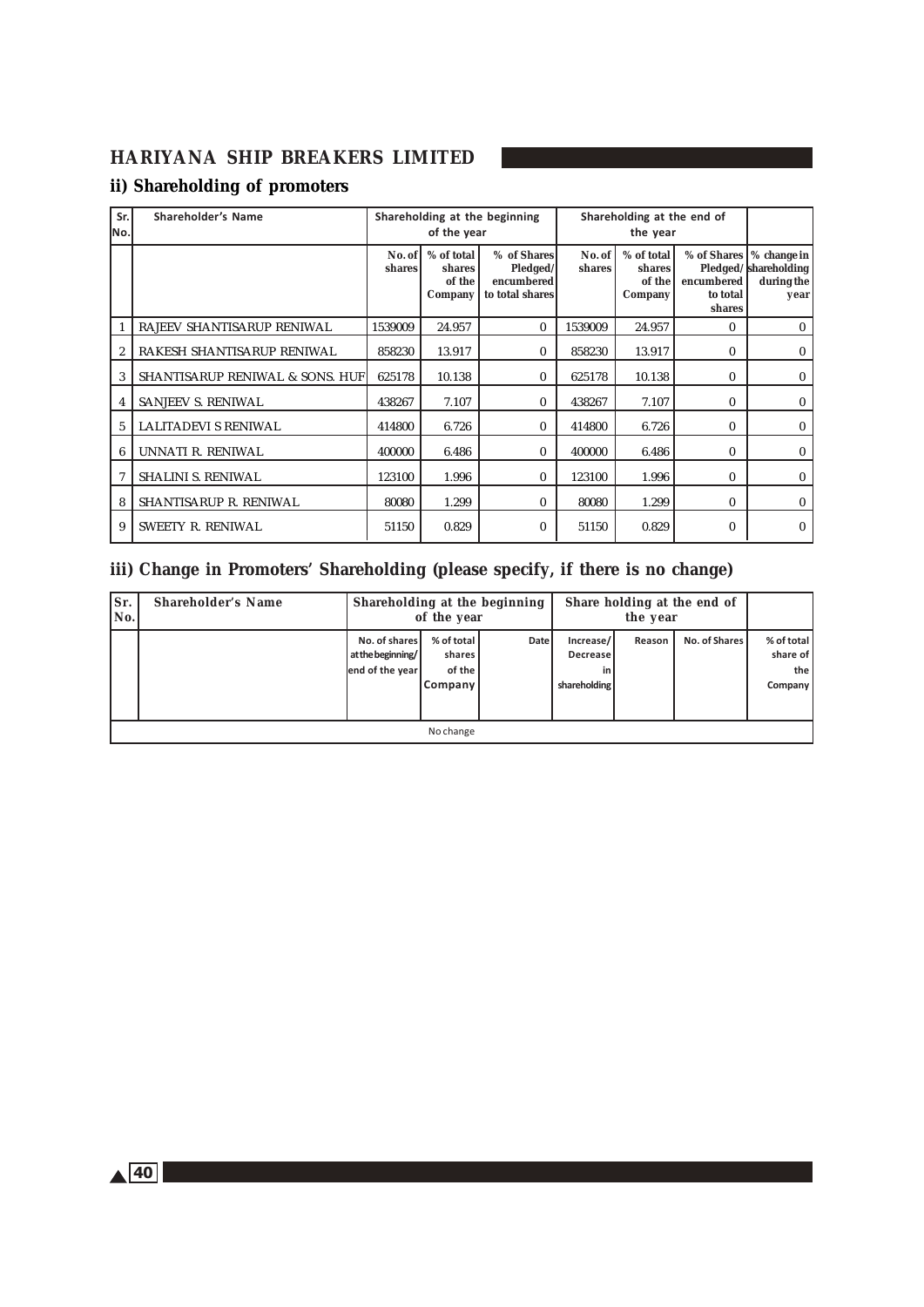**iv) Shareholding pattern of top ten Shareholders (other than Directors, promoters and Holders of GDRs and ADRs)**

| Sr. No.         | Name                                                              | No. of Shares    | % of total              | Date                                 | Increase/          | Reason       | No. of Shares    | % of total              |
|-----------------|-------------------------------------------------------------------|------------------|-------------------------|--------------------------------------|--------------------|--------------|------------------|-------------------------|
|                 |                                                                   | at the beginning | <b>Shares of</b><br>the |                                      | Decrease<br>in     |              |                  | <b>Shares of</b><br>the |
|                 |                                                                   | end of the year  | Company                 |                                      | shareholding       |              |                  | Company                 |
| Τ               | <b>WEED INVESTMENT &amp; FINANCE PVT. LTD</b><br>-Closing Balance | 294120           |                         | 4.77101-04-2016<br>31-03-2017        |                    | No Change    | 294120           | 4.77                    |
| 2               | JAGDISH CHANDER BANSAL HUF.                                       | 145288           |                         | 2.356 01-04-2016                     |                    |              |                  |                         |
|                 |                                                                   |                  |                         | 21-10-2016                           | $-9933$            | Sold         | 135355           | 2.195                   |
|                 |                                                                   |                  |                         | 28-10-2016<br>04-11-2016             | $-2121$<br>$-2161$ | Sold<br>Sold | 133234<br>131073 | 2.161<br>2.126          |
|                 |                                                                   |                  |                         | $11 - 11 - 2016$<br>18-11-2016       | $-3732$<br>$-4157$ | Sold<br>Sold | 127341<br>123184 | 2.065<br>1.998          |
|                 |                                                                   |                  |                         | 25-11-2016                           | $-467$             | Sold         | 122717           | 1.99                    |
|                 |                                                                   |                  |                         | $02 - 12 - 2016$<br>09-12-2016       | $-482$<br>$-400$   | Sold<br>Sold | 122235<br>121835 | 1.982<br>1.976          |
|                 |                                                                   |                  |                         | $16 - 12 - 2016$<br>23-12-2016       | $-200$<br>$-421$   | Sold<br>Sold | 121635<br>121214 | 1.972<br>1.966          |
|                 |                                                                   |                  |                         | $30 - 12 - 2016$                     | $-1861$            | Sold         | 119353           | 1.935                   |
|                 |                                                                   |                  |                         | $06 - 01 - 2017$<br>13-01-2017       | $-1761$<br>$-100$  | Sold<br>Sold | 117592<br>117492 | 1.907<br>1.905          |
|                 |                                                                   |                  |                         | 10-02-2017                           | $-100$             | Sold         | 117392           | 1.904                   |
|                 | -Closing Balance                                                  |                  |                         | 17-02-2017<br>31-03-2017             | $-14$              | Sold         | 117378<br>117378 | 1.903<br>1.903          |
| $\overline{3}$  | <b>SUBRAMANIANP</b>                                               | 111841           |                         | 1.814 14-10-2016                     |                    |              |                  |                         |
|                 |                                                                   |                  |                         | 10-02-2017                           | 959                | <b>Buy</b>   | 112800           | 1.829                   |
|                 | -Closing Balance                                                  |                  |                         | 31-03-2017                           |                    |              | 112800           | 1.829                   |
| 4               | <b>BLACKSTONE PROPERTIES PVT. LTD.</b><br>-Closing Balance        | 86333            |                         | $1.4 01-04-2016$<br>31-03-2017       |                    | No Change    | 86333            | 1.4                     |
|                 |                                                                   |                  |                         |                                      |                    |              |                  |                         |
| 5               | MAHENDRA GIRDHARILAL<br>-Closing Balance                          | 46631            |                         | $0.756$ 01-04-2016<br>31-03-2017     |                    | No Change    | 46631            | 0.756                   |
|                 | <b>SEETHA KUMARI</b>                                              | 40838            |                         | $0.662$ 01-04-2016                   |                    |              |                  |                         |
| $6\overline{6}$ |                                                                   |                  |                         | 20-05-2016                           | 2319               | Buy          | 43157            | 0.7                     |
|                 | -Closing Balance                                                  |                  |                         | 31-03-2017                           |                    |              | 43157            | 0.7                     |
| 7               | <b>SANJAY DOSI</b>                                                | 36500            |                         | $0.592$ 01-04-2016                   |                    |              |                  |                         |
|                 | -Closing Balance                                                  |                  |                         | 31-03-2017                           |                    | No Change    | 36500            | 0.592                   |
| 8               | PRASHANT VIJAY JOG<br>-Closing Balance                            | 36009            |                         | $0.584[01-04-2016]$<br>31-03-2017    |                    | No Change    | 36009            | 0.584                   |
|                 |                                                                   |                  |                         |                                      |                    |              |                  |                         |
| $\overline{9}$  | ABBAS NAZIRBHAI VALIKARIMWALA                                     | 1400             |                         | $0.023$ 21-10-2016<br>09-12-2016     | 1350               | Buy          | 2750             | 0.045                   |
|                 |                                                                   |                  |                         | 06-01-2017<br>13-01-2017             | 18000<br>935       | Buy<br>Buy   | 20750<br>21685   | 0.336<br>0.352          |
|                 | -Closing Balance                                                  |                  |                         | 31-03-2017                           |                    |              | 21685            | 0.352                   |
| 10              | YRUGALLU SHRI KRISHNA                                             | 7834             |                         | $0.127$ 01-04-2016                   |                    |              |                  |                         |
|                 |                                                                   |                  |                         | 13-05-2016<br>27-05-2016             | 1329<br>5181       | Buy<br>Buy   | 9163<br>14344    | 0.149<br>0.233          |
|                 |                                                                   |                  |                         | 03-06-2016                           | 7342               | Buy          | 21686            | 0.352                   |
|                 |                                                                   |                  |                         | 19-08-2016<br>06-01-2017             | $-2000$<br>$-349$  | Sold<br>Sold | 19686<br>19337   | 0.319<br>0.314          |
|                 | -Closing Balance                                                  |                  |                         | 31-03-2017                           |                    |              | 19337            | 0.314                   |
| $\overline{11}$ | Vishanji Ravji Vora                                               | 11714            |                         | $0.19$ 01-04-2016                    |                    |              |                  |                         |
|                 | -Closing Balance                                                  |                  |                         | 31-03-2017                           |                    | No Change    | 11714            | 0.19                    |
| 12              | <b>SANGEETHAS</b><br>-Closing Balance                             | 103390           |                         | 1.677 01-04-2016<br>14-10-2016       | $-103390$          | Sold         | $\overline{0}$   | $\overline{0}$          |
|                 |                                                                   |                  |                         |                                      |                    |              |                  |                         |
| 13              | DR RAMESH CHIMANLAL SHAH                                          | 20600            |                         | $0.334 01-04-2016$<br>08-04-2016     | $-424$             | <b>Sold</b>  | 20176            | 0.327                   |
|                 |                                                                   |                  |                         | 15-04-2016                           | $-652$             | Sold         | 19524            | 0.317                   |
|                 |                                                                   |                  |                         | 22-04-2016<br>29-04-2016             | $-25$<br>$-535$    | Sold<br>Sold | 19499<br>18964   | 0.316<br>0.308          |
|                 |                                                                   |                  |                         | 20-05-2016<br>03-06-2016             | $-3964$<br>$-2000$ | Sold<br>Sold | 15000<br>13000   | 0.243<br>0.211          |
|                 |                                                                   |                  |                         | $30 - 06 - 2016$                     | $-957$             | Sold         | 12043            | 0.195                   |
|                 |                                                                   |                  |                         | $26 - 08 - 2016$<br>09-09-2016       | $-2140$<br>$-180$  | Sold<br>Sold | 9903<br>9723     | 0.161<br>0.158          |
|                 |                                                                   |                  |                         | $07 - 10 - 2016$<br>$14 - 10 - 2016$ | $-2363$<br>$-6670$ | Sold<br>Sold | 7360<br>690      | 0.119<br>0.011          |
|                 | -Closing Balance                                                  |                  |                         | $21 - 10 - 2016$                     | $-690$             | Sold         | 0                | 0                       |
|                 |                                                                   |                  |                         |                                      |                    |              |                  | 41                      |
|                 |                                                                   |                  |                         |                                      |                    |              |                  |                         |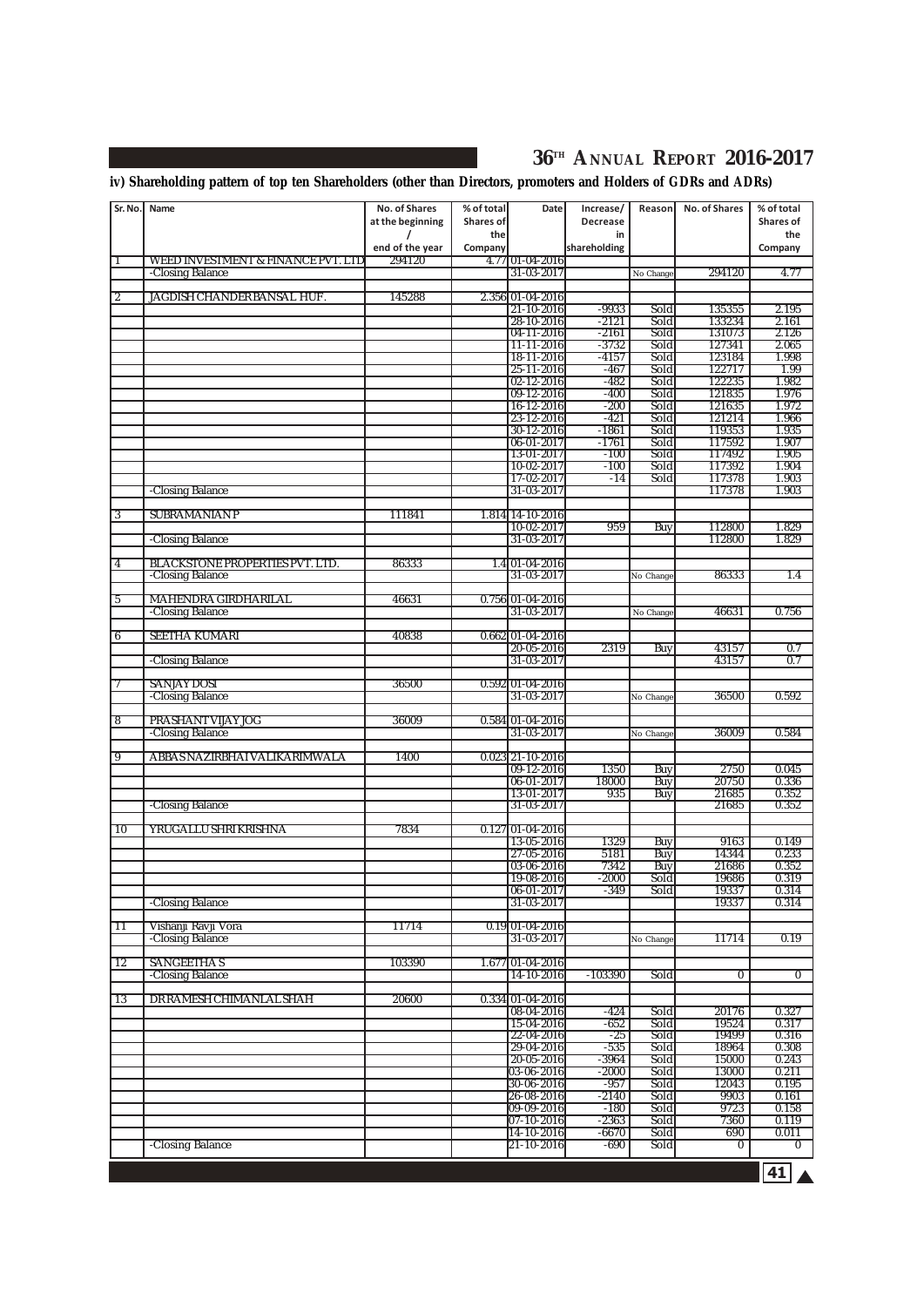# **v ) Shareholding of Directors and Key Managerial Personnel**

| <b>Sr</b><br>No.        | Name                                 | <b>Shareholding</b><br>at the beginning<br>/end of the year | $%$ of<br>shares<br>of the<br>Company | Date | Increasel<br>/Decrease<br>in<br>Shareholding | Reason    | No. of<br><b>Shares</b> | % of total<br>Shares of<br>Company |
|-------------------------|--------------------------------------|-------------------------------------------------------------|---------------------------------------|------|----------------------------------------------|-----------|-------------------------|------------------------------------|
| $\mathbf{1}$            | ISHANTISARUP R.<br><b>RENIWAL</b>    | 80080                                                       | 1.299                                 |      | Nil                                          | <b>NA</b> | 80080                   | 1.299                              |
| $\overline{2}$          | IRAKESH SHANTISARUF<br>IRENIWAL      | 858230                                                      | 13.917                                |      | Nil                                          | NA.       | 858230                  | 13.917                             |
| 3                       | <b>RAJEEV SHANTISARUP</b><br>RENIWAL | 1539009                                                     | 24.957                                |      | Nil                                          | <b>NA</b> | 1539009                 | 24.957                             |
| $\overline{\mathbf{4}}$ | UNNATI R. RENIWAL                    | 400000                                                      | 6.486                                 |      | Nil                                          | <b>NA</b> | 400000                  | 6.486                              |
| 5                       | <b>MANOHAR WAGH</b>                  | 02                                                          | $\bf{0}$                              |      | Nil                                          | <b>NA</b> | 02                      |                                    |

#### **E. INDEBTEDNESS**

| <b>Particulars</b>                                     | <b>Secured Loans</b><br>excluding deposits | <b>Unsecured Loans</b> | <b>Deposits</b> | <b>Total</b>    |
|--------------------------------------------------------|--------------------------------------------|------------------------|-----------------|-----------------|
| Indebtedness at the beginning of the<br>financial year |                                            |                        |                 |                 |
| i) Principal Amount                                    | 1,319,763,147                              | 64,534,974             |                 | 1,384,298,121   |
| ii) Interest due but not paid                          |                                            |                        |                 |                 |
| iii) Interest accrued but not due                      |                                            |                        |                 |                 |
| Total (i+ii+iii)                                       | 1,319,763,147                              | 64,534,974             |                 | 1,384,298,121   |
| Change in Indebtedness during the<br>financial year    |                                            |                        |                 |                 |
| Addition<br>$\bullet$                                  | 12,473,884                                 | 5,227,333              |                 | 17,701,217      |
| Reduction<br>٠                                         | 413,660,721                                |                        |                 | 413,660,721     |
| Net Change                                             | (401, 186, 837)                            | 5,227,333              |                 | (395, 959, 504) |
| Indebtedness at the end of the financial<br>year       |                                            |                        |                 |                 |
| i) Principal Amount                                    | 918,576,310                                | 69,762,307             |                 | 988,338,617     |
| ii) Interest due but not paid                          |                                            |                        |                 |                 |
| iii) Interest accrued but not due                      |                                            |                        |                 |                 |
| Total (i+ii+iii)                                       | 918,576,310                                | 69,762,307             |                 | 988,338,617     |

 $\triangle$ <sup>42</sup>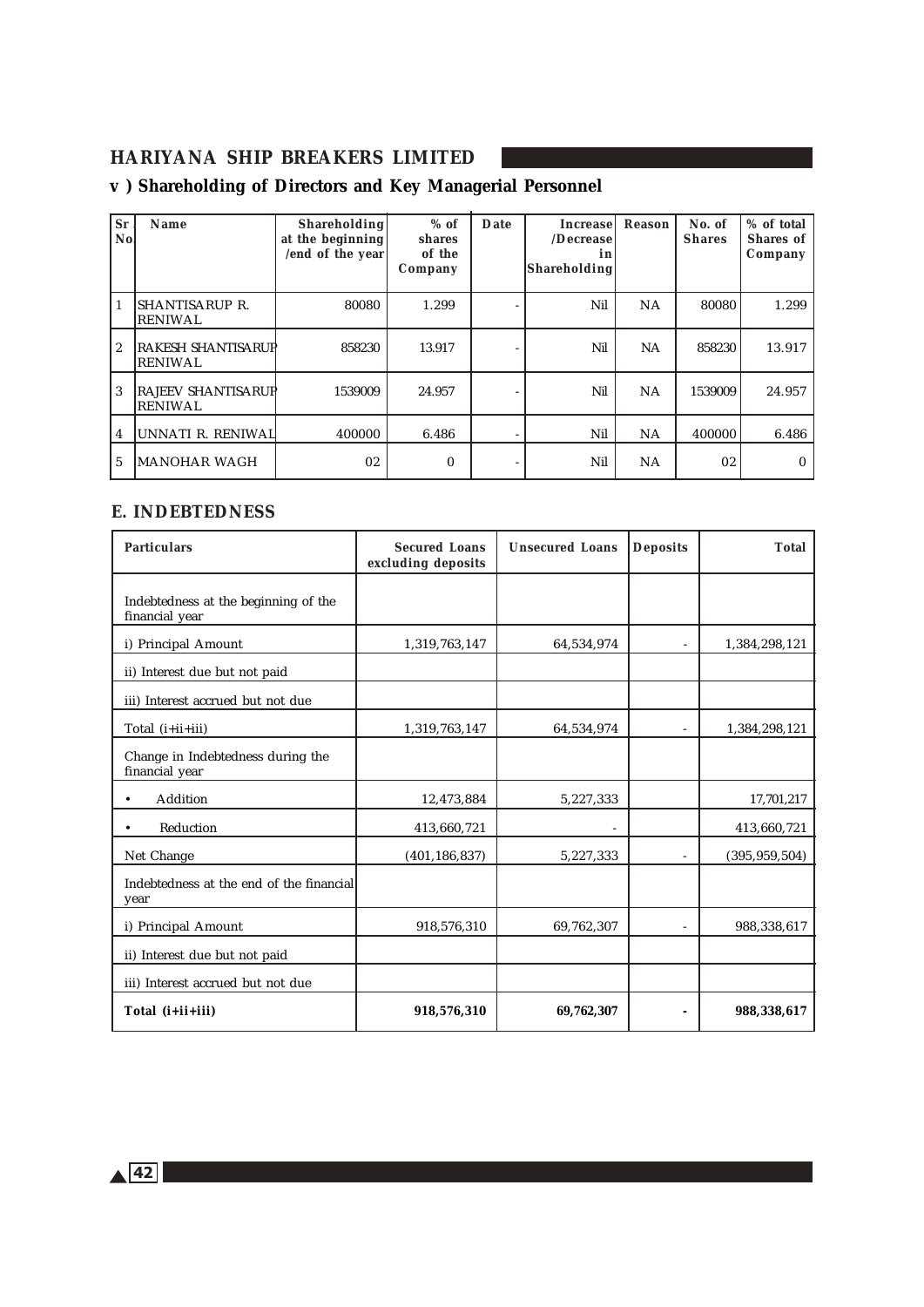#### **F. REMUNERATION OF DIRECTORS AND KEY MANAGERIAL PERSONNEL i) Remuneration to Managing Director, Whole-time Directors and/or Manager: Nil**

| Sr.<br>No.      | <b>Particulars of Remuneration</b>                                                     | Name of MD/WTD/Manager | <b>Total Amount</b> |
|-----------------|----------------------------------------------------------------------------------------|------------------------|---------------------|
| $\mathbf{1}$    | Gross salary                                                                           |                        |                     |
|                 | (a) Salary as per provisions contained in<br>section 17(1) of the Income-tax Act, 1961 |                        |                     |
|                 | (b) Value of perquisites $u/s$ 17(2)<br>Income-tax Act, 1961                           |                        |                     |
|                 | (c) Profits in lieu of salary under<br>section 17(3) Income-tax Act, 1961              |                        |                     |
| 2               | <b>Stock Option</b>                                                                    |                        |                     |
| 3               | <b>Sweat Equity</b>                                                                    |                        |                     |
| $\overline{4}$  | Commission                                                                             |                        |                     |
|                 | - as % of profit                                                                       |                        |                     |
|                 | others, specify                                                                        |                        |                     |
| $5\phantom{.0}$ | Others, please specify                                                                 |                        |                     |
|                 | Total                                                                                  |                        |                     |
|                 | Ceiling as per the Act                                                                 |                        |                     |

#### **ii) Remuneration to other directors: Nil**

| Sr.<br>No.     | <b>Particulars of Remuneration</b>                        | Name of Director/Manager | <b>Total Amount</b> |
|----------------|-----------------------------------------------------------|--------------------------|---------------------|
| $\mathbf{1}$   | <b>Independent Directors</b>                              |                          |                     |
|                | • Fee for attending board / committee meetings            |                          |                     |
|                | Commission<br>٠                                           |                          |                     |
|                | • Others, please specify                                  |                          |                     |
|                | Total (1)                                                 |                          |                     |
| $\overline{c}$ | Other Non-Executive Directors                             |                          |                     |
|                | Fee for attending board / committee meetings<br>$\bullet$ |                          |                     |
|                | Commission<br>٠                                           |                          |                     |
|                | • Others, please specify                                  |                          |                     |
|                | Total (2)                                                 |                          |                     |
|                | Total $=(1+2)$                                            |                          |                     |
|                | <b>Total Managerial Remuneration</b>                      |                          |                     |
|                | Overall Ceiling as per the Act                            |                          |                     |

<u>43</u>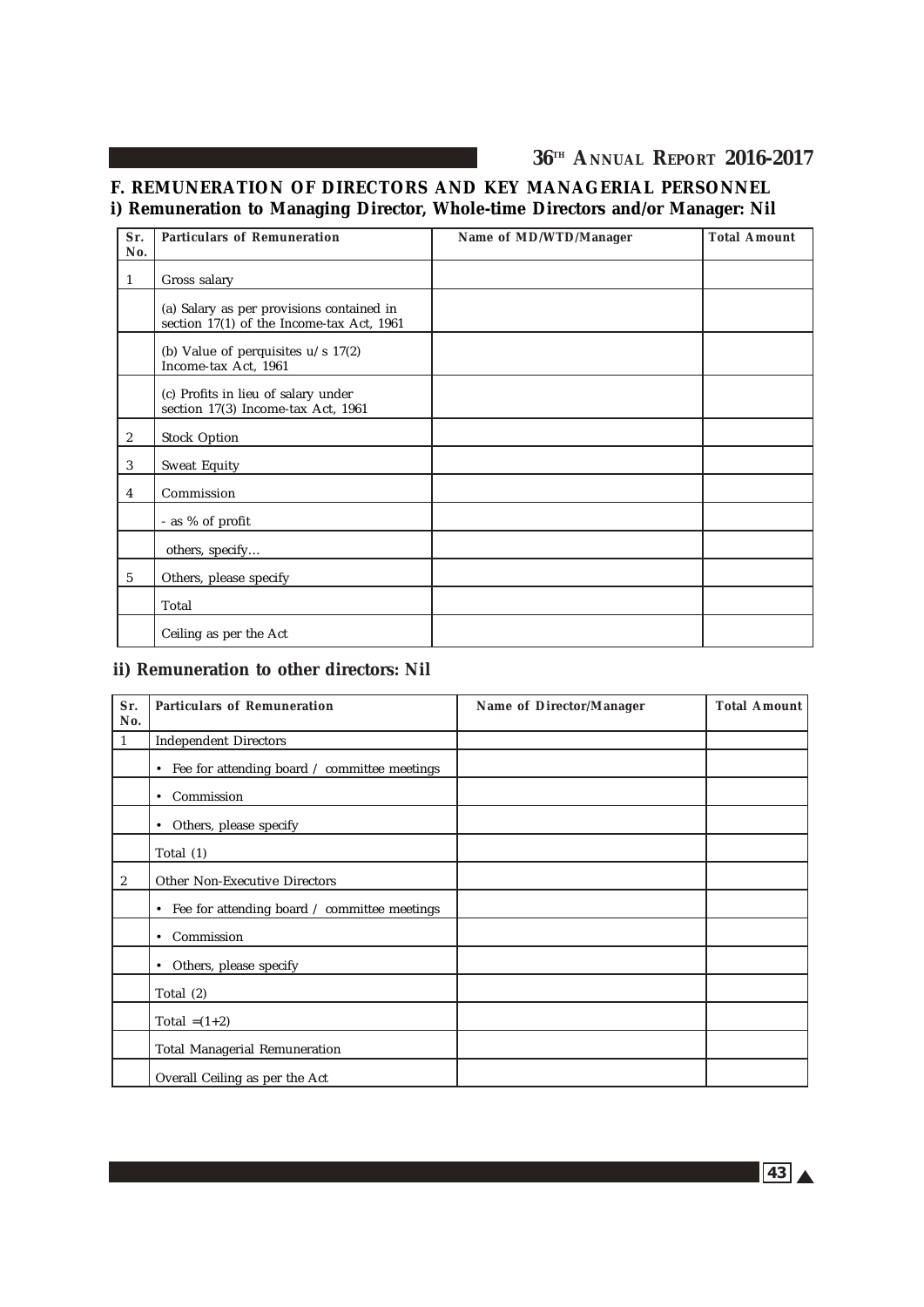# **iii) Remuneration to Key Managerial Personnel other than MD/Manager/WTD**

| Sr.<br>No.     | <b>Particulars of Remuneration</b>                                                     |            | <b>Key Managerial Personnel</b> |          |
|----------------|----------------------------------------------------------------------------------------|------------|---------------------------------|----------|
|                |                                                                                        | <b>CFO</b> | <b>Company Secretary</b>        | Total    |
|                | Gross salary                                                                           |            |                                 |          |
|                | (a) Salary as per provisions contained in section 17(1) of<br>the Income-tax Act, 1961 |            | 4,40,000                        | 4,40,000 |
|                | (b) Value of perquisites $u/s$ 17(2) Income-tax Act, 1961                              |            |                                 |          |
|                | (c) Profits in lieu of salary under section 17(3) Income- tax Act, 1961                |            |                                 |          |
| $\overline{c}$ | <b>Stock Option</b>                                                                    |            |                                 |          |
| 3              | Sweat Equity                                                                           |            |                                 |          |
| $\overline{4}$ | as % of profit- others, specify<br>Commission-                                         |            |                                 |          |
| 5              | Others, please specify                                                                 |            |                                 |          |
|                | <b>Total</b>                                                                           |            | 4,40,000                        | 4,40,000 |

### **G PENALTIES / PUNISHMENT/ COMPOUNDING OF OFFENCES:**

| <b>Type</b>         | Section of the<br><b>Companies Act</b> | <b>Brief Description</b> | Details of Penalty /<br>Punishment/<br><b>Compounding fees</b><br>imposed | Authority [RD/ / NCLT/ COURT] |  |  |  |  |
|---------------------|----------------------------------------|--------------------------|---------------------------------------------------------------------------|-------------------------------|--|--|--|--|
| A. COMPANY          |                                        |                          |                                                                           |                               |  |  |  |  |
| Penalty             |                                        |                          |                                                                           |                               |  |  |  |  |
| Punishment          |                                        | <b>NONE</b>              |                                                                           |                               |  |  |  |  |
| Compounding         |                                        |                          |                                                                           |                               |  |  |  |  |
| <b>B. DIRECTORS</b> |                                        |                          |                                                                           |                               |  |  |  |  |
| Penalty             |                                        |                          |                                                                           |                               |  |  |  |  |
| Punishment          |                                        |                          | <b>NONE</b>                                                               |                               |  |  |  |  |
| Compounding         |                                        |                          |                                                                           |                               |  |  |  |  |
|                     | C. OTHER OFFICERS IN DEFAULT           |                          |                                                                           |                               |  |  |  |  |
| Penalty             |                                        |                          |                                                                           |                               |  |  |  |  |
| Punishment          |                                        |                          | <b>NONE</b>                                                               |                               |  |  |  |  |
| Compounding         |                                        |                          |                                                                           |                               |  |  |  |  |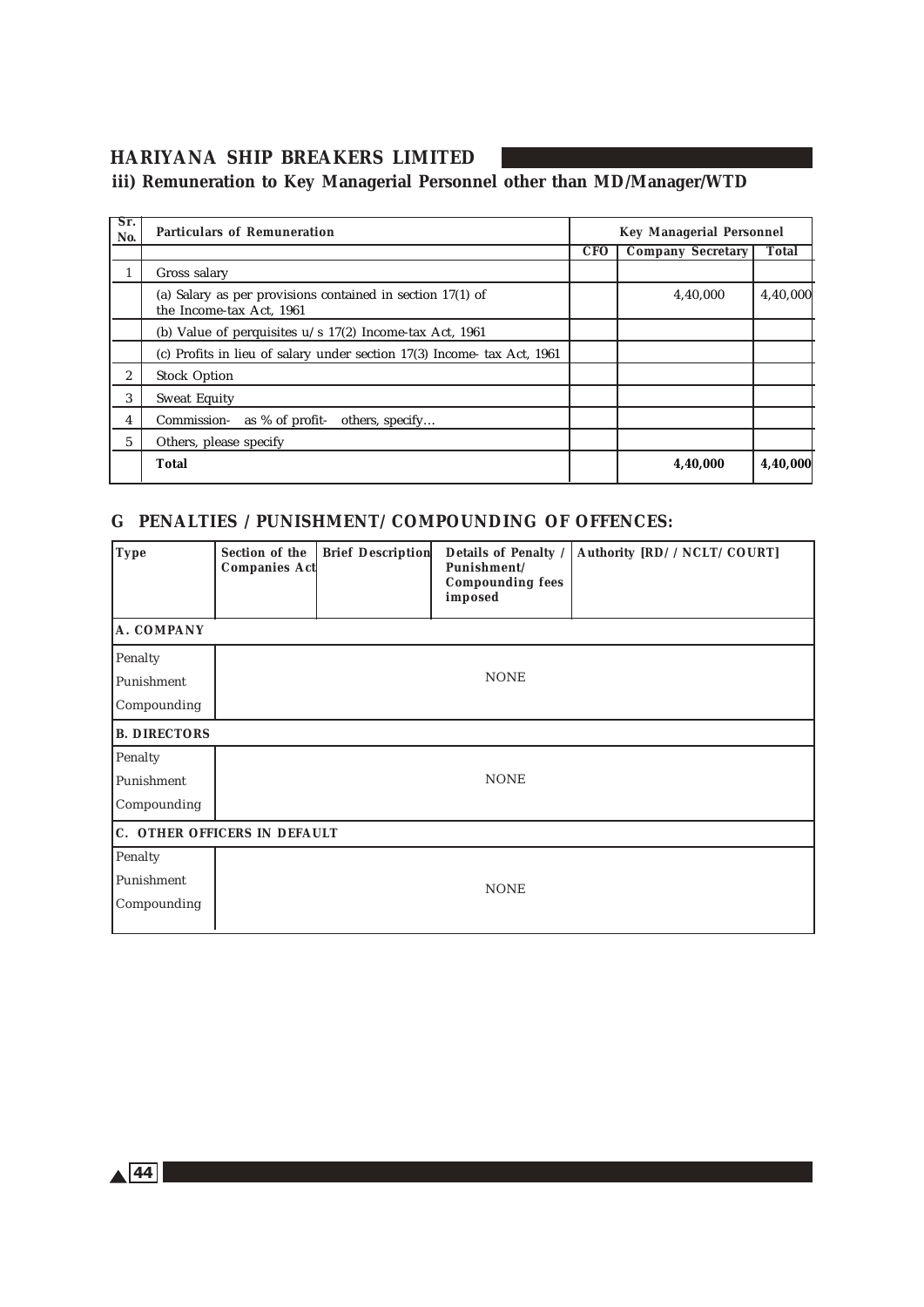### **Annexure-2 REPORT ON CORPORATE GOVERNANCE COMPANY'S PHILOSOPHY ON CORPORATE GOVERNANCE**

Corporate Governance philosophy stems from our belief that corporate governance is an integral element in improving efficiency and enhancing investor confidence.

The Company believes in adopting and carrying out best practices in the area of Corporate Governance and follows the principle of full transparency and accountability by providing information on various issues concerning the Company's business and financial performance to its stakeholders. It is firmly believed that good governance practices would ensure efficient conduct of the affairs of the Company. Towards this, the Company has taken following steps to strengthen it belief by ensuring:

- Adequate disclosure and effective decision making to achieve corporate objectives;
- Transparency in business transactions;
- Statutory and legal compliances;
- Protection of shareholders interest;
- Commitment to values and ethical conduct of Business

The Company is in compliance with the requirements of the guidelines on Corporate Governance stipulated under SEBI (Listing Obligations and Disclosure Requirements) Regulations, 2015.

During the year under review, the Board continued its pursuit by adopting and monitoring of corporate strategies, prudent business plans, major risks and ensuring that the Company pursues policies and procedures to satisfy its social, legal and ethical responsibilities.

Moreover, the Company undertakes to take an audit of its secretarial records and documents to ensure timely compliance with applicable laws to the Company.

#### **BOARD OF DIRECTORS**

#### **Composition of Board of Directors**

As on March 31, 2017; the Board comprised of 06 (Six) Directors, of whom three are Non-Executive Directors and the remaining 3 are Executive Directors. Pursuant to Regulation 17 of SEBI (Listing Regulations and Disclosure Requirements) Regulations, 2015 *("Listing Regulations"*), the Company shall have an optimum combination of Executive and Non-Executive Directors with at least 1 Woman Director and not less than fifty percent of the Board of Directors comprising of Non- Executive Directors. The Company comprises of 3 out of 6 as Non- Executive and 1 Woman Director. None of the Directors on the Board hold directorships in more than ten public companies. Further none of them is a member of more than ten committees or Chairman of more than five committees across all the public companies in which he is a Director. Necessary disclosures, if any regarding committee positions in other public companies as on March 31, 2017 have been made by the Directors.

 $\overline{45}$   $\overline{4}$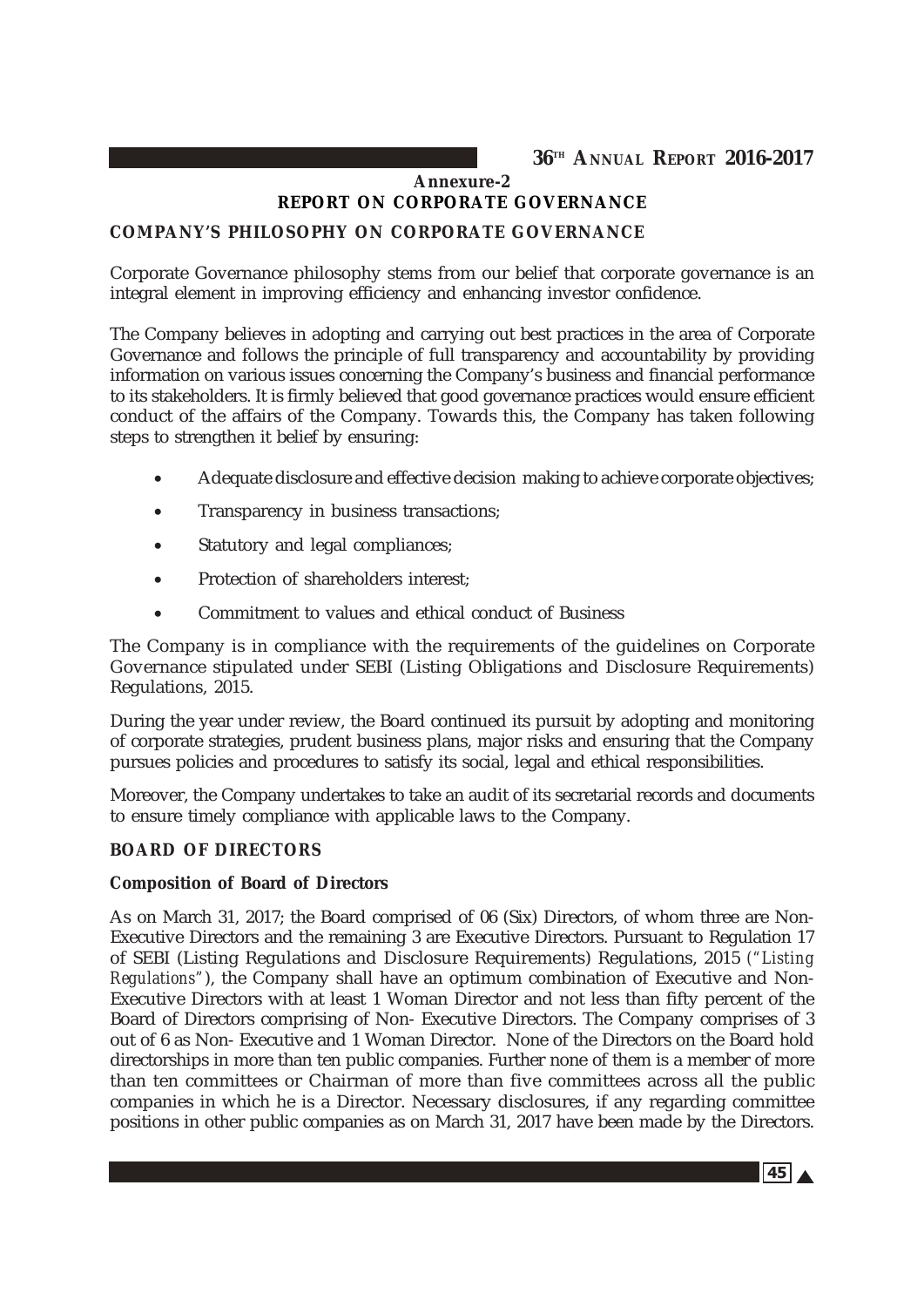The Composition of the Board of the Company is in conformity with the Act and the Listing Regulations. The Company currently has right mix of Directors on the Board who possess the requisite qualifications and experience in general corporate management, finance, banking, marketing and other allied fields which enable them to contribute effectively to the Company in their capacity as Directors of the Company.

Independent Directors are Non-Executive Directors as defined under Regulation 16(1)(b) of the SEBI Listing Regulations read with Section 149(6) of the Act. The maximum tenure of Independent Directors is in compliance with the Act. All the Independent Directors have confirmed that they meet the criteria of independence as mentioned under Regulation 16(1)(b) of the SEBI Listing Regulations read with Section 149(6) of the Act.

In accordance with the provisions of the Companies Act, 2013 *("the Act")* and the Company's Articles of Association; Mrs. Unnati Rakesh Reniwal, Director, retires by rotation and is eligible for re-appointment.

Pursuant to Regulation 36 (3) of the SEBI (Listing Obligations and Disclosure Requirements) Regulations, 2015 *("Listing Regulations")*, profile of Director seeking re-appointment has been given along with the Notice of the Annual General Meeting.

#### **Board Meetings:**

**14 Board Meetings** were held at Mumbai during the year under review.

The Board Meetings were held on **11/04/2016, 25/04/2016, 27/05/2016, 24/06/2016, 08/07/2016, 15/07/2016, 14/08/2016, 25/08/2016, 21/10/2016, 27/10/2016, 14/11/2016, 21/11/2016, 19/01/2017** and **14/02/2017.**

The meetings of the Board of Directors are scheduled well in advance and generally held at the Company's Registered Office in Mumbai. The time gap between the two meetings did not exceed one hundred twenty days. Necessary quorum was present for all the meetings. All the information required to be furnished to the Board were made available to them along with detailed Agenda notes.

The Board has granted leave of absence to the Directors who were absent at the respective Board meeting(s) at their request.

Separate board meeting of Independent Directors was held to review the performance of Executive Directors and the Board as a whole.

#### **Membership, Attendance & Other Directorships:**

The category of each Director together with his attendance at Board Meetings; the number of his Directorships and memberships of the SEBI-designated Board Committees of other companies, as on March 31, 2017 are given below:-

 $\triangle$  46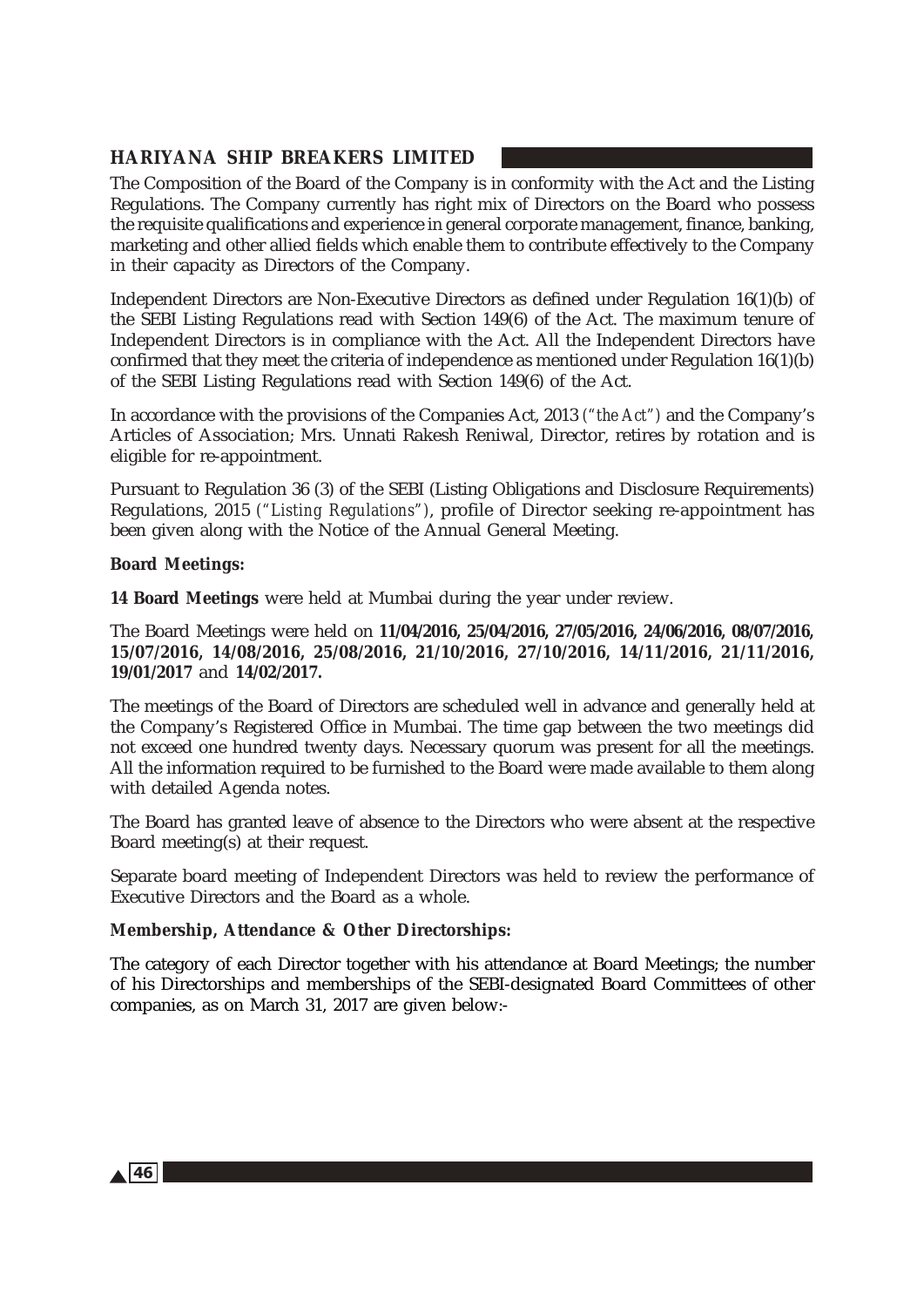| <b>Name of Directors</b><br>& DIN                 | <b>Category of</b><br><b>Director</b>             |                               | <b>Board Meetings</b> | <b>Attended</b><br><b>Last AGM</b> | *No. of<br>Directorships of      | ## No. of &                     |                       |
|---------------------------------------------------|---------------------------------------------------|-------------------------------|-----------------------|------------------------------------|----------------------------------|---------------------------------|-----------------------|
|                                                   |                                                   | attended<br>during<br>2016-17 |                       |                                    | other Indian<br><b>Companies</b> | <b>Committee</b><br>memberships |                       |
|                                                   |                                                   |                               | <b>Held</b> Attended  |                                    |                                  |                                 | <b>Public</b> Private |
| Shantisarup Reniwal Promoter,<br>(DIN: 00040355)  | Chairman &<br>Managing                            | 14                            | 14                    | Yes                                | 09                               | Nil                             | Nil                   |
|                                                   | <b>Director</b>                                   |                               |                       |                                    |                                  |                                 |                       |
| Mrs. Unnati Reniwal Promoter &<br>(DIN: 00041306) | <b>Executive</b><br><b>Director</b>               | 14                            | 8                     | Yes                                | 04                               | Nil                             | Nil                   |
| Mr. Rakesh Reniwal<br>(DIN: 00029332)             | Promoter &<br>Executive<br><b>Director</b>        | 14                            | 14                    | Yes                                | 08                               | Nil                             | Nil                   |
| Mr. Manohar Wagh<br>(DIN: 02622648)               | Independent &<br>Non-Executive<br><b>Director</b> | 14                            | 8                     | Yes                                | Nil                              | Nil                             | Nil                   |
| Mr. Pradeep Bhatia<br>(DIN: 02903984)             | Independent &<br>Non-Executive<br><b>Director</b> | 14                            | 7                     | No                                 | Nil                              | Nil                             | Nil                   |
| Mr. Tejas Thakker<br>(DIN: 03017277)              | Independent &<br>Non-Executive<br><b>Director</b> | 14                            | $\tau$                | No                                 | Nil                              | Nil                             | Nil                   |

\* Other Directorships do not include Directorships of Section 8 Companies and of Companies incorporated outside India.

## Since, the Directors are not acting as a member of any committee except the Company; hence the question of chairmanship in other committee does not arise.

There are no nominees or Institutional Directors in the Company. None of the Directors have pecuniary or business relationship with the Company other than as mentioned elsewhere in the Annual Report.

#### **Code of Conduct:**

The Board has formulated a code of conduct for the board members and senior management personnel of the Company. All board members and senior management personnel as on March 31, 2017 have affirmed their compliance with the code and the declaration to this effect given by the Chairman is annexed hereto in the Corporate Governance Report.

#### **Independent Directors Meeting:**

In terms of Section 149 of the Act and Regulation 25(3) of the Listing Regulations, a separate meeting of the Independent Directors was held on March 31, 2017, inter alia, to discuss:

a) Evaluation of the Performance of Non-Independent Directors and the Board of Directors as a whole;

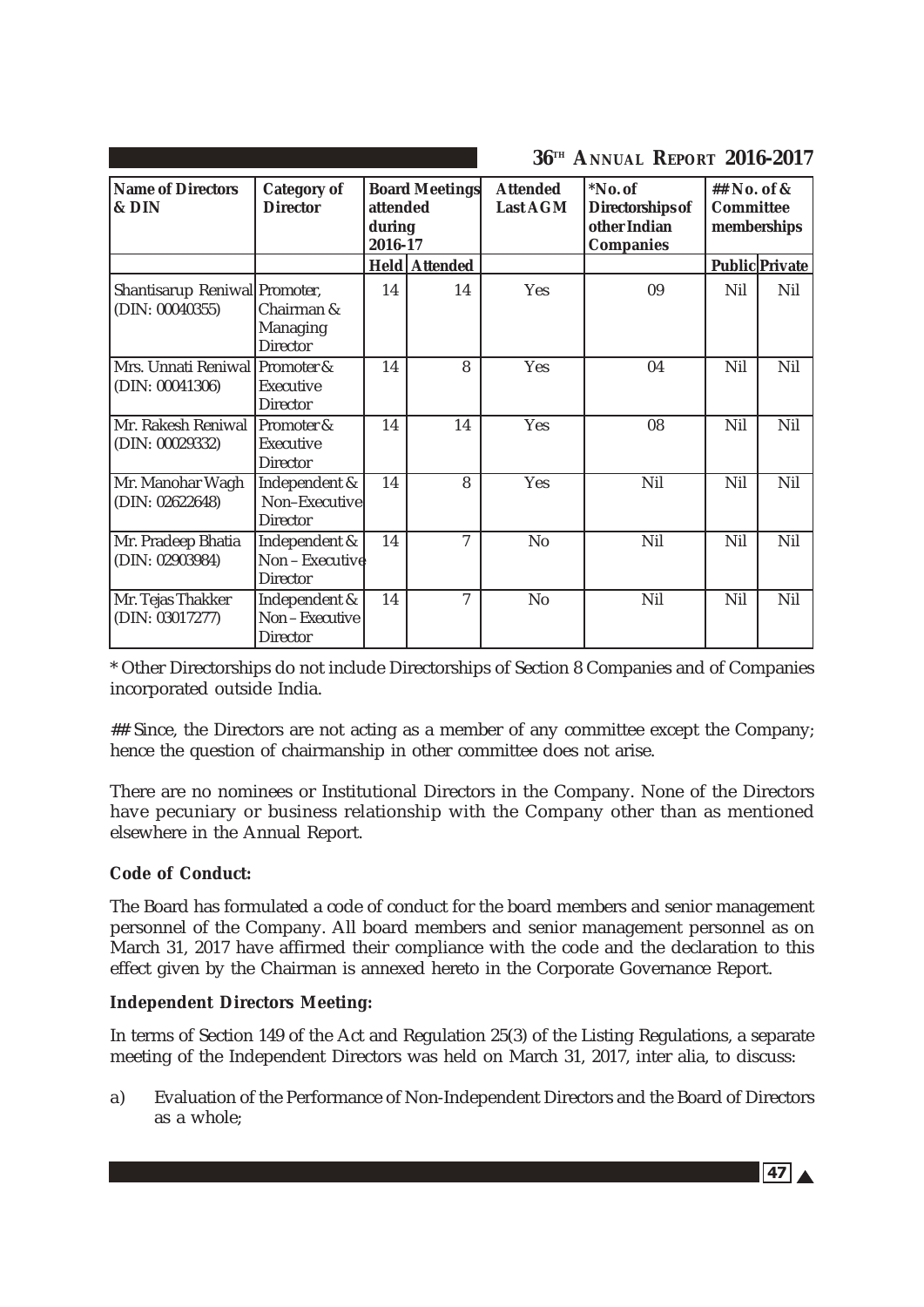- b) Evaluation of the performance of the Chairman of the Company, taking into account the views of the Executive and Non-Executive Directors; and
- c) Evaluation of the quality, content and timeliness of flow on information between the Management and the Board that is necessary for the Board to effectively and reasonably perform its duties.

All Independent Directors were present at the Meeting.

#### **COMMITTEE OF DIRECTORS**

#### **Audit Committee**

| <b>Sr. No</b>  | <b>Name of Member</b> | <b>Designation</b> | <b>Meetings</b><br>held during<br>the year | <b>Meetings</b><br>attended during<br>the year |
|----------------|-----------------------|--------------------|--------------------------------------------|------------------------------------------------|
|                | Mr. Manohar Wagh      | Chairman           |                                            |                                                |
| $\overline{2}$ | Mr. Pradeep Bhatia    | Member             |                                            |                                                |
| 3              | Mr. Tejas Thakker     | Member             |                                            |                                                |
|                | Mr. Rakesh Reniwal    | Member             |                                            |                                                |

### **Nomination and Remuneration Committee**

| Sr. No | <b>Name of Member</b> | Designation Meetings | held during<br>the year | <b>Meetings</b><br>attended during<br>the year |
|--------|-----------------------|----------------------|-------------------------|------------------------------------------------|
|        | Mr. Manohar Wagh      | Chairman             |                         |                                                |
|        | Mr. Pradeep Bhatia    | Member               |                         |                                                |
|        | Mr. Tejas Thakker     | Member               |                         |                                                |

#### **Stakeholders' Relationship & Share Transfer Committee**

| <b>Sr. No</b> | <b>Name of Member</b> | Designation | <b>Meetings</b><br>held during<br>the year | <b>Meetings</b><br>attended during<br>the year |
|---------------|-----------------------|-------------|--------------------------------------------|------------------------------------------------|
|               | Mr. Manohar Wagh      | Chairman    |                                            |                                                |
| 2             | Mr. Pradeep Bhatia    | Member      |                                            |                                                |
| 3             | Mr. Tejas Thakker     | Member      |                                            |                                                |

#### **Corporate Social Responsibility Committee**

| Sr. No     | <b>Name of Member</b> | <b>Designation</b> | <b>Meetings</b><br>held during<br>the year | <b>Meetings</b><br>attended during<br>the year |
|------------|-----------------------|--------------------|--------------------------------------------|------------------------------------------------|
|            | Mr. Rakesh Reniwal    | Chairman           |                                            |                                                |
|            | Mr. Pradeep Bhatia    | Member             |                                            |                                                |
|            | Mr. Tejas Thakker     | Member             |                                            |                                                |
| $\sqrt{2}$ |                       |                    |                                            |                                                |

 $\blacktriangle$  [48]  $\blacktriangleright$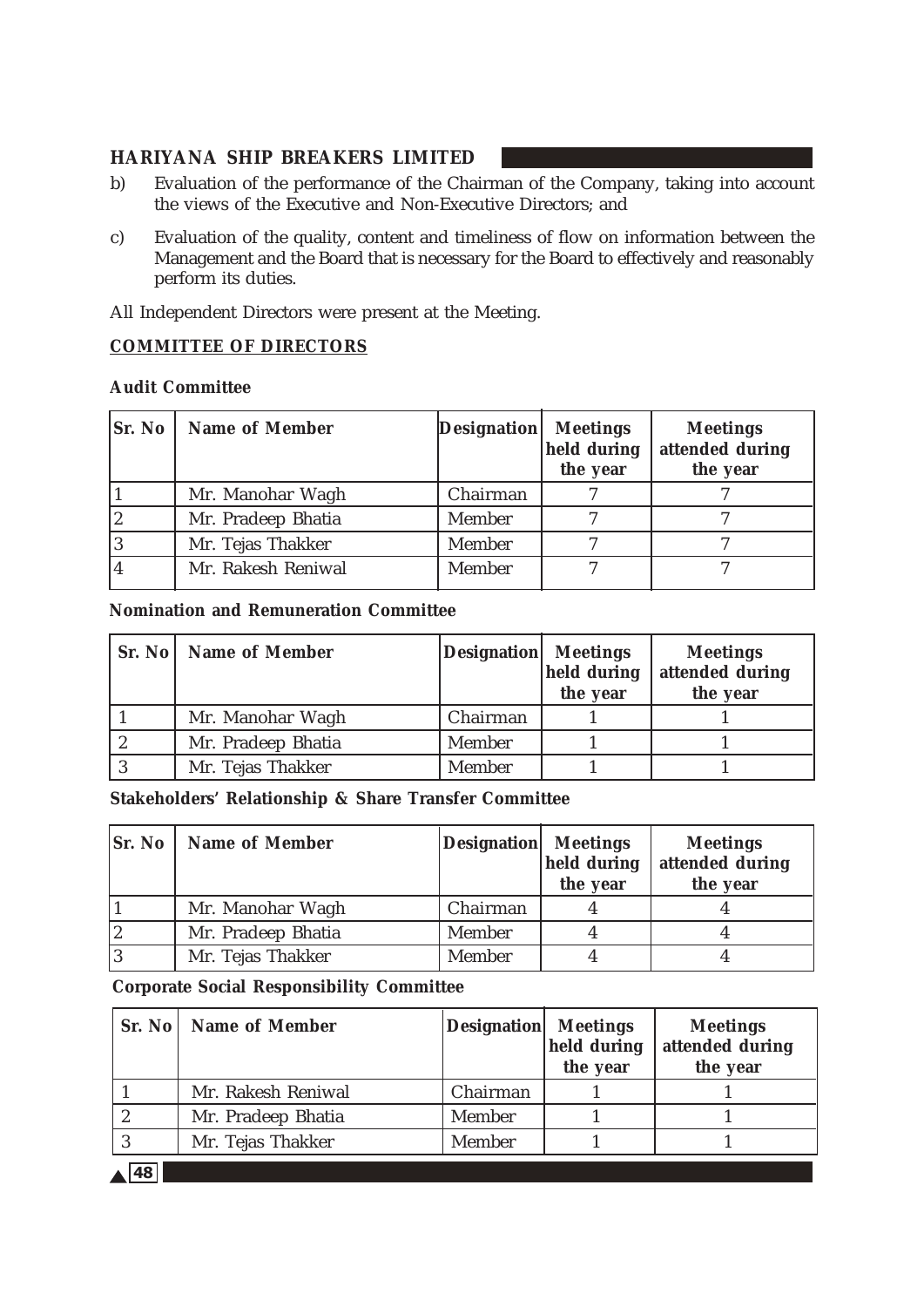#### **AUDIT COMMITTEE**

The Audit Committee of the Company is constituted in compliance with the Section 177 of the Act and Regulation 18 of the Listing Regulations. All the members of Audit Committee possess expert knowledge in the field of accounts, audit and finance.

#### **Terms of reference:**

- Oversight of the Company's financial reporting process and the disclosure of its financial information to ensure that the financial statement is correct, sufficient and credible;
- Recommending to the Board, the appointment, re-appointment and, if required, the replacement or removal of the Statutory Auditors and the fixation of audit fees;
- Approval of payment to Statutory Auditors for any other services rendered by them;
- Reviewing, with the Management, the annual financial statements and auditors' report before submission to the Board for approval, with particular reference to:
	- Ø Matters to be included in the Director's Responsibility Statement to be included in the Board's report in terms of clause (c) of sub-section 3 of Section 134 of the Companies Act, 2013.
	- Ø Changes, if any, in accounting policies and practices and reasons for the same.
	- Ø Major accounting entries involving estimates based on the exercise of judgment by the management.
	- Ø Significant adjustments made in the financial statements arising out of audit findings.
	- Ø Compliance with listing and other legal requirements relating to financial statements.
	- Ø Disclosure of any related party transactions.
	- Ø Qualifications in the draft audit report.
- Reviewing with the management, the quarterly financial statements before submission to the Board for approval;
- Reviewing, with the management, the statement of uses/application of funds raised through an issue (public issue, right issue, preferential issue, etc.), the statement of funds utilized for purposes other than those stated in the offer document/ prospectus/ notice and the report submitted by the monitoring agency monitoring the utilization of proceeds of public or rights issue and making appropriate recommendations to the Board to take up steps in this matter;
- ·• Review and monitor the auditor's independence and performance, and effectiveness of audit process;
- Approval or any subsequent modification of transactions of the Company with related parties;

 $\boxed{49}$   $\blacktriangle$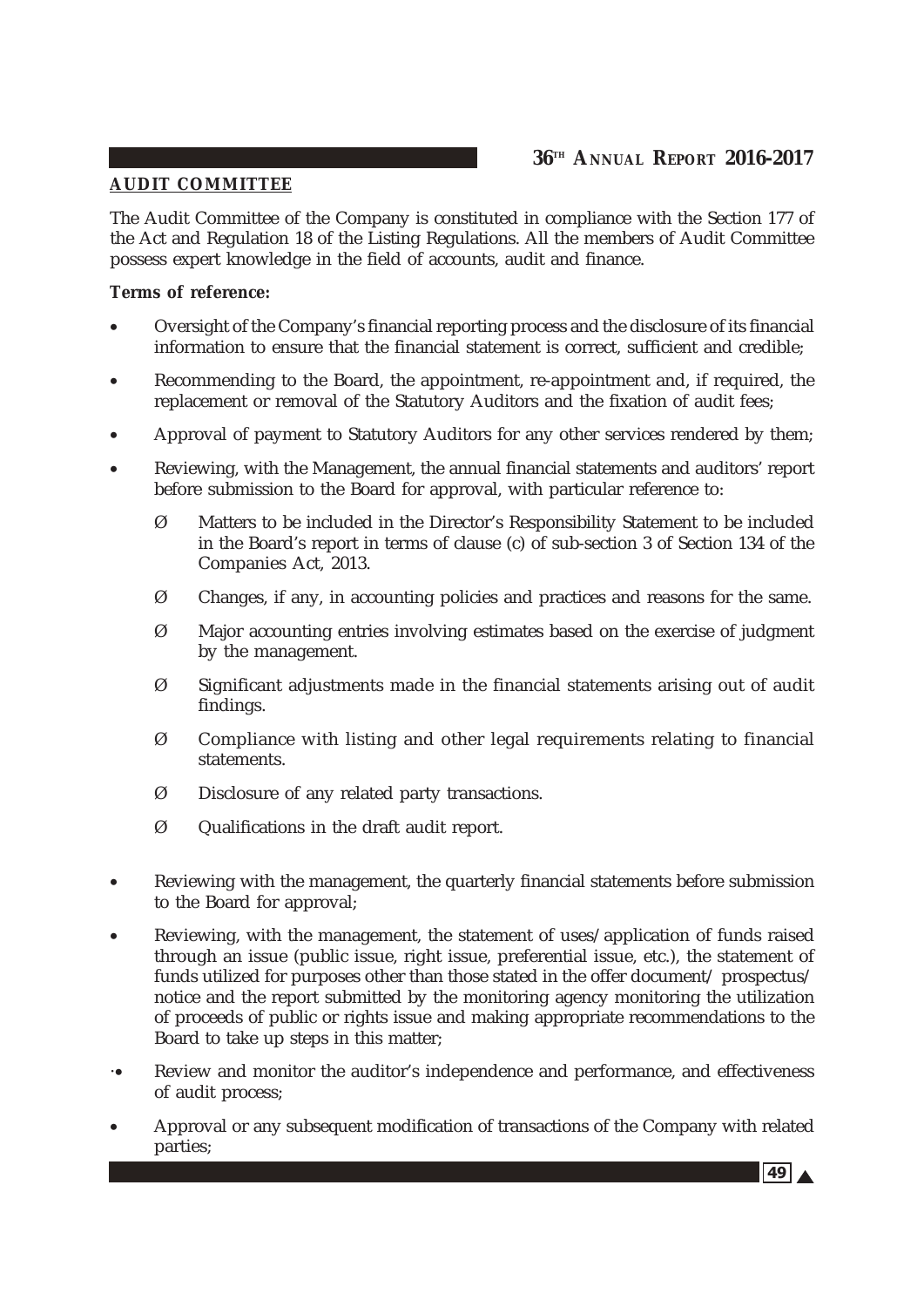- Scrutiny of inter-corporate loans and investments;
- Valuation of undertakings or assets of the Company, wherever it is necessary;
- Evaluation of internal financial controls and risk management systems;
- Reviewing, with the management, performance of statutory and internal auditors, adequacy of the internal control systems;
- Reviewing the adequacy of internal audit function, if any, including the structure of the internal audit department, staffing and seniority of the official heading the department, reporting structure coverage and frequency of internal audit;
- Discussion with internal auditors of any significant findings and follow up there on;
- Reviewing the findings of any internal investigations by the internal auditors into matters where there is suspected fraud or irregularity or a failure of internal control systems of a material nature and reporting the matter to the board;
- Discussion with statutory auditors before the audit commences, about the nature and scope of audit as well as post-audit discussion to ascertain any area of concern;
- To look into the reasons for substantial defaults in the payment to the depositors, debenture holders, shareholders (in case of non-payment of declared dividends) and creditors;
- Establish a vigil mechanism for Directors and employees to report genuine concerns in such manner as may be prescribed;
- To review the functioning of whistle blower mechanism.
- Approval of appointment of CFO;
- The audit committee may call for the comments of the auditors about internal control systems, the scope of audit, including the observations of the auditors and review of financial statement before their submission to the Board and may also discuss any related issues with the Internal and Statutory Auditors and the Management of the Company;
- To allow Auditors and Key Managerial Personnel, a right to be heard while considering the Auditor's Report;
- Carrying out any other function as is mentioned in the terms of reference of the Audit Committee;
- To define significant related party transactions:
	- Ø Management discussion and analysis of financial condition and results of operations;
	- Ø Statement of significant related party transactions (as defined by the audit committee), submitted by management;

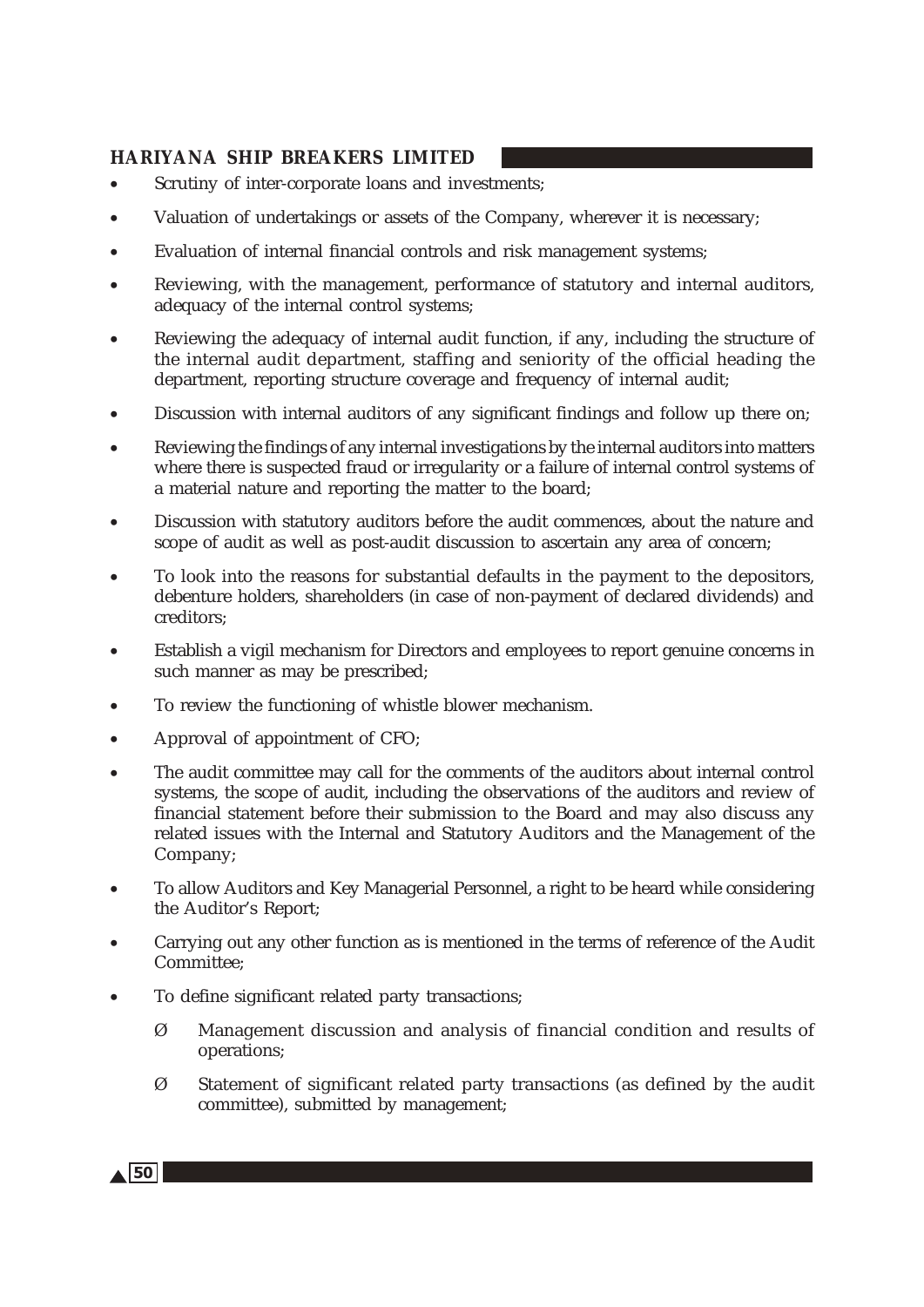- $\emptyset$  Management letters / letters of internal control weaknesses issued by the statutory auditors;
- Ø Internal audit reports relating to internal control weaknesses; and
- $\emptyset$  The appointment, removal and terms of remuneration of the chief internal auditor

The Audit Committee reports its findings to the Board at the subsequent meeting and its recommendations are implemented by the management.

### **NOMINATION AND REMUNERATION COMMITTEE (NARC)**

The Company constituted a Nomination and Remuneration Committee of Directors in accordance with Section 178 of the Act and Regulation 19 of the Listing Regulations. The purpose of the NARC is to oversee the selection of members of the Board based on criteria related to the specific requirement of expertise, independence and execution. Further, the role of NARC is also to identify and select senior management personnel one level below the Board. The Committee shall also evaluate the performance of the Board members based on the expected performance criteria.

#### **Terms of reference:**

- To guide the Board in relation to appointment and removal of Directors, Key Managerial Personnel and Senior Management.
- To evaluate the performance of the members of the Board and provide necessary report to the Board for further evaluation of the Board.
- To recommend to the Board on remuneration payable to the Directors, Key Managerial Personnel and Senior Management.
- To provide to Key Managerial Personnel and Senior Management reward linked directly to their effort, performance, dedication and achievement relating to the Company's operations.
- To retain, motivate and promote talent and to ensure long term sustainability of talented managerial persons and create competitive advantage.
- To devise a policy on Board diversity.
- To develop a succession plan for the Board and to regularly review the plan.

#### **Remuneration Policy:**

The Company adopted a Remuneration Policy for Directors, KMPs and other employees in accordance with the provisions of the Act and the Listing Regulations. For details on the Remuneration Policy, kindly refer the annexure to the Board's Report. None of the directors (Executive, Non-executive & Independent) have been paid any kind of remuneration, commission, sitting fees, etc. for the financial year ended March 31, 2017.

The Company does not have any Employee Stock Option Scheme.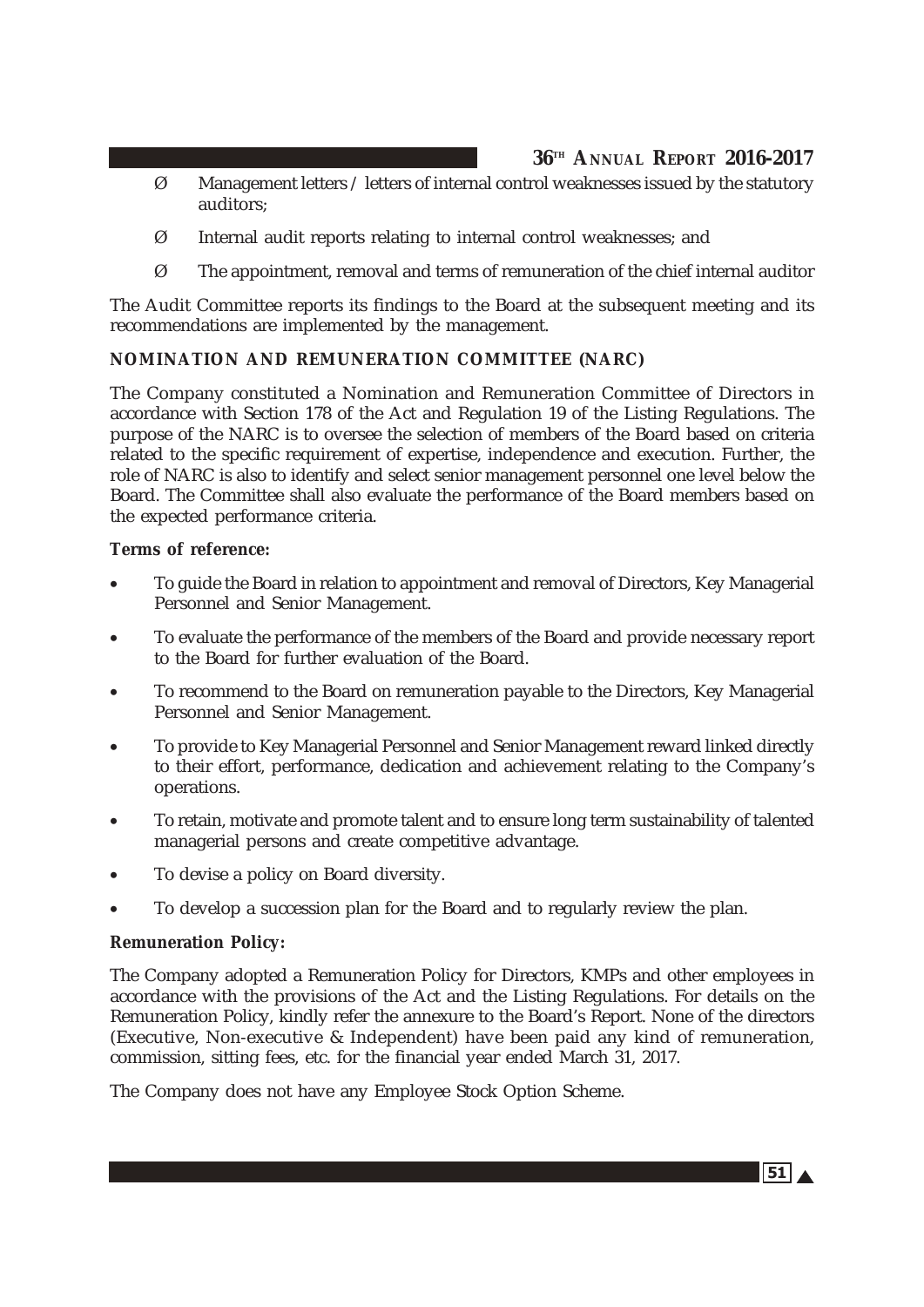# **HARIYANA SHIP BREAKERS LIMITED STAKEHOLDERS' RELATIONSHIP & SHARE TRANSFER COMMITTEE**

In compliance with Section 178 of the Act and Regulation 20 of the Listing Regulations, the Stakeholders' Relationship Committee has been constituted.

The Committee approves / monitors transfers, transmissions, consolidation, issue of duplicate certificate, monitors the shareholding pattern as well as the redressal of complaints from shareholders by the Share Registrars, oversee overall improvement of the quality of Investor services, performance of Registrar and Share Transfer Agents, oversee compliance relating to dividend payment, transfer of unclaimed amount to IEPF, implementation of the Code of Conduct for prevention of Insider Trading.

There was no complaint pending as on March 31, 2017.

There was no investor complaints received during the year 2016-17 which were to be redressed.

#### **CORPORATE SOCIAL RESPONSIBILITY (CSR) COMMITTEE**

The Corporate Social Responsibility (CSR) Committee has been constituted under Section 135 of the Act.

The terms of reference of Corporate Social Responsibility Committee are as follows:-

- Formulate and recommend to the Board, a CSR Policy indicating the activity or activities to be undertaken by the Company as specified in Schedule VII of the Act;
- Recommend the amount to be spent on the CSR activities;
- Monitor the Company's CSR policy periodically;
- Attend to such other matters and functions as may be prescribed from time to time.

The Board has adopted the CSR Policy as formulated and recommended by the Committee. The same is displayed on the website of the Company i.e. **www.hariyanagroup.com.**

### **BOARD AND DIRECTOR EVALUATION AND CRITERIA FOR EVALUATION**

Pursuant to the provisions of the Act and Listing Regulations, the Board has carried out an annual evaluation of its own performance, performance of the Directors individually as well as the evaluation of the working of its Committees. The Nomination and Remuneration Committee has defined the evaluation criteria, procedure and time schedule for the Performance Evaluation process for the Board, its Committees and individual Directors including the Chairman of the Company.

The criteria for Evaluation was based on the Guidance Note issued by the Securities and Exchange Board of India on January 5, 2017 and also included, inter-alia, the following:

#### **A. Criteria for Board Evaluation:**

- i. Degree of fulfillment of key responsibilities
- ii. Board structure and composition

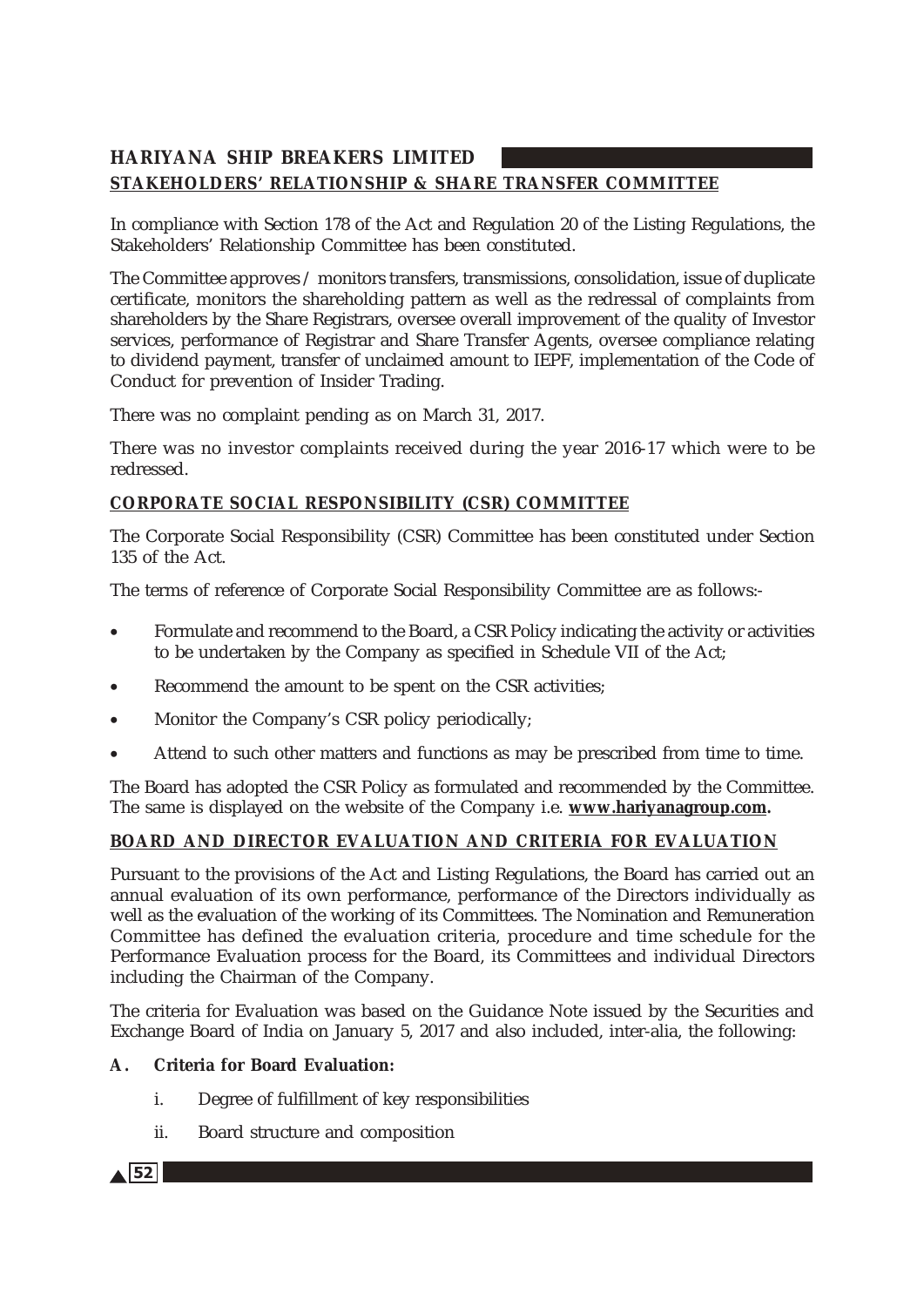- iii. Establishment and delineation of responsibilities to Committees
- iv. Effectiveness of Board processes, information and functioning
- v. Board culture and dynamics
- vi. Quality of relationship between the Board and the management
- vii. Efficacy of communication with various stakeholders

### **B. Criteria for Evaluation of Independent and Non-Independent Directors:**

- i. Attendance
- ii. Contribution at Board Meetings
- iii. Guidance/ support to management outside Board/ Committee Meetings
- iv. For the Chairman of the Board, additional criteria include providing effective leadership to the Board; setting an effective strategic agenda of the Board; encouraging active engagement by all the members of the Board, promoting effective relationships and open communication; communicating effectively with all stakeholders and enabling meaningful relationships and motivating and providing guidance to the Managing Director & CEO/CFO.

#### **C. Criteria for Evaluation of Board Committees:**

- i. Degree of fulfillment of key responsibilities
- ii. Adequacy of Board Committee composition
- iii. Effectiveness of meetings
- iv. Committee dynamics
- v. Quality of relationship of the Committee with the Board and the management

#### **Familiarisation Programme:**

The Company has Familiarisation Programme for the Independent Directors with respect to the Company, their roles, rights, responsibilities and details of such Familiarisation Programme is available at the Company's website i.e. **www.hariyanagroup.com.**

**53** A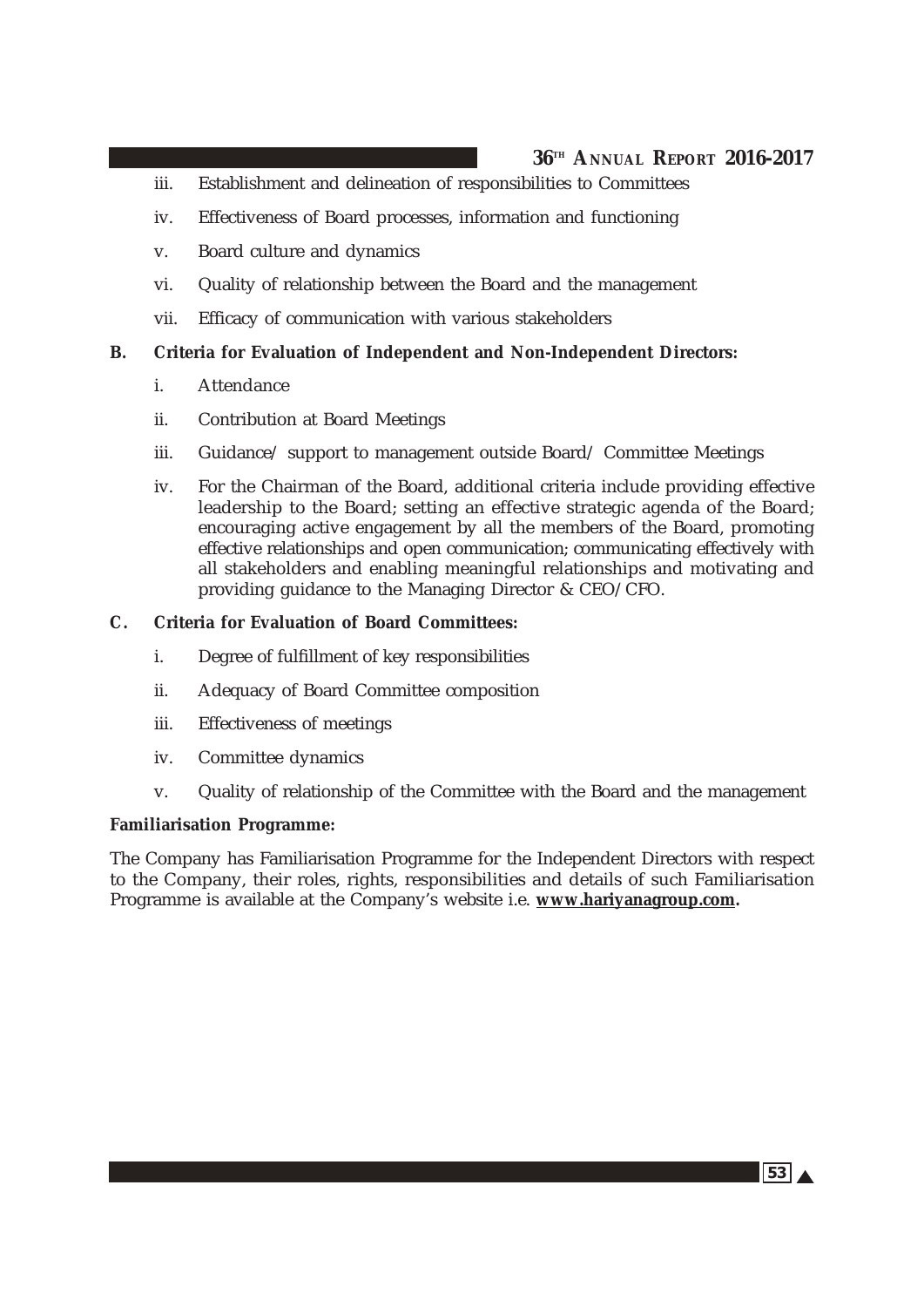# **HARIYANA SHIP BREAKERS LIMITED GENERAL BODY MEETINGS**

Location and time, where last three Annual General Meetings were held:

| <b>Location</b>                                                                          | Date       | <b>Time</b> |
|------------------------------------------------------------------------------------------|------------|-------------|
| 156, Maker Chambers VI,                                                                  | 30.09.2014 | 09.00 a.m.  |
| 220 Jamnalal Bajaj Marg,<br>Nariman Point,<br>Mumbai - 400021                            |            |             |
| 156, Maker Chambers VI,<br>220 Jamnalal Bajaj Marg,<br>Nariman Point,<br>Mumbai - 400021 | 30.09.2015 | 09.00 a.m.  |
| 156, Maker Chambers VI,<br>220 Jamnalal Bajaj Marg,<br>Nariman Point,<br>Mumbai - 400021 | 30.09.2016 | 09.00 a.m.  |

### **Special resolutions passed at last three Annual General Meetings (AGM):**

- a) 33<sup>rd</sup> AGM held on 30<sup>th</sup> September 2014:
	- a. To ratify appointment of Mr. Shantisarup Reniwal (DIN: 00040355) as Managing Director of the Company
	- b. To borrow monies in excess of paid up Share Capital and Reserves, to the extent of Rs. 500 Crore
	- c. Adoption of new Articles of Association of the Company containing regulation with the Companies Act, 2013

#### b) 34<sup>th</sup> AGM held on 30<sup>th</sup> September 2015:

- a. To ratify appointment of Mr. Shantisarup Reniwal (DIN: 00040355) as Managing Director of the Company.
- b. To borrow monies in excess of paid up Share Capital and Reserves, to the extent of Rs. 1250 Crores
- c. Amendment of Articles of Association of the Company by adopting the Table F of Schedule I of the Companies Act, 2013

#### **c) 35th AGM held on 30th September 2016:** None

#### **POSTAL BALLOT**

Members' approval was sought vide the following Postal Ballot Notices under Section 110 of the Act, details of which are relayed below:

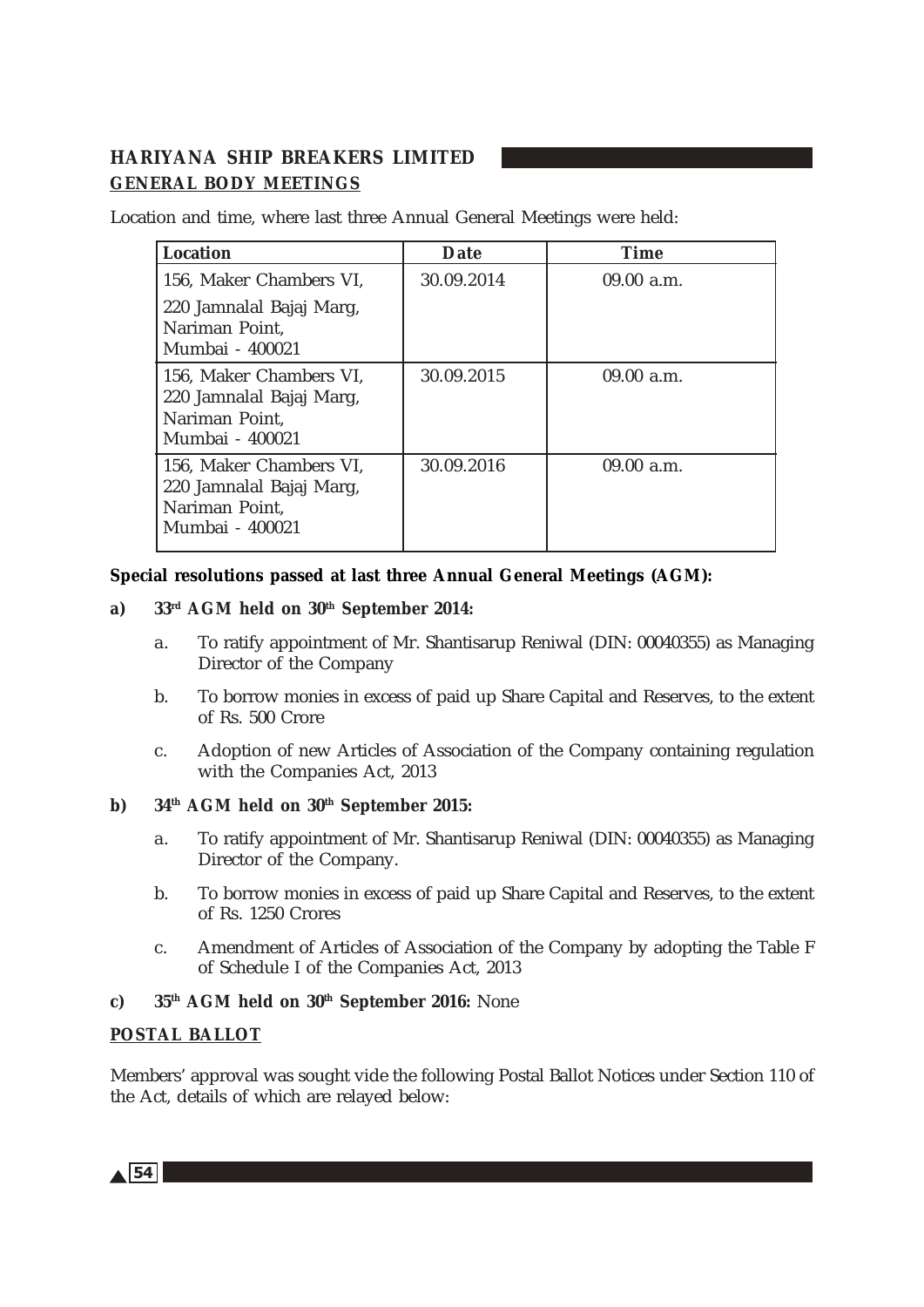# **Sr No. Special Resolutions Votes cast in favour Votes cast against No. of**  $\vert$  % **No. of**  $\vert$  % **votes votes** 1. Resolution under section  $180(1)(a)$  of the  $\begin{array}{|c|c|c|c|c|c|c|c|c|} \hline 20.96.754 & 100 & 6 & 0 \\ \hline \end{array}$ Companies Act, 2013, authorizing the Board of Directors for creation of charge on assets 2. Resolution under section 186 of the 20,96,759 | 100 | 1 | 0 Companies Act, 2013, authorizing the Board of Directors for inter-corporate loans & advances over and above the limits 3. Resolution under section 13 of the  $\begin{array}{|c|c|c|c|c|c|c|c|c|c|c|c|} \hline 3. & & 0 & 0 & 0 \ \hline \end{array}$ Companies Act, 2013, to alter the Main objects of the Company.

### **A. Postal Ballot Notice dated August 25, 2015, pertaining to the following matters:-**

**Appointment of Scrutinizer:** Mr. Dilip Bharadiya, Practicing Company Secretary, Mumbai

**Cut-off Record Date for reckoning Members eligible to receive Notice and vote:** August 28, 2015

**Cut-off date and time for voting:** October 5, 2015 till 5.00 P.M.

**Date of declaration of result:** October 8, 2015

#### **Procedure for Postal Ballot:**

In compliance with the Section 110 and other applicable provisions of the Act, read with related Rules, the Company dispatches the postal ballot notices and forms along with postage pre-paid business reply envelopes to its Members whose names appear in the Register of Members / the List of beneficiaries as on a cut-off date. The Company also publishes a notice in the newspaper declaring the details of completion of dispatch and other requirements as mandated under the Act and the applicable Rules.

Voting rights are reckoned on the paid-up value of shares registered in the names of Members as on the cut-off date. Members desiring to exercise their votes are requested to return the forms duly completed and signed to the Scrutinizer on or before the end of the voting period. Members desiring to exercise their votes by electronic mode are requested to vote before close of business hours on the last day of e-voting. The Scrutinizer submits his/her report to the Chairman after the completion of scrutiny and the consolidated results of the voting by postal ballot are then announced by the Chairman / authorised officer.

#### **EXTRAORDINARY GENERAL MEETINGS**

No Extraordinary General Meeting was held during the past three years.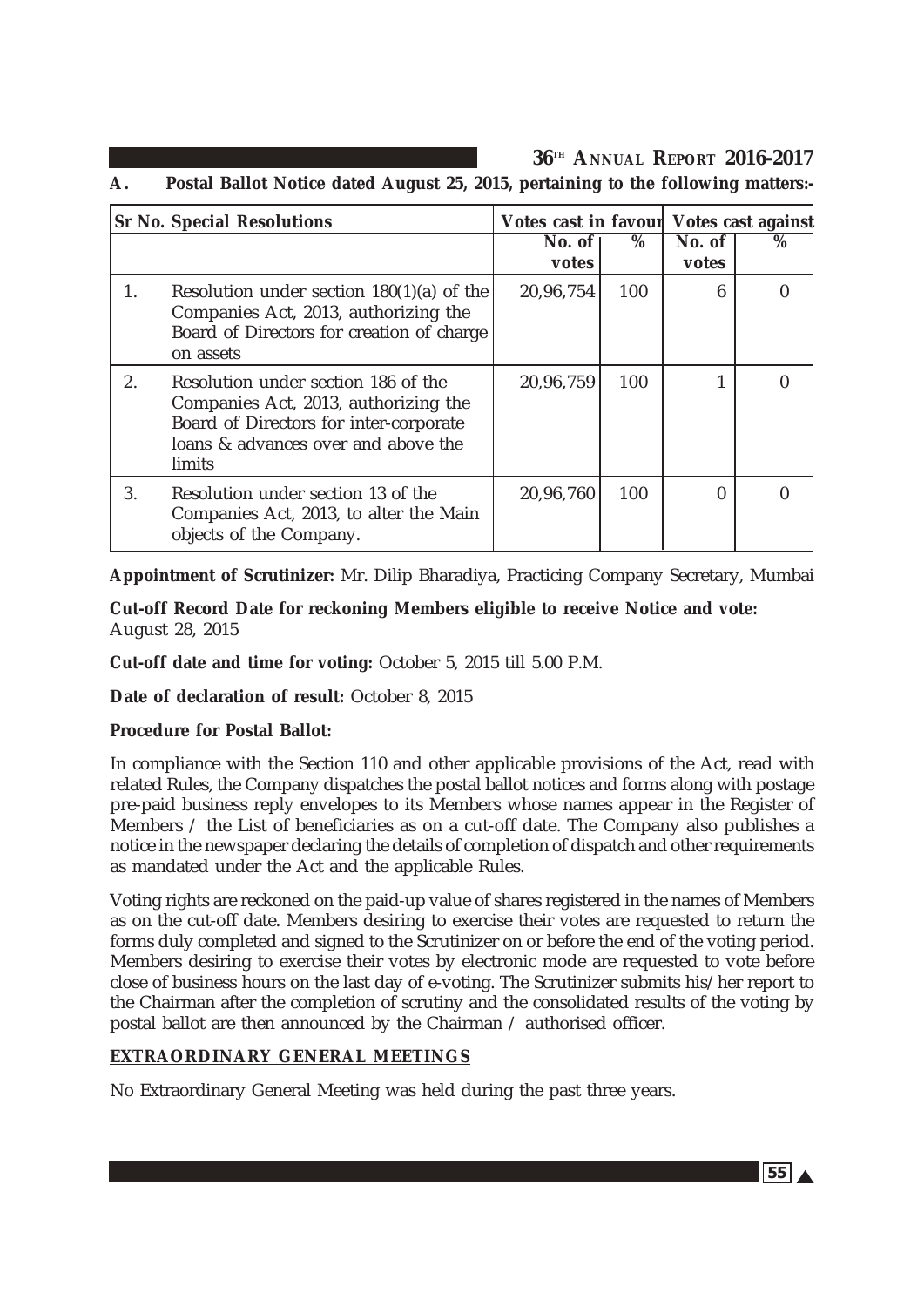# **HARIYANA SHIP BREAKERS LIMITED DISCLOSURES**

a) During the year, there were no materially significant transactions with related parties, as per the Policy adopted by the Company that have potential conflict with the interests of the Company at large. All the transactions with related parties are after obtaining prior approval of Audit Committee. Details of the same are covered under Board's Report.

The policy is also available on the website of the Company i.e. **www.hariyanagroup.com**.

- b) There were no pecuniary relationships or transactions of the non-executive directors vis-à-vis the Company, other than payment of Board fees/commission and investments in shares / securities of the Company, if any.
- c) There were no material transactions of the Company with its promoters, directors, management or their relatives that may have potential conflict with the interest of the Company at large.
- d) There has been no instance of non-compliance by the Company on any matter related to capital markets. No penalties or strictures have been imposed by them on the Company.

#### e) **Whistle Blower policy and affirmation that no personnel has been denied access to the audit committee:**

The Audit Committee has established a Vigil Mechanism and adopted a Whistle-Blower Policy which provides a formal mechanism for all the Directors and Employees of the Company to approach the Management of the Company (Audit Committee in case where the concern involves the Senior Management) and make protective disclosures to the Management about unethical behaviour, actual or suspected fraud or violation of the Company's Code of Conduct or ethics policy.

A copy of the policy is also uploaded on the website of the Company i.e. **www.hariyanagroup.com**. The Company affirms that during the year under review, no report has been registered by any Director or Employee of the Company. Also, no Director or Employee of the Company has been denied access to the Audit Committee.

#### f) **Policy on Preservation of Documents:**

Pursuant to the provisions of Regulation 9 of the SEBI Listing Regulations, your Company has adopted the policy for preservation of documents.

The Policy contains guidelines for identifying Documents (as defined under the SEBI Listing Regulations) that need to be maintained, the period of preservation of such Documents and its destruction/ disposal. The Policy aims to provide efficient and systematic control on the periodicity and destruction of business related Documents.

#### g) **Policy for Determination of Materiality of Information or Event:**

Pursuant to the provisions of Regulation 30 of the SEBI Listing Regulations, your Company has adopted this policy for determination of materiality of information

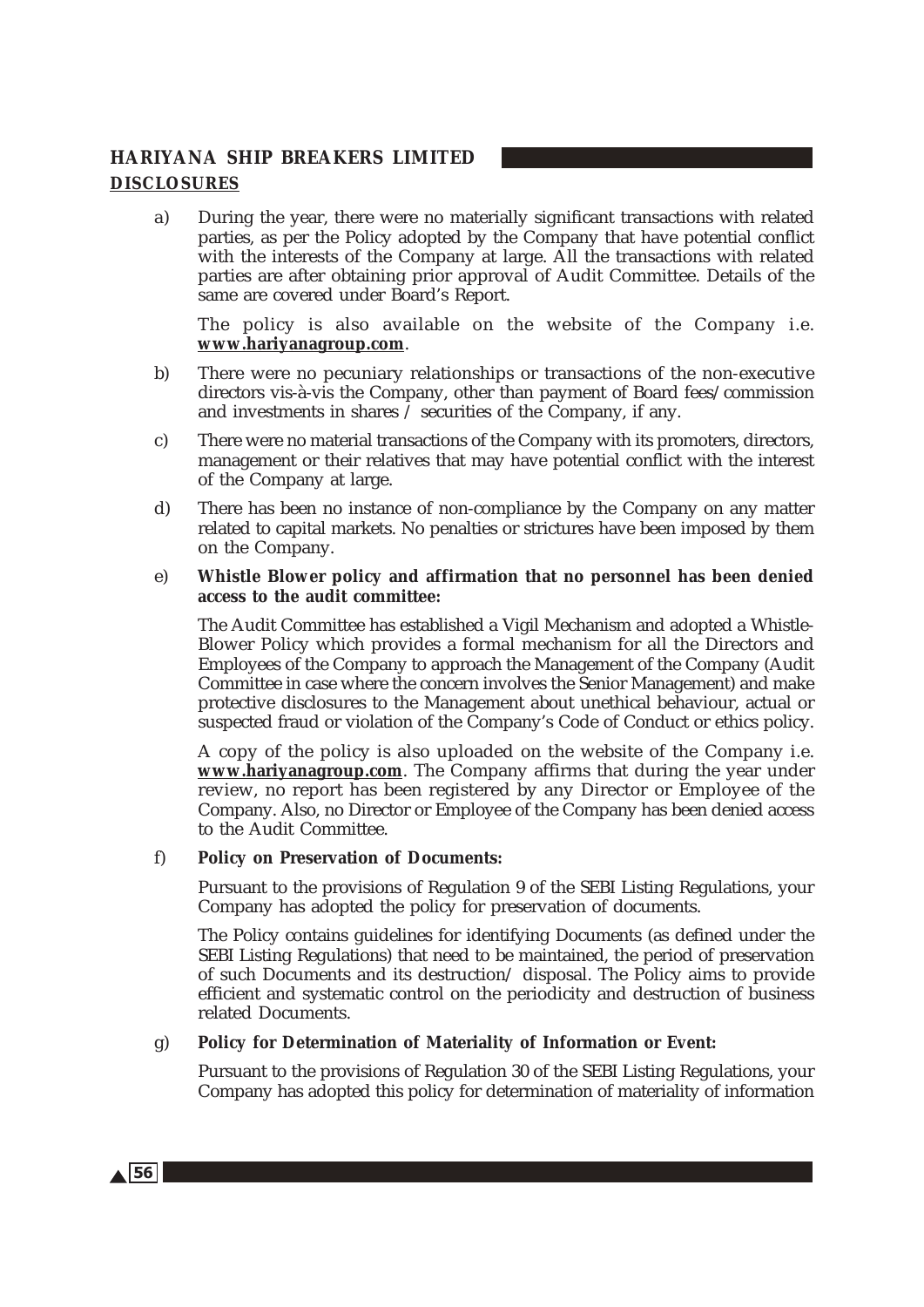or event for facilitating prompt disclosure of material price sensitive information to the stock exchange $(s)$  in compliance with the provisions of the SEBI Listing Regulations. The Policy acts as a guidance for determining materiality of such price sensitive information so as to ensure prompt disclosure of material price sensitive information/ event to the stock exchange(s) where the securities of the Company are listed so that present and potential investors are able to take informed decision relating to their investment in the Company and to avoid creation of false market in the securities of the Company.

#### h) **Policy for Archival of Documents:**

Pursuant to the provisions of Regulation 30 of the SEBI Listing Regulations, your Company has adopted this policy for the archival of documents of the Company to comply with the provisions of the SEBI Listing Regulations.

#### i) **Code of Practices and Procedures for Fair Disclosure of Unpublished Price Sensitive Information (UPSI):**

This Code of Conduct has been framed and adopted by your Company in compliance with the provisions of SEBI (Prohibition of Insider Trading) Regulations, 2015 *("SEBI PIT Regulations")* to adhere to each of the Principles of Fair Disclosure for purposes of Code of Practices and Procedures for Fair Disclosure of Unpublished Price Sensitive Information as set out in Schedule A to the SEBI (PIT) Regulations.

#### j) **Code of Conduct for Trading in Listed or Proposed to be Listed Securities of Hariyana Ship- Breakers Limited:**

This document explains the Code to be observed by all the Connected Persons of the Company, pursuant to the Securities and Exchange Board of India (Prohibition of Insider Trading) Regulations, 2015, as may be amended from time to time *("the SEBI PIT Regulations").*

The objective of this Code is to communicate to all the Connected Persons the Code related to trading in listed or proposed to be listed securities of the Company. It is intended to serve as a guideline to all concerned, which they should imbibe and practice, both in letter and spirit, while trading in listed or proposed to be listed securities of the Company.

#### k) **Code of Conduct for Board Members and Senior Management:**

This Code of Conduct has been framed and adopted by your Company in compliance with the provisions of Regulation 17 of the SEBI Listing Regulations.

The code incorporates the duties of independent directors as laid down in the Act and also helps the Board Members and Senior Managers to observe the highest standards of ethical conduct and integrity and to work to the best of their ability and judgement.

#### l) **Means of Communication:**

The unaudited quarterly results and audited results for the year are published in one English newspaper and atleast one vernacular newspaper shortly after its submission to the Stock Exchanges. The Company's website viz. **www.hariyanagroup.com** contains relevant information including matters

**57** A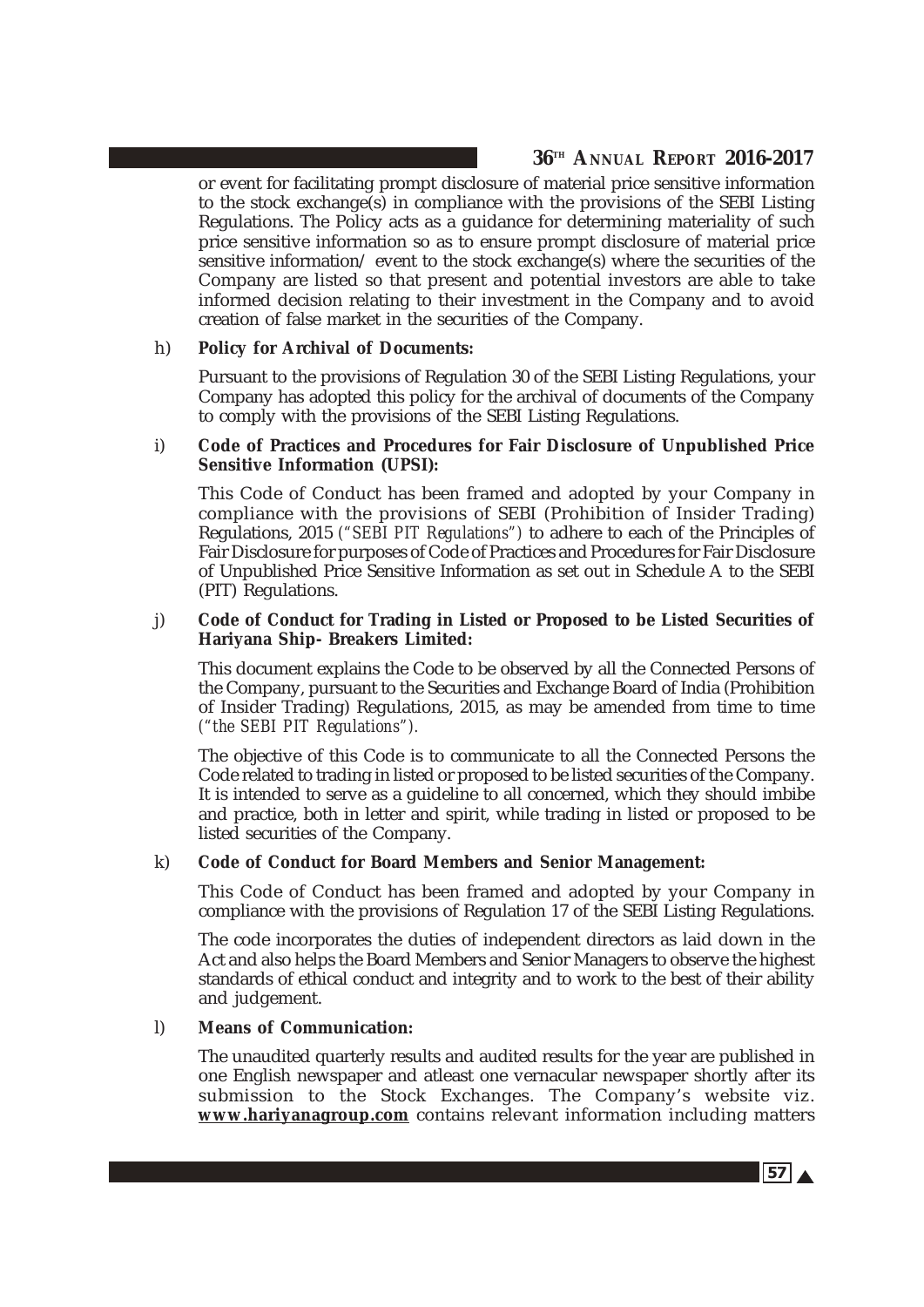pertaining to investor relations, shareholder benefits as well as quarterly/annual financial results.

#### m) **Reporting of Internal Auditor:**

The Internal Auditor reports to the Audit Committee of the Company to ensure independence of the Internal Audit function.

#### n) **Subsidiary Companies:**

The Company does not have any Subsidiary.

#### o) **Green Initiative:**

Your Company encourages the shareholders to register their email addresses with the Company or its Registrar & Transfer Agents viz. Sharex Dynamic (India) Pvt. Ltd. by sending a letter signed by the Shareholders and intimate changes in the email ids from time to time.

Those shareholders who have not opted for receiving the Annual Report in physical form, we look forward to receive your full support in our endeavour to contribute towards greener environment and request you to join us in this noble initiative and look forward to your consent to receive Annual Report from now onwards in electronic form.

|                                                                    | <b>General Shareholder Information</b>                                                                                                                                                                                                                                |
|--------------------------------------------------------------------|-----------------------------------------------------------------------------------------------------------------------------------------------------------------------------------------------------------------------------------------------------------------------|
| <b>Compliance Officer</b>                                          | Ms. Swati Chauhan                                                                                                                                                                                                                                                     |
| <b>Registered</b><br><b>Office</b> (Address for<br>Correspondence) | 156, Maker Chambers VI, 220 Jamnalal Bajaj Marg,<br>Nariman Point, Mumbai- 400021<br>E-Mail: contact@hariyanagroup.com<br>Web Site: www.hariyanagroup.com                                                                                                             |
| <b>Annual General</b><br>Meeting(Date, Time and<br>Venue)          | Saturday, September 30, 2017 at 9.30 A.M.<br>156, Maker Chambers VI, 220 Jamnalal Bajaj Marg,<br>Nariman Point, Mumbai- 400021                                                                                                                                        |
| <b>Financial Year</b>                                              | The Financial Year of the Company ends on 31st March each<br>year.                                                                                                                                                                                                    |
| <b>Book Closure Date</b>                                           | Sunday, September 24, 2017 to Saturday, September 30, 2017<br>(both days inclusive).                                                                                                                                                                                  |
| <b>Dividend Payment Date</b>                                       | The Board does not recommend any dividend for the financial<br>year ended March 31, 2017                                                                                                                                                                              |
| <b>Listing on Stock</b><br><b>Exchange</b>                         | <b>BSE Limited (BSE)</b><br>25th Floor, P.J. Towers, Dalal Street, Mumbai - 400001                                                                                                                                                                                    |
| <b>Stock Code &amp; ISIN</b>                                       | BSE:526931 & ISIN: INE400G01011                                                                                                                                                                                                                                       |
| <b>Demat of Shares</b>                                             | Available on National Securities Depository Ltd. (NSDL) and<br>Central Depository Services (India) Ltd. (CDSL). 98.81% of the<br>Company's shares are in dematerialized mode. Annual<br>Custodial charges have been paid to both Depositories upto<br>March 31, 2018. |

#### **GENERAL SHAREHOLDERS INFORMATION**

 $\triangle$  58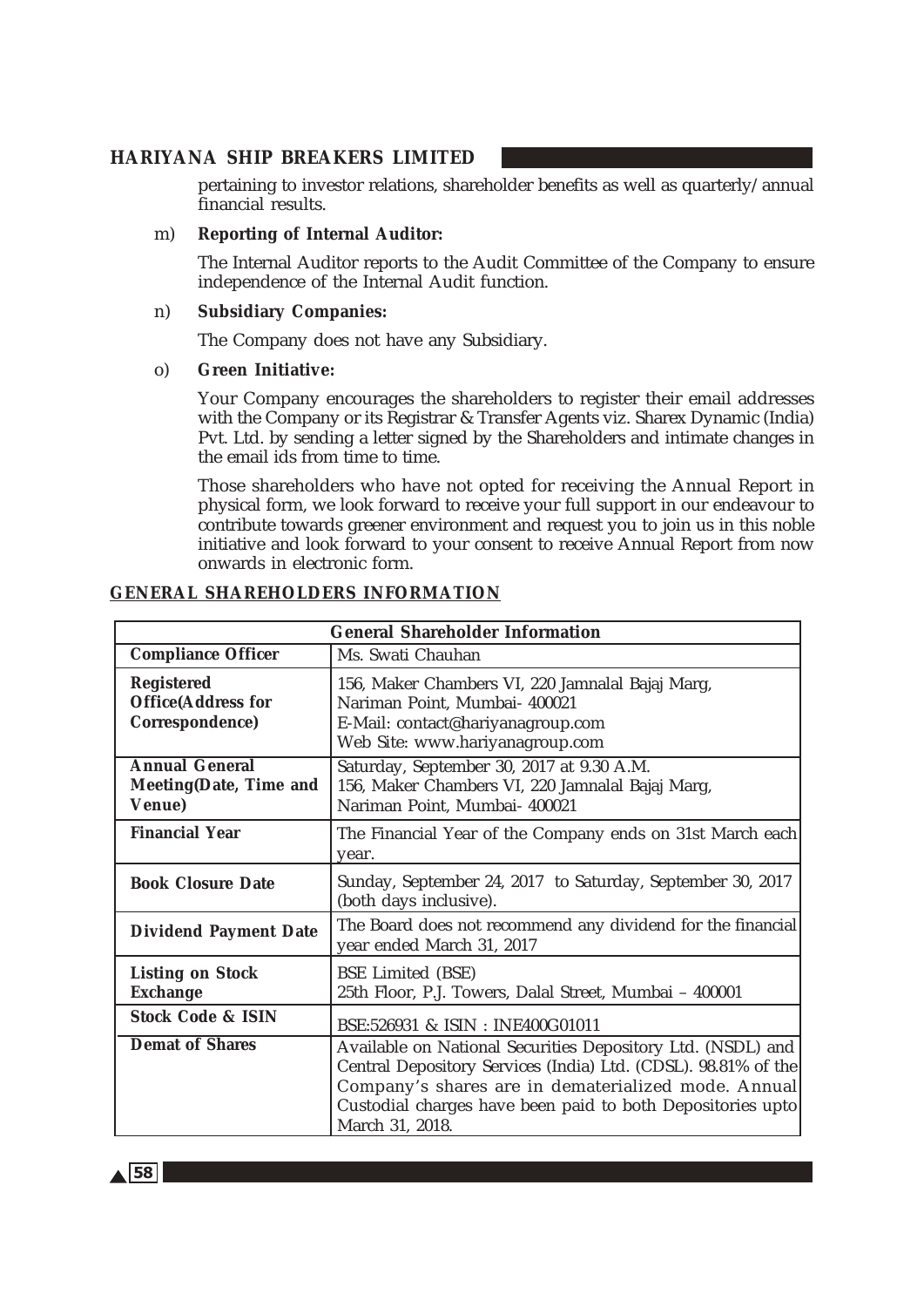| <b>Month</b> | <b>High Price</b> | <b>Low Price</b> |
|--------------|-------------------|------------------|
| April-16     | 52.20             | 43.25            |
| $May-16$     | 61.75             | 47.70            |
| June-16      | 64.80             | 55.00            |
| July-16      | 67.90             | 52.30            |
| August-16    | 77.80             | 54.20            |
| September-16 | 73.90             | 60.00            |
| October-16   | 102.35            | 61.40            |
| November-16  | 96.00             | 63.50            |
| December-16  | 74.50             | 62.00            |
| January-17   | 86.00             | 62.75            |
| February-17  | 85.50             | 69.50            |
| March-17     | 79.30             | 65.25            |

**Market Price data, high, low during each month in the last financial year and Performance in comparison to broad-based indices such as BSE Sensex is as under:**

#### **Performance of the share price of the Company in comparison to the BSE Sensex:**

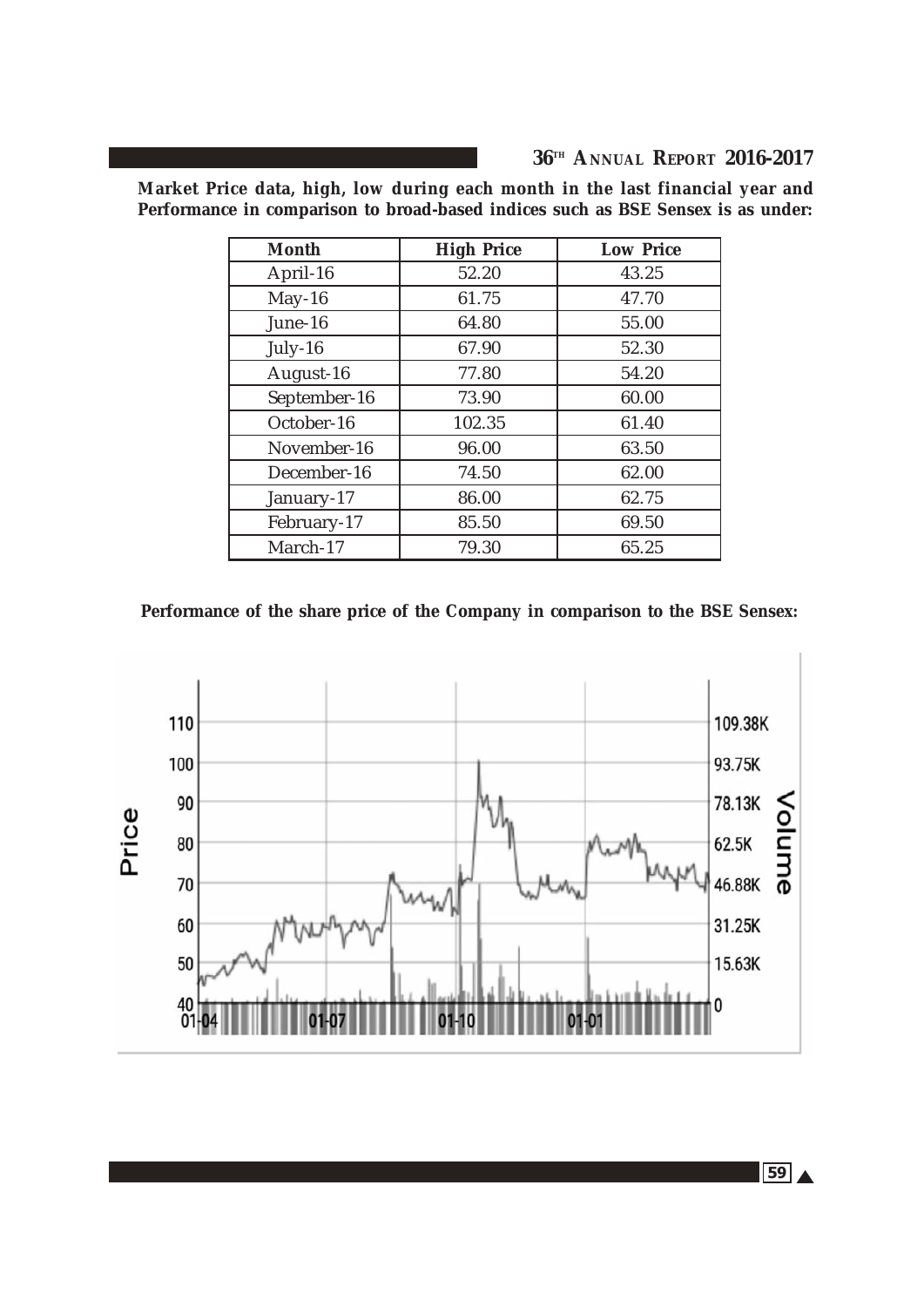# **HARIYANA SHIP BREAKERS LIMITED Registrar and Share Transfer Agents (R&TA):**

Contact Person: Mr. Shashikumar

Sharex Dynamic (India) Pvt Ltd

Unit-1, Luthra Ind. Premises, Safed Pool, Andheri Kurla Road, Andheri (E), Mumbai – 400072 Ph: 28515606, 28515644, | Fax: 28512885 | Email: sharexindia@vsnl.com

### **Share Transfer Systems:**

98.81% of the Equity Shares of the Company are in electronic form. Transfers of these shares are done through the depositories with no involvement of the Company.

As regards transfer of shares held in physical form the transfer documents can be lodged with the R&TA at any of the above mentioned address. Transfer of shares in physical form is processed within fifteen days from the date of receipt, if the documents are complete in all respects. The Stakeholders' Relationship & Share Transfer Committee periodically take note of transfers.

| DISTRIBUTION SCHEDULE ON SCRIP VALUE AS ON MARCH 31, 2017      |                          |                             |                               |                       |  |  |  |
|----------------------------------------------------------------|--------------------------|-----------------------------|-------------------------------|-----------------------|--|--|--|
| <b>SHARE OF</b><br><b>NOMINAL VALUE</b>                        | NO. OF<br><b>HOLDERS</b> | (%) OF<br><b>HOLDERS</b>    | TOTAL<br><b>AMOUNT</b>        | % OF<br><b>AMOUNT</b> |  |  |  |
| UPTO TO<br>5000                                                | 1,444                    | 81.12                       | 21,50,800.00                  | 3.49                  |  |  |  |
| 5001 TO 10000                                                  | 170                      | 9.55                        | 13,82,900.00                  | 2.24                  |  |  |  |
| 10001 TO 20000                                                 | 70                       | 3.93                        | 10,84,530.00                  | 1.75                  |  |  |  |
| 20001 TO 30000                                                 | 28                       | 1.57                        | 7,25,350.00                   | 1.18                  |  |  |  |
| 30001 TO 40000                                                 | 14                       | 0.79                        | 5,02,680.00                   | 0.82                  |  |  |  |
| 40001 TO 50000                                                 | 9                        | 0.51                        | 4,20,870.00                   | 0.68                  |  |  |  |
| 50001 TO 100000                                                | 22                       | 1.24                        | 15,27,350.00                  | 2.48                  |  |  |  |
| <b>100001 TO ABOVE</b>                                         | 23                       | 1.29                        | 5,38,72,190.00                | 87.36                 |  |  |  |
| TOTAL                                                          | 1,780                    | 100.00                      | 6,16,66,670.00                | 100.00                |  |  |  |
| DISTRIBUTION SCHEDULE ON NUMBER OF SHARES AS ON MARCH 31, 2017 |                          |                             |                               |                       |  |  |  |
|                                                                |                          |                             |                               |                       |  |  |  |
| <b>SHARE</b>                                                   | NO.OF<br><b>HOLDERS</b>  | $(\%)$ OF<br><b>HOLDERS</b> | <b>TOTAL</b><br><b>SHARES</b> | % OF<br><b>SHARES</b> |  |  |  |
| <b>UPTO TO 100</b>                                             | 901                      | 50.62                       | 59,481                        | 0.96                  |  |  |  |
| 101 TO 200                                                     | 269                      | 15.11                       | 49,335                        | 0.80                  |  |  |  |
| 201 TO 500                                                     | 274                      | 15.39                       | 1,06,264                      | 1.72                  |  |  |  |
| 501 TO 1000                                                    | 170                      | 9.55                        | 1,38,290                      | 2.24                  |  |  |  |
| 1001 TO 5000                                                   | 121                      | 6.80                        | 2,73,343                      | 4.43                  |  |  |  |
| 5001 TO 10000                                                  | 22                       | 1.24                        | 1,52,735                      | 2.48                  |  |  |  |
| 10001 TO 100000                                                | 13                       | 0.73                        | 4,64,337                      | 7.53                  |  |  |  |
| <b>100001 TO ABOVE</b><br>TOTAL                                | 10<br>1,780              | 0.56<br>100.00              | 49,22,882<br>61,66,667.00     | 79.83<br>100.00       |  |  |  |

|  |  | Distribution of Shareholding as on March 31, 2017: |  |  |  |  |  |
|--|--|----------------------------------------------------|--|--|--|--|--|
|--|--|----------------------------------------------------|--|--|--|--|--|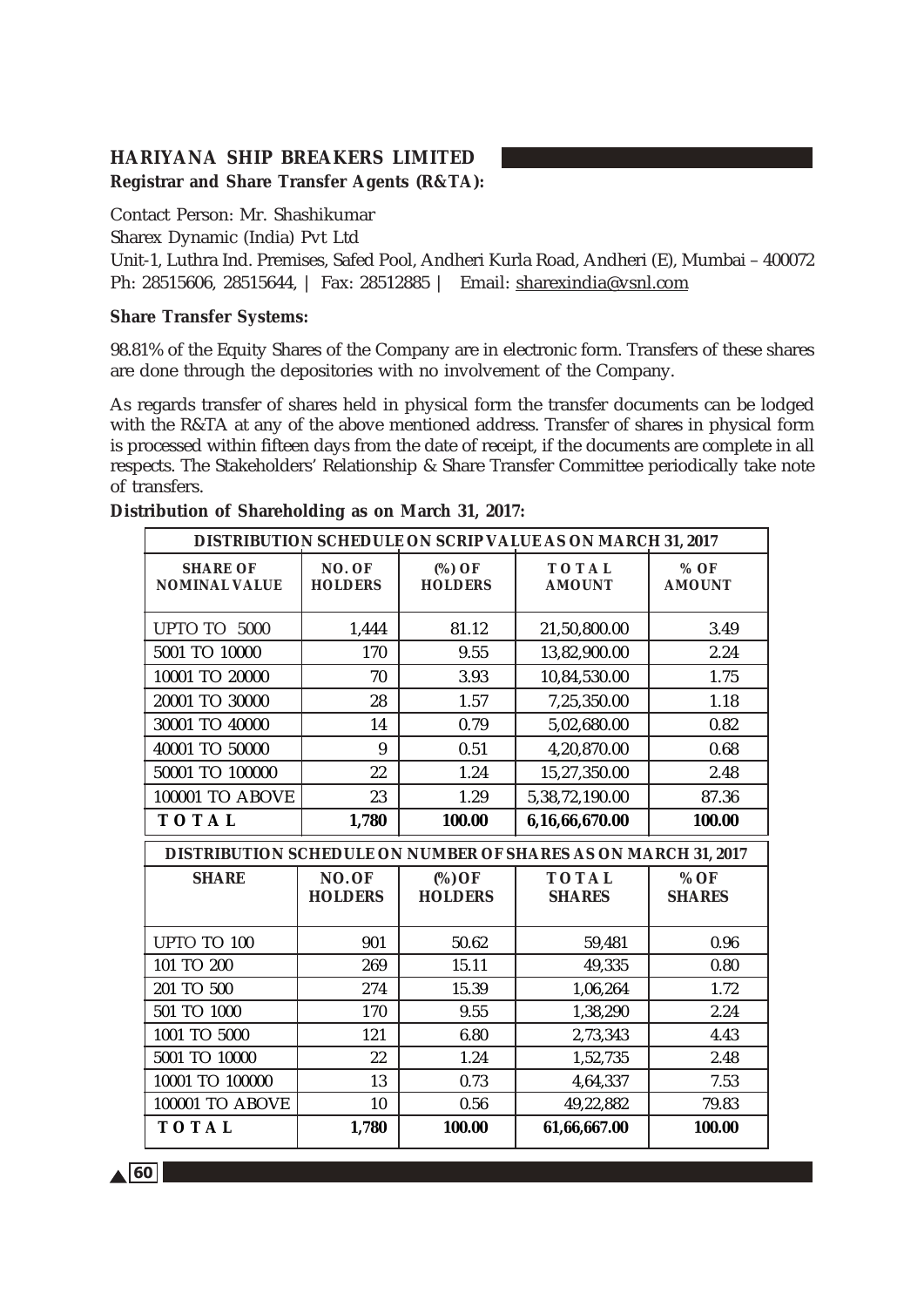| Details of Shares held by Directors as on March 31, 2017: |  |  |  |  |  |  |
|-----------------------------------------------------------|--|--|--|--|--|--|
|-----------------------------------------------------------|--|--|--|--|--|--|

| <b>Name of Directors</b>                 | No. of Equity Shares Held |
|------------------------------------------|---------------------------|
| Mr. Shanti Sarup Reniwal (DIN: 00040355) | 800,80                    |
| Mrs. Unnati Reniwal (DIN: 00041306)      | 4,00,000                  |
| Mr. Rakesh Reniwal (DIN: 00029332)       | 8,58,230                  |
| Mr. Manohar Wagh (DIN: 02622648)         | 02                        |
| Mr. Pradeep Bhatia (DIN: 02903984)       |                           |
| Mr. Tejas Thakker (DIN: 03017277)        |                           |

#### **Details of Shareholding Pattern as on March 31, 2017:**

Detailed information about shareholding pattern is covered under extract of Annual Return forming part of Board's Report.

#### **Dematerialization of shares and liquidity:**

As on March 31, 2017, 98.81 % of the total equity share capital of the Company is held in dematerialized form with National Securities Depository Limited and Central Depository Services (India) Limited. The market lot is one share as the trading in equity shares of the Company is permitted only in dematerialized form, traded on BSE Limited.

#### **Outstanding GDRs/ADRs/Warrants/ Convertible Instruments and their impact on Equity:**

The Company has not issued any GDRs/ADRs/Warrants/ Convertible Instruments in the past and hence as on March 31, 2017 does not have any outstanding GDRs/ADRs/Warrants/ Convertible Instruments.

#### **The Plant of the Company is situated at:**

*Ship Breaking Yard* Plot No.14, Ship Breaking Yard, Alang, Dist. Bhavnagar, Gujarat - 364001

#### **The other division of the Company is situated at:**

**Bhavnagar Division:** Hariyana House, 2165/A-2, 2nd Floor, Sanskar Mandal Chowk, Bhavnagar - 364002, Gujarat Ph. 0278-3005955 | Fax 0278-567222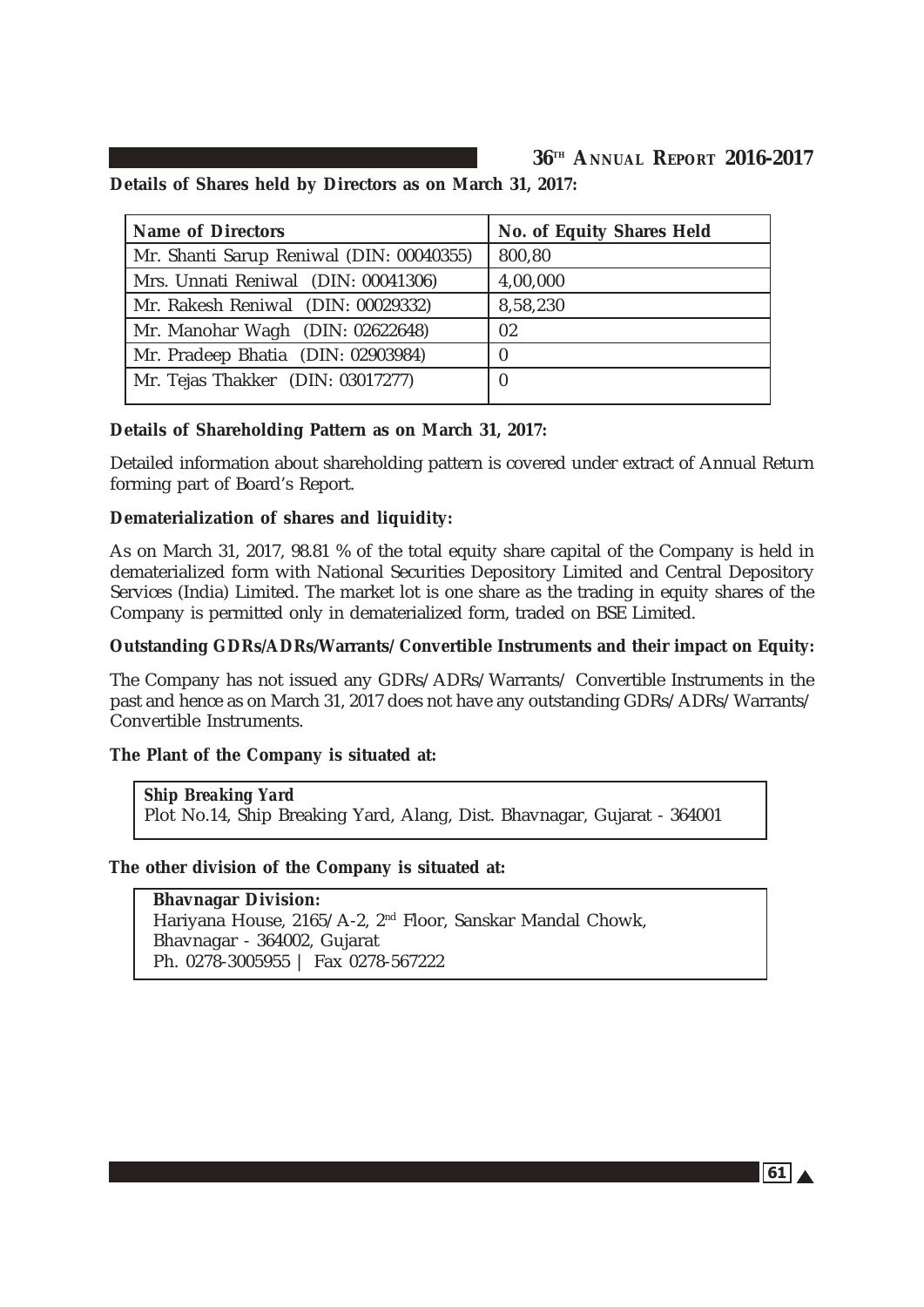#### **DECLARATION AFFIRMING ADHERENCE TO THE CODE OF CONDUCT BY THE BOARD MEMBERS AND SENIOR MANAGEMENT PERSONNEL:**

In accordance with Part D of Schedule V of the SEBI (Listing Obligations and Disclosure Requirements) Regulations, 2015, I hereby confirm that all the Directors and the Senior Management Personnel of the Company affirmed compliance to their respective Codes of Conduct, as applicable to them for the financial year ended March 31, 2017.

On behalf of the Board of Directors For **Hariyana Ship- Breakers Limited**

 $Sd$  /-**Shantisarup Reniwal** Chairman (DIN: 00040355)

Date: May 30, 2017 Place: Mumbai

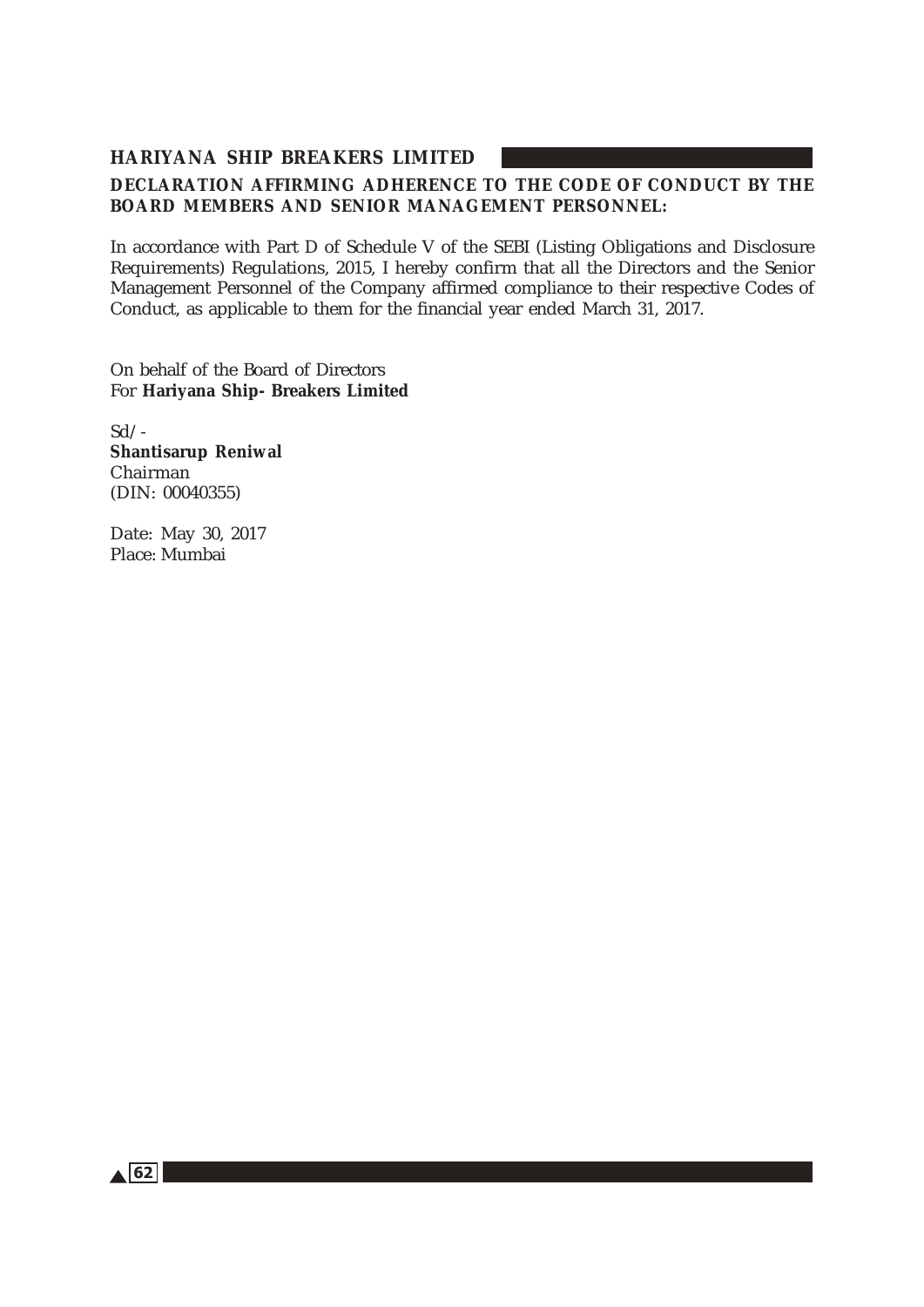**CHIEF EXECUTIVE OFFICER (CEO) AND CHIEF FINANCIAL OFFICER (CFO) CERTIFICATION**

#### To The Members **Hariyana Ship-Breakers Limited** Mumbai

We have reviewed financial statements and the cash flow statement of Hariyana Ship-Breakers Limited ('Company') for the year ended March 31, 2017 and that to the best of our knowledge and belief, we state that;

- 1. (i) these statements do not contain any materially untrue statement or omit any material fact or contain statements that might be misleading;
	- (ii) these statements together present a true and fair view of the Company's affairs and are in compliance with existing accounting standards, applicable laws and regulations.
- 2. There are, to the best of our knowledge and belief, no transactions entered into by the Company during the year which are fraudulent, illegal or violate the Company's code of conduct.
- 3. We accept responsibility for establishing and maintaining internal controls for financial reporting. We have evaluated the effectiveness of internal control systems of the Company pertaining to financial reporting and have disclosed to the auditors and the audit committee, deficiencies in the design or operation of such internal controls, if any, of which we are aware and steps taken or propose to be taken for rectifying these deficiencies.
- 4. We have indicated to the auditors and the Audit committee
	- (i) significant changes, if any, in internal control over financial reporting during the year;
	- (ii) significant changes, if any, in accounting policies made during the year and that the same have been disclosed in the notes to the financial statements; and
	- (iii) instances of significant fraud of which we have become aware and the involvement therein, if any, of the management or an employee having a significant role in the Company's internal control system over financial reporting.

 $Sd/-$ **Rakesh Shantisarup Reniwal Rajeev Reniwal** Managing Director Chief Financial Officer

Place: Mumbai Date: May 30, 2017

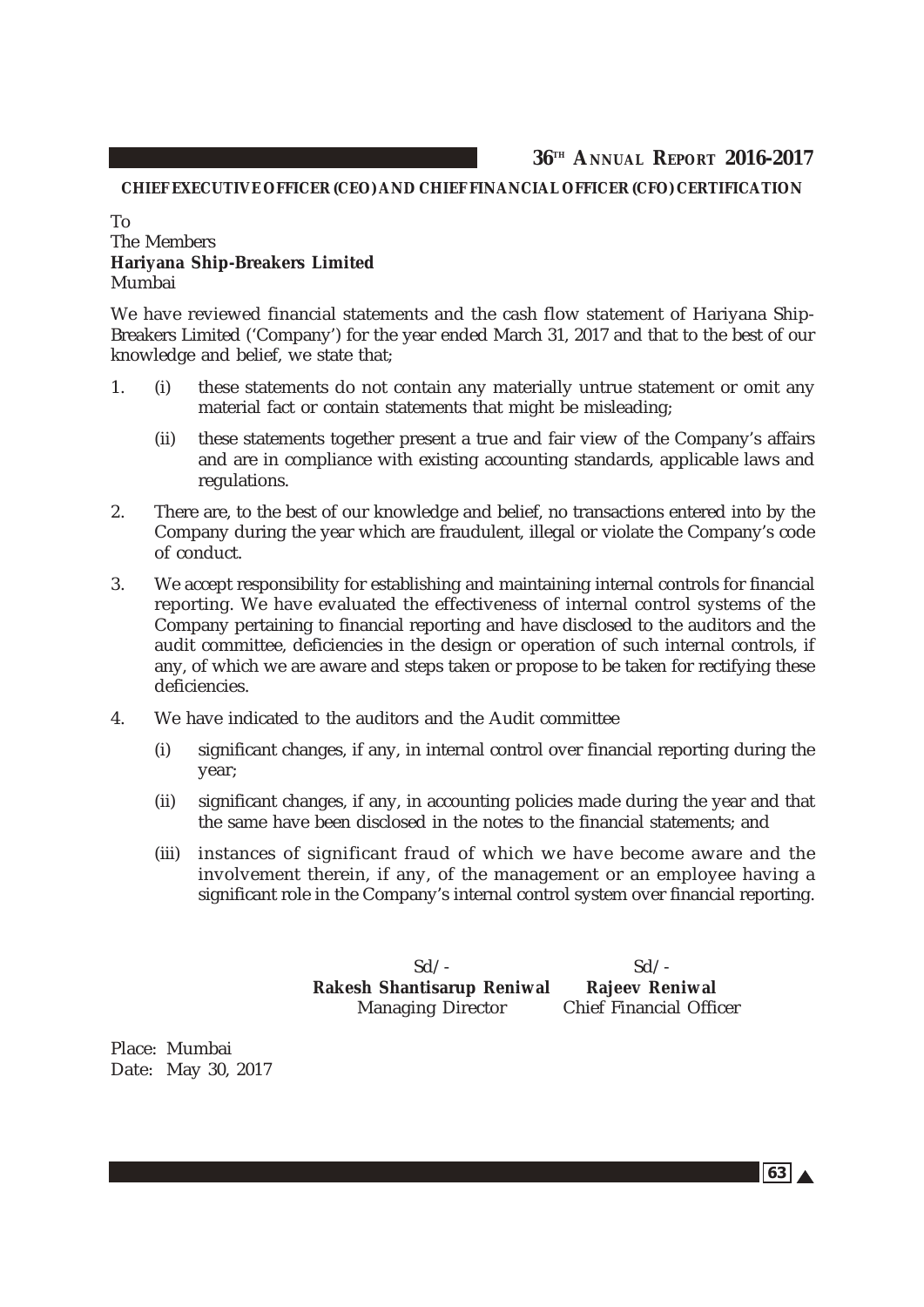# **HARIYANA SHIP BREAKERS LIMITED INDEPENDENT AUDITORS' CERTIFICATE**

#### **To The Members of Hariyana Ship-Breakers Limited**

1. We have examined the compliance of conditions of Corporate Governance by HARIYANA SHIP- BREAKERS LIMITED ("the Company") for the year ended on March 31, 2017, as stipulated in regulations 17 to 27 and clauses (b) to (i) of regulation 46(2) and para C and D of Schedule V of the SEBI (Listing Obligations and Disclosure Requirements) Regulations, 2015 (the "SEBI Listing Regulations").

### **Management's Responsibility**

2. The compliance of conditions of Corporate Governance is the responsibility of the Management. This responsibility includes the design, implementation and maintenance of internal control and procedures to ensure the compliance with the conditions of the Corporate Governance stipulated in the SEBI Listing Regulations.

### **Auditors' Responsibility**

- 3. Our responsibility is limited to examining the procedures and implementation thereof, adopted by the Company for ensuring compliance with the conditions of the Corporate Governance. It is neither an audit nor an expression of opinion on the financial statements of the Company.
- 4. We have examined the books of account and other relevant records and documents maintained by the Company for the purpose of providing reasonable assurance on the compliance with Corporate Governance requirements by the Company.
- 5. We have carried out an examination of the relevant records of the Company in accordance with the Guidance Note on Certification of Corporate Governance issued by the Institute of the Chartered Accountants of India (the ICAI), the Standards on Auditing specified under Section 143(10) of the Companies Act, 2013, in so far as applicable for the purpose of this certificate and as per the Guidance Note on Reports or Certificates for Special Purposes issued by the ICAI which requires that we comply with the ethical requirements of the Code of Ethics issued by the ICAI.
- 6. We have complied with the relevant applicable requirements of the Standard on Quality Control (SQC) 1, Quality Control for Firms that Perform Audits and Reviews of Historical Financial Information, and Other Assurance and Related Services Engagements.

### **Opinion**

7. Based on our examination of the relevant records and according to the information and explanations provided to us and the representations provided by the Management, we certify that the Company has complied with the conditions of Corporate Governance as stipulated in regulations 17 to 27 and clauses (b) to (i) of regulation 46(2) and para C and D of Schedule V of the SEBI Listing Regulations during the year ended March 31, 2017.

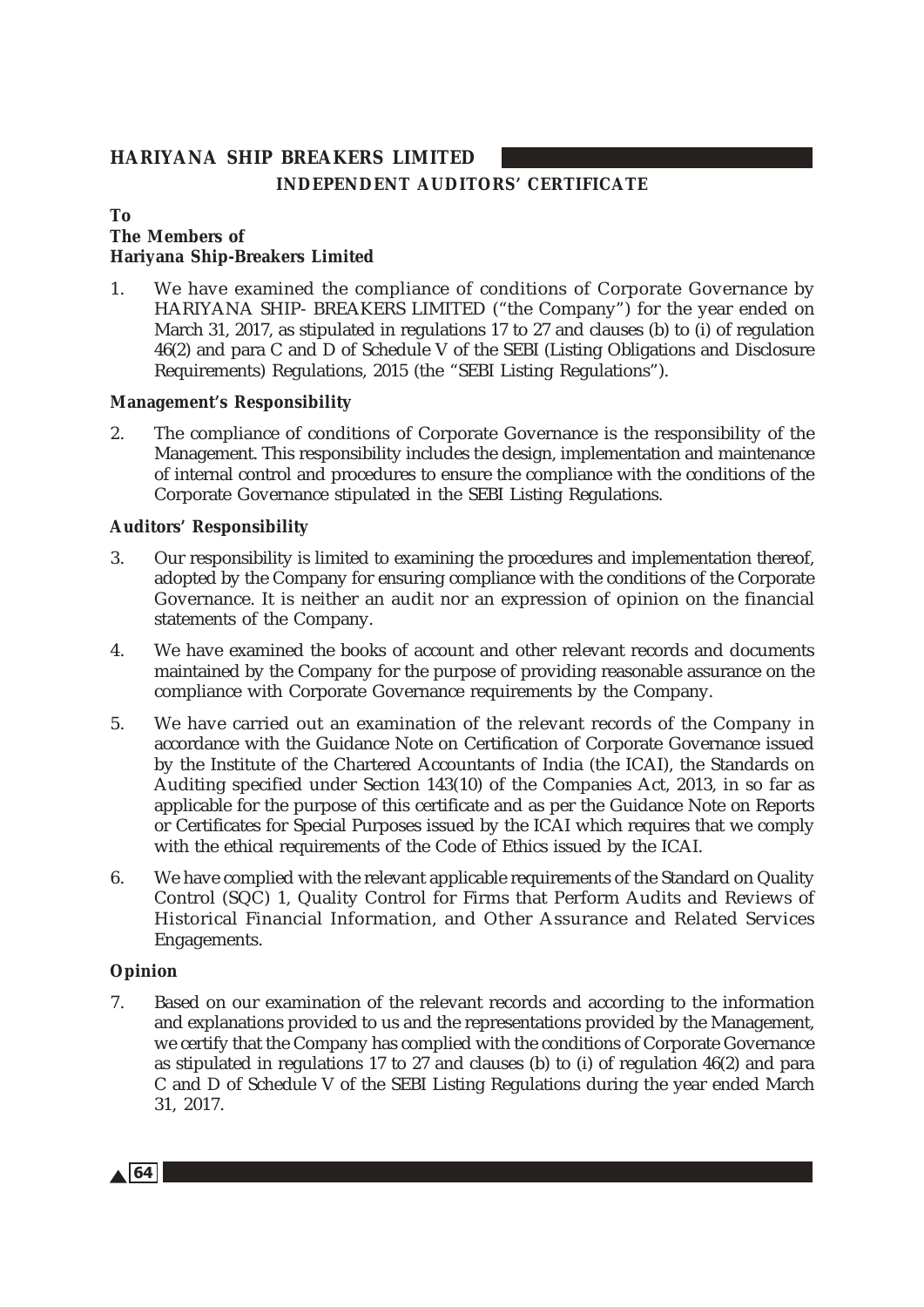8. We state that such compliance is neither an assurance as to the future viability of the Company nor the efficiency or effectiveness with which the Management has conducted the affairs of the Company.

**For P. D. Goplani & Associates Chartered Accountants** Firm Reg. No. 118023W

Sd/-

**CA Sonam Langalia Partner** Membership No.154014

Place **:** Bhavnagar Date : May 30, 2017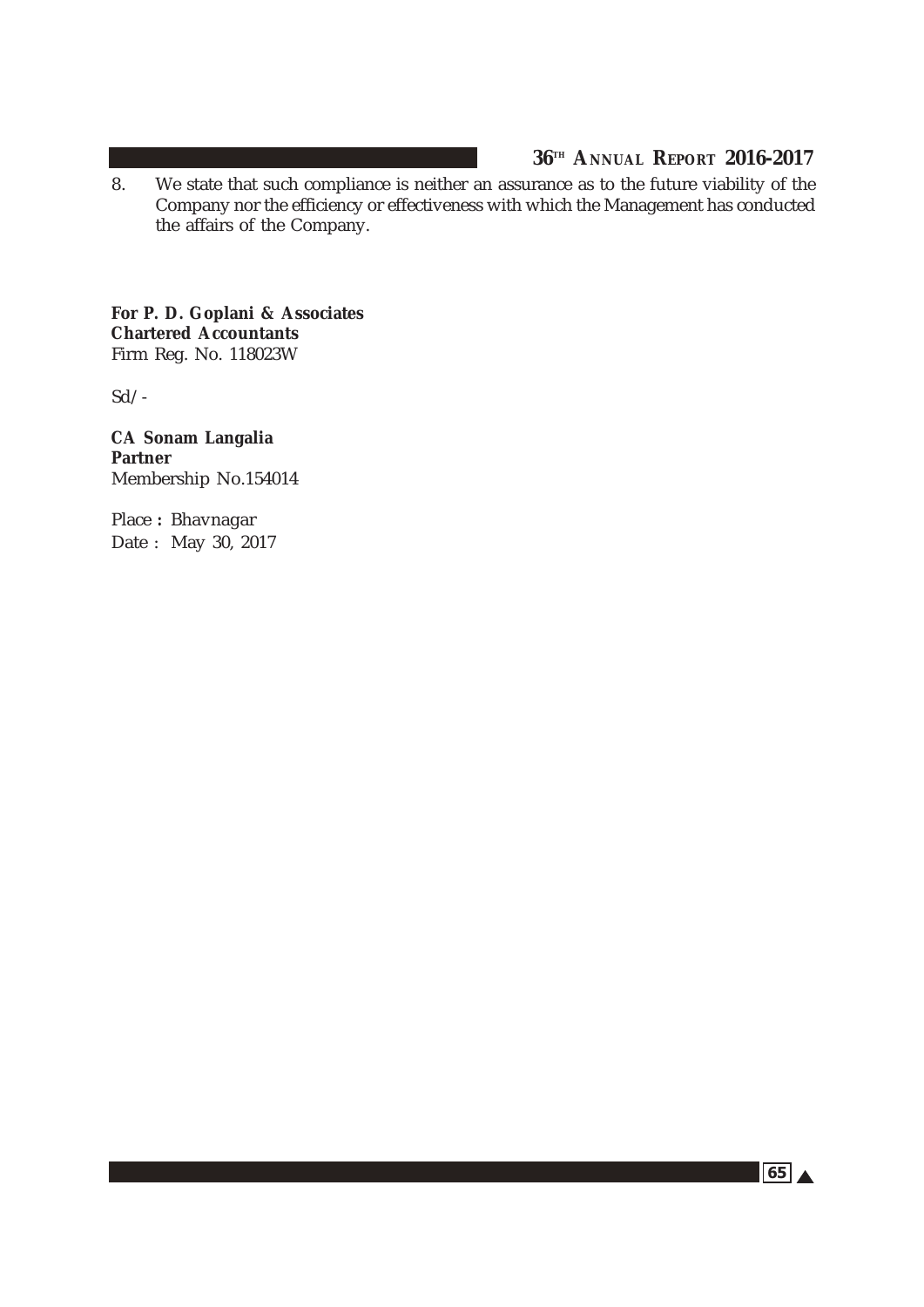#### **Annexure- 3 Form No. MR-3 SECRETARIAL AUDIT REPORT FOR THE FINANCIAL YEAR ENDED MARCH 31, 2017 [Pursuant to section 204(1) of the Companies Act, 2013 and rule No.9 of the Companies (Appointment and Remuneration Personnel) Rules, 2014]**

To, The Members, **HARIYANA SHIP-BREAKERS LIMITED** Mumbai

I have conducted the secretarial audit of the compliance of applicable statutory provisions and the adherence to good corporate practices by **HARIYANA SHIP-BREAKERS LIMITED** (hereinafter called the Company). Secretarial Audit was conducted in a manner that provided me a reasonable basis for evaluating the corporate conducts/statutory compliances and expressing my opinion thereon.

Based on my verification of the Company of books, papers, minute books, forms and returns filed and other records maintained by the Company and also the information provided by the Company, its officers, agents and authorized representatives during the conduct of secretarial audit, I hereby report that in my opinion, the Company has, during the audit period covering the financial year ended March 31, 2017 complied with the statutory provisions listed hereunder and also that the Company has proper Board-processes and compliance-mechanism in place to the extent, in the manner and subject to the reporting made hereinafter:

- 1. I have examined the books, papers, minute books, forms and returns filed and other records maintained by the Company as given in **Annexure- A** for the financial year ended March 31, 2017 according to the provisions of:
	- (i) The Companies Act, 2013 ("*the Act")* and the rules made thereunder;
	- (ii) The Securities Contracts (Regulation) Act, 1956 (*'SCRA'*) and the rules made thereunder;
	- (iii) The Depositories Act, 1996 and the Regulations and Bye-laws framed thereunder;
	- (iv) Foreign Exchange Management Act, 1999 and the rules and regulations made thereunder to the extent of Foreign Direct Investment, Overseas Direct Investment and External Commercial Borrowings; - **NOT APPLICABLE**
	- (v) The following Regulations and Guidelines prescribed under the Securities and Exchange Board of India Act, 1992 ('SEBI Act'):
		- a) The Securities and Exchange Board of India (Substantial Acquisition of Shares and Takeovers) Regulations,2011;
		- b) The Securities and Exchange Board of India (Prohibition of Insider Trading) Regulations, 1992;

 $\blacktriangle$  66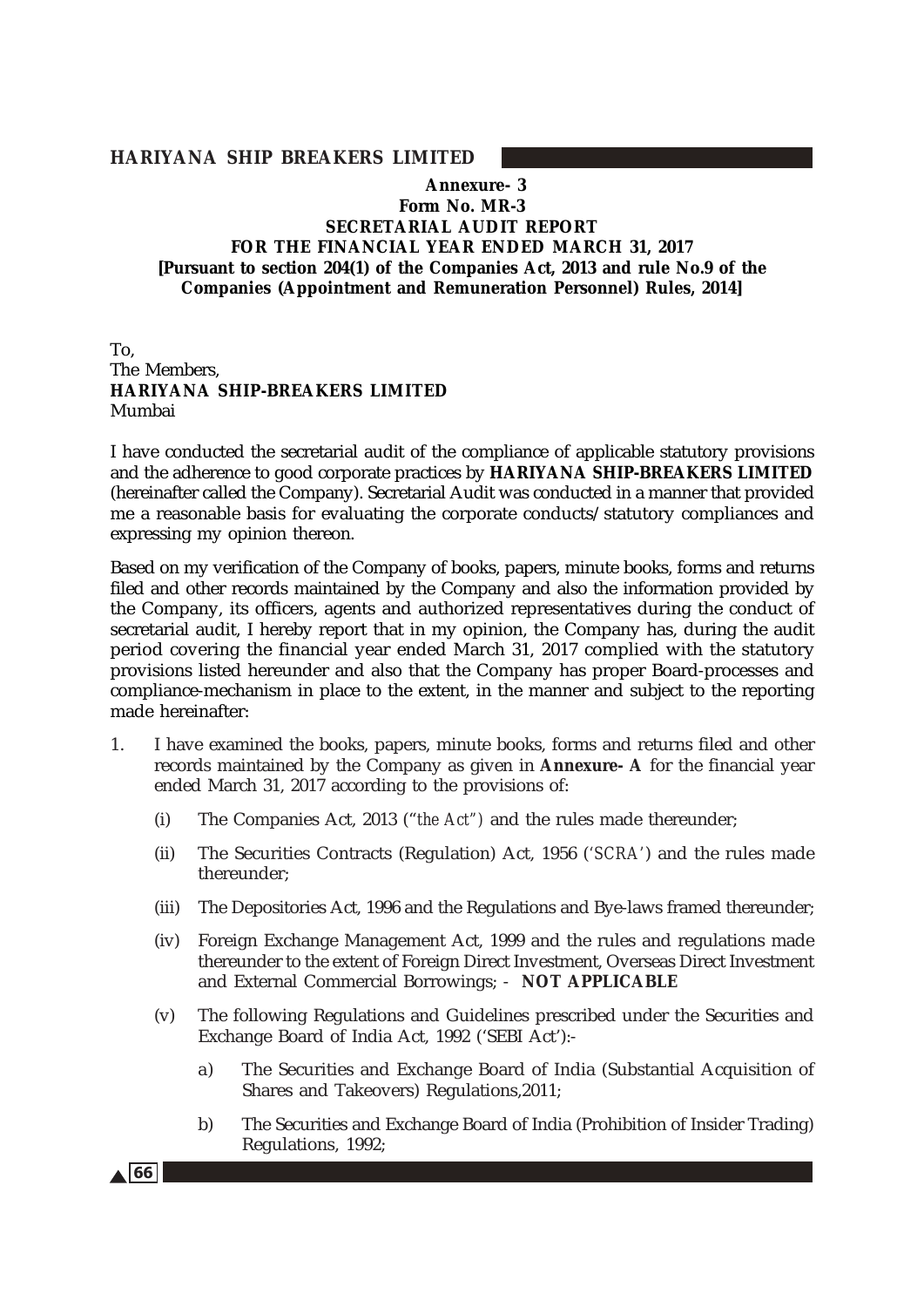- c) The Securities and Exchange Board of India (Issue of Capital and Disclosure Requirements) Regulations, 2009; - **NOT APPLICABLE**
- d) The Securities and Exchange Board of India (Employee Stock Option Scheme and Employee Stock Purchase Scheme) Guidelines, 1999- **NOT APPLICABLE**
- e) The Securities and Exchange Board of India (Issue and Listing of Debt Securities) Regulations, 2008- **NOT APPLICABLE**
- f) The Securities and Exchange Board of India (Registrars to an Issue and Share Transfer Agents) Regulations, 1993 regarding the Companies Act and dealing with client;
- g) The Securities and Exchange Board of India (Delisting of Equity Shares) Regulations, 2009- **NOT APPLICABLE**
- h) The Securities and Exchange Board of India (Buyback of Securities) Regulations, 1998- **NOT APPLICABLE**
- 2. I have relied on the representations made by the Company and its Officers for systems and mechanism formed by the Company for compliances under other applicable Acts, Laws and Regulations to the Company. The list of major head/ group of Acts, Laws and Regulations as applicable to Company is as follows:
	- (i) Gujarat Maritime Board Act, 1981;
	- (ii) The Factories Act, 1948;
	- (iii) The Contract Labour Act, 1970;
	- (iv) The Hazardous Wastes (Management & Handling) Rules, 1989 under Gujarat Pollution Control Board
- 3. I have also examined compliance with the applicable clauses of the following:
	- (i) Secretarial Standards issued by the "Institute of Company Secretaries of India"
	- (ii) The Listing Agreements entered into by the Company with the Stock Exchange.

During the period under review the Company has complied with the provisions of the Act, Rules, Regulations, Guidelines, Standards, etc. mentioned above.

#### **I further report that:**

The Board of Directors of the Company is duly constituted with proper balance of Executive Directors, Non-Executive Directors and Independent Directors. There was no change in the composition of the Board of Directors during the period under review.

Adequate notice is given to all directors to schedule the Board Meetings; agenda and detailed notes on agenda were sent at least seven days in advance and a system exists for seeking and obtaining further information and clarifications on the agenda items before the meeting and for meaningful participation at the meeting. All resolutions/decisions at the Board and the Committee Meetings are carried out unanimously as recorded in the minutes of the meetings of the Board of Directors and the Committee.

**I further report that** there are adequate systems and processes in the Company commensurate with the size and operations of the Company to monitor and ensure compliance with

 $67 \Delta$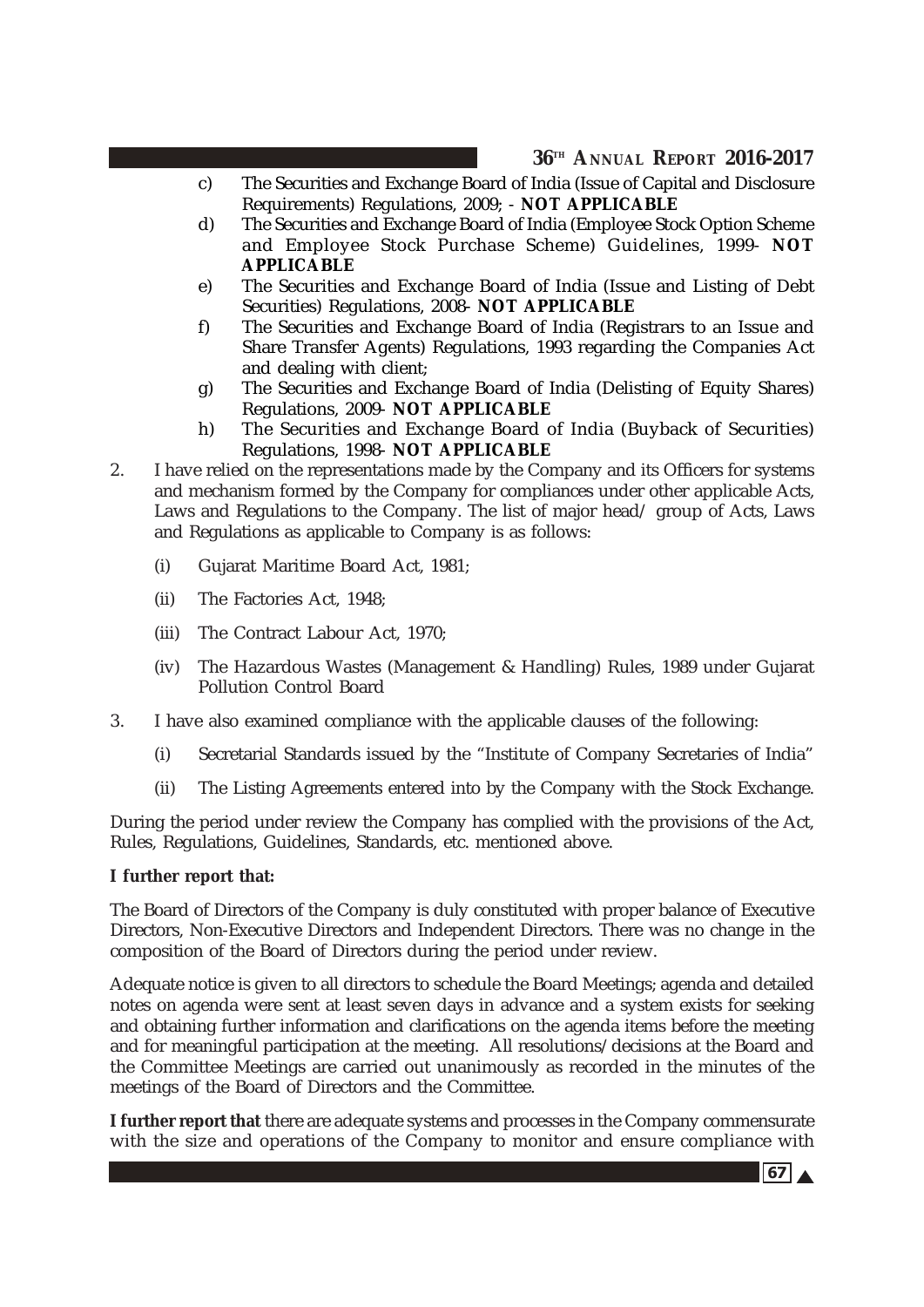applicable laws, rules, regulations and guidelines.

I further report that during the audit year there were no instances of:

- (i) Public/ Rights Issue of Equity Shares & Equity Warrants/ Debentures/ Sweat Equity
- (ii) Redemption/ Buy- back of securities
- (iii) Merger/ Amalgamation/ Reconstruction, etc
- (iv) Foreign Technical Collaborations

This Report is to be read with our letter of even date which is annexed as **Annexure B** and forms an integral part of this Report.

#### For **DILIP BHARADIYA & ASSOCIATES**

**Sd/- DILIP BHARADIYA Practicing Company Secretary FCS No. 7956 /CP No.6740**

Date: May 30, 2017 Place: Mumbai

 $\triangle$  68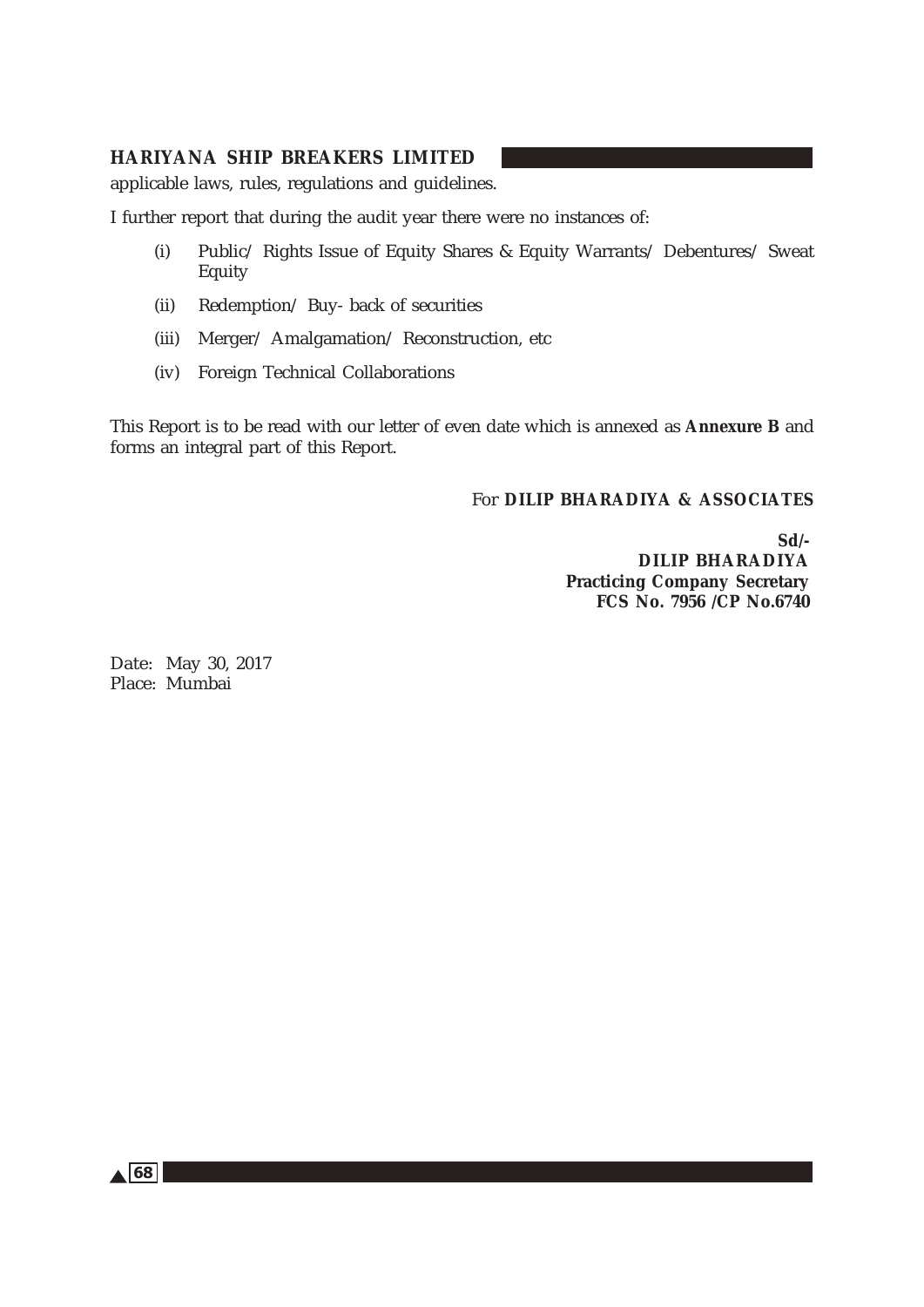#### **Annexure- A**

#### **List of documents verified**

- 1. Memorandum & Articles of Association of the Company
- 2. Annual Report for the financial year ended March 31, 2016
- 3. Minutes of the meetings of the Board of Directors, Audit Committee, Nomination & Remuneration Committee, Stakeholders' Relationship Committee along with Attendance Register held during the financial year under report
- 4. Minutes of General Body Meetings held during the financial year under report
- 5. Statutory Registers
- 6. Agenda papers provided to all the Directors / Members for the Board Meetings and Committee Meetings
- 7. Declarations received from the Directors of the Company pursuant to the provisions of Section 164(2), 149(3), 149(7) and 184 of the Companies Act, 2013
- 8. Intimations received from Directors under the Prohibition of Insider Trading Code
- 9. E-Forms filed by the Company, from time-to-time, under applicable provisions of the Companies Act, 1956 and Companies Act, 2013 and attachments thereof during the financial year under report
- 10. Intimations / documents / reports / returns filed with the Stock Exchanges pursuant to the provisions of Listing Regulations during the financial year under report

**69**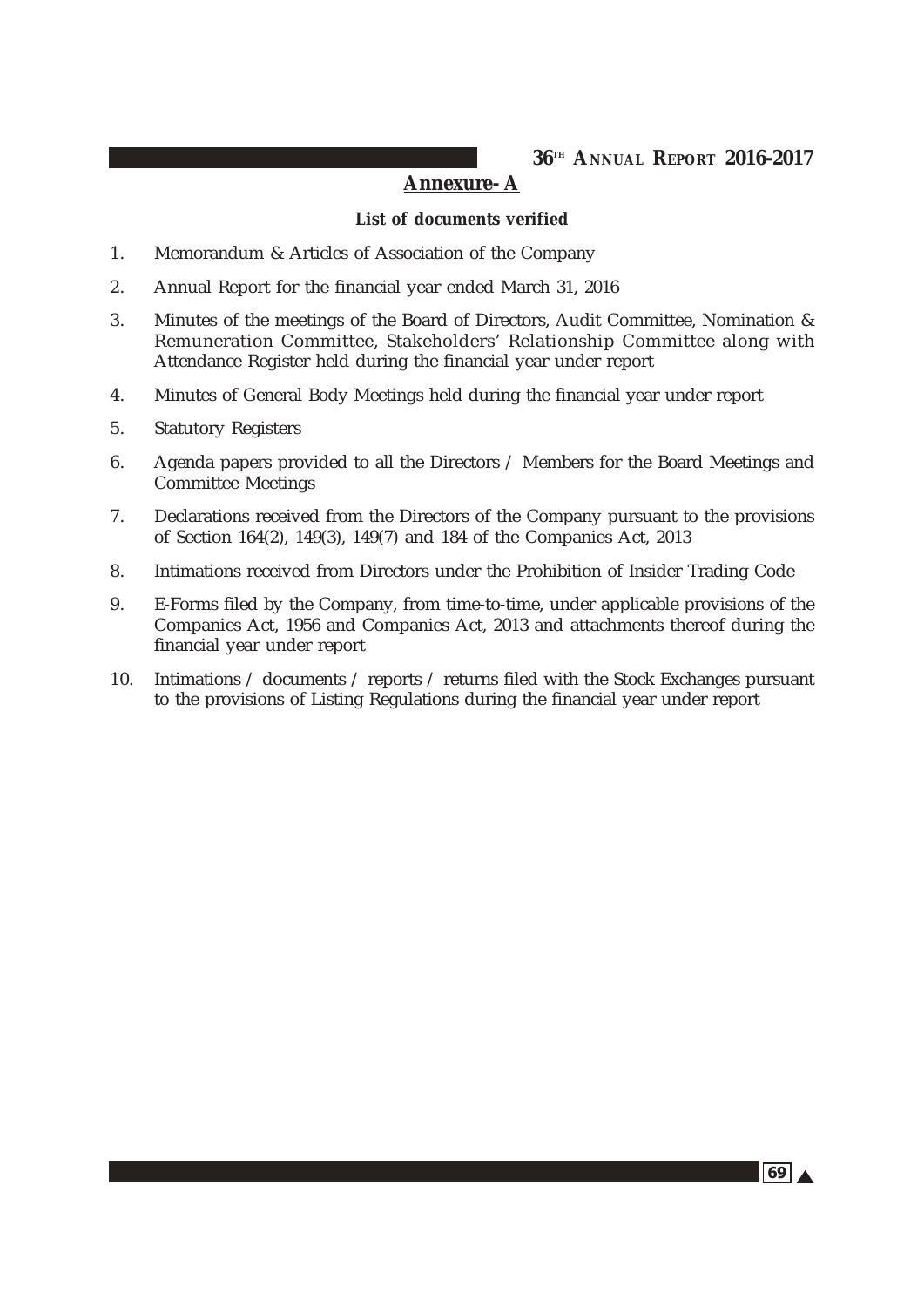# **HARIYANA SHIP BREAKERS LIMITED Annexure- B**

#### To, The Members, **HARIYANA SHIP-BREAKERS LIMITED** Mumbai

Our report of even date is to be read along with this letter.

- 1. Maintenance of secretarial record is the responsibility of the management of the Company. Our responsibility is to express an opinion on these secretarial records based on our audit.
- 2. We have followed the audit practices and processes as were appropriate to obtain reasonable assurance about the correctness of the contents of the secretarial record. The verification was done on test basis to ensure that the correct facts are reflected in secretarial records. We believe that the practices and processes, we followed provide a reasonable basis for our opinion.
- 3. We have not verified the correctness and appropriateness of financial records and Books of Accounts of the company.
- 4. Where ever required, we obtained management representation about the compliance of laws, rules, regulations, norms and standards and happening of events.
- 5. The compliance of the provisions of Corporate and other applicable laws, rules, regulations, norms and standards is the responsibility of management. Our examination was limited to the verification of procedure on test basis.
- 6. The secretarial audit report is neither an assurance as to the future viability of the Company nor of the efficacy or effectiveness with which the management has conducted the affairs of the Company.

#### For **DILIP BHARADIYA & ASSOCIATES**

**Sd/- DILIP BHARADIYA Practicing Company Secretary FCS No. 7956 /CP No.6740**

Date: May 30, 2017 Place: Mumbai

 $\triangle$  70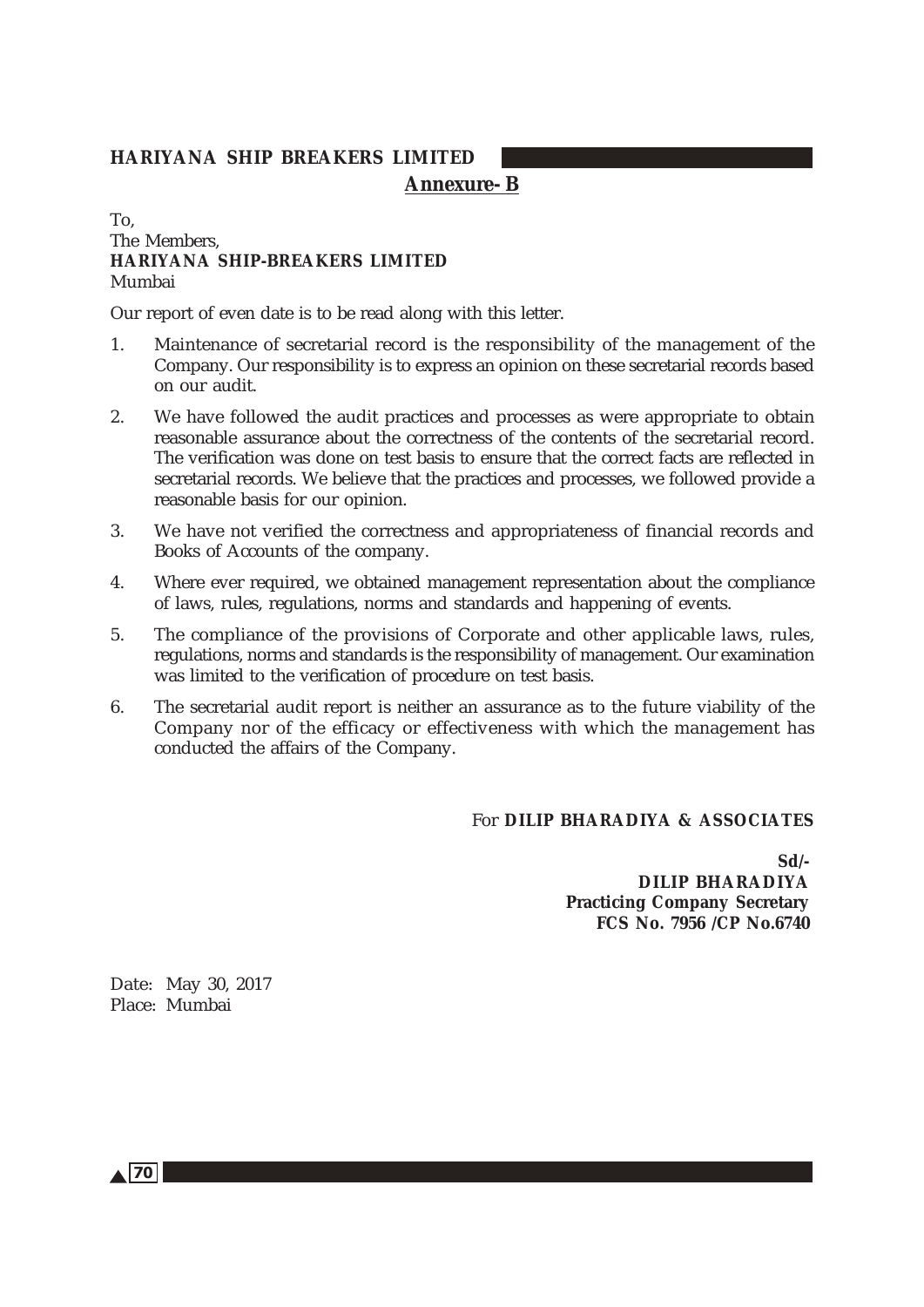#### **Annexure-4**

#### **POLICY FOR APPOINTMENT AND REMOVAL OF DIRECTOR, KMP AND SENIOR MANAGEMENT**

#### **Appointment criteria and qualifications**

**a)** The Committee shall identify and ascertain the integrity, qualification, expertise and experience of the person for appointment as Director, KMP or at Senior Management level and recommend to the Board his / her appointment.

**b)** A person should possess adequate qualification, expertise and experience for the position he / she is considered for appointment. The Committee has discretion to decide whether qualification, expertise and experience possessed by a person is sufficient / satisfactory for the concerned position.

**c)** The Company shall not appoint or continue the employment of any person as Whole-time Director who has attained the age of seventy years. Provided that the term of the person holding this position may be extended beyond the age of seventy years with the approval of shareholders by passing a special resolution based on the explanatory statement annexed to the notice for such motion indicating the justification for extension of appointment beyond seventy years.

#### **Evaluation**

The Committee shall carry out evaluation of performance of every Director, KMP and Senior Management Personnel at regular interval (yearly).

#### **Removal**

Due to reasons for any disqualification mentioned in the Act or under any other applicable Act, rules and regulations thereunder, the Committee may recommend, to the Board with reasons recorded in writing, removal of a Director, KMP or Senior Management Personnel subject to the provisions and compliance of the said Act, rules and regulations.

#### **Retirement**

The Director, KMP and Senior Management Personnel shall retire as per the applicable provisions of the Act and the prevailing policy of the Company. The Board will have the discretion to retain the Director, KMP, Senior Management Personnel in the same position/ remuneration or otherwise even after attaining the retirement age, for the benefit of the Company.

#### **Policy relating to the Remuneration for the Whole-time Director, KMP and Senior Management Personnel:**

#### **General**

**a)** The remuneration / compensation / commission etc. to the Whole-time Director, KMP and Senior Management Personnel will be determined by the Committee and recommended to the Board for approval. The remuneration / compensation / commission etc. shall be

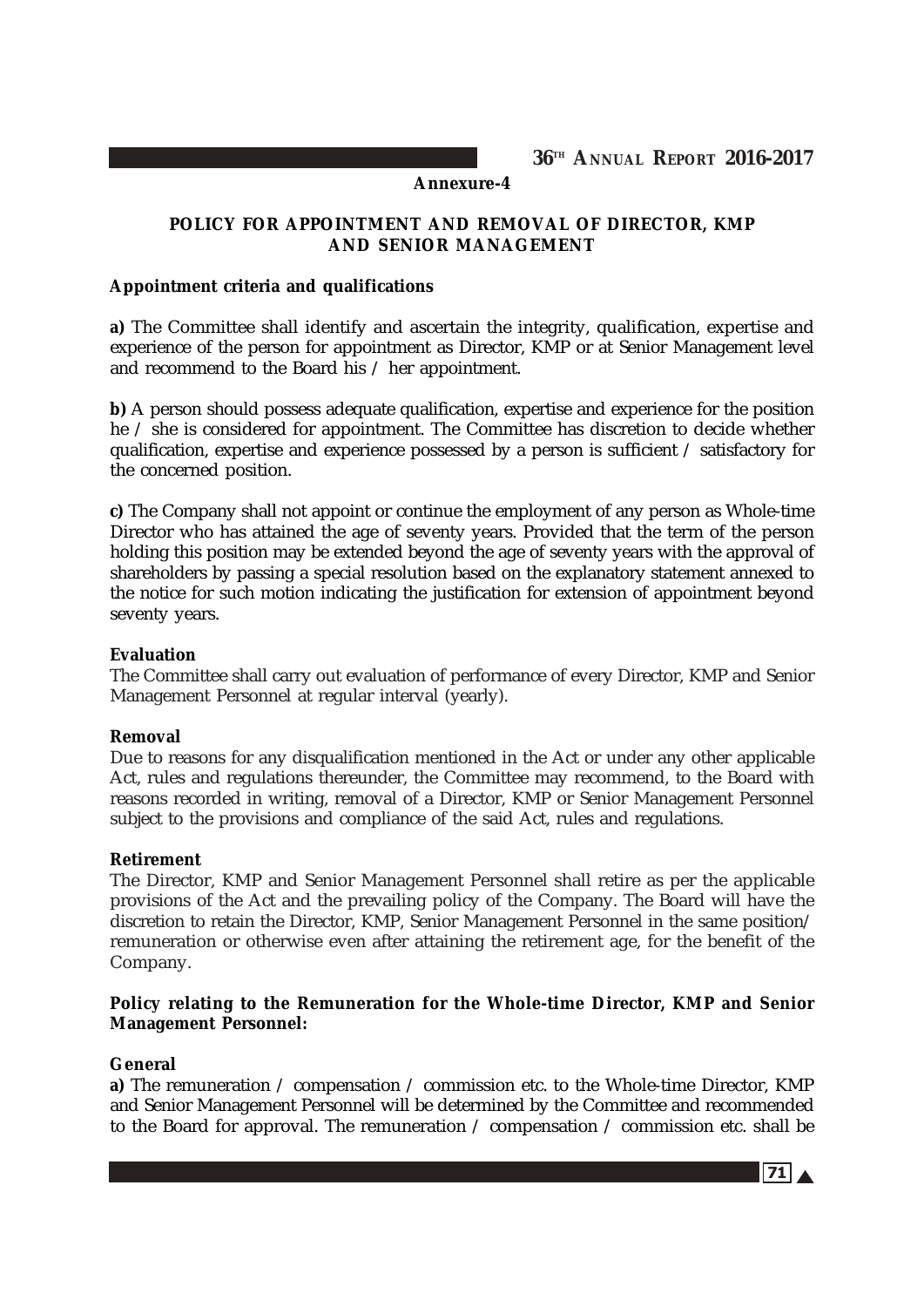subject to the prior/post approval of the shareholders of the Company and Central Government, wherever required.

**b)** The remuneration and commission to be paid to the Whole-time Director shall be in accordance with the percentage / slabs / conditions laid down in the Articles of Association of the Company and as per the provisions of the Act.

**c)** Increments to the existing remuneration/ compensation structure may be recommended by the Committee to the Board which should be within the slabs approved by the Shareholders in the case of Whole-time Director.

**d)** Where any insurance is taken by the Company on behalf of its Whole-time Director, Chief Executive Officer, Chief Financial Officer, the Company Secretary and any other employees for indemnifying them against any liability, the premium paid on such insurance shall not be treated as part of the remuneration payable to any such personnel. Provided that if such person is proved to be guilty, the premium paid on such insurance shall be treated as part of the remuneration.

### **Remuneration to Managing Director/Executive Director, KMP and Senior Management Personnel**

### **a) Fixed pay:**

The Managing Director/Executive Director/ KMP and Senior Management Personnel shall be eligible for a monthly remuneration as may be approved by the Board on the recommendation of the Committee. The breakup of the pay scale and quantum of perquisites including, employer's contribution to Provident Fund pension scheme, medical expenses, club fees etc. shall be decided and approved by the Board/ the Person authorized by the Board on the recommendation of the Committee and approved by the shareholders and Central Government, wherever required.

### **b) Minimum Remuneration:**

If, in any financial year, the Company has no profits or its profits are inadequate, the Company shall pay remuneration to its Managing Director/Executive Director in accordance with the provisions of Schedule V of the Act and if it is not able to comply with such provisions, with the previous approval of the Central Government.

### **c) Provisions for excess remuneration:**

If any Managing Director/Executive Director draws or receives, directly or indirectly by way of remuneration any such sums in excess of the limits prescribed under the Act or without the prior sanction of the Central Government, where required, he / she shall refund such sums to the Company and until such sum is refunded, hold it in trust for the Company. The Company shall not waive recovery of such sum refundable to it unless permitted by the Central Government.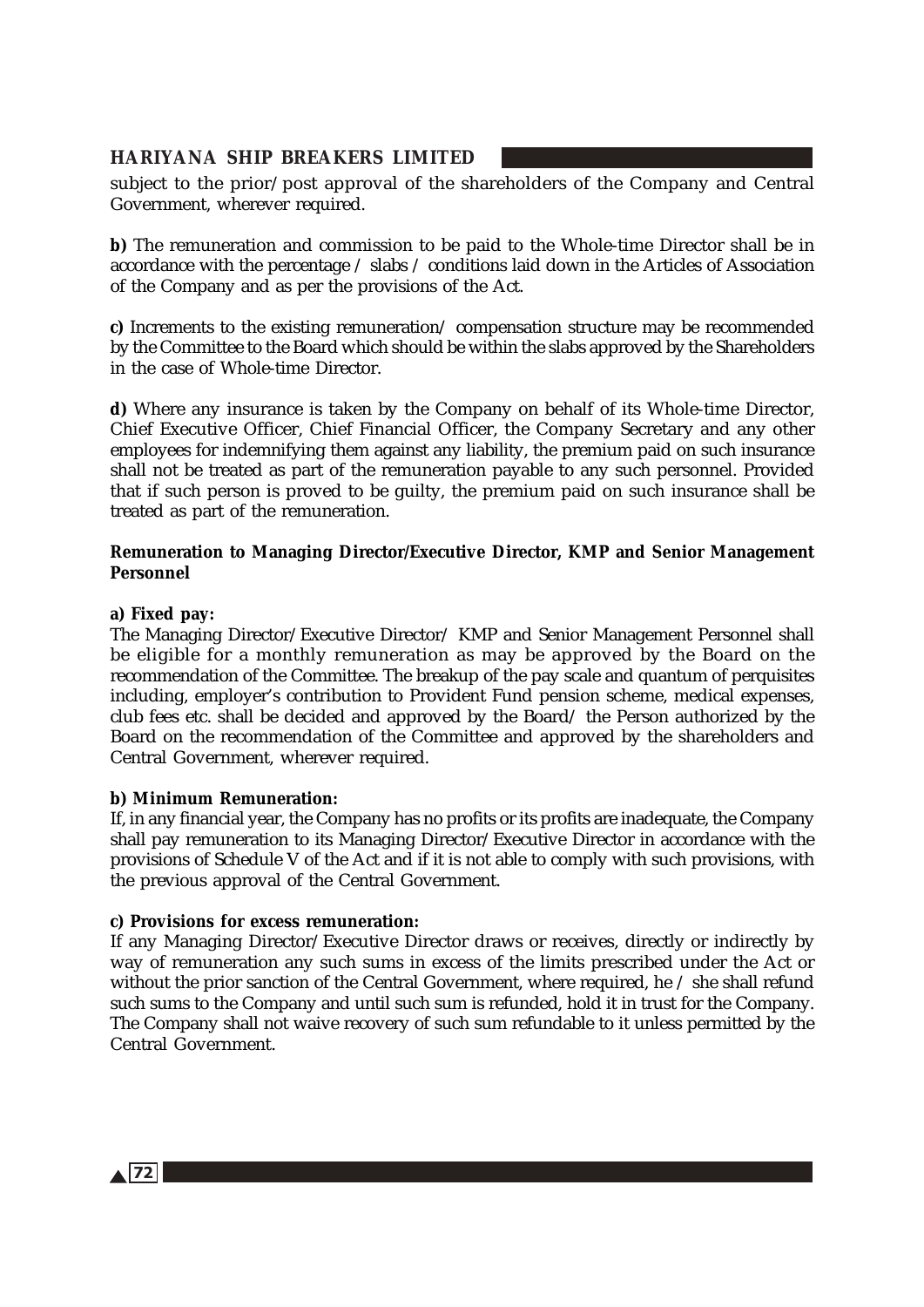#### **Remuneration to Non- Executive / Independent Director**

#### **a) Remuneration / Commission:**

The remuneration / commission shall be fixed as per the slabs and conditions mentioned in the Articles of Association of the Company and the Act.

#### **b) Sitting Fees:**

The Non- Executive / Independent Director may receive remuneration by way of fees for attending meetings of Board or Committee thereof.

Provided that the amount of such fees shall not exceed Rs. One Lac per meeting of the Board or Committee or such amount as may be prescribed by the Central Government from time to time.

#### **c) Commission:**

Commission may be paid within the monetary limit approved by shareholders, subject to the limit not exceeding 1% of the profits of the Company computed as per the applicable provisions of the Act.

#### **d) Stock Options:**

An Independent Director shall not be entitled to any stock option of the Company.

For and on behalf of the Board of Directors **Hariyana Ship- Breakers Limited,**

 $Sd$ -

**Rakesh Shantisarup Reniwal Shantisarup Reniwal** (DIN 00029332) (DIN 00040355)

Managing Director Chairman & Executive Director

Place: Mumbai Date**:** May 30, 2017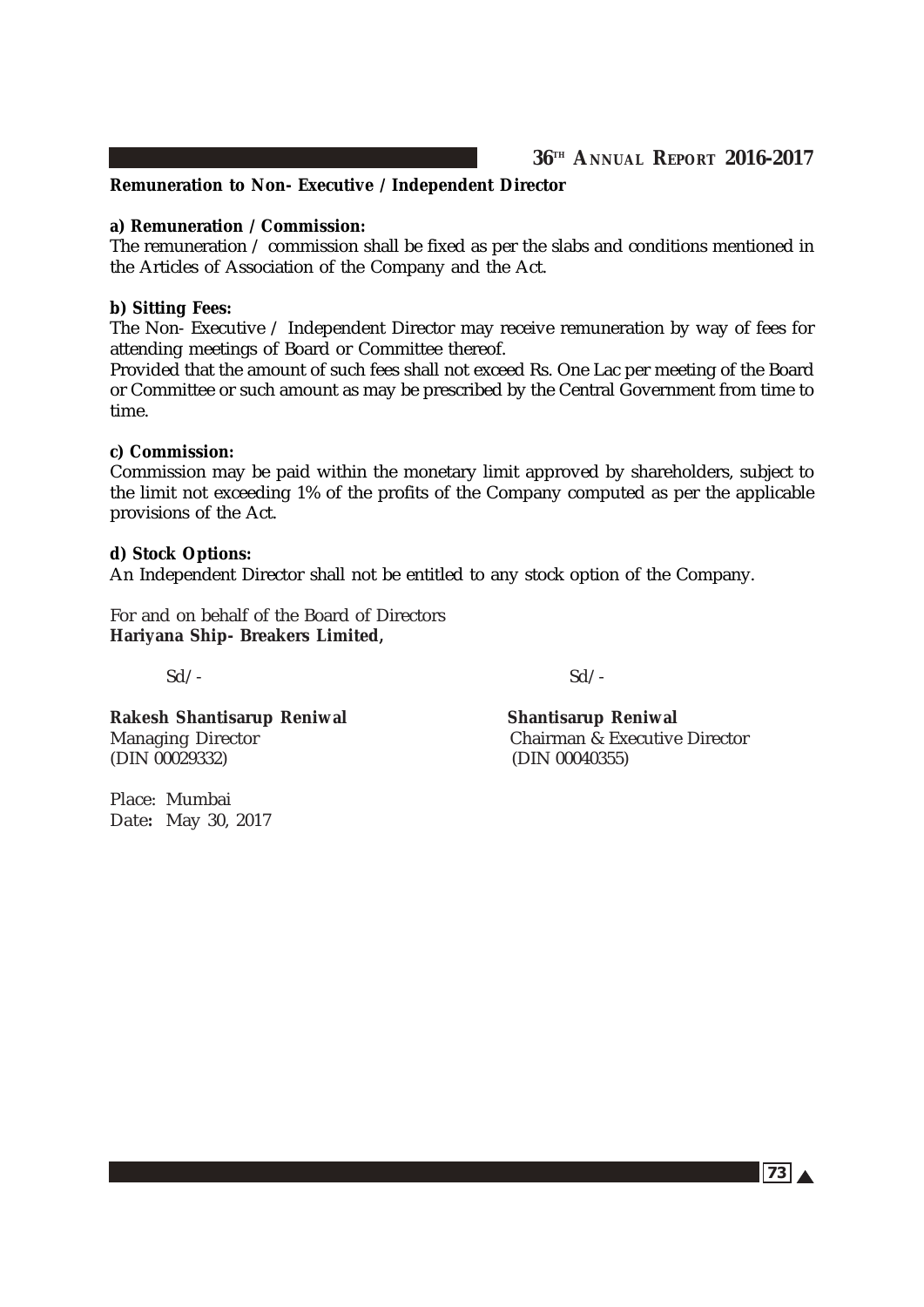# **HARIYANA SHIP BREAKERS LIMITED MANAGEMENT DISCUSSION AND ANALYSIS REPORT**

# **GLOBAL ECONOMIC INSIGHT**

The world economy is gaining its stability and moving towards a path of encouraging growth, after recovering from a sustained period of sluggishness. Supported by buoyant financial markets, along with improvement in manufacturing and trade sectors, the global economy is expected to grow from 3.1% in 2016 to 3.5% in FY17 [source: IMF].

The performances of advanced economies had been promising in the second half of 2016. US-based firms are anticipating a growth in their future demand. The US economy recorded a lower rate of unemployment as the newly elected President has vouched for an expansion of domestic investments and production within the country. Domestic demand also increased in the UK following Brexit. Eurozone witnessed an increased domestic demand after sustaining low growth and deflationary tendencies for some time because of geopolitical uncertainties.

If these trends continue, the world economy is expected to gain back its momentum in the medium term. However, the growing trend towards protectionism could prove detrimental to global trade.

Today, however, the major players of the world economy are the developing countries and their emerging markets. These countries account for 75% of global growth; almost twice than the share they had two decades ago. Though the growth patterns in these economies are varied, there is a general sense of cautious optimism all over the world.

The picture of emerging markets and developing economies (EMDEs) remained diverse throughout 2016-17.

- China witnessed a stronger than expected growth, backed by constant policy stimulus and consolidation after a sustained period of break-neck speed
- Latin American countries like Brazil and Argentina and Turkey witnessed weaker economic activities, as there was sharp fall in their tourism revenues
- Economic activities were better than expected in Russia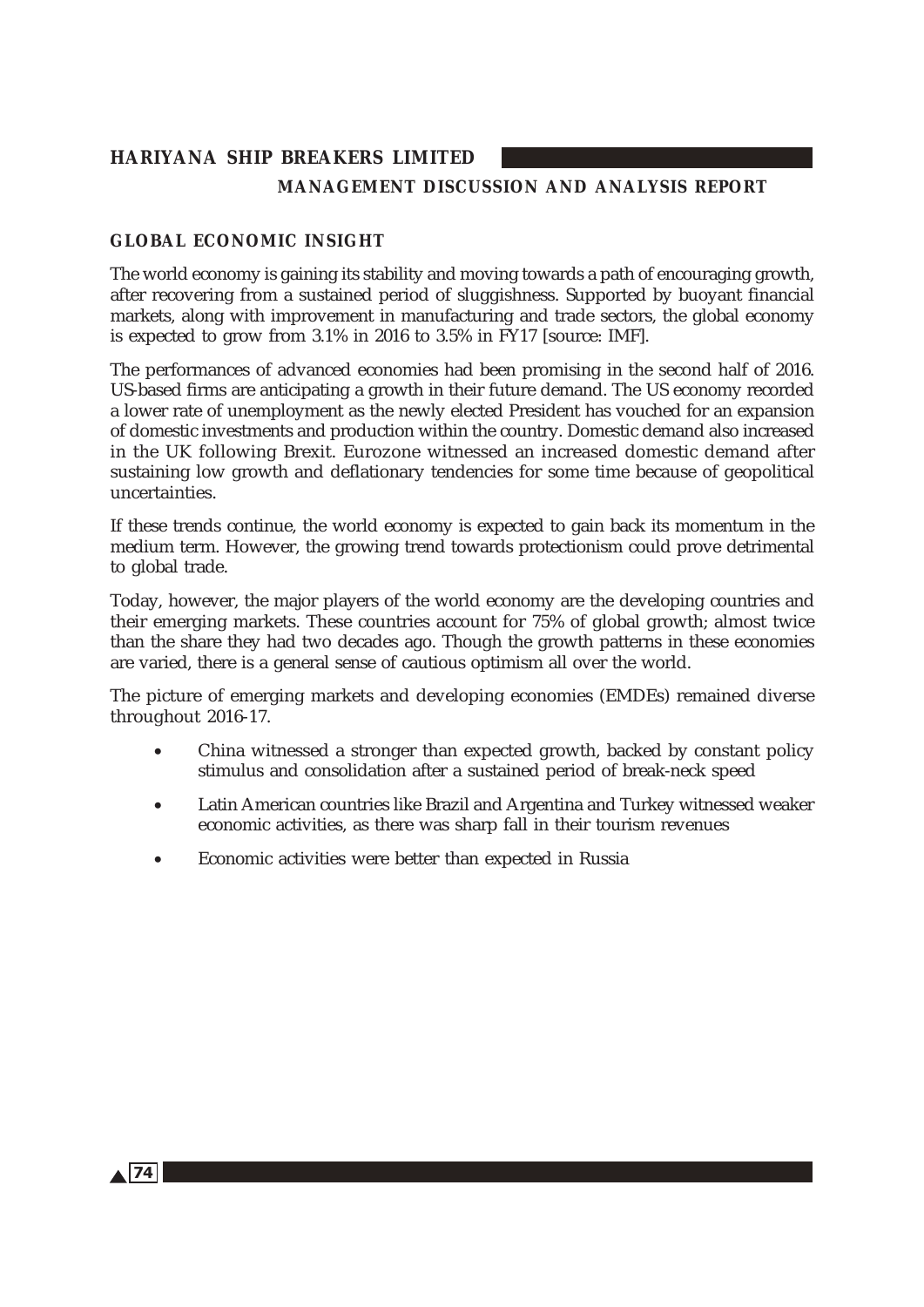#### **Global growth pattern**

|                                             |      |      |          | $\sqrt{2}$ |
|---------------------------------------------|------|------|----------|------------|
|                                             | 2015 | 2016 | 2017 (P) | 2018(P)    |
| <b>World Output</b>                         | 3.2  | 3.1  | 3.4      | 3.6        |
| <b>Advanced Economies</b>                   | 2.1  | 1.7  | 2.0      | 2.0        |
| <b>United States</b>                        | 2.6  | 1.6  | 2.3      | 2.5        |
| Euro Area                                   | 2.0  | 1.7  | 1.7      | 1.6        |
| Japan                                       | 1.2  | 1.0  | 1.2      | 0.6        |
| United Kingdom                              | 2.2  | 1.8  | 2.0      | 1.5        |
| Other Advanced Economies*                   | 2.0  | 2.2  | 2.3      | 2.4        |
| <b>Emerging and Developing</b><br>Economies | 4.1  | 4.1  | 4.5      | 4.8        |
| China                                       | 6.9  | 6.7  | 6.6      | 6.2        |
| Sub-Saharan Africa                          | 3.4  | 1.4  | 2.6      | 3.5        |

P: Projections \*(Excludes the G7 - Canada, France, Germany, Italy, Japan, United Kingdom, United States and euro area countries)(Source: International Monetary Fund).

### **INDIAN ECONOMIC REVIEW**

In FY17, India's GDP showed promising growth of 7.1%, which was aided by encouraging macroeconomic stability. The country recently emerged as the sixth-largest manufacturing country in the world. While this growth is being driven by the emerging urban clusters, the rural economy is also showing improvements after almost four years. The overall environment will help India gain momentum.  $\sim$ 

|                    |             |             |                     | . 70 |
|--------------------|-------------|-------------|---------------------|------|
|                    | $2013 - 14$ | $2014 - 15$ | $2015-16$   2016-17 |      |
| India's GDP Growth | 6.9         | 7.3         | 7.6                 |      |

### **Factors driving growth**

**Uplifting infrastructure**: The Indian government is endeavoring to create world-class infrastructure in the country. It is planning to invest Rs 25 trillion (US\$ 376.53 billion) in infrastructure over the next three years. Rs 8 trillion (US\$ 120.49 billion) will be used to develop 27 industrial clusters, while Rs 5 trillion (US\$ 75.30 billion) will be used for building roads, railways and port connectivity.

**Changing rural demand**: India's rural sector is slowly undergoing a transformation. Consumption patterns of people are slowly changing, facilitated by improved networking. People in villages are seeking information proactively from multiple sources, which also include social media.

A sum of Rs 3,960 billion has been allocated to rural India in 2017-18 by the Union Budget. The intention of the Government is to electrify every village in the country by 2018 and by 2019, every village should have road connectivity.

 $(0)$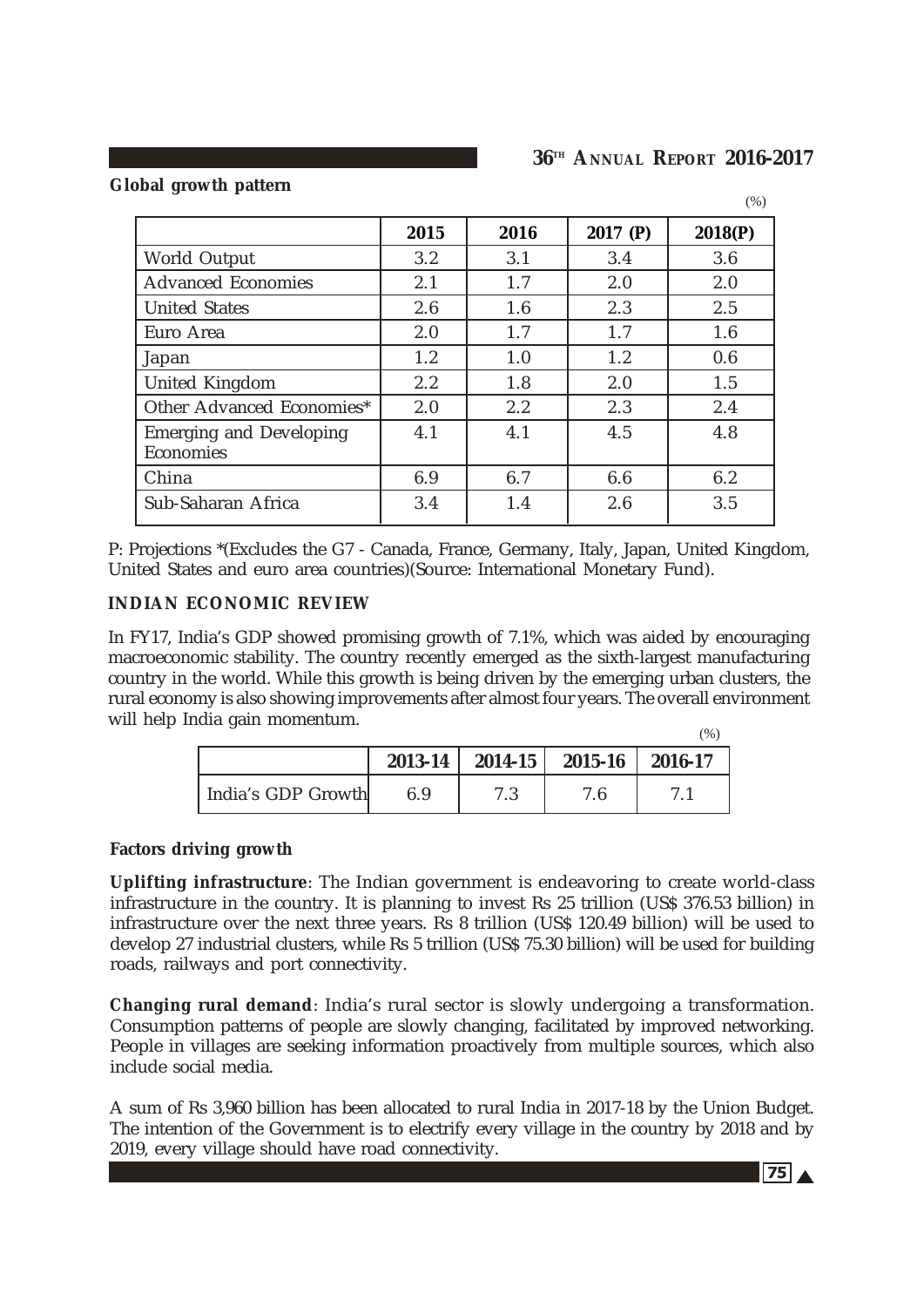Higher agricultural credit, increased allocation for irrigation projects, a crop insurance scheme for farmers and enhanced allocations for MGNREGA in the Union Budget will also help boost rural income. The implementation of the Seventh pay Commission will also bolster the demand across semi-urban and rural India.

**Policy reforms**: 2016-17 remained significant for the country because of several policy reforms implemented by the Government of India. The reforms include the creation of Monetary Policy Committee (MPC), Insolvency and Bankruptcy Code (IBC), redesigning of the FRBM framework, the passage of the Goods and Services Tax (GST) Act, and finally, the demonetization of high-denomination notes to move towards a less-cash formal economy.

The GST is being seen as a crucial reform, as it is anticipated to bring greater transparency in the country's indirect tax structure. On the other hand, despite causing some temporary hardship, demonetization is expected to yield long-term benefits for the country. It would bring formalisation and digitalisation of the economy.

# **OUTLOOK**

India is expected to grow sustainably in days to come, owing to macro-economic stability, increase in domestic demand, a growing customer base comprising the youth and of course, government impetus towards reforms.

| <b>Benefits of GST</b>                    | Benefits of a cashless economy              |
|-------------------------------------------|---------------------------------------------|
| Provides a uniform tax framework for      | · A thrust towards digitization             |
| indirect taxes                            |                                             |
| · Unifies fragmented Indian market under  | · Recapitalisation of banks, with declining |
| uniform taxation                          | interest rates on loans                     |
| Enhances ease of doing business with      | Greater transparency and disclosure         |
| transparent taxation                      |                                             |
| Removes cascading effects of taxes        | · Higher collections by tax and other local |
|                                           | authorities                                 |
| Saves Government's cost in tax collection | · Enhanced in tax compliance                |
| Diminishes raw material costs and thus,   | · Prominence in formalisation of the        |
| decreases prices of associated goods      | economy                                     |
| Reduces corruption with unified taxation  |                                             |

The Government of India has initiated favourable measures for restricting imports. This initiative has provided necessary support for the steel industry in maintaining prices. The Government has also announced investments in infrastructure and housing projects, which will help in sustaining the steel demand.

### **OVERVIEW**

The Company is now a diversified Company with ship breaking, trading activities and investment activities. The Company has also diversified into manufacture of industrial gases, real estate and construction by going into partnerships with experienced entrepreneurs in the field. During the financial year 2016-17, though total revenue of the Company has been decreased, the Company was able to increase its Net Profit. During the year under review,

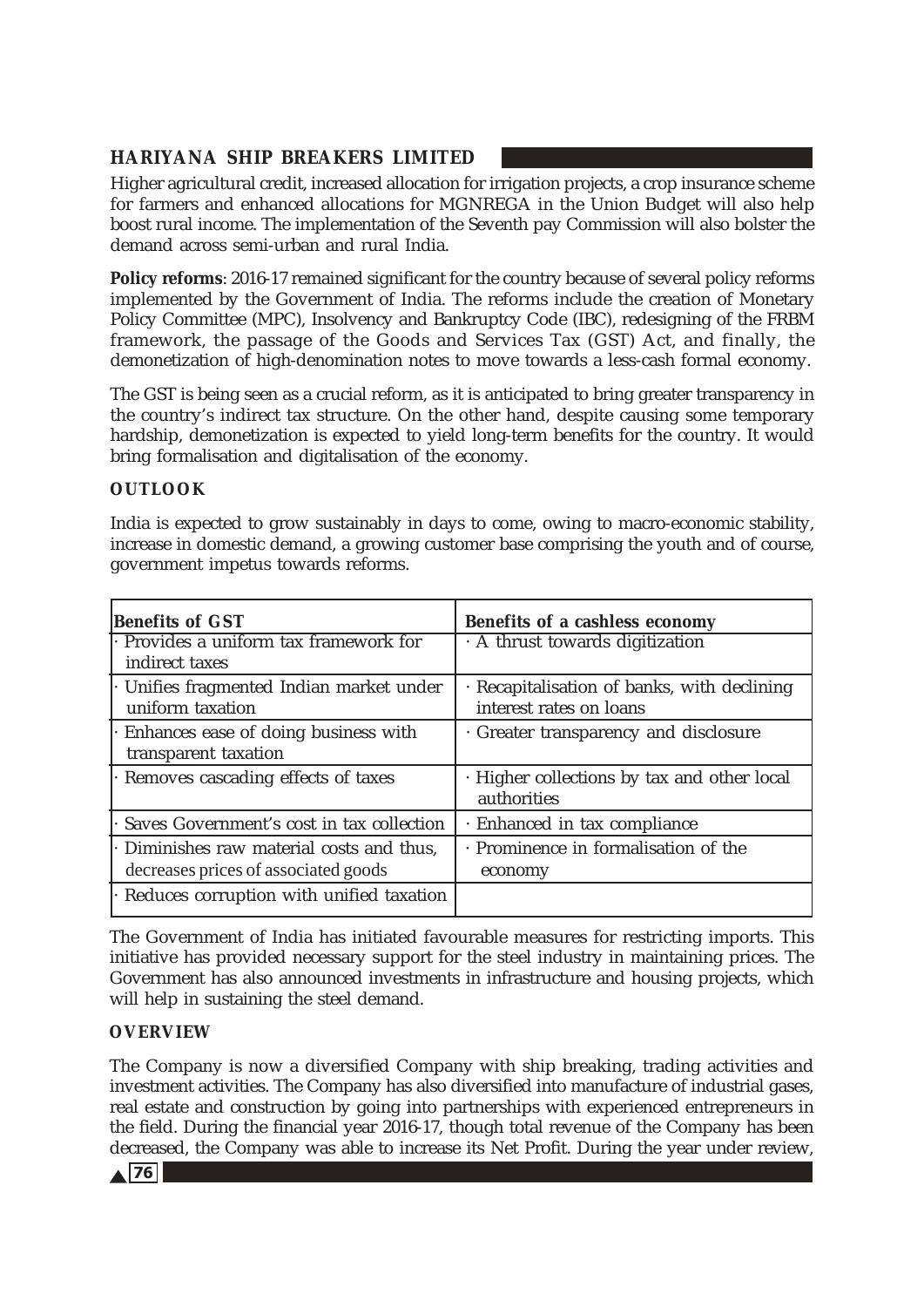the Company has earned net profit of Rs. 945.72 Lacs against Rs. 742.76 Lacs of preceding financial year.

### **SEGMENTAL REVIEW**

During the financial year 2016-17, the Company ship-breaking unit at Alang Ship Breaking Yard and Trading Unit, Mumbai has shown an increase in sales turnover, however, the ship breaking unit is expected to grow substantially in coming years. Due to fluctuating and volatile prices of old ships, iron and steel products coupled with fluctuation in value of Indian Rupee vis-à-vis US Dollar during the year, the net profit margins of this segment has been affected. The Trading Unit, Bhavnagar and Mumbai have performed well in terms of profit during the year under consideration. However, the Management is of the view that, in the coming years the ship breaking industry will be stable and with expected boost in the economy the requirement of iron and steel will increase which will help the Company to move towards its sustained path of growth.

# **Ship Breaking Unit (Bhavnagar):**

During the financial year 2016-17, ship breaking unit at Alang Ship Breaking Yard has performed very well. During the year under review, the sales turnover of Ship Breaking Unit has been increased by almost 7 times. However, due to various factors like fluctuations in the exchange rate of US Dollar vis-à-vis Indian Rupee and steep decrease in prices of Iron and steel products and volatile market conditions the unit was unable to increase its profit margin. The Management is of the view that, in the coming years the ship breaking industry will be stable and with expected boost in the economy the requirement of iron and steel will increase which will help the Company to move towards its sustained path of growth.

### **Trading Unit (Bhavnagar):**

During the financial year 2016-17, the trading unit (Bhavnagar) has not been able to perform well in terms of sales turnover due to adverse market conditions like decrease in prices of Iron and steel products and fluctuations in the exchange rate of US Dollar vis-à-vis Indian Rupee. However, in such an uncertain market environment in Iron and Steel industry, the management took cautious approach to the prevalent affairs and avoided any venturous business decision in the interest of the Company which resulted in increased profit margin of the unit. Moreover, the management hopes that the trading unit will show an increase in terms of sales as well as profits in the coming years.

### **Trading & Investment Unit, Mumbai (HO):**

During the year under review, the Mumbai Trading Unit has outperformed in terms of sales turnover and profit margins. The sales turnover for the FY: 2016-17 of Trading Unit (Mumbai) was Rs. 163.61 Crores and profit was Rs. 19.46 Crores. The Management is hopeful that in the coming financial years the Trading Unit, Mumbai will achieve new heights in terms of sales turnover and profits.

### **Steel & Power Unit (Bangalore):**

Steel and Power unit has been shut down during the preceding financial year due to issues of uninterrupted availability of raw materials, local mining issues, rupee volatility and other similar factors at Hassan, Karnataka.

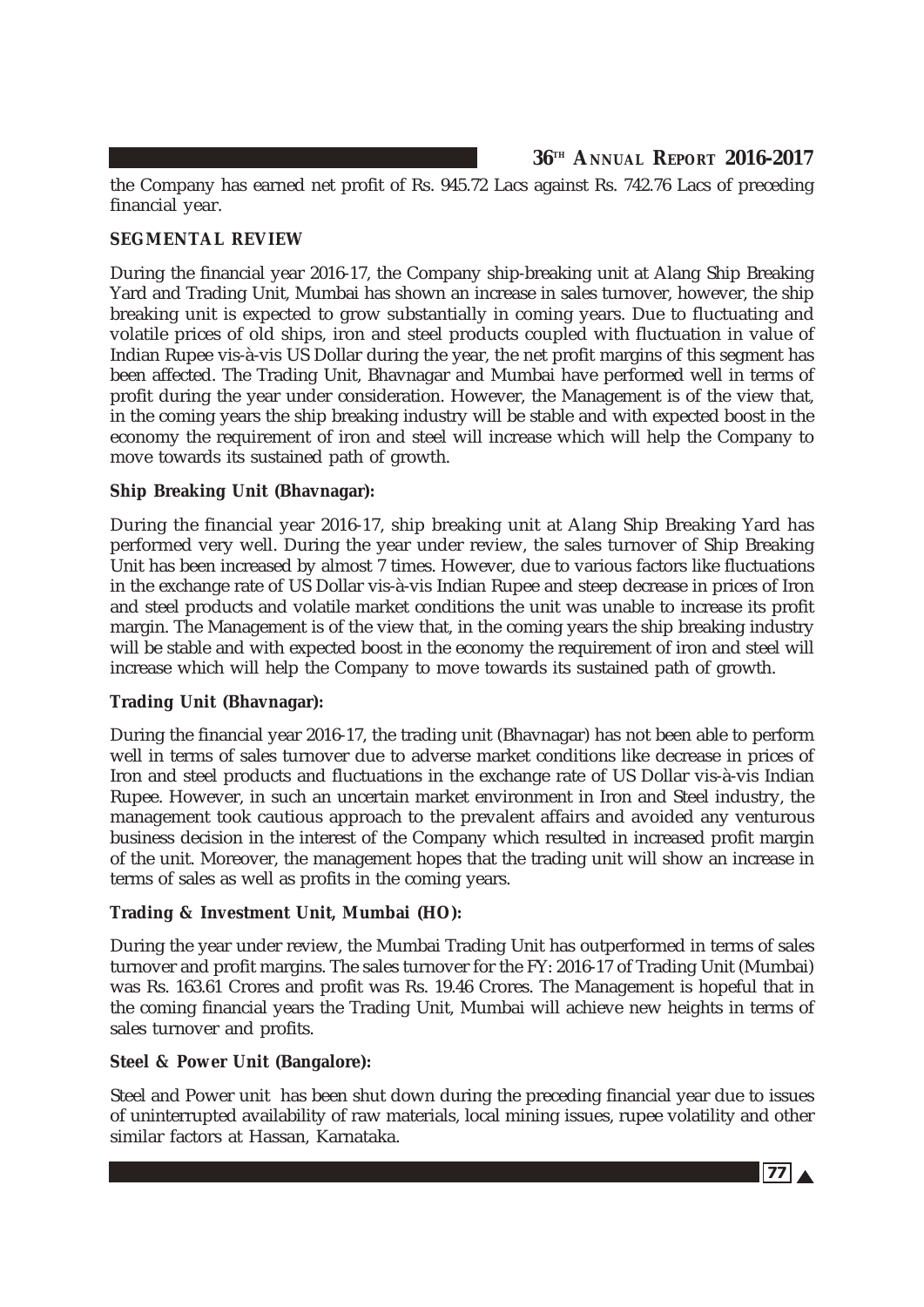#### **Investments:**

Investment is not the main business of the Company. As and when surplus funds are available with the Company, the Company lent the same with a view to earn interest and short term and long term capital gains. The Company has entered into partnership in various construction and real estate projects and has acquired a major share in such real estate investments. Such projects are expected to yield good profits to the Company in short to medium term of periods.

#### **SEGMENT RESULTS**

|               | <b>Particulars</b>                                                 | <b>Investment &amp;</b><br>Trading (HO) | Ship-<br><b>Breaking</b> | <b>Trading</b><br>(Bhavnagar) | Steel &<br><b>Power</b> | <b>Total</b>    |
|---------------|--------------------------------------------------------------------|-----------------------------------------|--------------------------|-------------------------------|-------------------------|-----------------|
| a)            | External Sales/Revenue                                             | 19351.32                                | 8729.99                  | 2702.74                       | 94.01                   | 30878.06        |
|               | Inter segment Sales/Revenue                                        |                                         | 243.10                   | 317.92                        |                         | 561.02          |
| b)            | <b>Total Revenue</b>                                               | 19351.32                                | 8973.09                  | 3020.66                       | 94.01                   | 31439.08        |
| $\mathbf{c})$ | Segment Results (before Extra-<br><b>Ordinary Items and Taxes)</b> | 1946.10                                 | (677.66)                 |                               | $211.08$ (233.56)       | 1245.96         |
| d)            | <b>Segment Assets</b>                                              | 18823.71                                | 1745.16                  | 993.25                        | 373.91                  | 21936.03        |
| e)            | <b>Segment Liabilities</b>                                         | 385.53                                  | 5955.98                  | 3394.34                       |                         | 708.59 10444.44 |

#### **FINANCIAL REVIEW AND ANALYSIS**

(in Lacs)

(in Lacs)

| <b>Performance</b>              | 2016-17  | 2015-16  |
|---------------------------------|----------|----------|
| <b>Revenue from Operations</b>  | 27544.80 | 36569.74 |
| Other income                    | 3333.27  | 2451.93  |
| <b>Total Revenue</b>            | 30878.07 | 39021.67 |
| <b>Operating Profit (PBIDT)</b> | 1866.52  | 1713.19  |
| Interest                        | 786.69   | 718.58   |
| <b>Gross Profit (PBDT)</b>      | 1079.82  | 994.62   |
| Depreciation                    | 195.66   | 209.18   |
| Profit before tax               | 884.16   | 785.44   |
| <b>Current Tax</b>              | 107.71   |          |
| Deferred Tax                    | (169.26) | 42.68    |
| <b>Net Profit after Tax</b>     | 945.72   | 742.76   |

| <b>CASH FLOW ANALYSIS</b>               |           | (in Lacs) |
|-----------------------------------------|-----------|-----------|
| <b>Particulars</b>                      | 2016-17   | 2015-16   |
| Net Cash Flow from Operating Activities | (4941.33) | 4974.34   |
| Cash Outflow from Investing Activities  | 5486.37   | (4719.53) |
| Cash Outflow from Financing Activities  | (609.68)  | (663.97)  |
| Net Cash Inflow/(Outflow)               | (64.63)   | (385.17)  |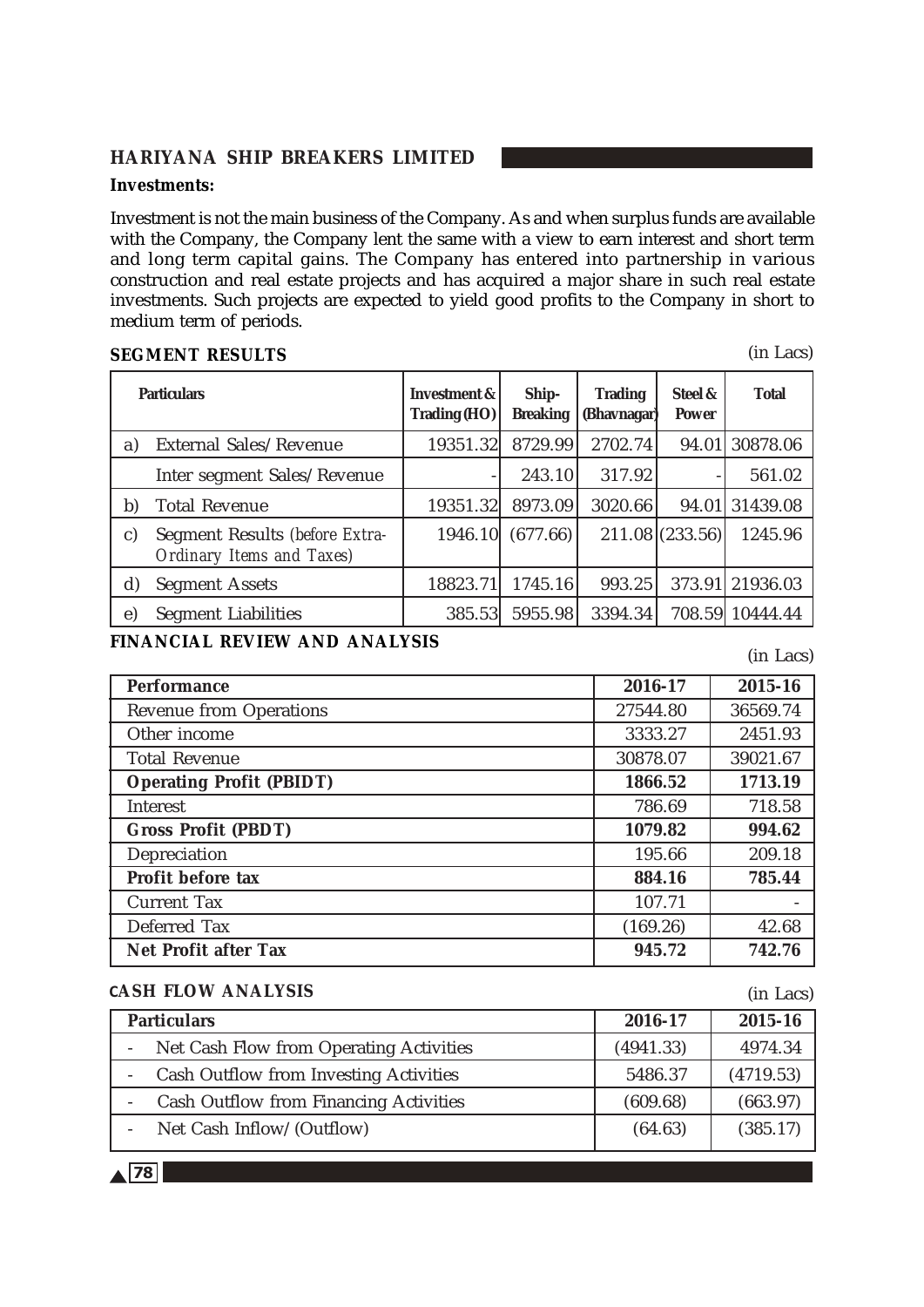#### **Risk Management**

The Company is exposed to the risk from the market fluctuations of foreign exchange as well as the fluctuation in the price of iron and steel. The Company's raw material is old ships which are purchased from the international market on credit ranging up to 180 days to 360 days. The Company is adopting policy of full hedging or covering the foreign exchange requirement. The Company is regularly monitoring the foreign exchange movement and suitable remedial measures are taken as and when felt necessary.

Though the Company is employing such measures, the Company is still exposed to the risk of any heavy foreign exchange fluctuation.

Likewise the Company's finished products are mainly re-rollable scrap generated from ship breaking and the price of the same is linked to the market rate for iron and steel. Any fluctuation in the price of the iron and steel will affect the profitability of the Company.

In addition to the above, the Company is also exposed to the risk of fluctuation in the real estate and construction and redeveloping market as the Company has invested some of its surplus funds in partnership firm engaged in such business. However, the Directors considering their past experience are confident that the Company will not face any major set back in these areas.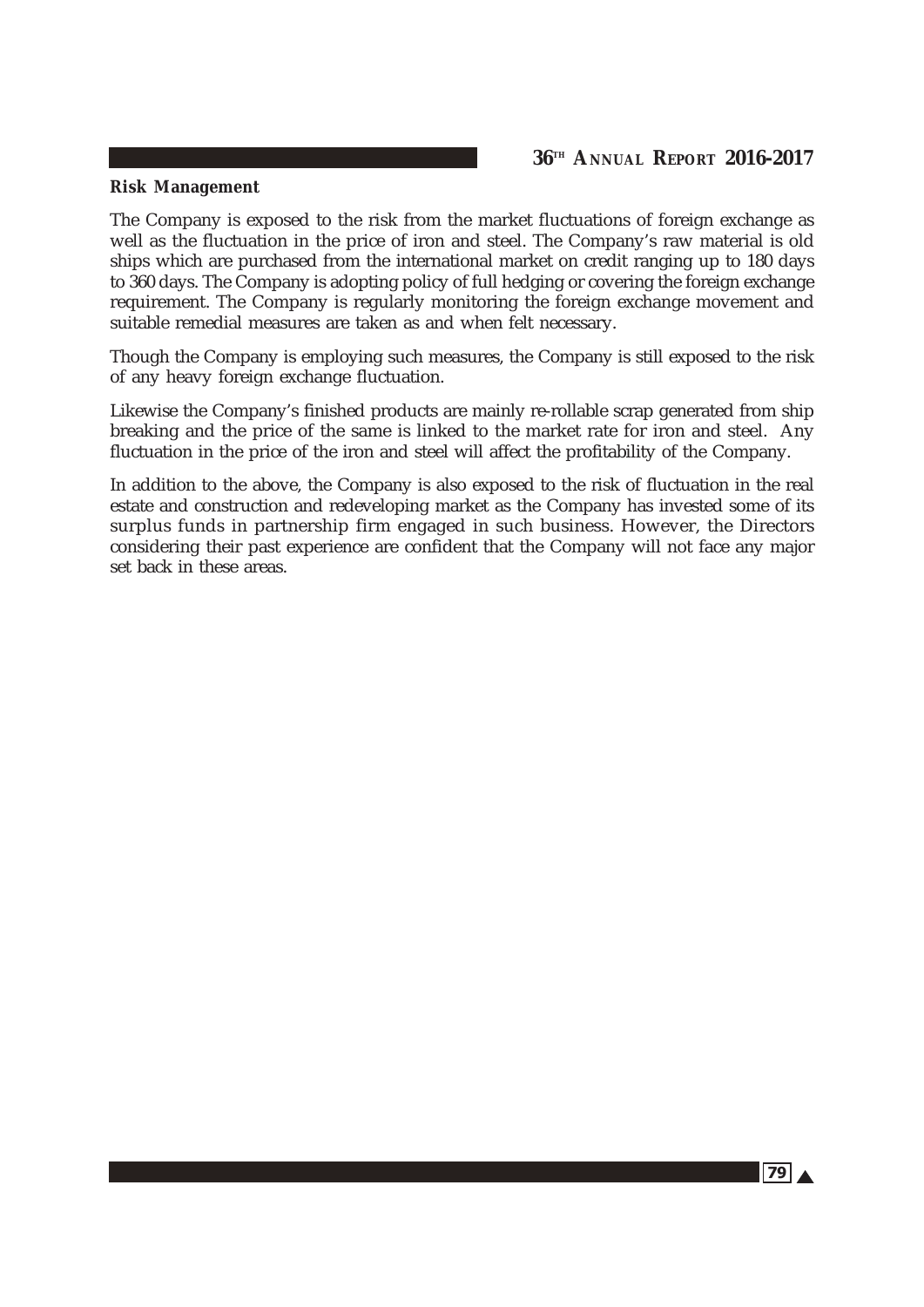# **HARIYANA SHIP BREAKERS LIMITED INDEPENDENT AUDITOR'S REPORT**

#### To **The Members, HARIYANA SHIP- BREAKERS LIMITED**

#### **Report on the Financial Statements**

We have audited the accompanying financial statements of **HARIYANA SHIP BREAKERS LIMITED,** ('the Company'), which comprise the balance sheet as at 31st March, 2017, the statement of profit and loss and the cash flow statement and a summary of significant accounting policies and other explanatory information for the year then ended, [in which are incorporated the Returns for the year ended on that date audited by the branch auditors of the Company's branches at Mumbai HO and Bangalore].

#### **Management's Responsibility for the Financial Statements**

The Company's Board of Directors is responsible for the matters stated in Section 134(5) of the Companies Act, 2013 ("the Act") with respect to the preparation and presentation of these financial statements that give a true and fair view of the financial position, financial performance and cash flows of the Company in accordance with the accounting principles generally accepted in India, including the Accounting Standards specified under Section 133 of the Act, read with Rule 7 of the Companies (Accounts) Rules, 2014. This responsibility also includes maintenance of adequate accounting records in accordance with the provisions of the Act for safeguarding the assets of the Company and for preventing and detecting frauds and other irregularities; selection and application of appropriate accounting policies; making judgments and estimates that are reasonable and prudent; and design, implementation and maintenance of adequate internal financial controls, that were operating effectively for ensuring the accuracy and completeness of the accounting records, relevant to the preparation and presentation of the financial statements that give a true and fair view and are free from material misstatement, whether due to fraud or error.

### **Auditor's Responsibility**

Our responsibility is to express an opinion on these financial statements based on our audit. We have taken into account the provisions of the Act, the accounting and auditing standards and matters which are required to be included in the audit report under the provisions of the Act and the Rules made there under. We conducted our audit in accordance with the Standards on Auditing specified under Section 143(10) of the Act. Those Standards require that we comply with ethical requirements and plan and perform the audit to obtain reasonable assurance about whether the financial statements are free from material misstatement.

An audit involves performing procedures to obtain audit evidence about the amounts and the disclosures in the financial statements. The procedures selected depend on the auditor's judgment, including the assessment of the risks of material misstatement of the financial statements, whether due to fraud or error. In making those risk assessments, the auditor considers internal financial control relevant to the Company's preparation of the financial statements that give a true and fair view in order to design audit procedures that are

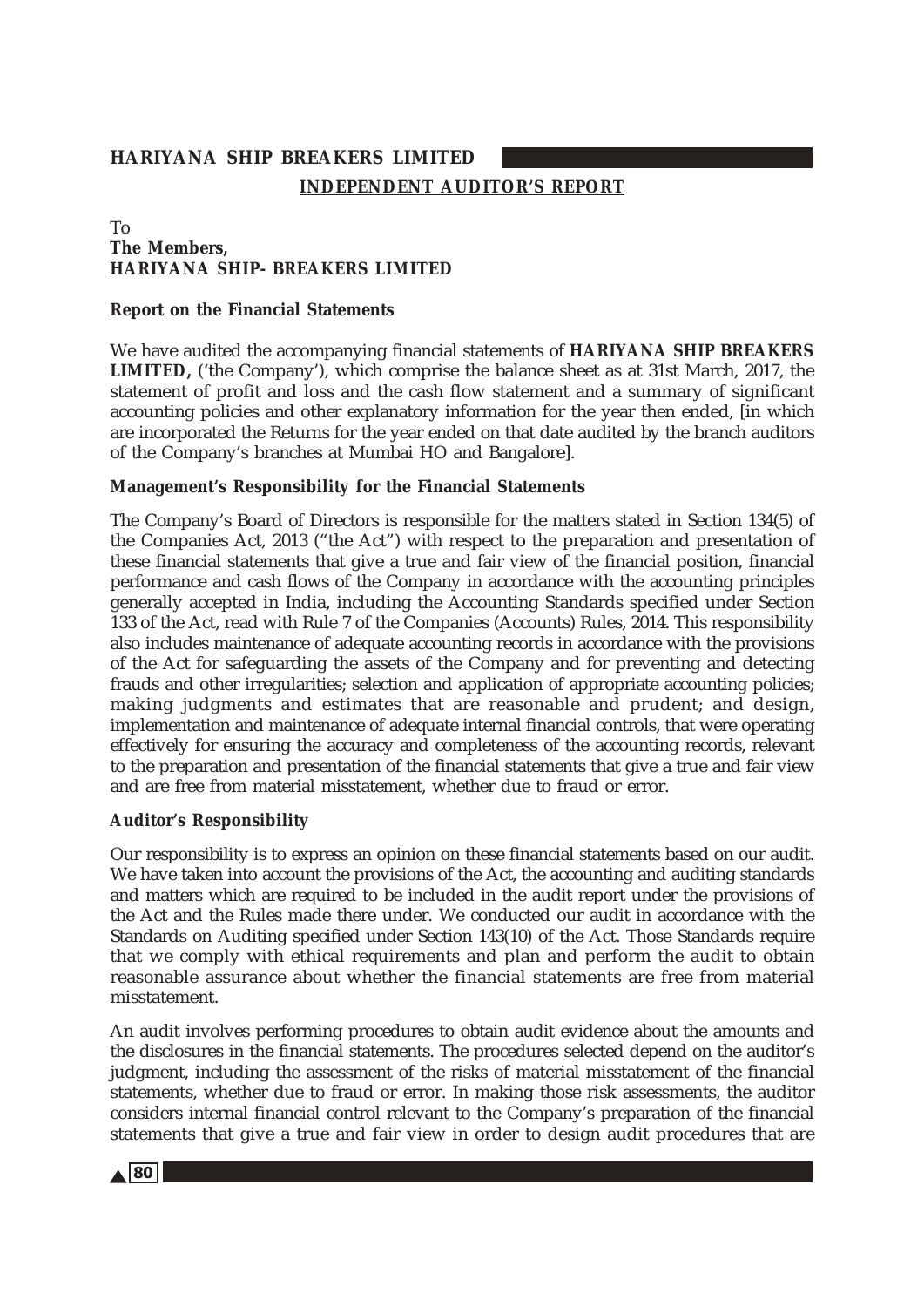appropriate in the circumstances, but not for the purpose of expressing an opinion on whether the Company has in place an adequate internal financial controls system over financial reporting and the operating effectiveness of such controls. An audit also includes evaluating the appropriateness of the accounting policies used and the reasonableness of the accounting estimates made by the Company's Directors, as well as evaluating the overall presentation of the financial statements. We believe that the audit evidence we have obtained is sufficient and appropriate to provide a basis for our audit opinion on the financial statements.

# **Opinion**

In our opinion and to the best of our information and according to the explanations given to us, the aforesaid consolidated financial statements give the information required by the Act in the manner so required and give a true and fair view in conformity with the accounting principles generally accepted in India, of the state of affairs of the Company as at 31<sup>st</sup> March, 2017, and its profit and its cash flows for the year ended on that date, *except for non provision for gratuity and long term employee benefits as per AS – 15, the amount of which could not be ascertained in the absence of actuarial valuation.*

# **Other Matter**

We have not audited the financial statements of Mumbai Division (HO) and Bangalore (Steel & Power Unit), whose financial statements reflect total assets of Rs. 11877.12 Lacs and Rs. 373.91 Lacs and as at March 31, 2017, total revenue of Rs. 19392.35 Lacs and Rs. 94.01 Lacs respectively, whose financial statements have been audited by other auditors whose reports have been furnished to us by the Management, and our opinion is based solely on the reports of the other auditors. Our opinion is not qualified in respect of this matter.

# **Report on Other Legal and Regulatory Requirements**

- 1. As required by the Companies (Auditor's Report) Order, 2016 ("the Order") issued by the Central Government of India in terms of sub-section (11) of section 143 of the Act, we give in the Annexure A statement on the matters specified in the paragraph 3 and 4 of the Order, to the extent applicable.
- 2. As required by Section 143 (3) of the Act, we report that:
	- a. We have sought and obtained all the information and explanations which to the best of our knowledge and belief were necessary for the purposes of our audit.
	- b. In our opinion proper books of account as required by law have been kept by the Company so far as it appears from our examination of those books.
	- c. The reports on the accounts of the branch offices of the company audited under section 143(8) of the Act by branch auditors have been sent to us and have been properly dealt with by us in preparing this report.
	- d. The balance sheet, the statement of profit and loss and the cash flow statement dealt with by this Report are in agreement with the books of account.

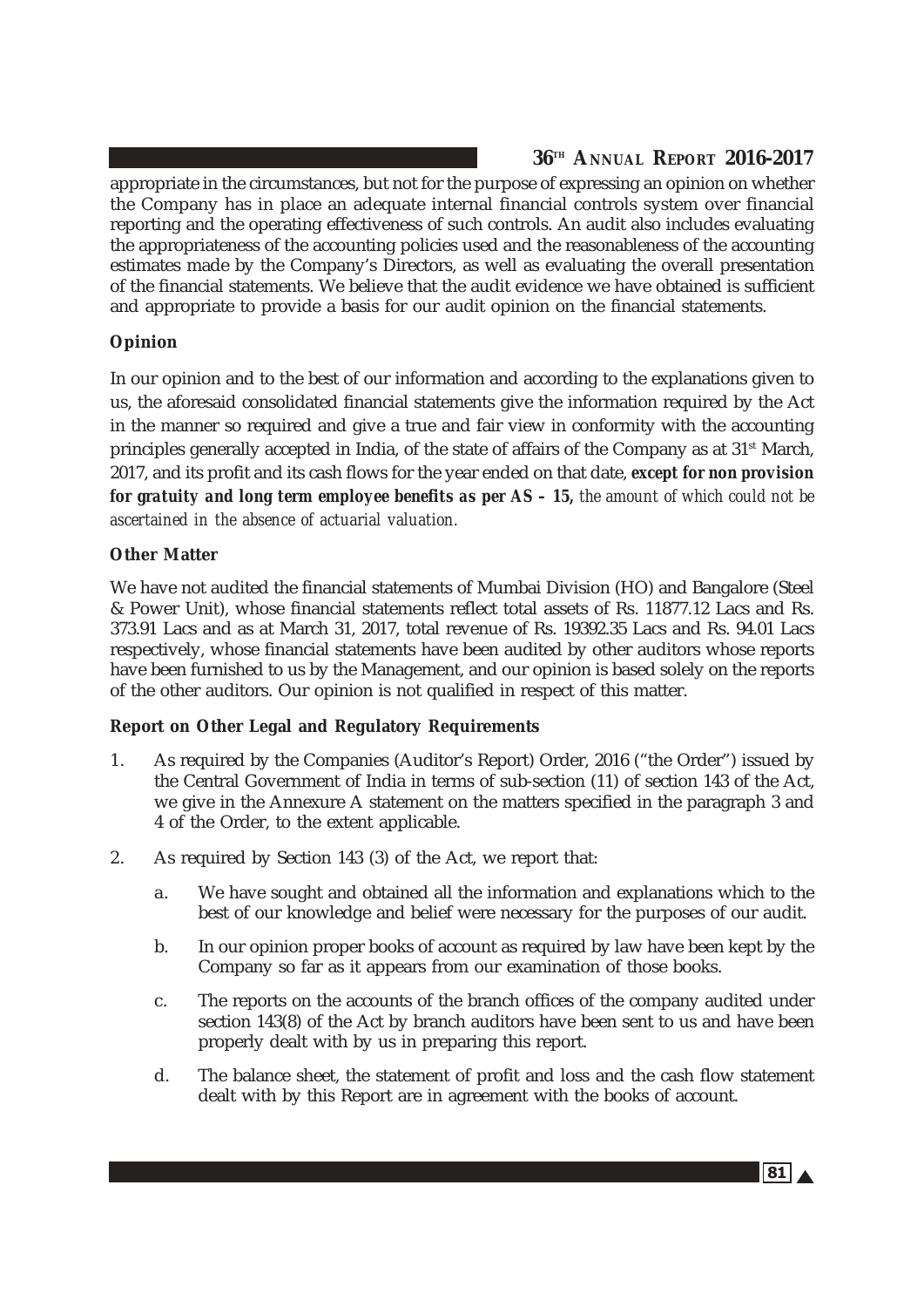- e. In our opinion, and except for the effects of our qualified opinion, the aforesaid financial statements comply with the Accounting Standards specified under Section 133 of the Act, read with Rule 7 of the Companies (Accounts) Rules, 2014.
- f. On the basis of the written representations received from the directors as on  $31<sup>st</sup>$ March, 2017 taken on record by the Board of Directors, none of the directors is disqualified as on 31<sup>st</sup> March, 2017 from being appointed as a director in terms of Section 164 (2) of the Act.
- g. With respect to the adequacy of the internal financial controls over financial reporting of the company and the operating effectiveness of such controls, refer to our separate report in 'Annexure – B'; and
- h. With respect to the other matters to be included in the Auditor's Report in accordance with Rule 11 of the Companies (Audit and Auditors) Rules, 2014, in our opinion and to the best of our information and according to the explanations given to us:
	- i. The Company has disclosed impact of pending litigations on its financial position in its financial statements - Refer Note 2.29 of the financial statements.
	- ii. The Company did not any long term contracts including derivative contracts for which there were any material foreseeable losses. and
	- iii. There has been no amounts which were required to be transferred, to the Investor Education and Protection Fund by the Company.
	- iv. the Company has provided requisite disclosures in its financial statements as to dealings in Specified Bank Notes during the period from 8 November, 2016 to 30 December, 2016 and these are in accordance with the books of accounts maintained by the Company - *Refer Note 2.28 to the financial statements.*

**For P. D. Goplani & Associates Chartered Accountants** FRN: 118023W

 $Sd$  /-

**CA. Sonam Langalia Partner** M. No. 154014

Bhavnagar May 30, 2017

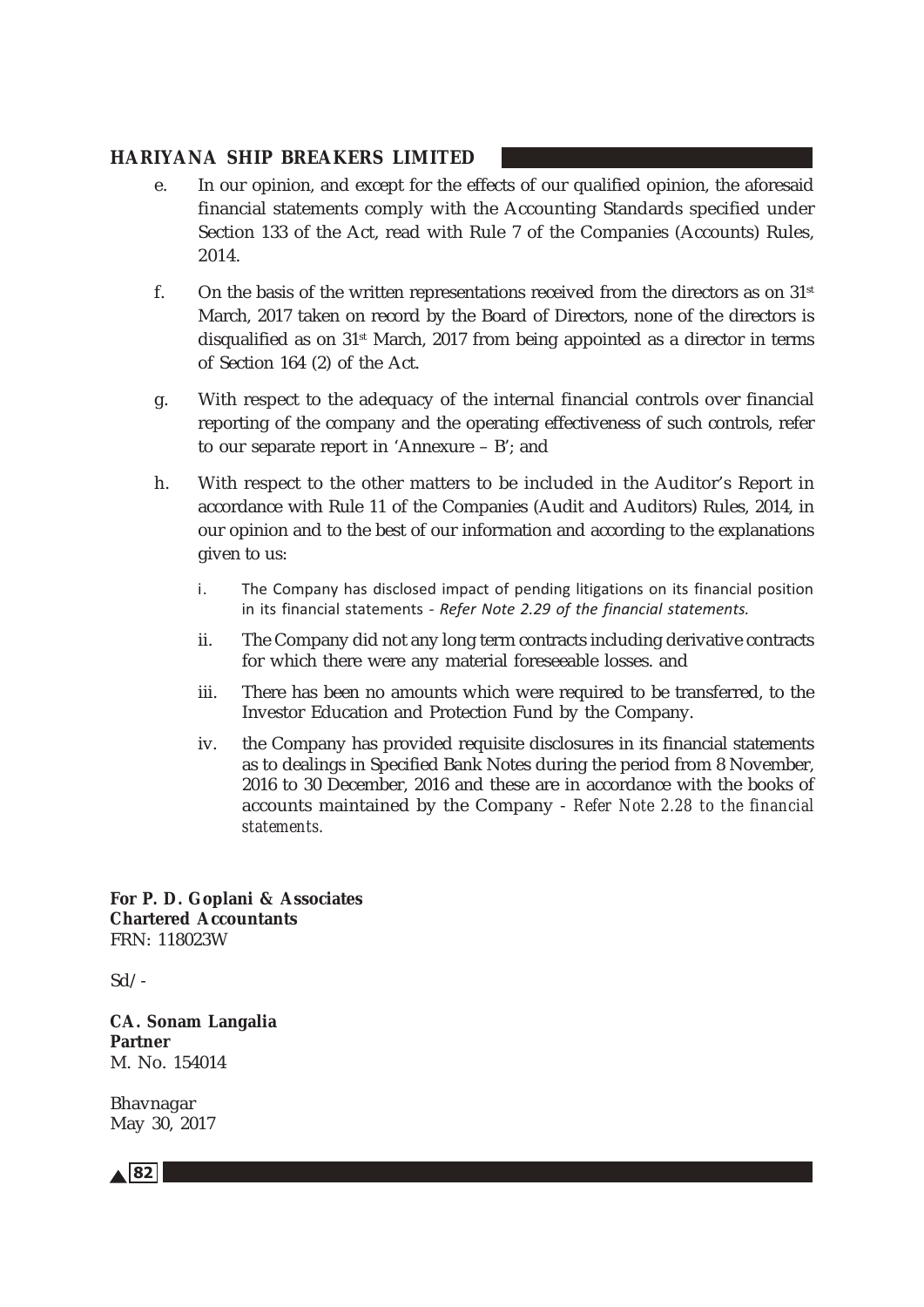#### **Annexure A to the Independent Auditors' Report**

The Annexure referred to in our Independent Auditors' Report to the members of the Company on the financial statements for the year ended  $31<sup>st</sup>$  March 2017, we report that:

- i) a) The Company has maintained proper records showing the full particulars, including the quantitative details and situation of its fixed assets.
	- b) All the assets have not been physically verified by the management during the year, but as per the information and explanations provided to us, there is a regular programme of physical verification, which in our opinion, is reasonable having regard to the size of the Company and the nature of its assets. No material discrepancies were noticed on such verification.
	- c) According to information and explanations given by the management, the title deeds of immovable properties, included under tangible fixed assets, are held in the name of the Company, *except as detailed in Annexure – 1, The company holds certain lands near Shantigrama, Hassan. We were given to understand except main land on which company has constructed factory building is registered in favor of the company, however, all other are agriculture lands, situated at Near Shantigrama, Hassan, cannot be registered in the name of the company; and therefore, the properties are registered in the name of Mr. H. Veerappa and subsequently a general power of attorney is entered by Mr. H. Veerappa in favor of the company. Details of such agricultural land are enclosed to this report.*
- ii) The inventory has been physically verified during the year by the management. In our opinion, the frequency of verification is reasonable and no material discrepancies were noticed on such physical verification.
- iii) According to the information and explanations given to us, the Company has not granted any loans, secured or unsecured to companies, firms, Limited Liability Partnerships or other parties covered in the register maintained under section 189 of the Companies Act, 2013. Accordingly, the provisions of clause 3(iii)(a), (b) and (c) of the Order are not applicable to the Company and hence not commented upon.
- iv) In our opinion and according to the information and explanations given to us, in respect of loans, investments, guarantees, and security the provisions of section 185 and 186 of the Companies Act, 2013 have been complied with.
- v) According to the information and explanations given to us, the company has not invited any deposits as per the provisions of section 73 to 76 or any other relevant provisions of companies act and the rules framed there under.
- vi) We have broadly reviewed the books of account maintained by the Company pursuant to the rules made by the Central Government for the maintenance of cost records under section 148(1) of the Companies Act, 2013, and are of the opinion that prima facie, the specified accounts and records have been made and maintained. We have not, however, made a detailed examination of the same.

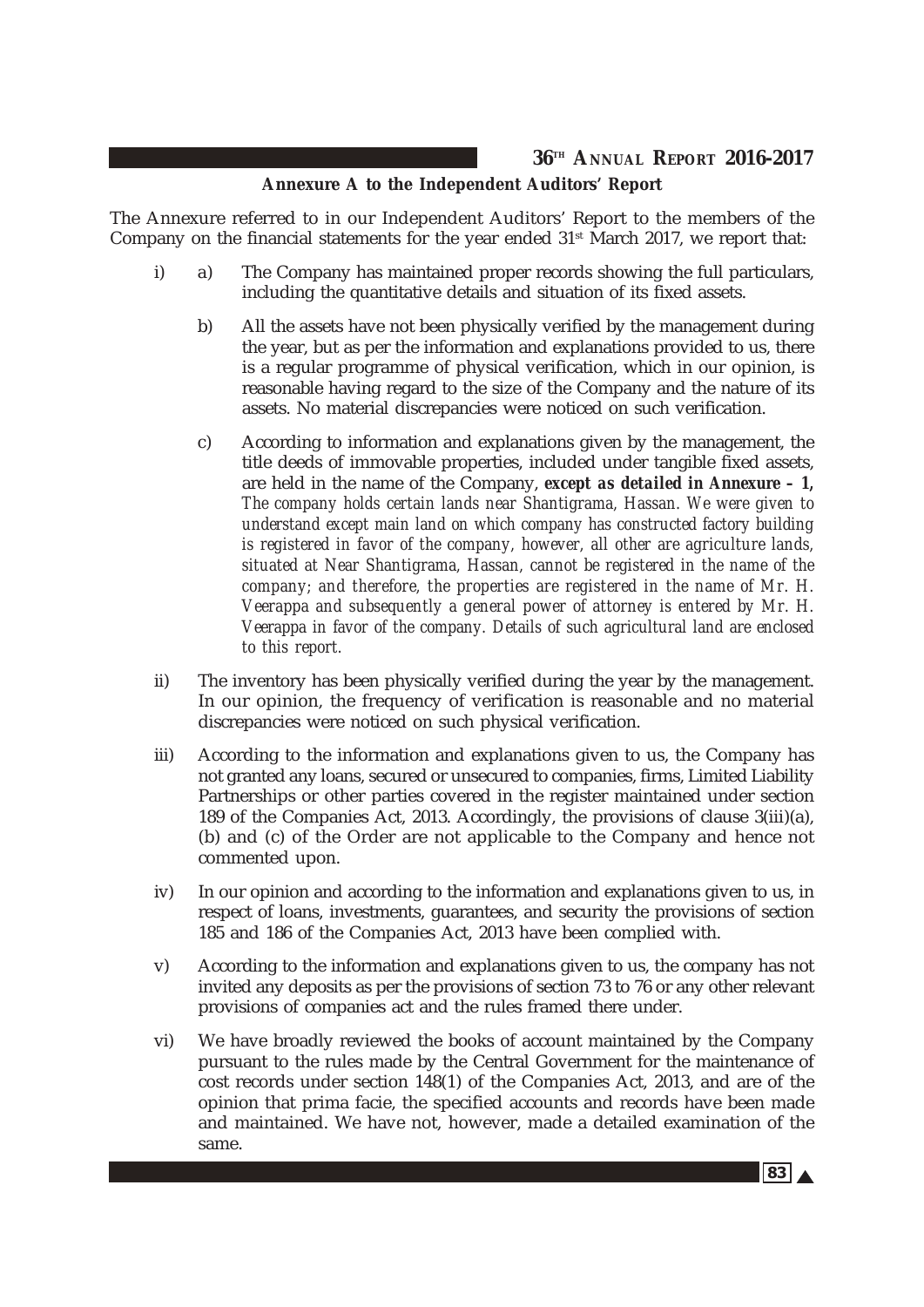- vii) a) In our opinion and according to the information and explanations given to us , the Company is regular in depositing with appropriate authorities undisputed statutory dues including provident fund, income-tax, sales-tax, service tax, duty of customs, duty of excise, value added tax, cess and other material statutory dues applicable to it and no such undisputed amounts were in arrears for a period of more than six months from the date they became payable.
	- b) According to the records of the Company, the dues outstanding of incometax, sales-tax, wealth-tax, service tax, duty of customs, duty of excise, value added tax and cess on account of any dispute, are as follows:

| Name of the authority (where the<br>dispute is pending) | <b>Related period</b> | <b>Nature</b> | <b>Amount Rs.</b> |
|---------------------------------------------------------|-----------------------|---------------|-------------------|
| Hon. ITAT, Mumbai                                       | $AY: 2007-08$         | Income Tax    | 3,96,780          |
| Hon. ACIT, Mumbai                                       | AY: 2009-10           | Income Tax    | 1,88,120          |
| Hon. CIT, Central Circle - 54,<br>Mumbai                | AY: 2010-11           | Income Tax    | 2,00,550          |
| Hon. DCIT, Central Circle $-3(1)(2)$ ,<br>Mumbai        | $AY: 2011-12$         | Income Tax    | 3,58,140          |
| Hon. DCIT, Central Circle $-3(1)(2)$ ,<br>Mumbai        | $AY: 2012-13$         | Income Tax    | 30,30,960         |
| Hon. CIT (A) - 8, Mumbai                                | AY: 2013-14           | Income Tax    | 60,29,800         |
| Hon. CIT (A) - 8, Mumbai                                | AY: 2014-15           | Income Tax    | 98,53,510         |

- viii) In our opinion and according to the information and explanations given to us, the Company has not defaulted in the repayment of loans or borrowings to banks and financial institution. The Company has not taken any loan from government.
- ix) In our opinion and according to the information and explanations given to us, the company has not raised moneys by way of initial public offer or further public offer (including debt instruments) or term loan during the year under report.
- x) Based upon the audit procedures performed for the purpose of reporting the true and fair view of the financial statements and as per the information and explanations given by the management, we report that no fraud by the Company or material fraud on the Company by its officers or employees has been noticed or reported during the year.
- xi) According to the information and explanations given by the management, we report that the managerial remuneration has been paid / provided in accordance with the requisite approvals mandated by the provisions of section 197 read with Schedule V to the Companies Act, 2013.
- xii) In our opinion, the Company is not a nidhi company. Therefore, the provisions of clause 3(xii) of the Order are not applicable to the Company and hence not commented upon.

 $\blacktriangle$  84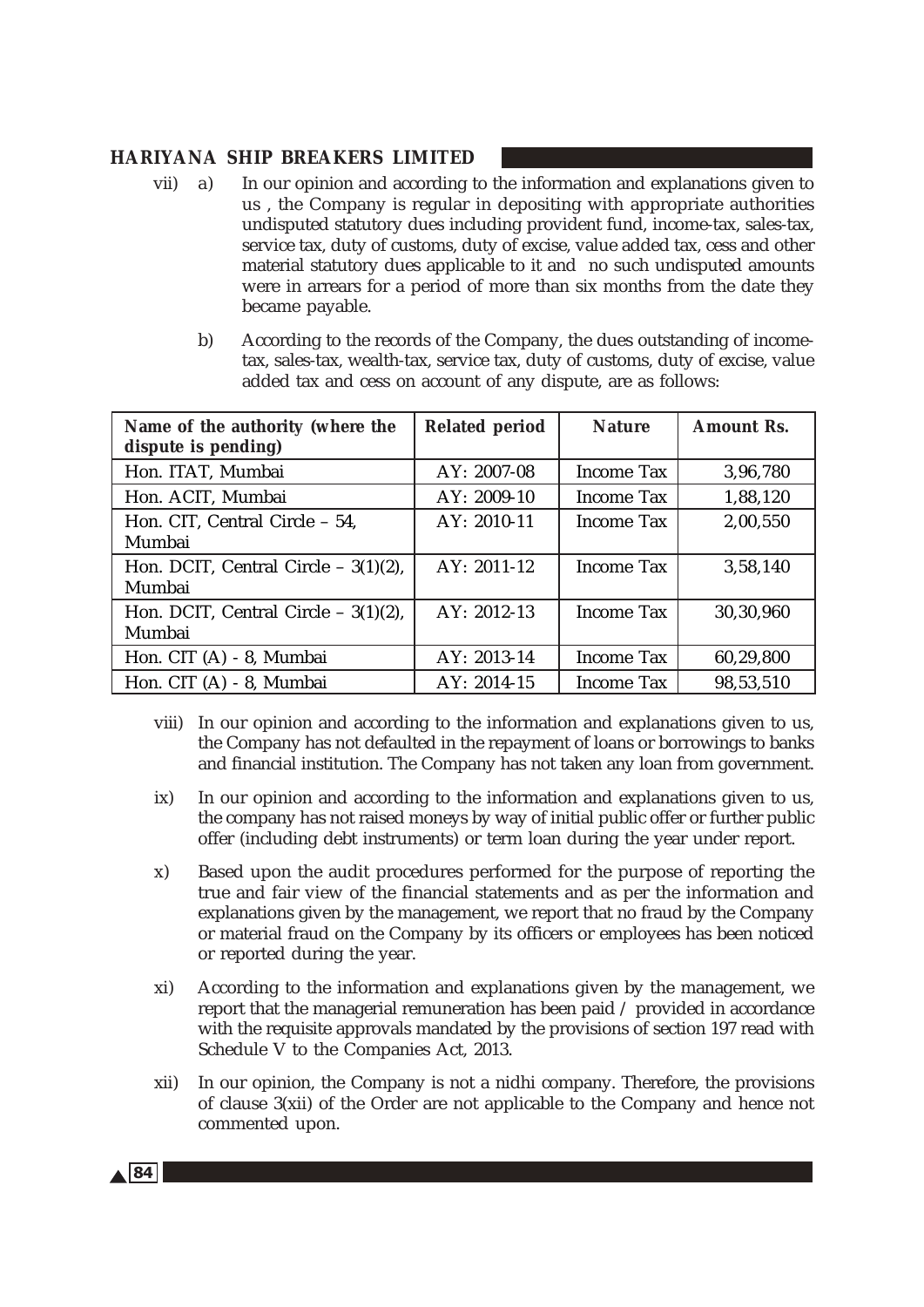- xiii) According to the information and explanations given by the management, transactions with the related parties are in compliance with section 177 and 188 of Companies Act, 2013 where applicable and the details have been disclosed in the notes to the financial statements, as required by the applicable accounting standards.
- xiv) According to the information and explanations given by the management and based on the examinations of the records of the company, the company has not made any preferential allotment or private placement of shares or fully or partly convertible debentures during the year under review.
- xv) In our opinion and according to the information and explanations given to us, during the year the Company has not entered into any non-cash transactions with its directors or persons connected with him and hence provisions of section 192 of the Act are not applicable.
- xvi) According to the information and explanations given to us, the provisions of section 45-IA of the Reserve Bank of India Act, 1934 are not applicable to the Company.

**For P. D. Goplani & Associates Chartered Accountants** FRN: 118023W

 $Sd$  /-**CA. Sonam Langalia Partner** M. No. 154014

Bhavnagar May 30, 2017

85 A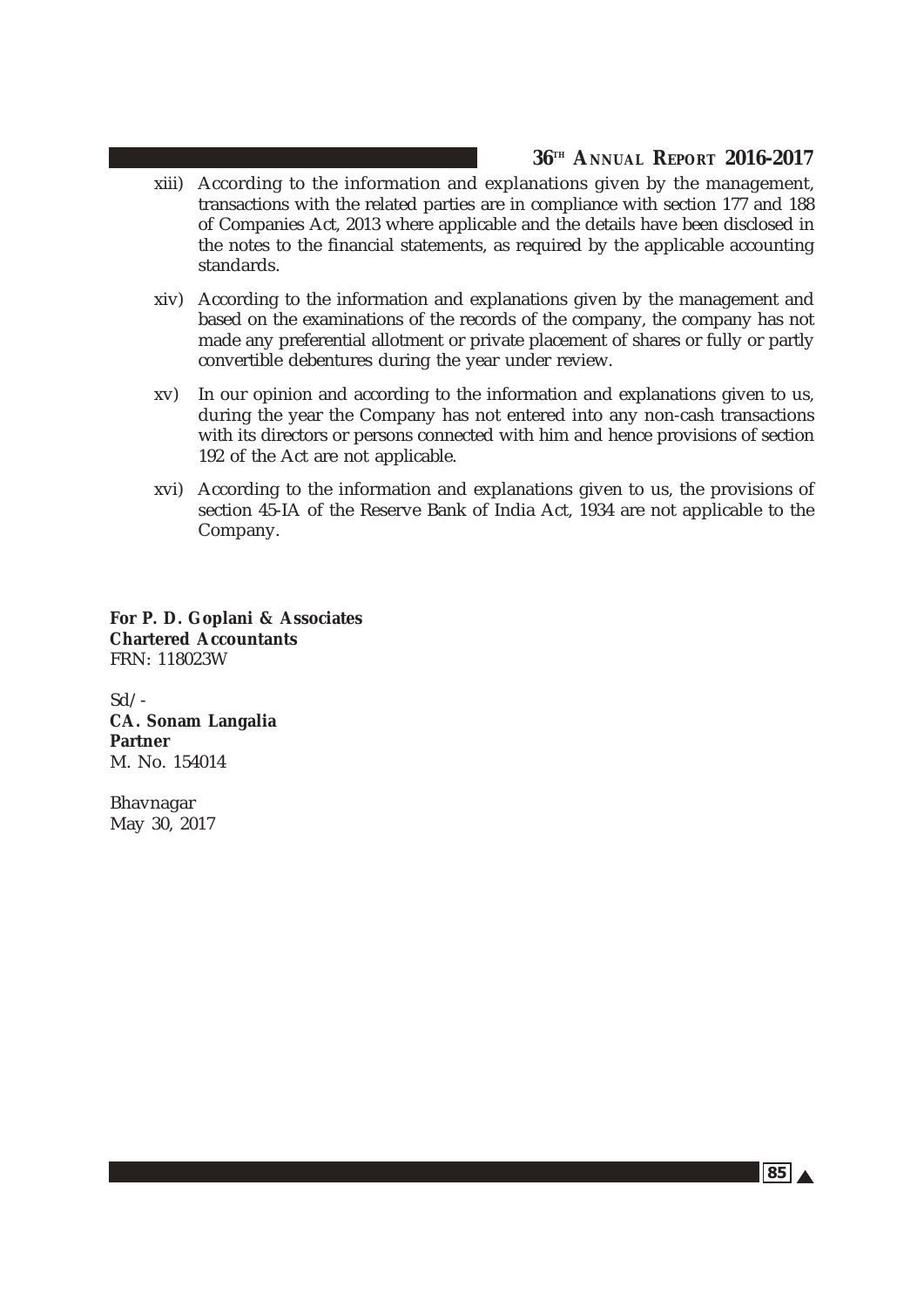#### **Annexure 1 to the Auditor's Report (CARO, 2016) Details of Para 3(i) (c) : Immovable Properties**

| No.                     | <b>Particulars</b>                                                                                                | <b>Gross Block Value</b><br>as at 31.03.2017 | <b>Net Block Value</b><br>as at 31.03.2017 | <b>Remarks</b>                                                                                                                                                  |
|-------------------------|-------------------------------------------------------------------------------------------------------------------|----------------------------------------------|--------------------------------------------|-----------------------------------------------------------------------------------------------------------------------------------------------------------------|
|                         |                                                                                                                   | (Rs.)                                        | (Rs.)                                      |                                                                                                                                                                 |
| $\mathbf{1}$            | Agricultural Land<br>Survey No. 10/2, 10/1,<br>KanchanhalliVillage,<br>Shantigrama, Hobli,<br>Hassan Taluk        | 6,51,300                                     | 6,51,300                                   | Held in the name of<br>Mr. H. Veerappa<br>as Company cannot<br>purchase agriculture<br>land; and a registered<br>power of attorney<br>is entered in his favour. |
| $\overline{\mathbf{2}}$ | Agricultural Land<br>Survey No. 13/1,9/1,9/4,9/5,<br>Kanchanhalli Village,<br>Shantigrama, Hobli,<br>Hassan Taluk | 6,07,960                                     | 6,07,960                                   | Held in the name of<br>Mr. H. Veerappa<br>as Company cannot<br>purchase agriculture<br>land; and a registered<br>power of attorney is<br>entered in his favour  |
| 3                       | Agricultural Land<br>Survey No. 10/7,<br>Kanchanhalli Village,<br>Shantigrama, Hobli,<br>Hassan Taluk             | 6,09,636                                     | 6,09,636                                   | Held in the name of<br>Mr. H. Veerappa as<br>Company cannot<br>purchase agriculture<br>land; and a registered<br>power of attorney is<br>entered in his favour  |
| 4                       | Agricultural Land<br>Survey No. 9/2, 9/3,<br>Kanchanhalli Village,<br>Shantigrama, Hobli,<br>Hassan Taluk         | 1,99,054                                     | 1,99,054                                   | Held in the name of<br>Mr. H. Veerappa as<br>Company cannot<br>purchase agriculture<br>land; and a registered<br>power of attorney is<br>entered in his favour  |
| $\overline{5}$          | Agricultural Land<br>Survey No. 8/2,<br>Kanchanhalli Village,<br>Shantigrama, Hobli,<br>Hassan Taluk              | 1,46,805                                     | 1,46,805                                   | Held in the name of<br>Mr. H. Veerappa as<br>Company cannot<br>purchase agriculture<br>land; and a registered<br>power of attorney is<br>entered in his favour. |
| $\vert 6 \vert$         | Agricultural Land<br>Survey No. 9/6,<br>Kanchanhalli Village,<br>Shantigrama, Hobli,<br>Hassan Taluk              | 71,874                                       | 71,874                                     | Held in the name of<br>Mr. H. Veerappa as<br>Company cannot<br>purchase agriculture<br>land; and a registered<br>power of attorney is<br>entered in his favour. |
| 7                       | Agricultural Land<br>Survey No. 16/p-1,<br>Kanchanhalli Village,<br>Shantigrama, Hobli,<br>Hassan Taluk<br>86     | 10,50,000                                    | 10,50,000                                  | Held in the name of<br>Mr. H. Veerappa as<br>Company cannot<br>purchase agriculture<br>land; and a registered<br>power of attorney is<br>entered in his favour. |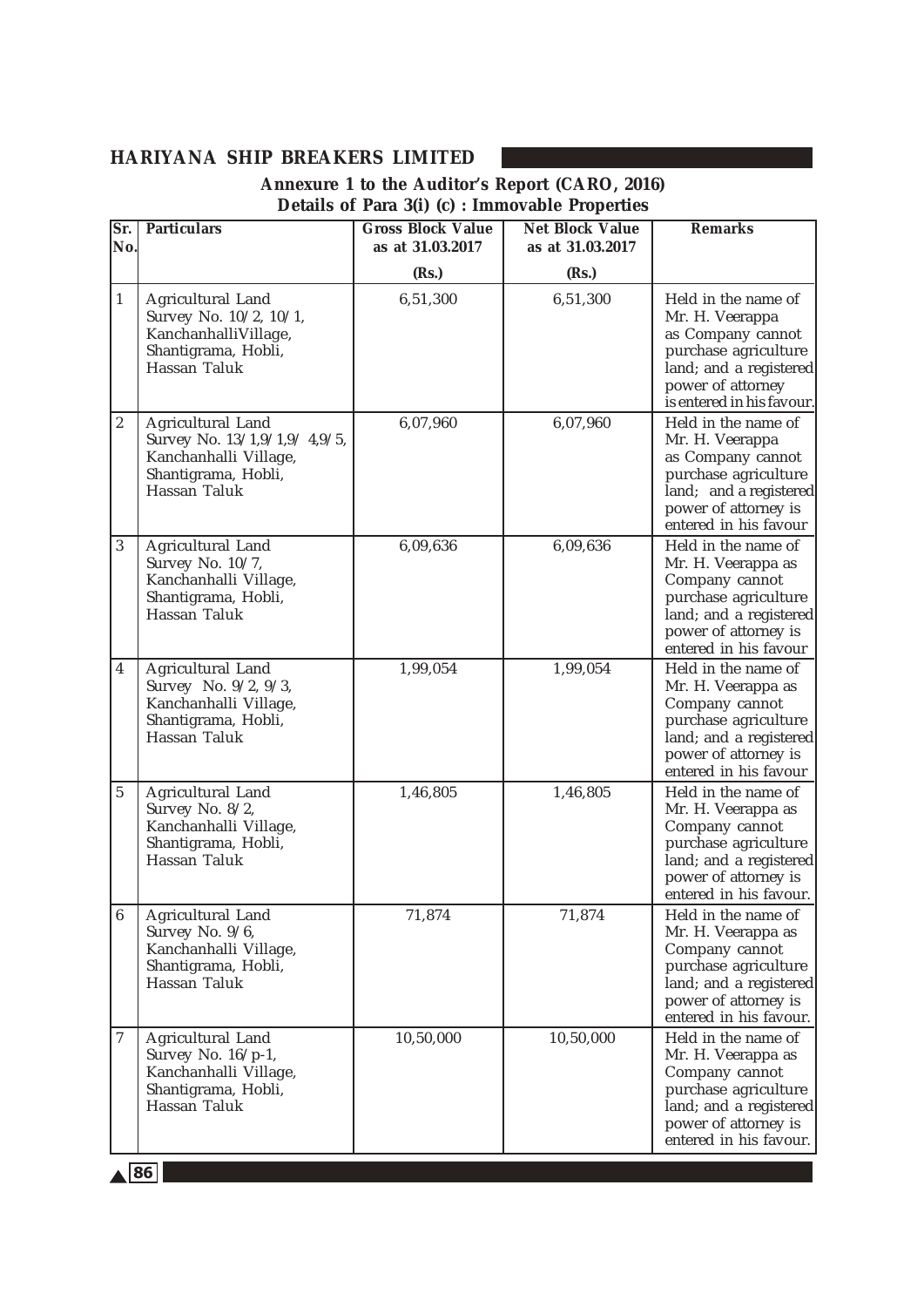| Sr.              | <b>Particulars</b>                                                                                                 | <b>Gross Block Value</b> | <b>Net Block Value</b> | <b>Remarks</b>                                                                                                                                                  |
|------------------|--------------------------------------------------------------------------------------------------------------------|--------------------------|------------------------|-----------------------------------------------------------------------------------------------------------------------------------------------------------------|
| No.              |                                                                                                                    | as at 31.03.2017         | as at 31.03.2017       |                                                                                                                                                                 |
|                  |                                                                                                                    | (Rs.)                    | (Rs.)                  |                                                                                                                                                                 |
| 8                | Agricultural Land<br>Survey No. 8/3, 10/8,<br>Kanchanhalli Village,<br>Shantigrama, Hobli,<br>Hassan Taluk         | 6,19,002                 | 6,19,002               | Held in the name of<br>Mr. H. Veerappa as<br>Company cannot<br>purchase agriculture<br>land; and a registered<br>power of attorney is<br>entered in his favour. |
| $\boldsymbol{9}$ | Agricultural Land<br>Survey No. 10/6,<br>Kanchanhalli Village,<br>Shantigrama, Hobli,<br>Hassan Taluk              | 97,980                   | 97,980                 | Held in the name of<br>Mr. H. Veerappa as<br>Company cannot<br>purchase agriculture<br>land; and a registered<br>power of attorney is<br>entered in his favour. |
| 10               | Agricultural Land<br>Survey No. 10/3,<br>Kanchanhalli Village,<br>Shantigrama, Hobli,<br>Hassan Taluk              | 2,39,618                 | 2,39,618               | Held in the name of<br>Mr. H. Veerappa as<br>Company cannot<br>purchase agriculture<br>land; and a registered<br>power of attorney is<br>entered in his favour. |
| 11               | Agricultural Land<br>Survey No. 10/4, 11/1a, 10/5,<br>Kanchanhalli Village,<br>Shantigrama, Hobli,<br>Hassan Taluk | 6,51,330                 | 6,51,330               | Held in the name of<br>Mr. H. Veerappa as<br>Company cannot<br>purchase agriculture<br>land; and a registered<br>power of attorney is<br>entered in his favour. |
| 12               | Godown1929,<br>Iron & Steel Market Yard,<br>Kalamboli, Dist: Raigad                                                | 48,17,420                | 28,95,797              | Held in the name of<br>director of the<br>company.                                                                                                              |

a di kacamatan ing Kabupatèn Kabupatèn Kabupatèn Kabupatèn Kabupatèn Kabupatèn Kabupatèn Kabupatèn Kabupatèn K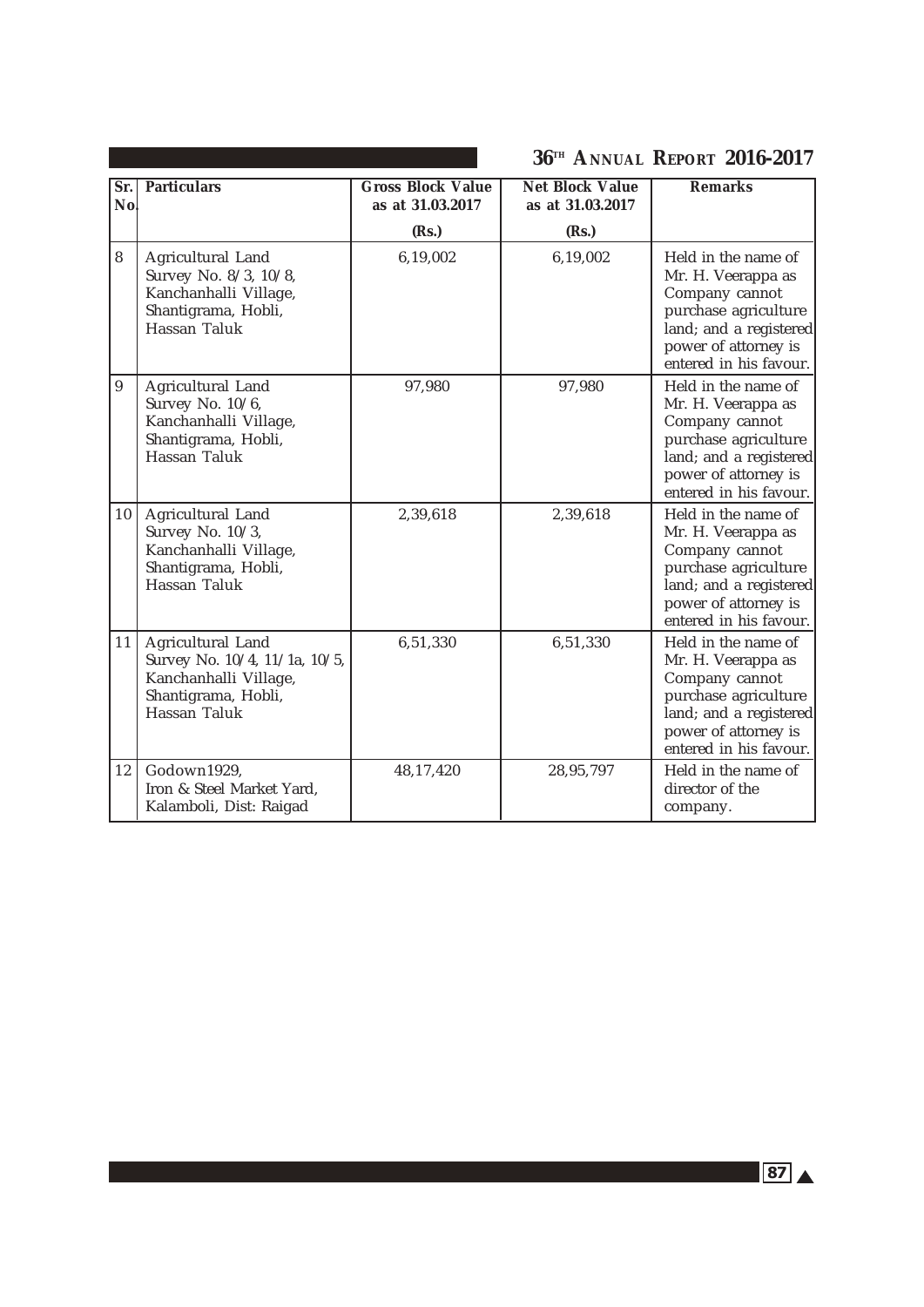### **Annexure B to the Auditor's Report**

# **Report on the Internal Financial Controls under Clause (i) of Sub-section 3 of Section 143 of the Companies Act, 2013 ("the Act")**

We have audited the internal financial controls over financial reporting of **Hariyana Ship Breakers Limited** ("the Company") as of March 31, 2017 in conjunction with our audit of the financial statements of the company for the year ended on that date. [in which are incorporated the Returns for the year ended on that date audited by the branch auditors of the Company's branches at Mumbai HO and Bangalore].

### **Management's Responsibility for Internal Financial Controls**

The Company's Management is responsible for establishing and maintaining internal financial controls based on the internal control over financial reporting criteria established by the Company considering the essential components of internal control stated in the Guidance Note on Audit of Internal Financial Controls over Financial Reporting issued by the Institute of Chartered Accountants of India. These responsibilities include the design, implementation and maintenance of adequate internal financial controls that were operating effectively for ensuring the orderly and efficient conduct of its business, including adherence to the Company's policies, the safeguarding of its assets, the prevention and detection of frauds and errors, the accuracy and completeness of the accounting records, and the timely preparation of reliable financial information, as required under the Companies Act, 2013.

#### **Auditor's Responsibility**

Our responsibility is to express an opinion on the Company's internal financial controls over financial reporting based on our audit. We conducted our audit in accordance with the Guidance Note on Audit of Internal Financial Controls Over Financial Reporting (the "Guidance Note") and the Standards on Auditing as specified under section 143(10) of the Companies Act, 2013, to the extent applicable to an audit of internal financial controls, both applicable to an audit of Internal Financial Controls and, both issued by the Institute of Chartered Accountants of India. Those Standards and the Guidance Note require that we comply with ethical requirements and plan and perform the audit to obtain reasonable assurance about whether adequate internal financial controls over financial reporting was established and maintained and if such controls operated effectively in all material respects.

Our audit involves performing procedures to obtain audit evidence about the adequacy of the internal financial controls system over financial reporting and their operating effectiveness. Our audit of internal financial controls over financial reporting included obtaining an understanding of internal financial controls over financial reporting, assessing the risk that a material weakness exists, and testing and evaluating the design and operating effectiveness of internal control based on the assessed risk. The procedures selected depend on the auditor's judgment, including the assessment of the risks of material misstatement of the financial statements, whether due to fraud or error.

We believe that the audit evidence we have obtained is sufficient and appropriate to provide a basis for our audit opinion on the internal financial controls system over financial reporting.

▲ 88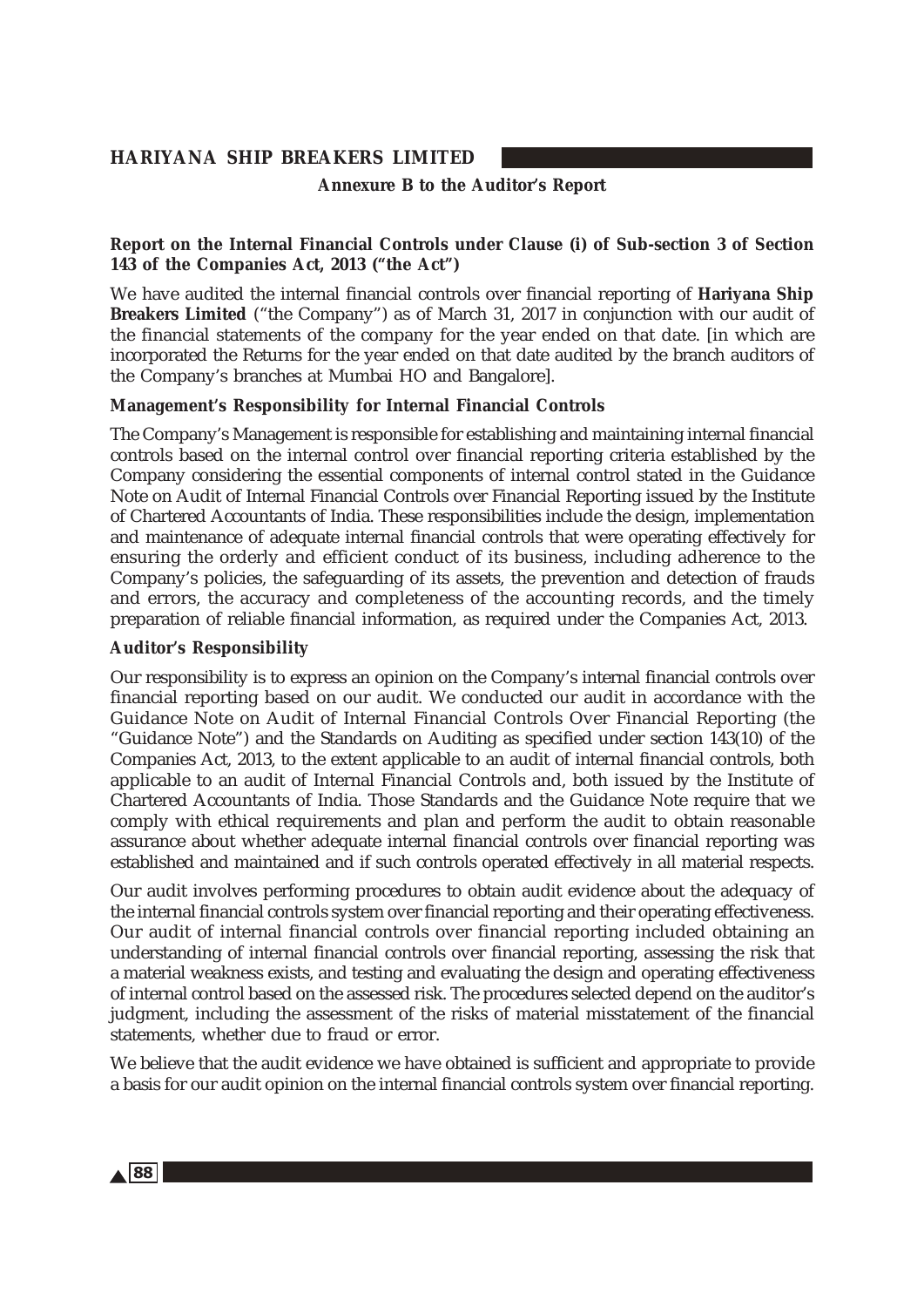#### **Meaning of Internal Financial Controls Over Financial Reporting**

A company's internal financial control over financial reporting is a process designed to provide reasonable assurance regarding the reliability of financial reporting and the preparation of financial statements for external purposes in accordance with generally accepted accounting principles. A company's internal financial control over financial reporting includes those policies and procedures that (1) pertain to the maintenance of records that, in reasonable detail, accurately and fairly reflect the transactions and dispositions of the assets of the company; (2) provide reasonable assurance that transactions are recorded as necessary to permit preparation of financial statements in accordance with generally accepted accounting principles, and that receipts and expenditures of the company are being made only in accordance with authorizations of management and directors of the company; and (3) provide reasonable assurance regarding prevention or timely detection of unauthorized acquisition, use, or disposition of the company's assets that could have a material effect on the financial statements.

#### **Inherent Limitations of Internal Financial Controls Over Financial Reporting**

Because of the inherent limitations of internal financial controls over financial reporting, including the possibility of collusion or improper management override of controls, material misstatements due to error or fraud may occur and not be detected. Also, projections of any evaluation of the internal financial controls over financial reporting to future periods are subject to the risk that the internal financial control over financial reporting may become inadequate because of changes in conditions, or that the degree of compliance with the policies or procedures may deteriorate.

#### **Opinion**

In our opinion and according to the best of information and explanations provided to us, the Company has, in all material respects, an adequate internal financial controls system over financial reporting and such internal financial controls over financial reporting were operating effectively as at March 31, 2017, based on the internal control over financial reporting, considering the essential components of internal control stated in the Guidance Note on Audit of Internal Financial Controls Over Financial Reporting issued by the Institute of Chartered Accountants of India.

#### **Other Matters**

Our aforesaid reports under Section 143(3)(i) of the Act on the adequacy and operating effectiveness of the internal financial controls over financial reporting insofar as it relates to Mumbai Branch and Bangalore, are based on the corresponding reports of the auditors of such branches.

**For P. D. Goplani & Associates Chartered Accountants** FRN: 118023W

 $Sd$  /-**CA. Sonam Langalia Partner** M. No. 154014 Bhavnagar May 30, 2017

89 A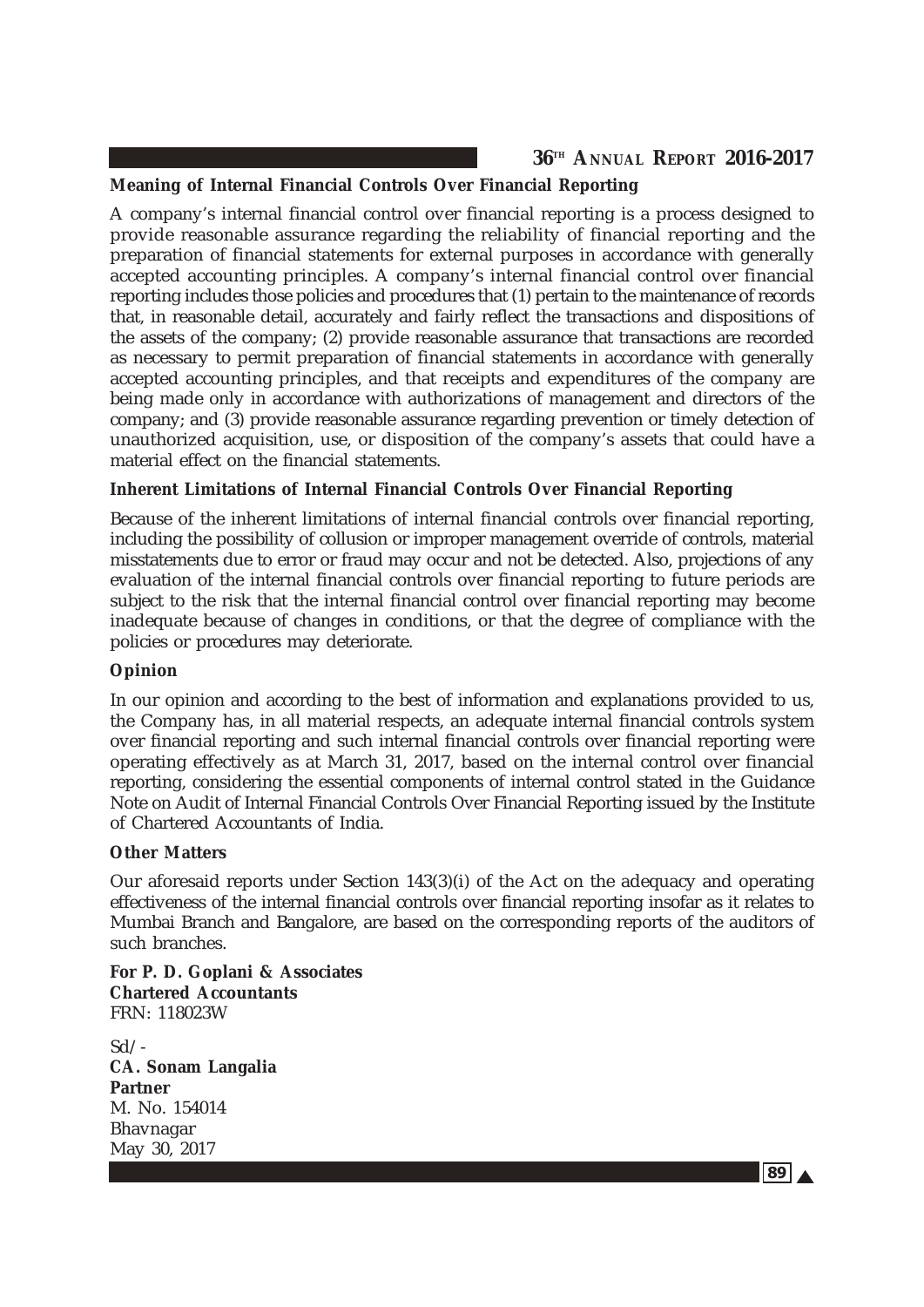| BALANCE SHEET AS AT 31ST MARCH, 2017 |  |  |  |  |  |  |
|--------------------------------------|--|--|--|--|--|--|
|--------------------------------------|--|--|--|--|--|--|

|     | <b>Particulars</b>                  | Note No. | As at          |                |
|-----|-------------------------------------|----------|----------------|----------------|
|     |                                     |          | March 31, 2017 | March 31, 2016 |
| Ι.  | <b>EQUITY AND LIABILITIES</b>       |          |                |                |
|     | <b>1 SHARE HOLDERS'FUNDS</b>        |          |                |                |
|     | (a) SHARE CAPITAL                   | 2.1      | 61,666,670     | 61,666,670     |
|     | (b) RESERVES & SURPLUS              | 2.2      | 1,087,492,856  | 993,589,189    |
|     | 2 NON-CURRENT LIABILITIES           |          |                |                |
|     | (a) LONG-TERM BORROWINGS            | 2.3      | 69,762,307     | 64,534,974     |
|     | (b) DEFERRED TAX LIABILITIES        | 2.4      | 5,735,002      | 22,661,046     |
|     | (c) OTHER LONG TERM LIABILITIES     | 2.5      | 1,690,000      | 1,340,000      |
|     | <b>3 CURRENT LIABILITIES</b>        |          |                |                |
|     | (a) SHORT TERM BORROWINGS           | 2.6      | 15,486,531     | 3,012,647      |
|     | (b) TRADE PAYABLES                  | 2.7      |                |                |
|     | (I) TOTAL OUTSTANDING DUES OF MICRO |          |                |                |
|     | ENTERPRISES AND SMALL ENTERPRISES   |          |                |                |
|     | (II) TOTAL OUTSTANDING DUES OF      |          |                |                |
|     | <b>CREDITORS OTHER THAN MICRO</b>   |          |                |                |
|     | <b>ENTERPRISES AND SMALL</b>        |          |                |                |
|     | <b>ENTERPRISES</b>                  |          |                |                |
|     |                                     |          | 904,889,063    | 1,359,769,042  |
|     | (c) OTHER CURRENT LIABILITIES       | 2.8      | 45,033,358     | 16,666,498     |
|     | (d) SHORT-TERM PROVISIONS           | 2.9      | 1,847,196      | 42,056         |
|     | <b>TOTAL</b>                        |          | 2,193,602,982  | 2,523,282,122  |
| II. | <b>ASSETS</b>                       |          |                |                |
|     | 1 NON-CURRENT ASSETS                |          |                |                |
|     | (a) FIXED ASSETS                    |          |                |                |
|     | (i) TANGIBLE ASSETS                 | 2.10     | 85,290,067     | 151,448,702    |
|     | (ii) INTANGIBLE ASSETS              |          | 413            | 21,939         |
|     | (iii) CAPITAL WORK-IN-PROGRESS      |          | 1,135,890      |                |
|     | (b) NON-CURRENT INVESTMENTS         | 2.11     | 694,747,601    | 769,878,446    |
|     | (c) LONG-TERM LOANS & ADVANCES      | 2.12     | 8,032,084      | 7,206,164      |
|     | 2 CURRENT ASSETS<br>(a) INVENTORIES | 2.13     | 186,270,396    | 36,293,241     |
|     | (b) TRADE RECEIVABLES               | 2.14     | 225,250,346    | 347,109,475    |
|     | (c) CASH & CASH EQUIVALENTS         | 2.15     | 4,396,661      | 10,860,155     |
|     | (d) SHORT-TERM LOAN & ADVANCES      | 2.16     | 988,212,564    | 1,200,197,040  |
|     | (e) OTHER CURRENT ASSETS            | 2.17     | 266,960        | 266,960        |
|     | <b>TOTAL</b>                        |          | 2,193,602,982  | 2,523,282,122  |
|     |                                     |          |                |                |

See Accompanying Notes to Financial Statements

| As per our separate report of even date | For and on behalf of the Board of Directors                 |                                                      |  |  |
|-----------------------------------------|-------------------------------------------------------------|------------------------------------------------------|--|--|
| For P. D. Goplani & Associates          | <b>Hariyana Ship Breakers Limited</b>                       |                                                      |  |  |
| <b>Chartered Accountants</b>            | $Sd$ /-                                                     | $Sd$ /-                                              |  |  |
| FRN: 118023W                            | Shantisarup Reniwal                                         | Rakesh Reniwal                                       |  |  |
| $Sd$ .                                  | <b>Managing Director</b>                                    | <b>Director</b>                                      |  |  |
| <b>CA. Sonam Langalia</b>               | (DIN 00040355)                                              | (DIN 00029332)                                       |  |  |
| <b>Partner</b><br>M. No. 154014         | $Sd$ /-<br>Rajeev Reniwal<br><b>Chief Financial Officer</b> | $Sd$ /-<br>Swati Chauhan<br><b>Company Secretary</b> |  |  |
| Place: Bhavnagar<br>Date: May 30, 2017  | Place: Mumbai<br>Date: May 30, 2017                         |                                                      |  |  |

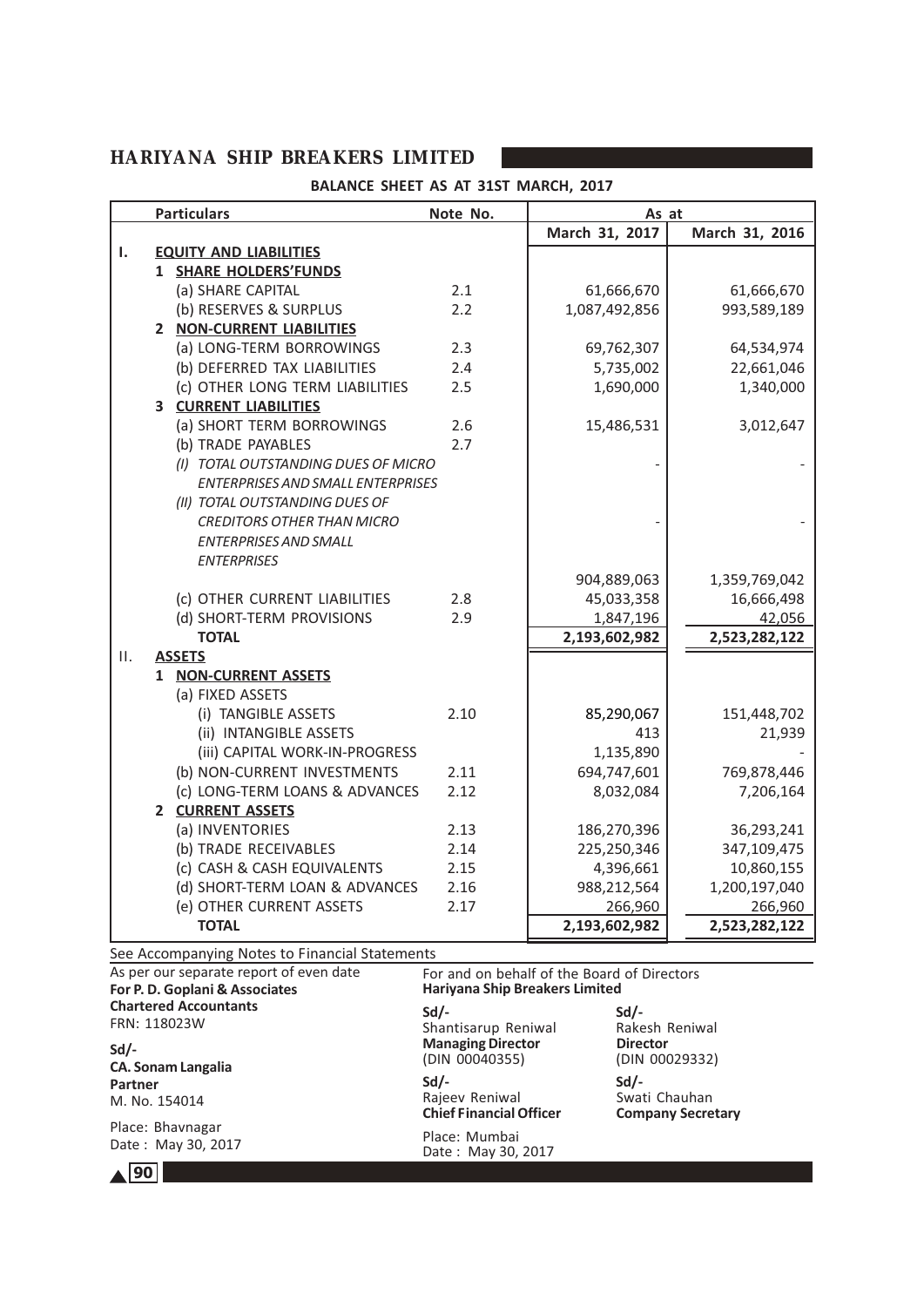# STATEMENT OF PROFIT & LOSS FOR THE YEAR ENDED ON 31ST MARCH, 2017

| <b>Particulars</b>                                         | Note No.<br>For the Year Ended on                              |             |                                             |                |
|------------------------------------------------------------|----------------------------------------------------------------|-------------|---------------------------------------------|----------------|
|                                                            |                                                                |             | March 31, 2017                              | March 31, 2016 |
| <b>INCOME</b>                                              |                                                                |             |                                             |                |
| a)                                                         | REVENUE FROM OPERATIONS                                        | 2.18        | 2,754,479,674                               | 3,656,974,365  |
| b)                                                         | OTHER INCOME                                                   | 2.19        | 333,326,956                                 | 245,192,742    |
|                                                            | <b>Total Revenue</b>                                           |             | 3,087,806,630                               | 3,902,167,107  |
| <b>EXPENSE</b>                                             |                                                                |             |                                             |                |
| a)                                                         | COST OF MATERIALS CONSUMED                                     | 2.20        | 931,181,888                                 | 90,169,694     |
| b)                                                         | PURCHASE OF STOCK-IN-TRADE                                     | 2.21        | 1,935,535,247                               | 3,426,455,980  |
| c)                                                         | <b>CHANGES IN INVENTORIES OF</b><br>FINISHED GOODS             | 2.22        | (66, 250, 367)                              | (25, 284, 123) |
| d)                                                         | <b>EMPLOYEE BENEFITS EXPENSES</b><br>& FINANCE COSTS           | 2.23 & 2.24 | 91,275,050                                  | 75,098,387     |
| e)                                                         | DEPRECIATION & AMORTIZATION<br><b>EXPENSES</b>                 | 2.10        | 19,566,181                                  | 20,918,070     |
| f)                                                         | <b>OTHER EXPENSES</b>                                          | 2.25        | 51,902,782                                  | 236,265,321    |
|                                                            | <b>Total Expense</b>                                           |             | 2,963,210,781                               | 3,823,623,328  |
|                                                            | PROFIT/(LOSS) BEFORE EXTRAORDINARY<br><b>ITEMS &amp; TAXES</b> |             | 124,595,849                                 | 78,543,779     |
|                                                            | <b>EXTRAORDINARY ITEMS</b>                                     |             | 36,179,611                                  |                |
|                                                            | <b>PROFIT/(LOSS) BEFORE TAX</b>                                |             | 88,416,238                                  | 78,543,779     |
|                                                            | <b>TAX EXPENSES:</b>                                           | 2.26        |                                             |                |
|                                                            | (1) CURRENT TAX                                                |             | 10,770,561                                  |                |
|                                                            | (2) DEFERRED TAX                                               |             | (16,926,046)                                | 4,267,765      |
|                                                            | (3) TAXES OF EARLIER YEARS                                     |             |                                             |                |
|                                                            | PROFIT/(LOSS) AFTER TAX                                        |             | 94,571,723                                  | 74,276,014     |
|                                                            | <b>EARNINGS PER EQUITY SHARES:</b>                             |             |                                             |                |
|                                                            | EQUITY SHARES OF PAR VALUE OF                                  |             |                                             |                |
|                                                            | Rs. 10/- EACH                                                  |             |                                             |                |
|                                                            | $(1)$ BASIC                                                    |             | 15.34                                       | 12.04          |
|                                                            | (2) DILUTED                                                    |             | 15.34                                       | 12.04          |
| 6,166,667<br>Weighted average number of shares outstanding |                                                                |             | 6,166,667                                   |                |
|                                                            | See Accompanying Notes to Financial Statements                 |             |                                             |                |
|                                                            | As per our separate report of even date                        |             | For and on behalf of the Board of Directors |                |

For P. D. Goplani & Associates Chartered Accountants FRN: 118023W Sd/- CA. Sonam Langalia Partner M. No. 154014 Place: Bhavnagar Date : May 30, 2017  $(DIN 00040355)$ Place: Mumbai Date : May 30, 2017

Hariyana Ship Breakers Limited

Sd/-<br>Shantisarup Reniwal Bakesh Reniwal Shantisarup Reniwal Rakesh R<br> **Managing Director** Director Managing Director Director<br>(DIN 00040355) (DIN 00029332) Sd/- Sd/- Rajeev Reniwal **Swati Chauhan** Chief Financial Officer Company Secretary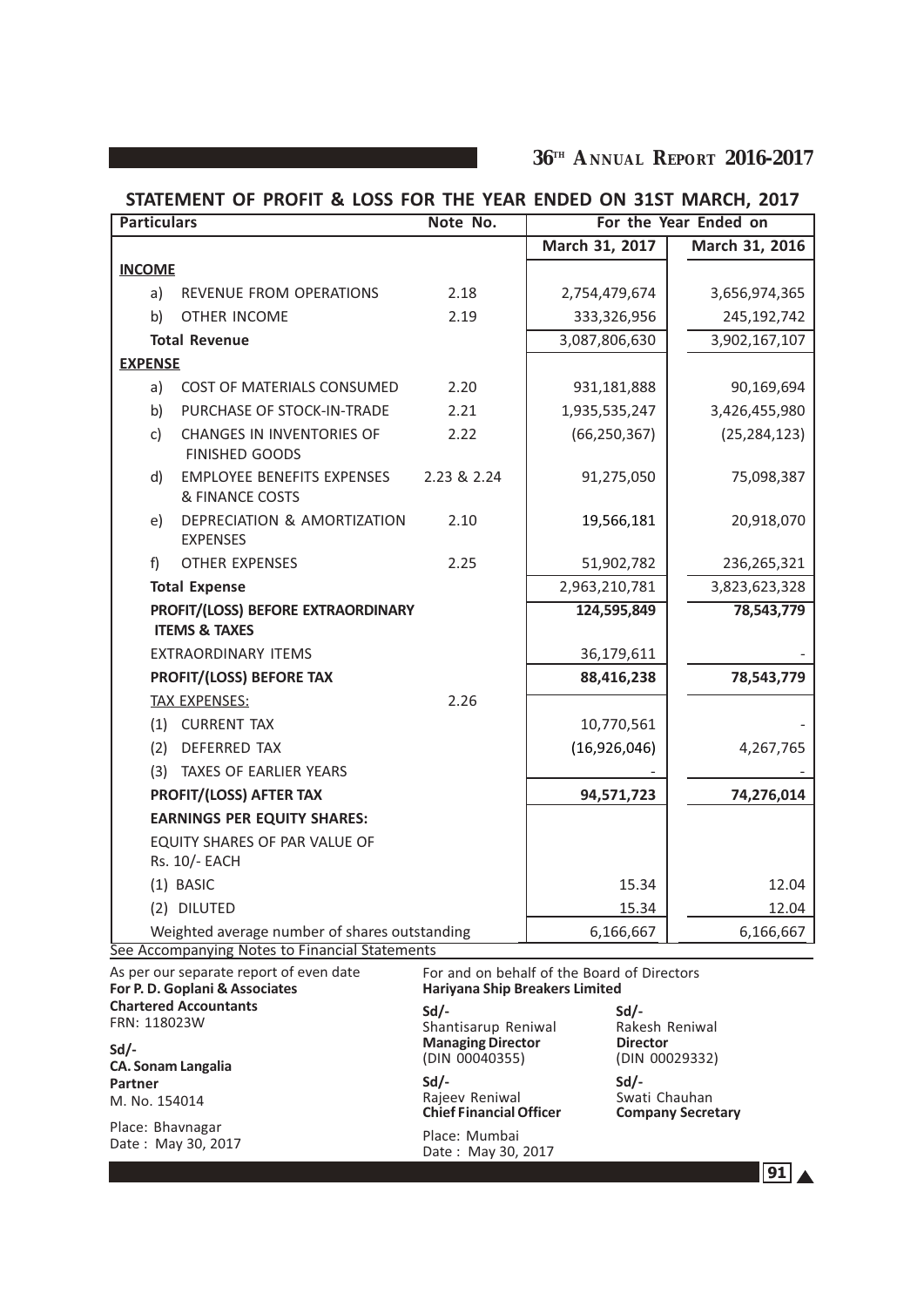CASH FLOW STATEMENT FOR THE YEAR ENDED 31ST MARCH, 2017

| <b>Particulars</b>                                                                    | March 31, 2017               | March 31, 2016              |
|---------------------------------------------------------------------------------------|------------------------------|-----------------------------|
|                                                                                       | Rs.                          | Rs.                         |
| A. CASH FLOW FROM OPERATING ACTIVITIES :                                              |                              |                             |
| Net Profit before Extraordinary Items & Taxes                                         | 124,595,849                  | 78,543,779                  |
| Adjustment for :                                                                      |                              |                             |
| Depreciation                                                                          | 19,566,181                   | 20,918,070                  |
| <b>Extraordinary Items</b>                                                            | 36,179,611                   |                             |
| Finance Cost                                                                          | 78,669,082                   | 71,857,695                  |
| Interest & Other Non-Operative Income                                                 | (217, 537, 793)              |                             |
| <b>Operating Profit before Working Capital Changes</b>                                | (30, 886, 292)               | 171,319,544                 |
| Adjustments for :                                                                     |                              |                             |
| Trade Receivable                                                                      | 121,859,129                  | 37,733,182                  |
| Other Current Assets                                                                  |                              | 4,102                       |
| Inventories                                                                           | (149, 977, 155)              | 73,189,566                  |
| Trade Payable & Other current Liabilities                                             | (424, 357, 980)              | 215, 187, 157               |
| Cash Flow from operation                                                              | (483, 362, 297)              | 497,433,551                 |
| Income Tax Paid                                                                       | 10,770,561                   |                             |
| Net Cash Inflow/(Outflow) from Operating                                              | (494, 132, 858)              | 497,433,551                 |
| <b>Activities</b>                                                                     |                              |                             |
| B. Cash Flow arising from Investing Activities :                                      |                              |                             |
| Purchase of Fixed Assets                                                              | (5,043,874)                  | (996, 294)                  |
| Sale of Fixed Assets                                                                  | 49,853,909                   | 1,417,662                   |
| Sale (Purchase) of Investment                                                         | 75,130,845                   | (460, 967, 127)             |
| Interest & Other Non-Operative Income                                                 | 217,537,793                  |                             |
| Proceeds from Long Term Loans & Advances<br>$\overline{\phantom{0}}$                  | (825, 920)                   | (4,672,665)                 |
| Proceeds from Short Term Loans & Advances                                             | 211,984,476                  | (6, 734, 940)               |
| Net Cash Inflow / (Outflow) from Investing                                            | 548,637,229                  | (471, 953, 364)             |
| <b>Activities</b>                                                                     |                              |                             |
| C. Cash Flow arising from Financing Activities:<br>Proceeds from Long Term Borrowings |                              |                             |
|                                                                                       | 5,227,333                    | 4,847,898                   |
| Proceeds from Short Term Borrowing<br>Finance Cost                                    | 12,473,884<br>(78, 669, 082) | 3,012,647<br>(71, 857, 695) |
| Net Cash (Outflow) from Financing Activities                                          | (60, 967, 865)               | (63,997,150)                |
| Net Increase/(Decrease) in Cash/Cash Equivalents                                      | (6,463,495)                  | (38, 516, 963)              |
| $(A+B+C)$                                                                             |                              |                             |
| Add: Balance at the beginning of the year                                             | 10,860,157                   | 49,377,120                  |
| Cash and Cash Equivalents at the close of the year                                    | 4,396,662                    | 10,860,157                  |
| (Refer Note 2.16)                                                                     |                              |                             |
|                                                                                       |                              |                             |

Cash flow Statement has been prepared under the indirect method as set out in Accounting Standard- 3 'Cash Flow Statement' as notified under the Companies (Accounting standard) Rules, 2006.

As per our separate report of even date For P. D. Goplani & Associates Chartered Accountants FRN: 118023W Sd/- CA. Sonam Langalia Partner M. No. 154014 Place: Bhavnagar Date : May 30, 2017 For and on behalf of the Board of Directors Hariyana Ship Breakers Limited Sd/-<br>Shantisarup Reniwal Bakesh Reniwal Shantisarup Reniwal Rakesh R<br> **Managing Director** Director Managing Director<br>(DIN 00040355) (DIN 00029332) (DIN 00040355) (DIN 00029332) Sd/- Sd/- Rajeev Reniwal Swati Chauhan<br> **Chief Financial Officer Company Secretary Chief Financial Officer** Place: Mumbai Date : May 30, 2017

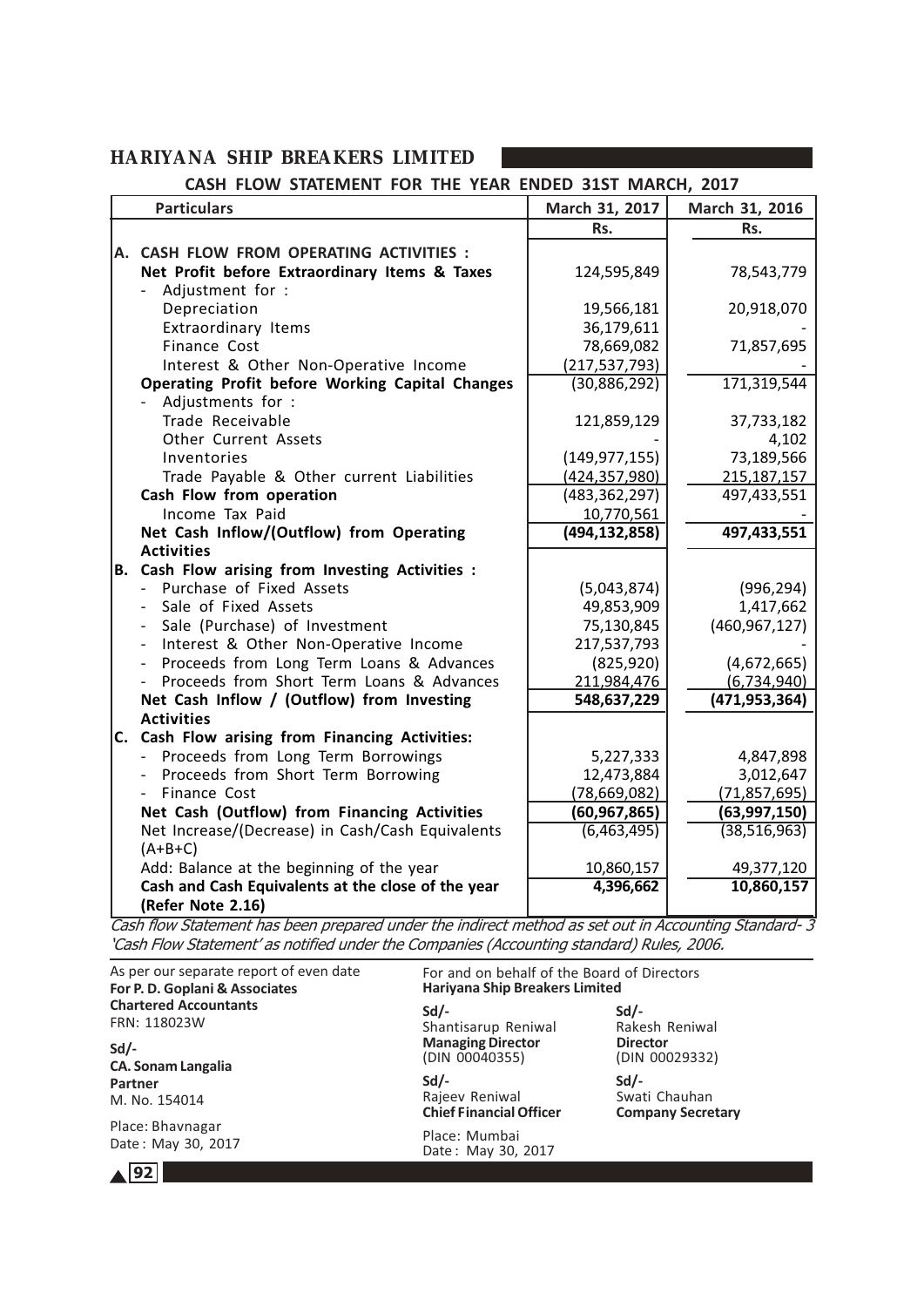#### **1. CORPORATE INFORMATION:**

Hariyana Ship Breakers Limited is a public company domiciled in India and incorporated under the provisions of the Companies Act, 1956. The company has its primary listing on BSE Limited.

During the year, the Company was engaged in Ship Recycling (ship breaking), Manufacturing of Sponge Iron & Steels, Trading 'in Ferrous & Non-Ferrous Metals and Coal and Investment. As and when any surplus fund are available, the same is given on interest to other parties and also invested in the shares and securities to earn short term and long term capital gains.

### **2. SIGNIFICANT ACCOUNTING POLICIES ON ACCOUNTS:**

#### **2.1. Basis of preparation of financial Statements:**

- a. The financial statements are prepared in accordance with Indian Generally Accepted Accounting Principles (GAAP) under the historical cost convention on accrual basis. GAAP comprises mandatory accounting standards as prescribed under Section 133 of the Companies Act 2013, read with Rule 7 of the Companies (Accounts) Rules, 2014. The Company follows the mercantile system of accounting and recognizes income and expenditure on accrual basis to the extent measurable and where there is certainty of ultimate realization of incomes. The accounting policies adopted in the preparation of financial statements are consistent with those of previous year.
- b. Accounting policies have been consistently applied except where a newly-issued accounting standard is initially adopted or a revision to an existing accounting standard requires a change in the accounting policy hitherto in use.

#### **2.2. USE OF ESTIMATES:**

- a. Preparation of financial statements in conformity with GAAP requires the management to make estimates and assumptions that affect the reported amounts of assets and liabilities, disclosures of contingent assets and liabilities at the date of financial statements and the reported amounts of revenues and expenses during the reporting period. Actual results could differ from these estimates. Any revision to accounting estimates is recognized prospectively in current and future periods.
- b. All material expenditure and income to the extent considered payable and receivable are accounted for on accrual basis, except for insurance claim and refunds/subsidy from statutory authorities, which are accounted on cash basis, keeping in view the concept of materiality.
- c. Accounting estimates could change from period to period. Accrual results could differ from these estimates. Appropriate changes in estimate are made as the Management becomes aware of changes in circumstances surrounding the estimate. Changes in estimates are reflected in the financial statements in the period in which changes are made and, if material, their effects are disclosed in the notes to the financial statements.

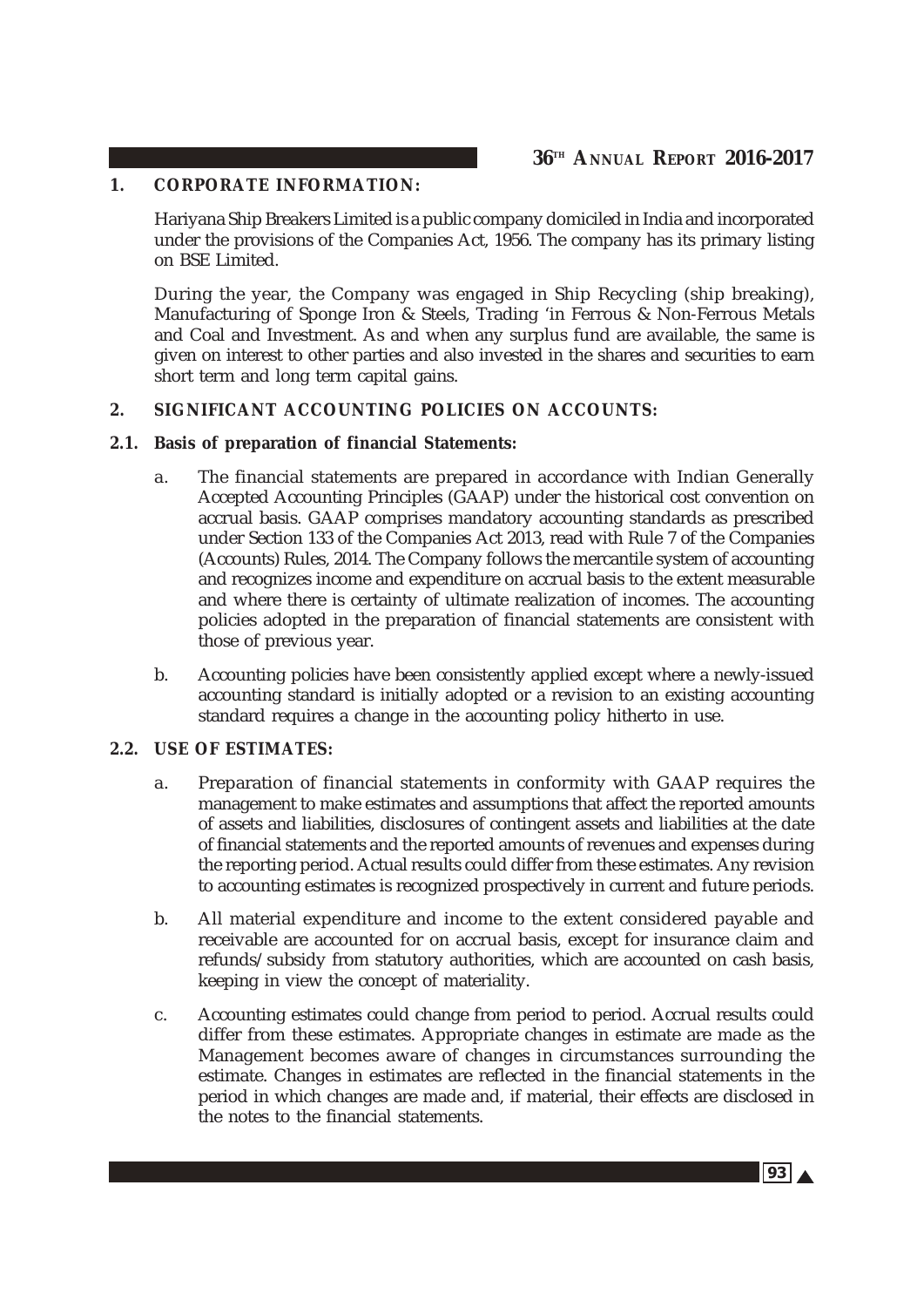### **2.3. REVENUE RECOGNITION:**

Revenue is recognized to the extent that it is probable that the economic benefits will flow to the company and the revenue can be reliably measured.

#### **Sale of Goods**

Revenue from sale of goods is recognized when all the significant risks and rewards of ownership of the goods have been passed to the buyer, usually on delivery of the goods. Further, sales are exclusive of all duties and taxes and net of returns, claims, rebates, discounts, etc.

#### **Income from Rent-Services**

Income from Rent-Services is recognized on performance of the contract and acceptance of the services by the parties.

#### **Interest Income**

Revenues of interest Income is recognized on a time proportion basis taking into account the amount outstanding and the rate applicable.

Insurance, duty drawback and other claims are accounted for on receipt basis or as acknowledged by the appropriate authorities.

### **2.4. TANGIBLE FIXED ASSETS:**

- I. Capitalized at cost of acquisition.
- II. Fixed Assets are stated at cost, less accumulated depreciation (other than 'Freehold Land'). Cost comprises the purchase price, including duties and other non-refundable taxes or levies any directly attributable cost of bringing the asset to its working condition for the intended use. Any trade discounts and rebates are deducted in arriving at the purchase price.

Subsequent expenditure related to an item of fixed asset is added to its book value only if it increases the future benefits from the existing asset beyond its previously assessed standard of performance. All other expenses on existing fixed assets, including day-to-day repair and maintenance expenditure and cost of replacing parts, are charged to the statement of profit and loss for the period during which such expenses are incurred.

Gains or losses arising from discard/sale of tangible fixed assets are measured as the difference between the net disposal proceeds and the carrying amount of the asset and are recognized in the statement of profit and loss when the asset is discarded/ sold.

III. In the event of the same having been revalued, they are stated at the revalued figures. Expenditure relating to Tangible fixed assets is added to costs only when the same involved modification work whereby it increases the life of the assets.

 $\blacktriangle$  94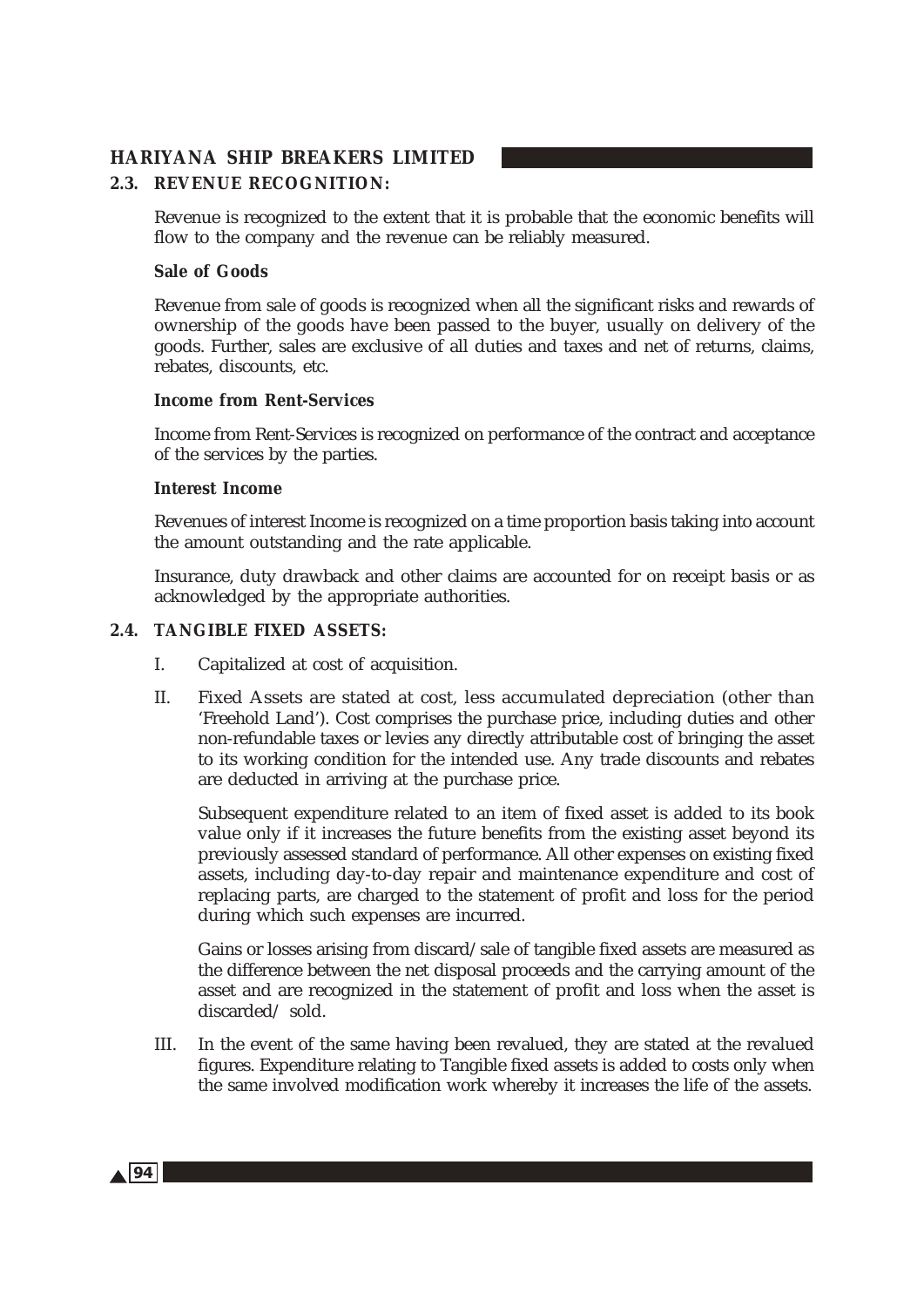### **2.5. DEPRECIATION ON TANGIBLE ASSETS:**

I. Depreciation on tangible assets is provided on the straight-line method over the useful lives of the assets estimated by the Management. Depreciation for assets purchased during a period is proportionately charged.

Useful lives and residual values of assets are reviewed periodically.

II. No depreciation is provided for assets sold during the year whereas pro-rata depreciation is provided on assets acquired during the year.

#### **2.6. VALUATION OF INVENTORIES:**

Inventories of Raw Materials - Ships are stated at Cost values. Cost comprises all cost of purchase, cost of conversion and other cost incurred in bringing the inventories to their present location and condition. Cost formulas used are First -in -First -out. Inventories of Finished Goods are stated at lower of cost or net realizable value.

Consumable stores and spares are written off at the time of purchase itself.

In ship recycling units, the weight of the ship purchased is accounted in terms of LDT/MT of the ship at the time of its construction. Ascertaining of weight of ship at the time of purchase is not possible due to its nature and size. There is loss of weight on account of corrosion and other factors during the usage of the ship and its voyage for long period of the years. Inventory at the close of the year is ascertained by reducing the weight of the scrap sold together with the estimated wastage of the material.

#### **2.7. INVESTMENTS:**

Investments are classified into current and Long-term investment based on the Managements' intention. Current Investments are stated at lower of cost and fair market value. Long term investments are carried at cost less provisions recorded to recognize any decline, other than temporary, in the carrying value of investments.

#### **2.8. RETIREMENT BENEFITS:**

#### **i) Gratuity**

The management is of the opinion that since none of the employees of the company were in continuous service of more than five years and accordingly making provision of the gratuity does not arise. However, if payment on account of gratuity arises due to happening of any incidents as provided under the applicable provisions of the law, the same will be accounted as and when incurred.

#### **ii) Pension**

The management is also of the opinion that the payment under Pension Act is not applicable to the Company.

#### **iii) Contribution to Provident Funds**

than the contribution payable to the provident fund.

The company contributes to the employee's provident fund maintained under the Employees Provident Fund Scheme of the Central Government and the same is charged to the Profit & Loss Account. The company has no obligation, other

 $|95|$   $\triangle$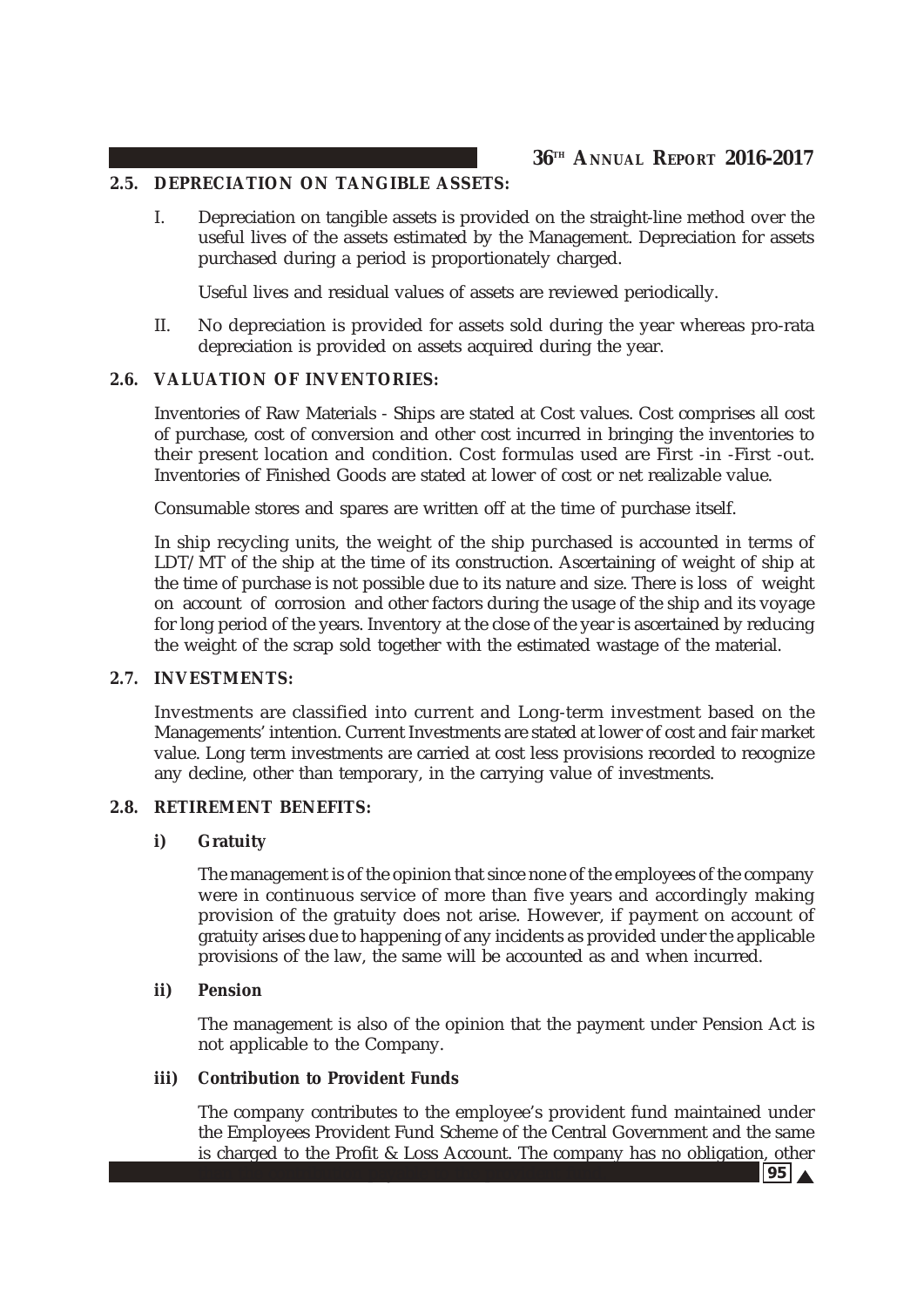#### **iv) Other short term benefits**

Expense in respect of other short term benefits is recognized on the basis of the amount paid or payable for the period during which services are rendered by the employee.

#### **2.9. TAXES ON INCOME :**

#### **Current Tax**

Provision for current Tax is determined as the tax payable in respect of taxable income for the year and is computed in accordance with relevant tax regulations and the provisions of Income Tax Act, 1961.

Advance taxes and provisions for current income taxes are presented in the balance sheet after off-setting advance taxes paid and TDS/TCS receivables.

### **Deferred Tax**

Deferred tax liability resulting from timing differences between taxable Income and accounting income is accounted for at the current rate of tax or substantively enacted tax rates as at reporting date, to the extent that the timing differences are expected to crystallize.

Deferred tax assets are recognized where realization is reasonably certain whereas in case of carried forward losses or unabsorbed depreciation, deferred tax assets are recognized only if there is a virtual certainty supported by convincing evidence that such deferred tax assets will be realized.

# **2.10. FOREIGN CURRENCY TRANSACTIONS:**

The company is exposed to currency fluctuations on foreign currency transactions. Transactions denominated in foreign currency are recorded at the original rates of exchange in force/ notional determined exchange rates at the time transactions are affected. Exchange difference arising on foreign exchange transactions settled during the year is recognized in the Statement of profit and loss of the year.

In the case of forward contract, if any, difference between the forward rates and the exchange rates on the transaction dates is recognized as income or expenses over the lives of the related contracts. The Profit/Loss arising out of the cancellation or renewal of forward exchange contract is recorded as Income/ Expense for the period.

Monetary assets/ liabilities relating to foreign currency transaction are stated at exchange rate prevailing at the end of the year and exchange difference in respect thereof is charged to statement of Profit & Loss.

### **2.11. PROVISIONS, CONTINGENT LIABILITIES AND CONTINGENT ASSETS:**

Provisions are recognized only when there is a present obligation, as a result of past events, and when a reliable estimate of the amount of obligation can be made. Contingent liability is disclosed for:

i) Possible obligations which will be confirmed only by future events not within the control of the Company or,

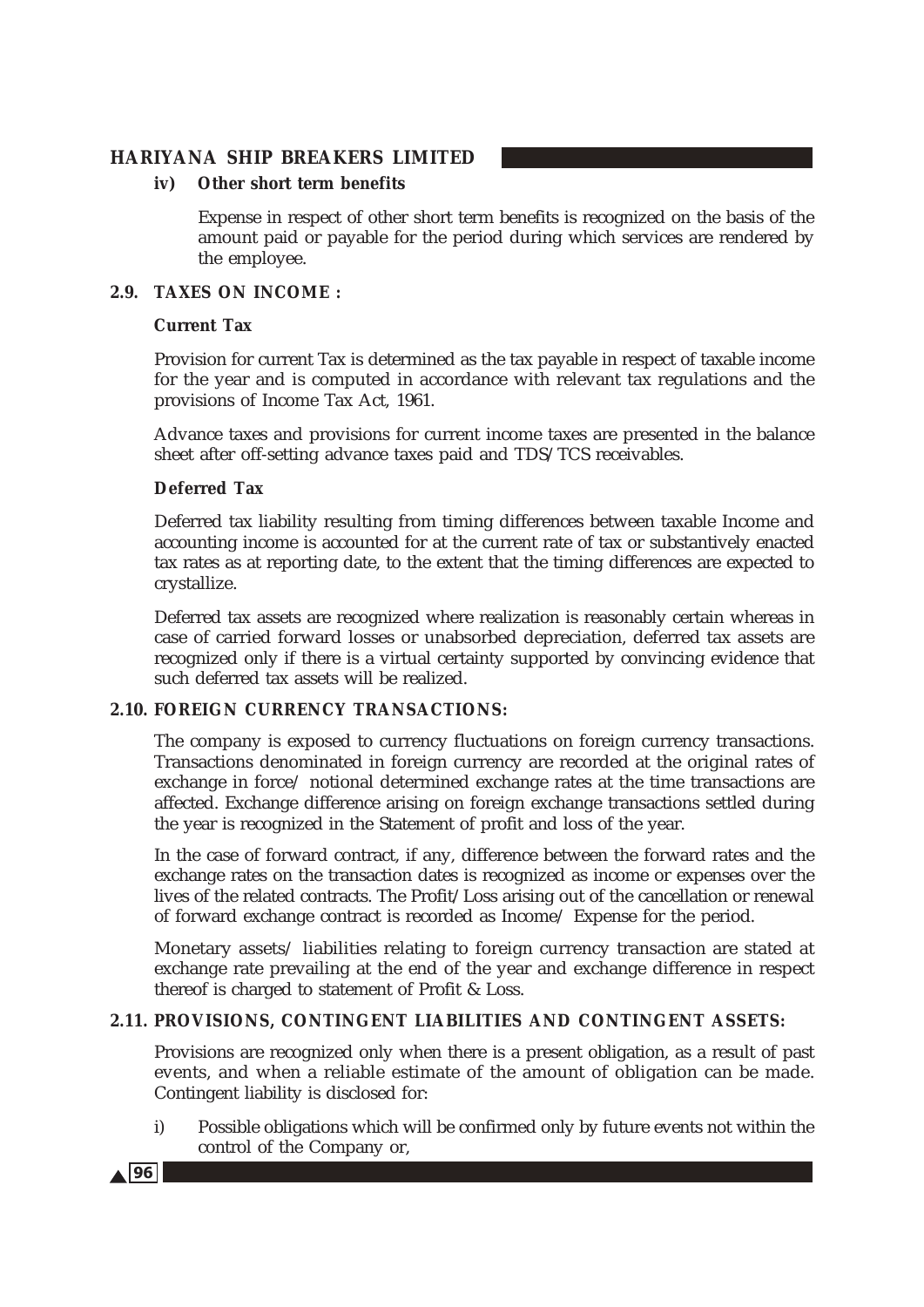ii) Present obligations arising from past events where it is not probable that an outflow of resources will be required to settle the obligation or a reliable estimate of the amount of the obligation cannot be made.

Contingent Assets are not recognized in the financial statements since this may result in the recognition of income that may never be realized.

### **2.12. CASH & CASH EQUIVALENTS:**

Cash and cash equivalents comprise cash and cash on deposit with banks. The company considers all highly liquid investment with a remaining maturity at the date of purchase of three months or less and that are readily convertible to known amounts of cash to be cash equivalents.

# **2.13. CASH FLOW STATEMENT:**

Cash flows are reported using the indirect method, whereby profit before tax is adjusted for the effects of transaction of a non-cash nature, any deferral or accruals of past or future operating cash receipts or payment and item of income or expenses associated with investing or financing cash flows. The cash flows from operating, investing and financing activities of the Company are segregated.

# **2.14. IMPAIRMENT OF ASSETS:**

The company assesses at each balance sheet date, the management reviews the carrying amounts of its assets included in each cash generating unit to determine whether there is any indication that those assets were impaired. If any such indication exists, the recoverable amount of the asset is estimated in order to determine the extent of impairment. Recoverable amount is the higher of an asset's net selling price and value in use. In assessing value in use, the estimated future cash flows expected from the continuing use of the asset and from its disposal are discounted to their present value using a pre-tax discount rate that reflects the current market assessments of time value of money and the risks specific to the asset.

### **2.15. SEGMENT INFORMATION :**

The company has recognized its segments according to business activities carried on by it, to enhance executive-customer relationships, improve focus on each business activities and increase management oversight. The accounting principles used in the preparation of the financial statements are consistently applied to record revenue and expenditure in individual segments, and are set out in the significant accounting policies.

Business segments of the company are primarily categorized as:

- Trading & Investment
- Ship Breaking
- Steel & Power
- Trading Unit BVN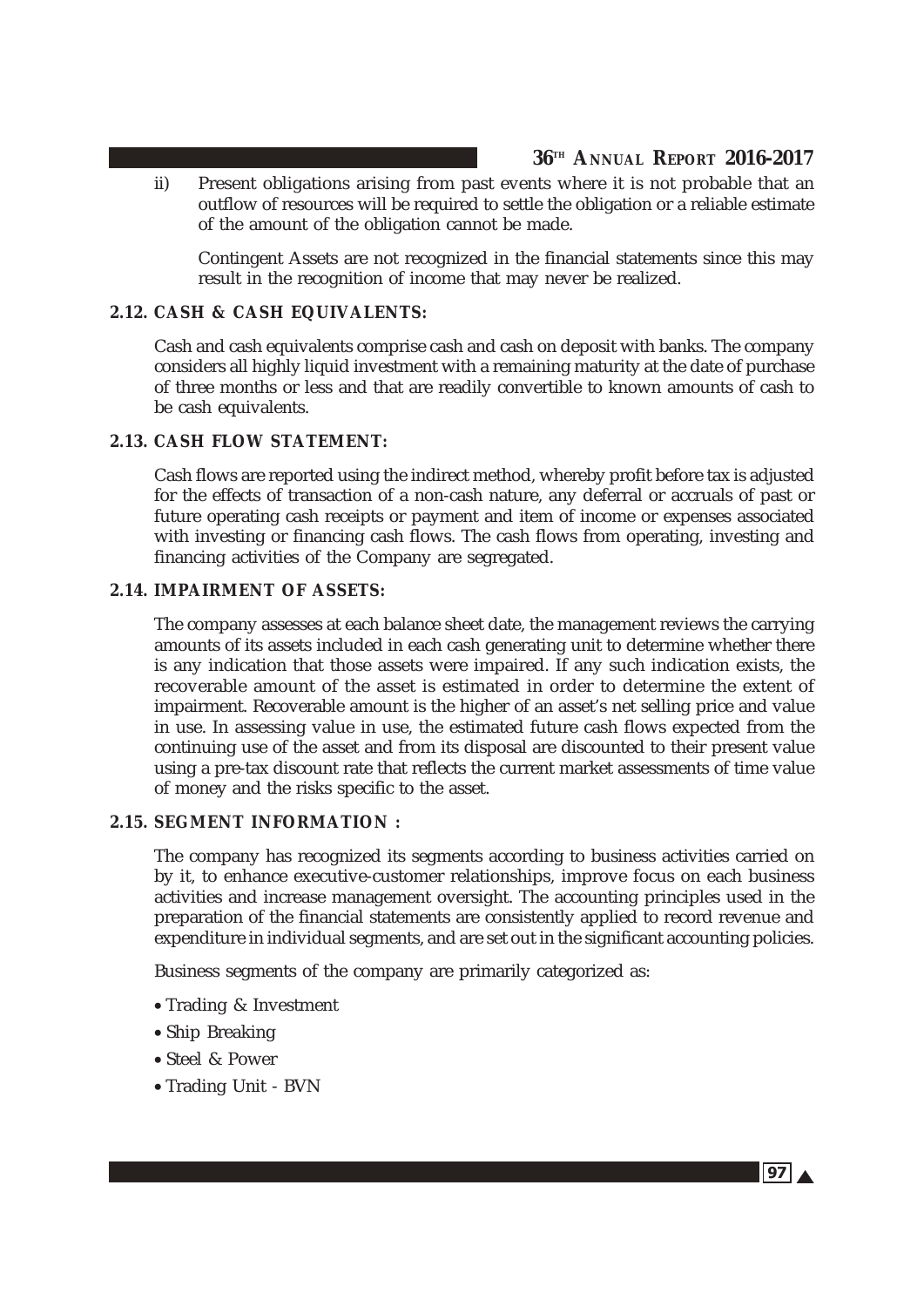Revenue and identifiable operating expenses as well as Assets and Liabilities in relation to segments are categorized based on the items that are individually identifiable to that segment.

#### **2.16. EARNINGS PER SHARE :**

Basic and Diluted Earnings per shares are calculated by dividing the net profit attributable to the ordinary shareholders by the weighted average number of ordinary shares outstanding during the year.

The Company reports basic and diluted earnings per share in accordance with Accounting Standard issued by the Institute of Chartered Accountant of India. Basic earnings per share are computed by dividing the net profit for the year by the Weighted Average Number of equity shares outstanding during the year. Diluted earnings per share is computed by dividing the net profit for the year by weighted average number of equity shares outstanding during the year as adjusted for the effects of all dilutive potential equity shares except where results are anti-dilutive. Statement showing the computation of EPS is as under:

| <b>Particulars</b>                                                                | March 31, 2017 | March 31, 2016 |
|-----------------------------------------------------------------------------------|----------------|----------------|
| Net profit after tax                                                              | 9,45,71,723    | 7,42,76,014    |
| Weighted Average Number of<br><b>Equity Shares Outstanding</b><br>during the year | 61,66,667      | 61,66,667      |
| <b>Basic Earning Per Share</b>                                                    | 15.34          | 12.04          |
| Diluted Earning Per Share                                                         | 15.34          | 12.04          |

As per our report of even date For P. D. Goplani & Associates Chartered Accountants FRN: 118023W

Sd/- CA. Sonam Langalia Partner M. No. 154014

Place: Bhavnagar Date :May 30, 2017 For and on behalf of the Board of Directors Hariyana Ship Breakers Limited

| $Sd/-$                         | $Sd$ /-                  |
|--------------------------------|--------------------------|
| Shantisarup Reniwal            | Rakesh Reniwal           |
| <b>Managing Director</b>       | <b>Director</b>          |
| (DIN 00040355)                 | (DIN 00029332)           |
| $Sd/-$                         | $Sd$ /-                  |
| Rajeev Reniwal                 | Swati Chauhan            |
| <b>Chief Financial Officer</b> | <b>Company Secretary</b> |
|                                |                          |

Place: Mumbai Date : May 30, 2017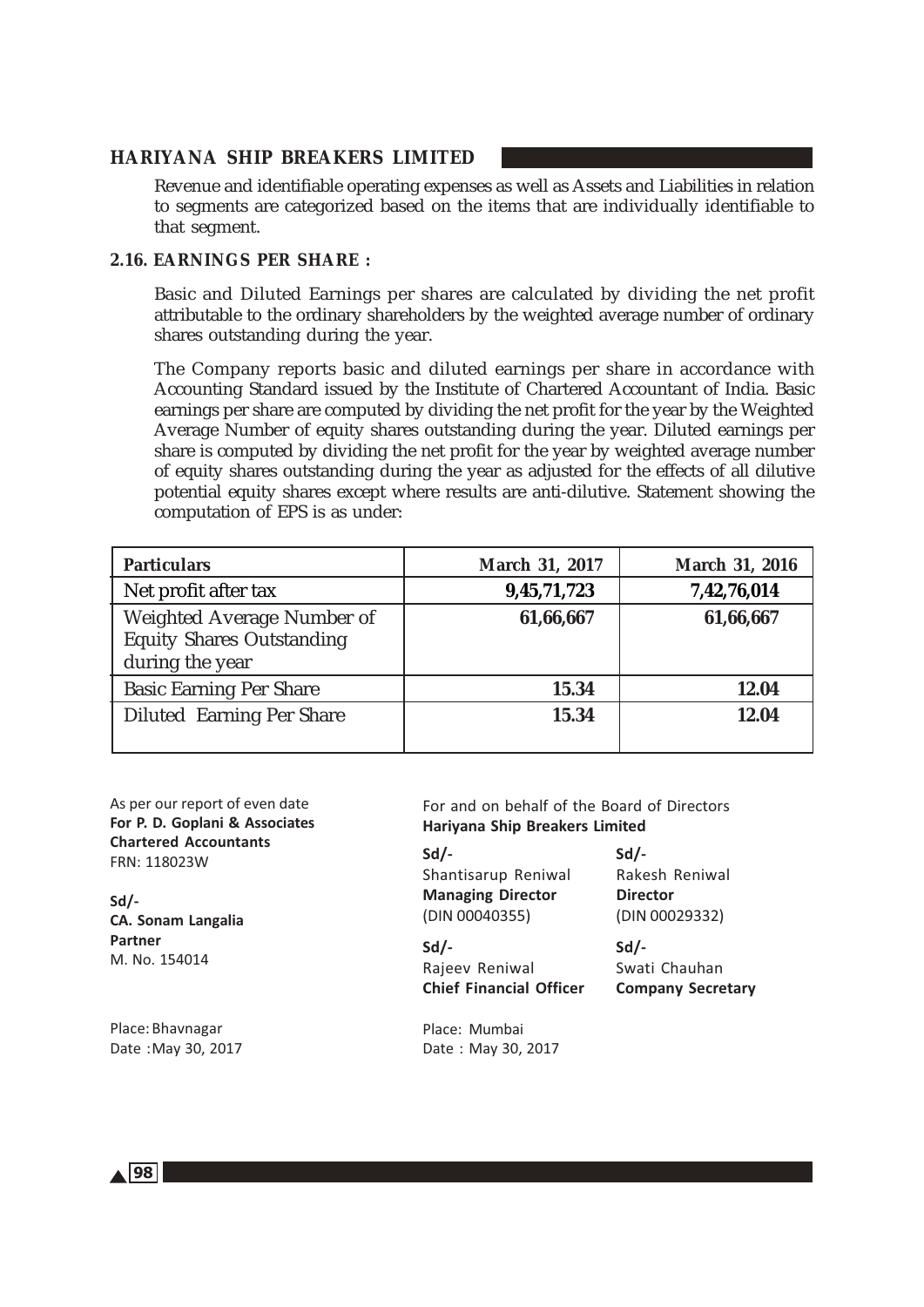# 2. NOTES ON ACCOUNTS FOR THE YEAR ENDED MARCH 31, 2017

#### 2.1 SHARE CAPITAL

| <b>Particulars</b>                                 | As at          |                |  |
|----------------------------------------------------|----------------|----------------|--|
|                                                    | March 31, 2017 | March 31, 2016 |  |
| <b>AUTHORISED CAPITAL</b>                          |                |                |  |
| Equity Shares of Rs. 10/- Each                     | 65,000,000     | 65,000,000     |  |
| 4% Redeemable Preference Share of<br>Rs. 10/- Each | 50,000,000     | 50,000,000     |  |
|                                                    |                |                |  |
| <b>ISSUED SHARES CAPITAL</b>                       |                |                |  |
| Equity Shares of Rs. 10/- Each                     | 61,666,670     | 61,666,670     |  |
| <b>SUBSCRIBED &amp; PAID UP CAPITAL</b>            |                |                |  |
| Equity Shares of Rs. 10/- Each                     | 61,666,670     | 61,666,670     |  |
| Total                                              | 61,666,670     | 61,666,670     |  |

Notes

#### a) The reconciliation of the number of outstanding shares as at 31st March, 2017 and 31st March, 2016 is set out below:

| <b>Particulars</b>                         |               | March 31, 2017 | March 31, 2016 |            |  |
|--------------------------------------------|---------------|----------------|----------------|------------|--|
|                                            | <b>Number</b> | <b>Amount</b>  | <b>Number</b>  | Amount     |  |
| At the beginning of the year               | 6,166,667     | 61,666,670     | 6,166,667      | 61,666,670 |  |
| Add: Issue of Bonus Shares during the year |               |                |                |            |  |
| Less: Shares bought back during the year   |               |                |                |            |  |
| Shares outstanding at the end of the year  | 6,166,667     | 61,666,670     | 6,166,667      | 61,666,670 |  |

#### b) The details of shareholder holding more than 5% shares as at 31st March, 2017 and 31st March, 2016 is set out below:

| <b>NAME OF SHAREHOLDER</b> |                         | March 31, 2017 |                | March 31, 2016 |                |
|----------------------------|-------------------------|----------------|----------------|----------------|----------------|
|                            |                         | No. of Shares  | $%$ of         | No. of Shares  | % of           |
|                            |                         |                | <b>Holding</b> |                | <b>Holding</b> |
|                            | Rakesh Reniwal          | 858,230        | 13.92%         | 858,230        | 13.92%         |
| 2                          | Lalitadevi Reniwal      | 414,800        | 6.72%          | 414,800        | 6.72%          |
| 3                          | Sanjeev Reniwal         | 438,267        | 7.11%          | 438,267        | 7.11%          |
| 4                          | Shantisarup Reniwal HUF | 625,178        | 10.14%         | 625,178        | 10.14%         |
| 5                          | Rajeev Reniwal          | 1,539,009      | 24.96%         | 1,539,009      | 24.96%         |
| 6                          | Unnati Reniwal          | 400,000        | 6.49%          | 400,000        | 6.49%          |

As per records of the company, including its register of shareholders/members and other declarations received from share holders regarding beneficial interest, the above shareholding represents both legal and beneficial ownership of shares.

 $\sqrt{99}$   $\triangle$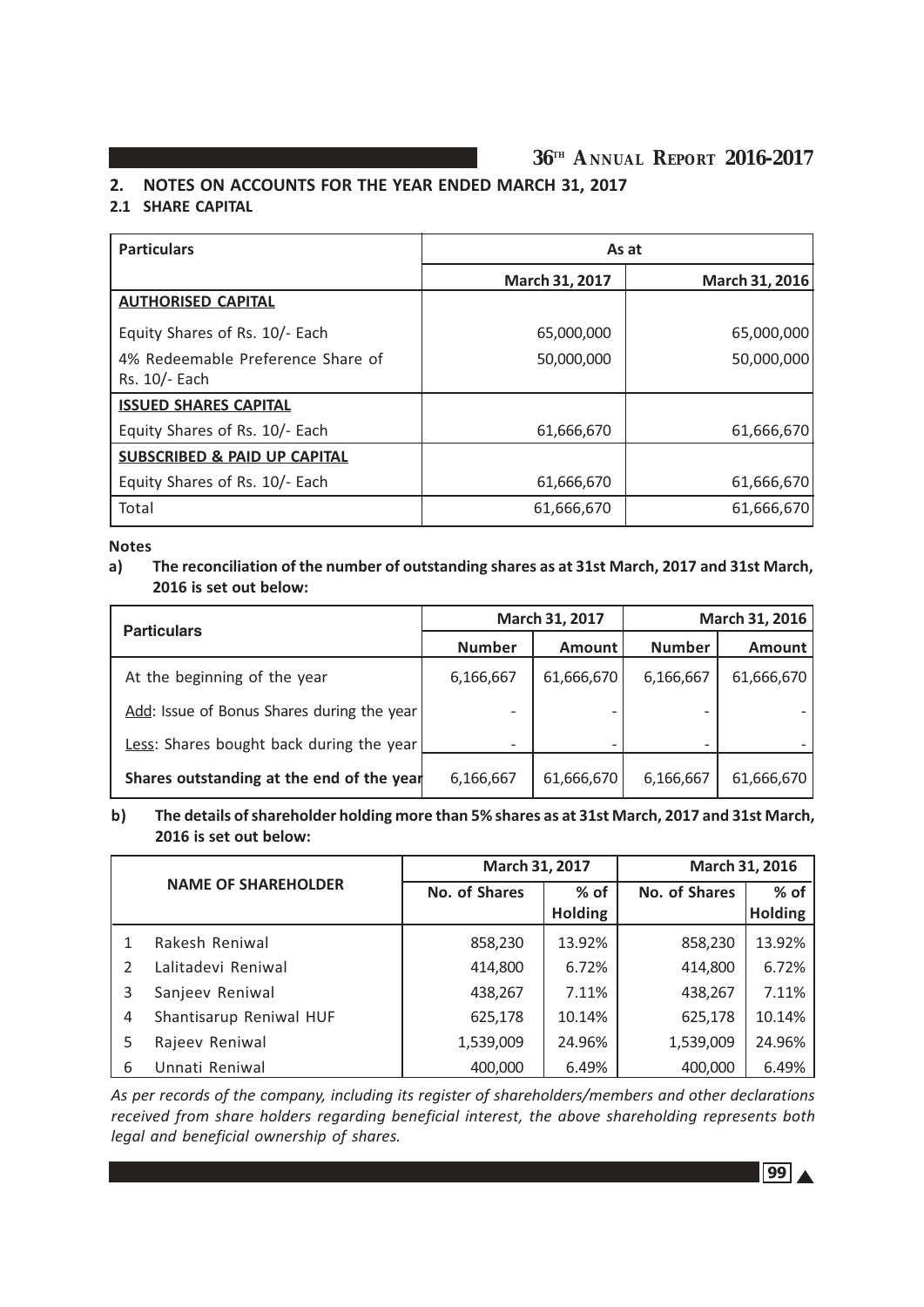#### C) Terms/rights attached to equity shares

The company has only one class of equity shares having a par value of Rs.10/-. Each holder of equity share is entitled to one vote per share. The company declares and pays dividend in Indian rupees. The dividend proposed by the Board of Directors is subject to approval of shareholders in the ensuing Annual General Meeting.

During the period ended 31st March 2017, the amount of per share dividend recognized as distributions to equity shareholder was NIL per share (PY Nil)

Preference shareholder do not have any voting right. They are entitled to dividend  $@$  4% before equity shareholders.

In the event of liquidation of the company, the holders of the Equity shares will be entitled to receive remaining assets of the company, after distribution of preferential amounts. The distribution will be in proportion to the number of equity shares held by the share holders.

| <b>Particulars</b>                                                | As at          |                |
|-------------------------------------------------------------------|----------------|----------------|
|                                                                   | March 31, 2017 | March 31, 2016 |
| A CAPITAL RESERVES                                                |                |                |
| <b>Balance as per the last Financial Statements</b>               | 89,360,940     | 89,360,940     |
| <b>Add:</b> Current Year Transfer                                 |                |                |
| <b>Closing Balance</b>                                            | 89,360,940     | 89,360,940     |
| <b>B CAPITAL REDEMPTION RESERVE</b>                               |                |                |
| <b>Balance as per the last Financial Statements</b>               | 50,000,000     | 50,000,000     |
| <b>Add:</b> Current Year Transfer                                 |                |                |
| Less: Written Back in Current Year                                |                |                |
| <b>Closing Balance</b>                                            | 50,000,000     | 50,000,000     |
| C SECURITIES PREMIUM ACCOUNT                                      |                |                |
| Balance as per the last Financial Statements                      | 14,038,400     | 14,038,400     |
| Add: Securities premium credited on Share issue                   |                |                |
| Less: Premium Utilized for various reasons                        |                |                |
| Amount utilized toward Issue of Fully paid<br><b>Bonus Shares</b> |                |                |
| <b>Closing Balance</b>                                            | 14,038,400     | 14,038,400     |
| <b>D REVALUATION RESERVE</b>                                      |                |                |
| <b>Balance as per the last Financial Statements</b>               | 4,430,961      | 5,099,018      |
| <b>Add:</b> Current Year Transfer                                 |                |                |
| Less: Written Back in Current Year                                | 668,057        | 668,057        |
| <b>Closing Balance</b>                                            | 3,762,904      | 4,430,961      |

#### 2.2 RESERVES & SURPLUS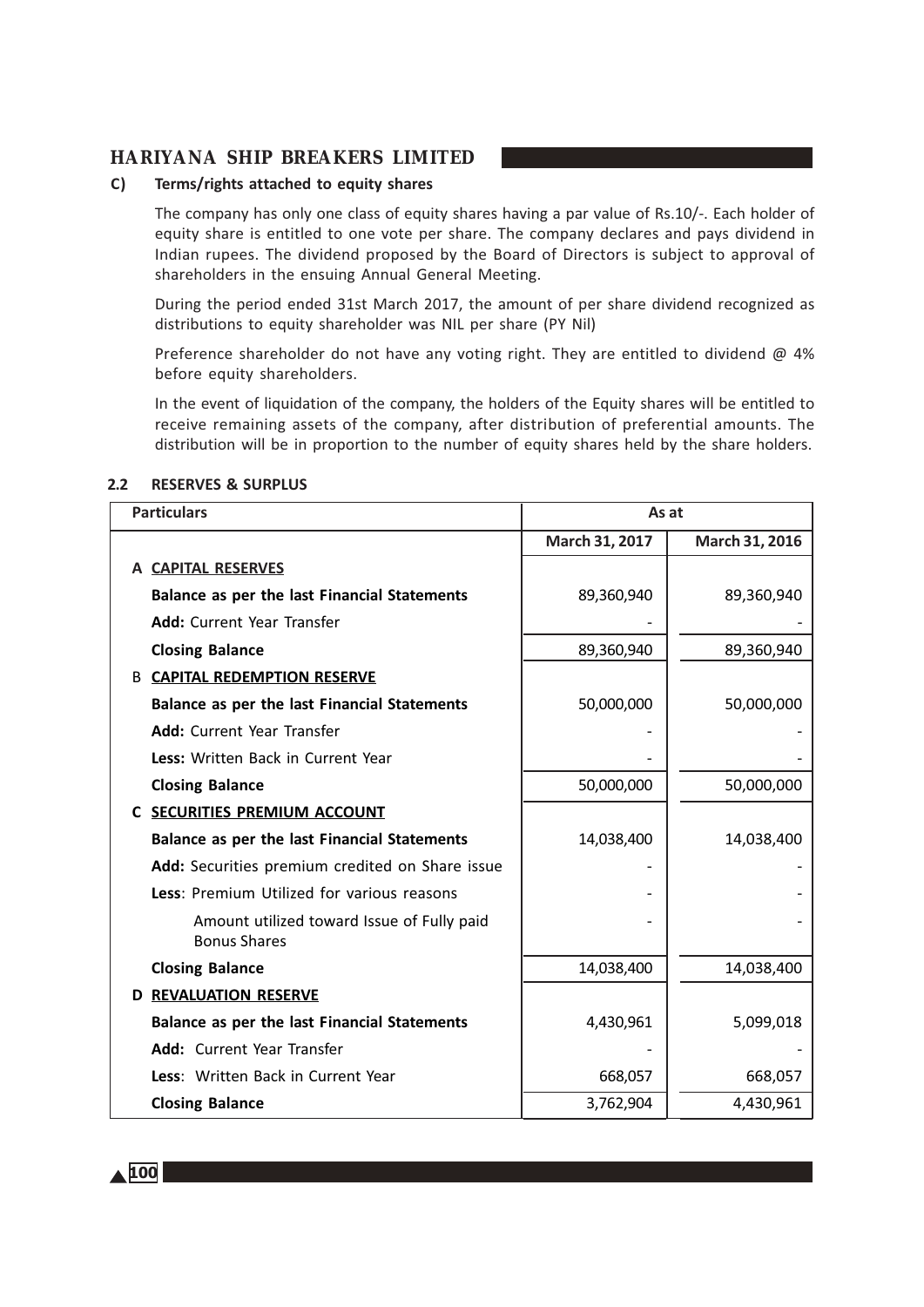| <b>Particulars</b>                                  | As at          |                |
|-----------------------------------------------------|----------------|----------------|
|                                                     | March 31, 2017 | March 31, 2016 |
| <b>GENERAL RESERVE</b><br>F.                        |                |                |
| <b>Balance as per the last Financial Statements</b> | 37,425,418     | 37,425,418     |
| <b>Add:</b> Current Year Transfer                   |                |                |
| Less: Written Back in Current Year                  |                |                |
| <b>Closing Balance</b>                              | 37,425,418     | 37,425,418     |
| F SURPLUS/(DEFICIT) IN THE STATEMENT OF             |                |                |
| <b>PROFIT &amp; LOSS</b>                            |                |                |
| Balance as per the last Financial Statements        | 798,333,471    | 724,057,456    |
| Net Profit/(Net Loss) For the current year          | 94,571,723     | 74,276,014     |
| <b>Transfer From Reserves</b>                       |                |                |
| <b>Less: APPROPRIATIONS</b>                         |                |                |
| Proposed Final Equity Dividend                      |                |                |
| Tax on Proposed Equity Dividends                    |                |                |
| <b>Transfer to General Reserves</b>                 |                |                |
| <b>Total Appropriations</b>                         |                |                |
| Net Surplus in the Statement of Profit & Loss       | 892,905,194    | 798,333,470    |
| <b>Total Reserve &amp; Surplus</b>                  | 1,087,492,856  | 993,589,189    |

#### 2.3 LONG TERM BORROWINGS

| <b>Particulars</b>               | As at          |                |  |
|----------------------------------|----------------|----------------|--|
|                                  | March 31, 2017 | March 31, 2016 |  |
| <b>UNSECURED</b>                 |                |                |  |
| <b>LOANS &amp; ADVANCES</b><br>A |                |                |  |
| - From Related Parties           | 69,762,307     | 64,534,974     |  |
| <b>Total</b>                     | 69,762,307     | 64,534,974     |  |

#### 2.4 DEFERRED TAX LIABILITIES

| <b>Particulars</b><br>As at     |                |                |
|---------------------------------|----------------|----------------|
| <b>Deferred Tax Liabilities</b> | March 31, 2017 | March 31, 2016 |
| - On account of Depreciation    | 5,735,002      | 22,661,046     |
| <b>Total</b>                    | 5,735,002      | 22,661,046     |

The major components of deferred tax assets/ liabilities, based on the tax effect of the timing difference as at the year end. Deferred tax is accounted using the tax rates and laws that are enacted or substantively enacted as on the balance sheet date.

#### 2.5 OTHER LONG TERM LIABILITIES

| <b>Particulars</b>            | As at          |                |  |
|-------------------------------|----------------|----------------|--|
| <b>Other Payables</b>         | March 31, 2017 | March 31, 2016 |  |
|                               |                |                |  |
| Advance from Customers        | 350,000        |                |  |
| Security Deposit From Tenants | 1,340,000      | 1,340,000      |  |
| <b>Total</b>                  | 1,690,000      | 1,340,000      |  |
|                               |                | 10             |  |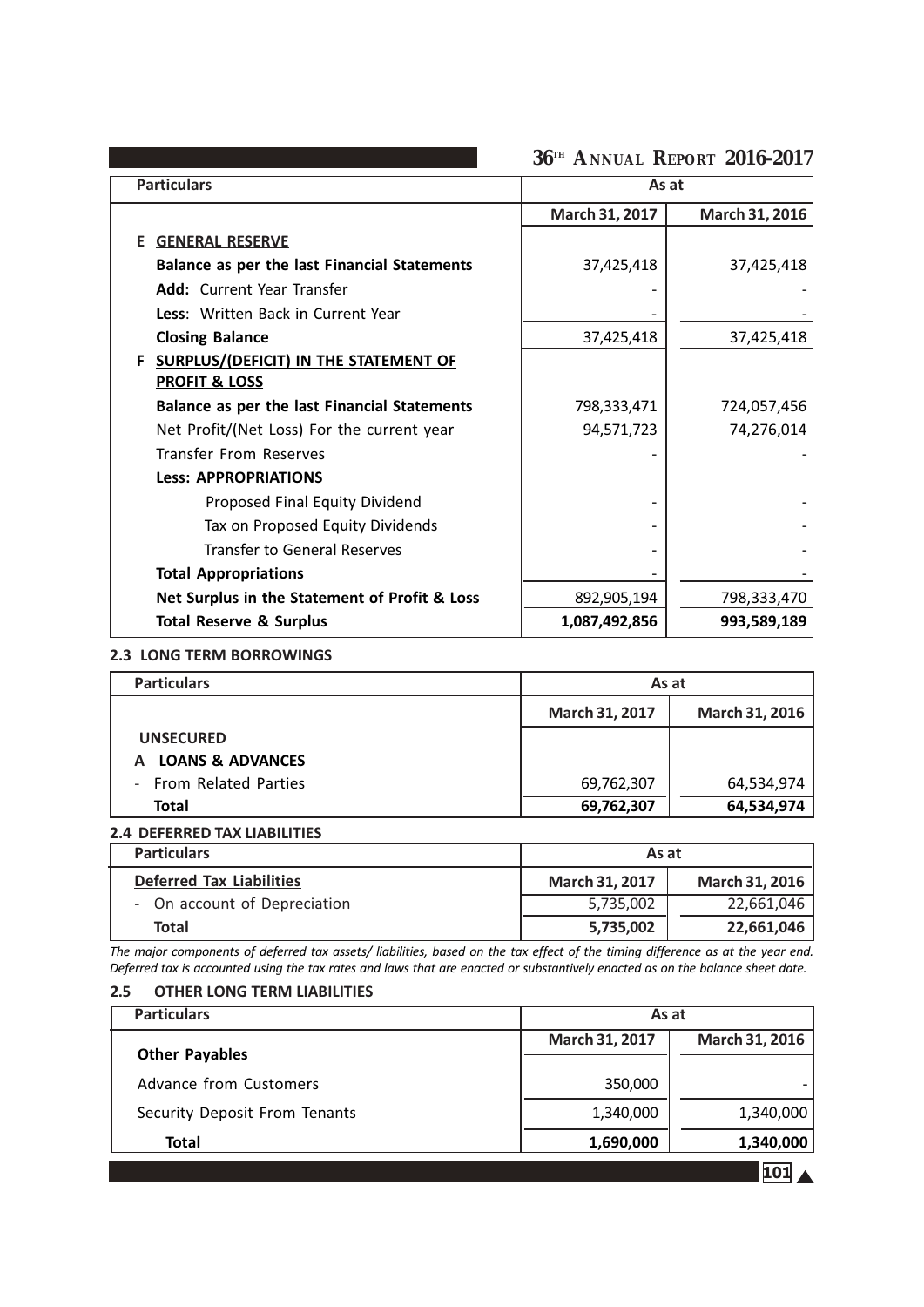# 2.6 SHORT TERM BORROWINGS

| <b>Particulars</b>               | As at          |                |
|----------------------------------|----------------|----------------|
|                                  | March 31, 2017 | March 31, 2016 |
| <b>SECURED</b>                   |                |                |
| A LOANS REPAYABLE ON DEMAND      |                |                |
| Working Capital Loans From Banks | 15,486,531     | 3,012,647      |
| Total                            | 15,486,531     | 3,012,647      |

#### Notes:

#### 1. Details of the secured short-term borrowings:

| <b>Particulars</b>                      | As at                    |                |
|-----------------------------------------|--------------------------|----------------|
|                                         | March 31, 2017           | March 31, 2016 |
| <b>Working Capital Loan from banks:</b> |                          |                |
| a - Punjab National Bank OD-376097      | 15,486,531               |                |
| b - Punjab National Bank CC-600         | $\overline{\phantom{0}}$ | 3,012,647      |
|                                         | 15,486,531               | 3,012,647      |

#### 2. Details of Security:

- a. Cash Credit facility from Punjab National Bank is secured by way of hypothecation of Stock of Raw-Material, Finished goods, Work in progress, Books debts & personal guarantee of the Directors.
- b. Bank overdraft facility from Punjab National Bank OD-376097 is secured by way of equitable mortgage of immovable property of the company & associated concern as collateral security & personal guarantee of the associated concern & relatives of the key management personnels.
- c. Cash Credit facility from Punjab National Bank CC 1040 is secured by way of hypothecation of Stocks & book debts of the company as primary security and equitable mortgage of immovable property of the company & associated concern as collateral security.

#### 2. 7 TRADE PAYABLES

| <b>Particulars</b>                                                             |                | As at          |
|--------------------------------------------------------------------------------|----------------|----------------|
|                                                                                | March 31, 2017 | March 31, 2016 |
| DUES OF CREDITORS OTHER THAN MICRO ENTERPRISES<br><b>AND SMALL ENTERPRISES</b> |                |                |
| - Creditors (For Goods)                                                        | 903,089,779    | 1,325,878,953  |
| - Other Creditors (For Expenses)                                               | 1,799,284      | 33,890,089     |
| <b>Total</b>                                                                   | 904,889,063    | 1,359,769,042  |

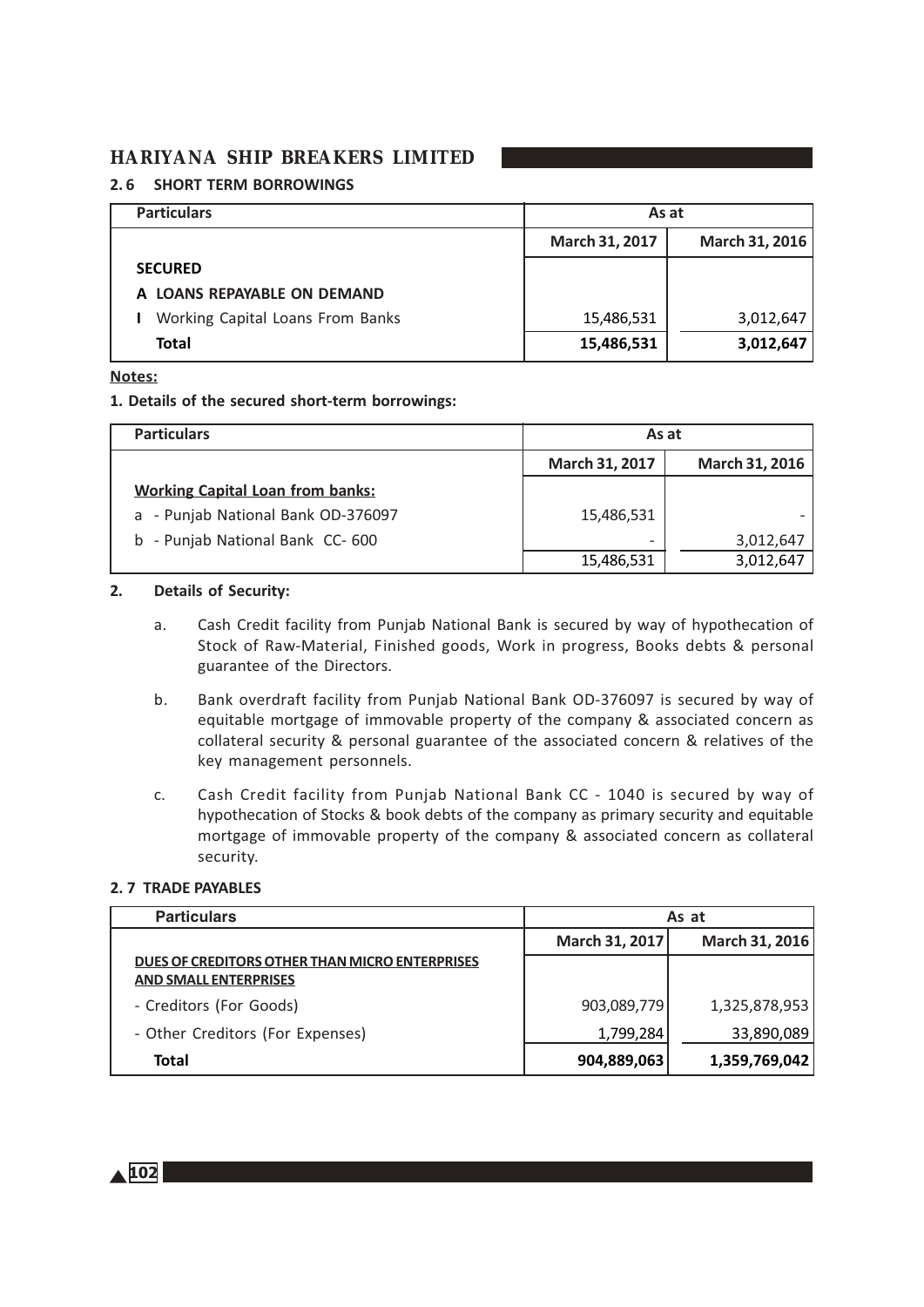#### 2. 8 OTHER CURRENT LIABILITIES

 $\mathcal{L}(\mathcal{L}(\mathcal{L}))$  and the contribution of  $\mathcal{L}(\mathcal{L})$  . The contribution of  $\mathcal{L}(\mathcal{L})$ 

| <b>Particulars</b>             |                | As at          |
|--------------------------------|----------------|----------------|
|                                | March 31, 2017 | March 31, 2016 |
| <b>OTHER PAYABLE</b>           |                |                |
| <b>Statutory Dues</b>          | 14,871,651     | 1,004,083      |
| Advance from Customers         | 3,341,367      |                |
| Magin Money                    | 26,600,001     | 15,395,001     |
| <b>Outstanding Liabilities</b> | 220,339        | 267,414        |
| <b>Total</b>                   | 45,033,358     | 16,666,498     |

#### 2. 9 SHORT- TERM PROVISIONS

| <b>Particulars</b>                  | As at          |                |
|-------------------------------------|----------------|----------------|
|                                     | March 31, 2017 | March 31, 2016 |
| (A) Provision for Employee Benefits |                |                |
| Salary & Bonus                      | 1,001,577      |                |
| Contribution to Provident Funds     | 107,667        | 8,622          |
| Contribution to ESIC                | 42,932         | 1,934          |
| <b>Outstanding Liabilities</b>      | 31,500         | 31,500         |
| (B) Others                          |                |                |
| Provision for Income Tax            | 663,520        |                |
| <b>Total</b>                        | 1,847,196      | 42.056         |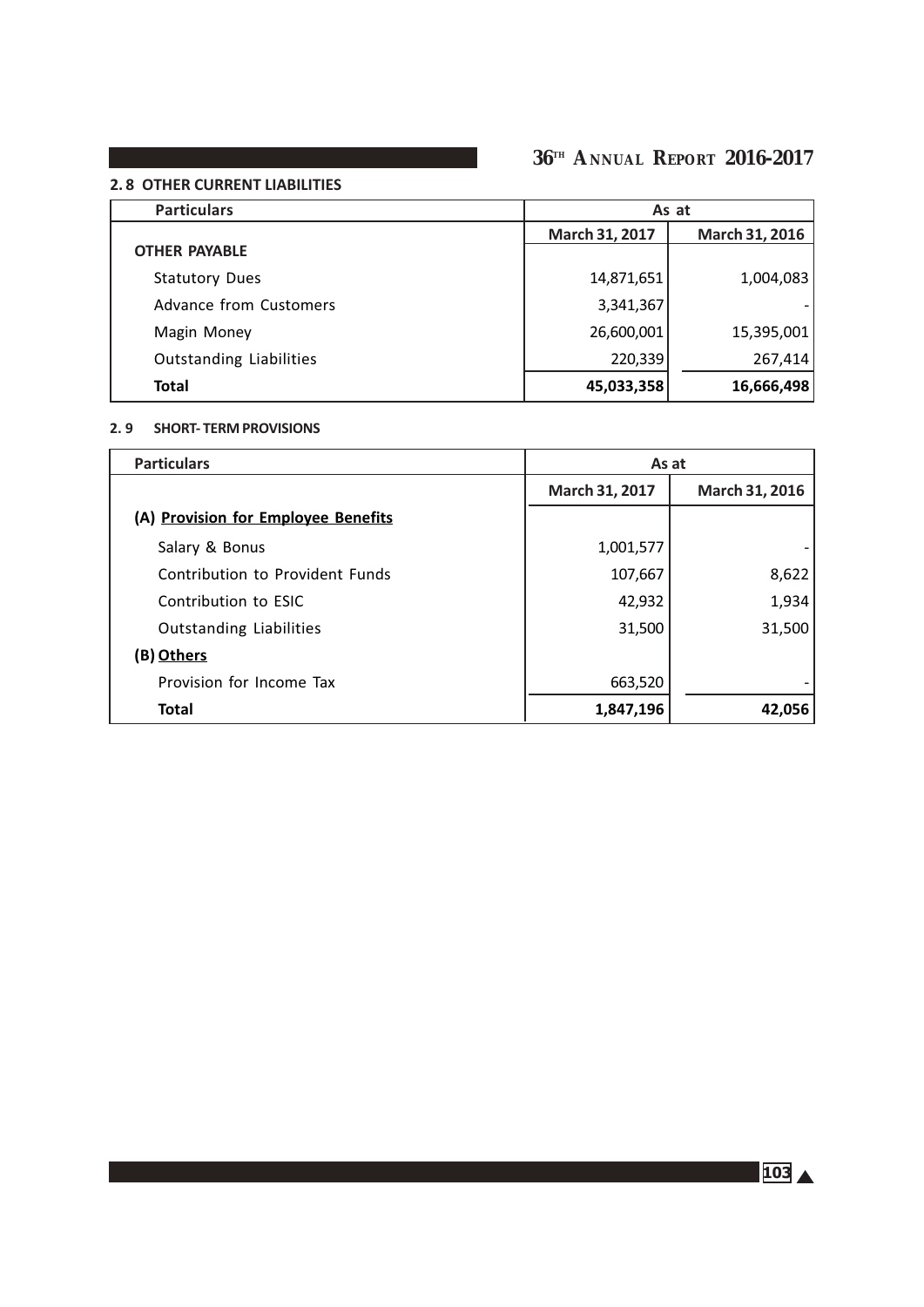| <b>ASSETS</b> |  |
|---------------|--|
| ē<br>FIXI     |  |
| $\tilde{=}$   |  |

|                               |                           |                 | <b>GROSS BLOCK</b> |                     |                         |                             |                         | DEPRICIATION           |                           |                           | <b>NET BLOCK</b>    |
|-------------------------------|---------------------------|-----------------|--------------------|---------------------|-------------------------|-----------------------------|-------------------------|------------------------|---------------------------|---------------------------|---------------------|
| <b>ASSETS</b>                 | 01.04.2016<br><b>ASON</b> | <b>ADDITION</b> | DEDUCTION          | 31.03.2017<br>TOTAL | 01.04.2016<br>OLdn      | <b>THE YEAR</b><br>DEP. FOR | ᅙ<br><b>REVALUATION</b> | <b>BACK</b><br>WRITTEN | 31.03.2017<br>TOTAL AS ON | 31.03.2017<br><b>ASON</b> | AS ON<br>31.03.2016 |
| <b>TANGIBLE ASSETS</b>        |                           |                 |                    |                     |                         |                             |                         |                        |                           |                           |                     |
| FACTORY LAND                  | 23,529,682                |                 |                    | 23,529,682          |                         |                             |                         |                        |                           | 23,529,682                | 23,529,682          |
| PREMISES - OTHER THAN FACTORY | 39,733,150                |                 |                    | 39,733,150          | 14,941,872              | 45,953                      | 595,291                 |                        | 15,583,116                | 24,150,034                | 24,791,278          |
| WAREHOUSE (LEASEHOLD)         | 4,817,420                 |                 |                    | 4,817,420           | 1,845,195               | 3,662                       | 72,766                  |                        | 1,921,623                 | 2,895,797                 | 2,972,225           |
| GODOWN                        | 96<br>1,356,79            |                 |                    | 1,356,796           | 549,417                 | 74,624                      |                         |                        | 624,041                   | 732,755                   | 807,379             |
| OFFICE                        | 2,041,059                 |                 | 2,041,059          |                     | 353,475                 | 12,932                      |                         | 366,407                |                           |                           | 1,687,584           |
| FLAT - MADHAV HILI            | 1,264,697                 |                 |                    | 1,264,697           |                         |                             |                         |                        |                           | 1,264,697                 | 1,264,697           |
| FACTORY BUILDING              | 19,409,471                |                 |                    | 19,409,471          | 902,921<br><u>ທ</u> ີ   | 625,660                     |                         |                        | 581<br>528,<br>ဖ          | 12,880,890                | 13,506,550          |
| ROADS & CULVETS               | 72,850                    |                 | 72,850             |                     | 23,618                  | 2,280                       |                         | 25,898                 |                           |                           | 49,232              |
| PLANT & MACHINERY             | 121,431,764               |                 | 120,841,134        | 590,630             | 77,220,075              | 10,525,357                  |                         | 645,664<br>87,         | 99,766                    | 490,864                   | 44,211,691          |
| CRANE                         | 16,805,083                |                 |                    | 16,805,083          | 8,091,319               | 1,313,767                   |                         |                        | 9,405,086                 | 7,399,997                 | 8,713,764           |
| POLLUTION CONTROL EQUIPMENTS  | 38,461,757                |                 | 38,461,757         |                     | 24,932,506              | 2,860,129                   |                         | 27,792,635             |                           |                           | 13,529,251          |
| PLANT & MACHINERY (OTHERS)    | 30,081,630                |                 | 30,081,630         |                     | 23,575,151              | 2,525,669                   |                         | 26,100,820             |                           |                           | 6,506,479           |
| ASBESTO HANDLING SYSTEM       | 283,500                   |                 |                    | 283,500             | 87,369                  | 17,946                      |                         |                        | 105,315                   | 178,185                   | 196,131             |
| OFFICE EQUIPMENTS             | 59<br>2,545,7             |                 | 1,672,787          | 872,952             | 2,302,214               | 15,045                      |                         | , 315<br>1,591,        | 725,944                   | 147,008                   | 243,525             |
| <b>OXYGEN TANK</b>            |                           | 2,101,000       |                    | 2,101,000           |                         | 109,553                     |                         |                        | 109,553                   | 991,447<br>$\ddot{ }$     |                     |
| MOBILE                        | 60<br>219,7               | 34,200          |                    | 253,960             | 196,072                 | 12,724                      |                         |                        | 208,796                   | 45,164                    | 23,688              |
| FURNITURE                     | 4,338,922                 |                 | 2,732,541          | 1,606,381           | 3,963,095               | 76,527                      |                         | 2,557,576              | 1,482,046                 | 124, 335                  | 375,827             |
| COMPUTERS                     | 2,765,166                 |                 | 1,487,601          | 1,277,565           | 2,672,953               | 25,073                      |                         | 1,482,618              | 1,215,408                 | 62,157                    | 92,213              |
| AIRCONDITIONERS               | 373,070                   |                 |                    | 373,070             | 120,169                 | 24,128                      |                         |                        | 144,297                   | 228,773                   | 252,901             |
| METAL DETECTOR                | 102,222                   |                 |                    | 102,222             | 52,728                  | 7,718                       |                         |                        | 60,446                    | 41,776                    | 49,494              |
| VEHICLES                      | 3,708,680                 | 1,339,079       |                    | 5,047,759           | 910,886                 | 577,440                     |                         |                        | 1,488,326                 | 559,433<br>$\tilde{3}$    | 2,797,794           |
| TRANSPORT VEHICLES            | 509,668                   |                 | 509,668            |                     | 484,183                 |                             |                         | 484,185                |                           |                           | 25,481              |
| PORTABLE GENERATOR SET        | 23,800                    |                 |                    | 23,800              | 22,610                  |                             |                         |                        | 22,610                    | 1,190                     | 1,190               |
| WIRE ROPES                    | 67<br>5,175,16            | 433,705         |                    | 5,608,872           | 950,942<br>$\mathbf{I}$ | 381,744                     |                         |                        | 2,332,686                 | 3,276,186                 | 3,224,225           |
| FIRE FIGHTING EQUIPMENTS      | $\ddot{34}$<br>165,1      |                 |                    | 165,134             | 98,539                  | 14,284                      |                         |                        | 112,823                   | 52,311                    | 66,595              |
| <b>BUILDING</b>               | 292,542                   |                 |                    | 292,542             | 56,417                  | 9,186                       |                         |                        | 65,603                    | 226,939                   | 236,125             |
| SPECTRO METER                 | 811,981                   |                 |                    | 811,981             | 275,727                 | 56,433                      |                         |                        | 332,160                   | 479,821                   | 536,254             |
| WEIGHING MACHINE              | 87,289                    |                 |                    | 87,289              | 51,844                  | 7,524                       |                         |                        | 59,368                    | 27,921                    | 35,445              |
| WEIGH BRIDGE                  | 1,555,818                 |                 |                    | 555,818             | 721,633                 | 143,779                     |                         |                        | 865,412                   | 690,406                   | 834,185             |
| WINCH                         | 1,091,375                 |                 |                    | 1,091,375           | 203,558                 | 75,518                      |                         |                        | 279,076                   | 812,299                   | 887,817             |
| TOTAL <sup>(A)</sup>          | 92<br>323,055,1           | 984<br>3,907,   | 197,901,027        | 129,062,149         | 171,606,488             | 544,655<br>$\overline{19}$  | 668,057                 | 148,047,118            | 43,772,082                | 85,290,067                | 151,448,702         |
| INTANGIBLE ASSESTS            |                           |                 |                    |                     |                         |                             |                         |                        |                           |                           |                     |
| WEBSITE                       | 107,630                   |                 |                    | 107,630             | 85,691                  | 21,526                      |                         |                        | 107,217                   | 413                       | 21,939              |
| TOTAL <sup>(B)</sup>          | 30<br>107,63              |                 |                    | 107,630             | 85,691                  | 21,526                      |                         |                        | 107,217                   | 413                       | 21,939              |
| CAPITAL WORK-IN-PROGRESS      |                           |                 |                    |                     |                         |                             |                         |                        |                           |                           |                     |
| GREEN PLOT                    |                           | 1,135,890       |                    | 1,135,890           |                         |                             |                         |                        |                           | 1,135,890                 |                     |
| TOTAL <sup>(C)</sup>          |                           | 1,135,890       |                    | 1,135,890           |                         |                             |                         |                        |                           | 1,135,890                 |                     |
| $TOTAL(A+B+C)$                | 323,162,822               | 5,043,874       | 197,901,027        | 130,305,669         | 171, 692, 179           | 19,566,181                  | 668,057                 | 148,047,118            | 43,879,299                | 86,426,370                | 151,470,641         |
| PREVIOUS YEAR                 | 323,970,043               | 996,294         | 1,803,521          | 323,162,816         | 150,491,938 20,918,070  |                             | 668,057                 | 385,888                | 171,692,177               | 151,470,639               | 173,478,105         |

**104**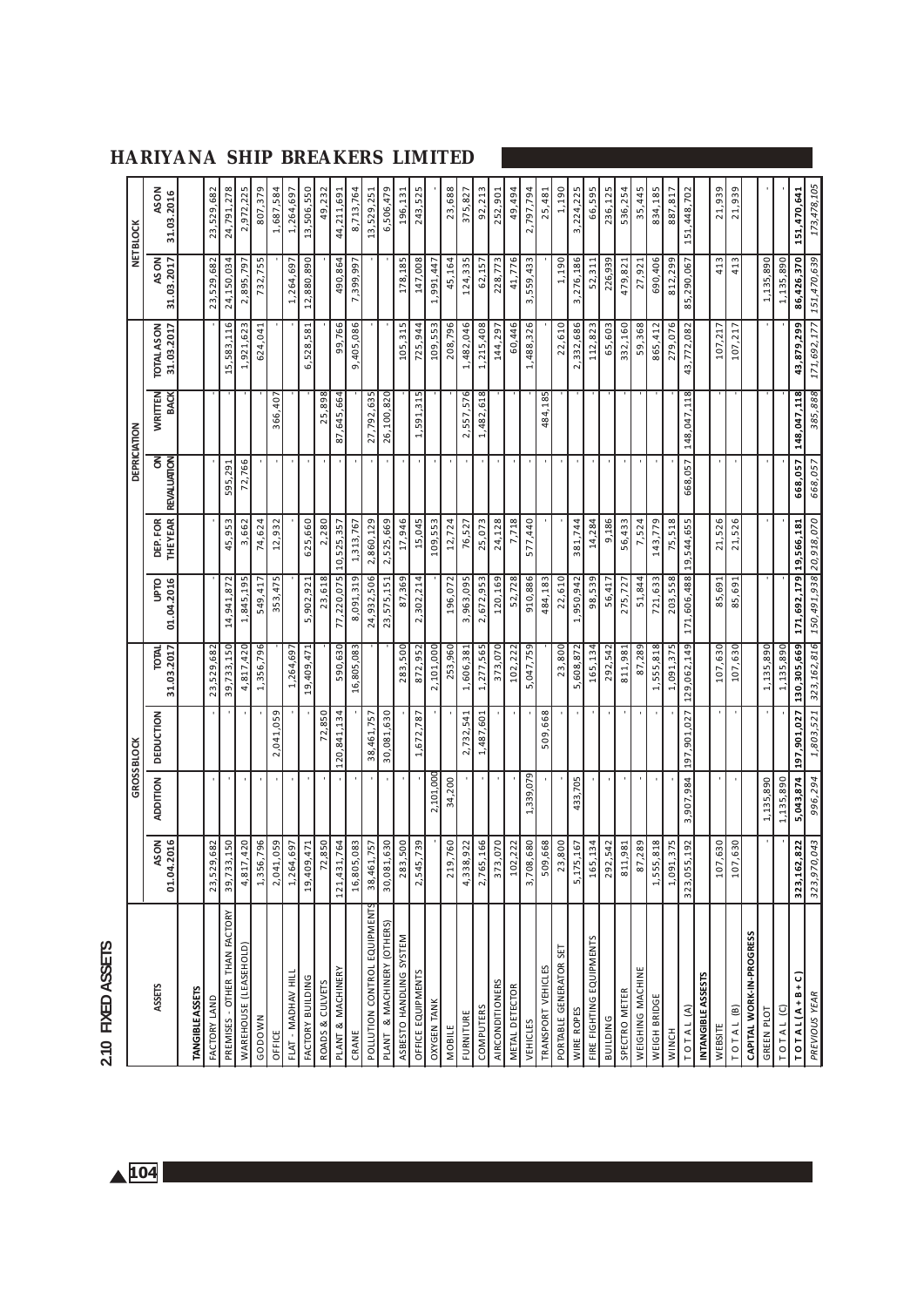#### 2.11 NON-CURRENT INVESTMENTS

| <b>Particulars</b>                             |                | As at          |
|------------------------------------------------|----------------|----------------|
|                                                | March 31, 2017 | March 31, 2016 |
| A LONG TERM INVESTMENTS (AT COST)              |                |                |
| <b>INVESTMENT IN EQUITY SHARES - UNQUOTED</b>  | 10             | 10             |
| The Cuffe Parade premises of Co-Operative Ltd. |                |                |
| 1 (PY 10) share of Rs.10/- each paid up        |                |                |
| <b>INVESTMENT IN EQUITY SHARES - QUOTED</b>    |                |                |
| <b>Inducto Steel Ltd</b>                       | 401            | 401            |
| 10 (PY 10) share of Rs.10/- each paid up       |                |                |
| <b>INVESTMENT IN MUTUAL FUNDS</b>              |                |                |
| PNB Principle Regular Growth Fund              |                | 163,256,308    |
| <b>INVESTMENTS IN PARTNERSHIP FIRMS *</b>      | 694,747,190    | 606,621,727    |
| Total                                          | 694,747,601    | 769,878,446    |

#### \* Details of Investment in Firms

| <b>Particulars</b>                                     | Share in Profit/ (Loss) | As at                        |                 |
|--------------------------------------------------------|-------------------------|------------------------------|-----------------|
|                                                        |                         | March 31, 2017               | March 31, 2016  |
| In Partnership Firms                                   |                         |                              |                 |
| <b>Fixed Capital</b>                                   |                         |                              |                 |
| Orchid Lakeview Developers                             | 33.33%                  | 100,000                      | 100,000         |
| White Mountain                                         | 25.00%                  | 25,000                       | 25,000          |
| Shree Balaji Associates                                | 5.00%                   | 25,000                       | 25,000          |
| Goyal Hariyana Construction<br>(*orchid woods project) | 50.00%                  |                              | 10,000,000      |
| Hariyana Developers                                    | 51.00%                  | $\qquad \qquad \blacksquare$ | 255,000         |
| Goyal Hariyana Realty                                  | 50.00%                  | 50,000                       | 50,000          |
| Hariyana Air Product                                   | 95.00%                  |                              | 4,500,000       |
| <b>Current A/c</b>                                     |                         |                              |                 |
| Whitefield Projects                                    | 40.00%                  | 420,386                      | 420,386         |
| Swastik Developers                                     | 33.33%                  | 48,070,149                   | 42,919,776      |
| Orchid Lakeview Developers                             | 33.33%                  | 289,094,688                  | 163,708,761     |
| Goyal Hariyana Construction                            | 50.00%                  | 46,675,788                   | 282,497,537     |
| White Mountain                                         | 25.00%                  | 123,047,695                  | 226,674,591     |
| Hariyana Developers                                    | 51.00%                  |                              | 143,942,059     |
| Goyal Hariyana Realty                                  | 50.00%                  | 105,905,054                  | 93,663,714      |
| Shree Balaji Associates                                | 5.00%                   | 60,114,674                   | (369, 531, 743) |
| Hariyana Air Product                                   | 95.00%                  | 21,218,756                   | 7,371,646       |
|                                                        |                         | 694,747,190                  | 606,621,727     |

\* The partnership deed of M/s. Hariyana Air Product has been re-consituted w.e.f. 08.07.2016. With the re-constitution, share in profit/(loss) of the company has been increased to 95% from 60%.

105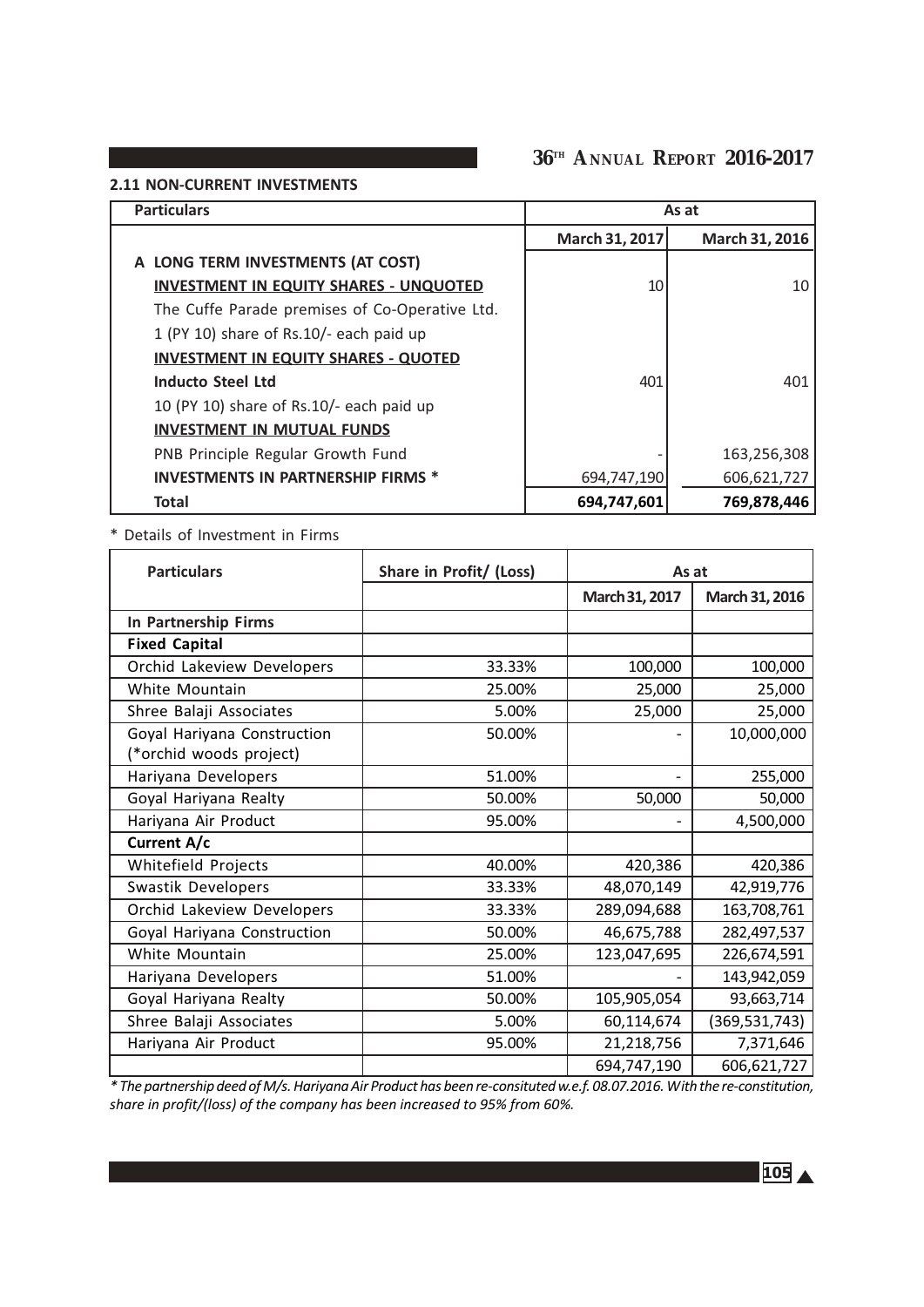### 2.12 LONG TERM LOANS & ADVANCES

| <b>Particulars</b>                              |                | As at          |
|-------------------------------------------------|----------------|----------------|
|                                                 | March 31, 2017 | March, 31 2016 |
| (Unsecured, considered good)                    |                |                |
| <b>A Security Deposits</b>                      | 670,219        | 170,219        |
| (A)                                             | 670,219        | 170,219        |
| <b>B</b> Other Loans and Advances               |                |                |
| - Balance with statutory/government authorities | 7,361,865      | 7,035,945      |
| (B)                                             | 7,361,865      | 7,035,945      |
| Total(A+B)                                      | 8,032,084      | 7,206,164      |

#### 2.13 INVENTORIES

|   | <b>Particulars</b>                                |                | As at          |
|---|---------------------------------------------------|----------------|----------------|
|   |                                                   | March 31, 2017 | March, 31 2016 |
|   | (As verified, valued and certified by management) |                |                |
| A | RAW MATERIALS & COMPONENTS                        |                |                |
|   | UNCUT SHIP                                        | 89,125,700     |                |
|   | SPONGE IRON                                       |                | 5,398,912      |
|   |                                                   | 89,125,700     | 5,398,912      |
| B | FINISHED GOODS                                    |                | 137,331        |
|   | STOCK- IN -TRADE                                  | 97,144,696     | 30,756,998     |
|   | Total                                             | 186,270,396    | 36,293,241     |

#### 2.14 TRADE RECEIVABLES

| <b>Particulars</b>                                   | As at          |                |
|------------------------------------------------------|----------------|----------------|
|                                                      | March 31, 2017 | March, 31 2016 |
| Trade receivables outstanding                        |                |                |
| For a period less than six months from the date they |                |                |
| are due for payment                                  |                |                |
| (Unsecured, Considered good)                         | 223,371,529    | 345,262,246    |
| 'A)                                                  | 223,371,529    | 345,262,246    |
| For a period exceeding six months from the date they |                |                |
| are due for payment                                  |                |                |
| (Unsecured, Considered good)                         | 1,878,817      | 1,847,229      |
| (B)                                                  | 1,878,817      | 1,847,229      |
| Total(A+B)                                           | 225,250,346    | 347,109,475    |

### 2.15 CASH & CASH EQUIVALENTS

| <b>Particulars</b>                                     | As at          |                |
|--------------------------------------------------------|----------------|----------------|
|                                                        | March 31, 2017 | March, 31 2016 |
| Cash in Hand (As verified and certified by management) | 3,239,081      | 1,393,332      |
| Balances with scheduled banks                          | 1,157,581      | 9,466,822      |
| Total                                                  | 4,396,662      | 10,860,154     |
|                                                        |                |                |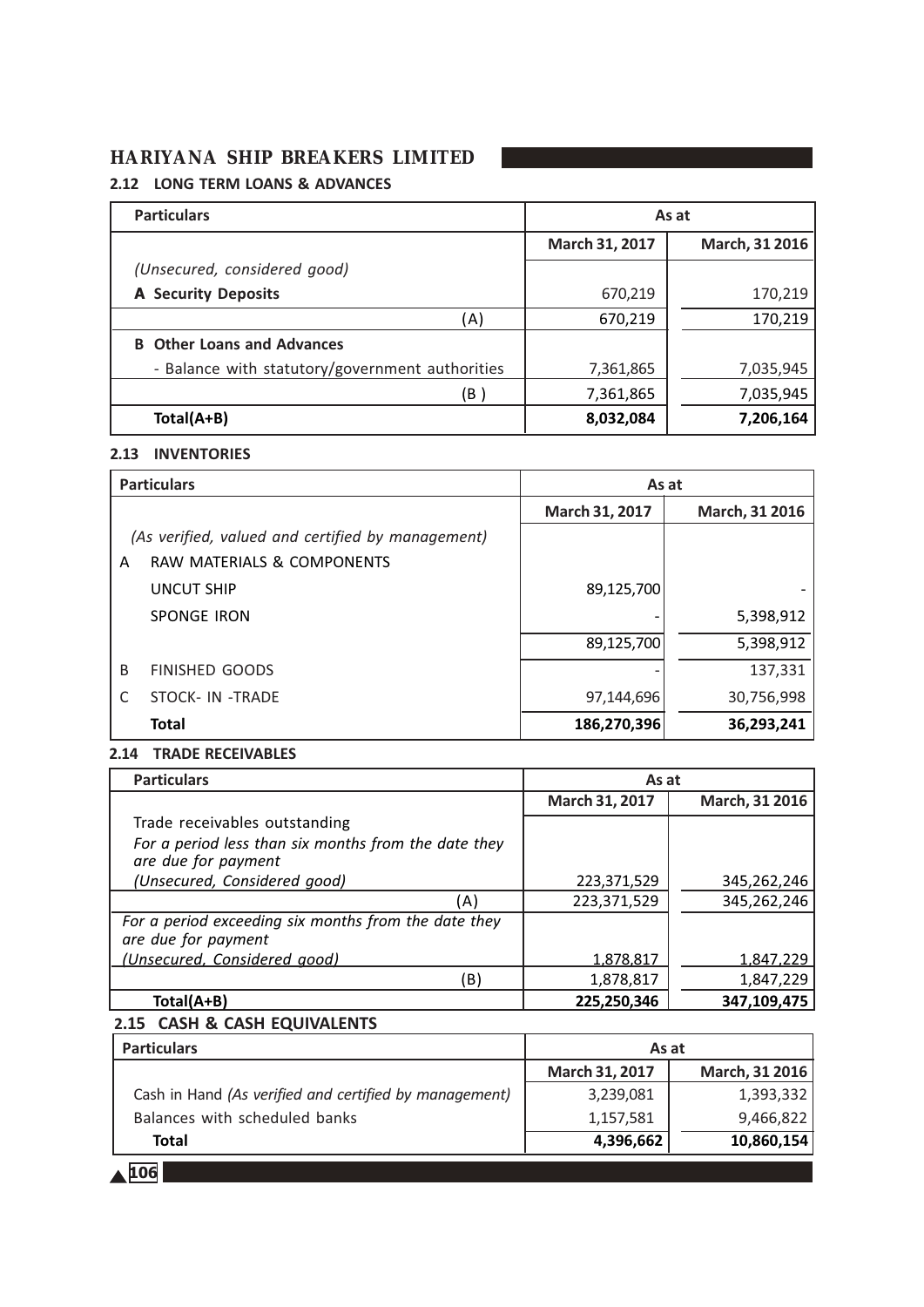Notes: The details of balances as on balance sheet dates with banks are as follows:

| <b>Particulars</b>                                | As at          |                |
|---------------------------------------------------|----------------|----------------|
|                                                   | March 31, 2017 | March, 31 2016 |
| In Bank Accounts:                                 |                |                |
| Balances with scheduled banks                     | 723,554        | 2,125,890      |
| - Punjab National Bank - CC 1040                  | 73,528         | 50,931         |
| - Punjab National Bank - CC2793                   | 37,405         | 22,273         |
| - Punjab National Bank - CC 600                   | 250,618        |                |
| - Punjab National Bank - Bhavnagar Branch (52134) | 52,476         | 155,652        |
| - State Bank of India                             | 20,000         | 117,794        |
| - Punjab National Bank (Mumbai) OD 376097         |                | 6,994,282      |
| <b>Total</b>                                      | 1,157,581      | 9,466,822      |

#### 2.16 SHORT-TERM LOANS & ADVANCES

| <b>Particulars</b>                            | As at          |                |
|-----------------------------------------------|----------------|----------------|
|                                               | March 31, 2017 | March 31, 2016 |
| (Unsecured, Considered good)                  |                |                |
| <b>Others Loans &amp; Advances:</b>           |                |                |
| Prepaid Expenses                              | 103,748        | 84,889         |
| Deposits                                      |                | 191,392        |
| <b>Staff Advances</b>                         | 535,152        | 545,038        |
| Advance against proposed joint venture        | 951,969,603    | 1,177,069,603  |
| Advances recoverable in cash or kind or value | 11,696,085     | 17,794,652     |
| to be received                                |                |                |
| Advance to Suppliers                          | 63,900         |                |
| Margin Money given                            | 282,527        |                |
| Balance with statutory/government authorities | 23,561,549     | 4,511,466      |
| <b>Total</b>                                  | 988,212,564    | 1,200,197,040  |

#### 2.17 OTHER CURRENT ASSETS

| <b>Particulars</b>         | As at          |                |
|----------------------------|----------------|----------------|
|                            | March 31, 2017 | March 31, 2016 |
| Unsecured, considered good |                |                |
| Security Deposits          | 266,960        | 266,960        |
| <b>Total</b>               | 266,960        | 266,960        |

#### 2. 18 REVENUE FROM OPERATIONS

| <b>Particulars</b>          |                 | For the year ended |  |
|-----------------------------|-----------------|--------------------|--|
|                             | March 31, 2017  | March 31, 2016     |  |
| SALES OF MANUFACTURED GOODS | 954,547,328     | 113,599,755        |  |
| SALES OF TRADED GOODS :     | 1,904,584,361   | 3,549,296,820      |  |
|                             | 2,859,131,689   | 3,662,896,575      |  |
| <b>LESS: EXCISE DUTY</b>    | (104, 652, 015) | (5,922,210)        |  |
| Total                       | 2.754.479.674   | 3.656.974.365      |  |
|                             |                 |                    |  |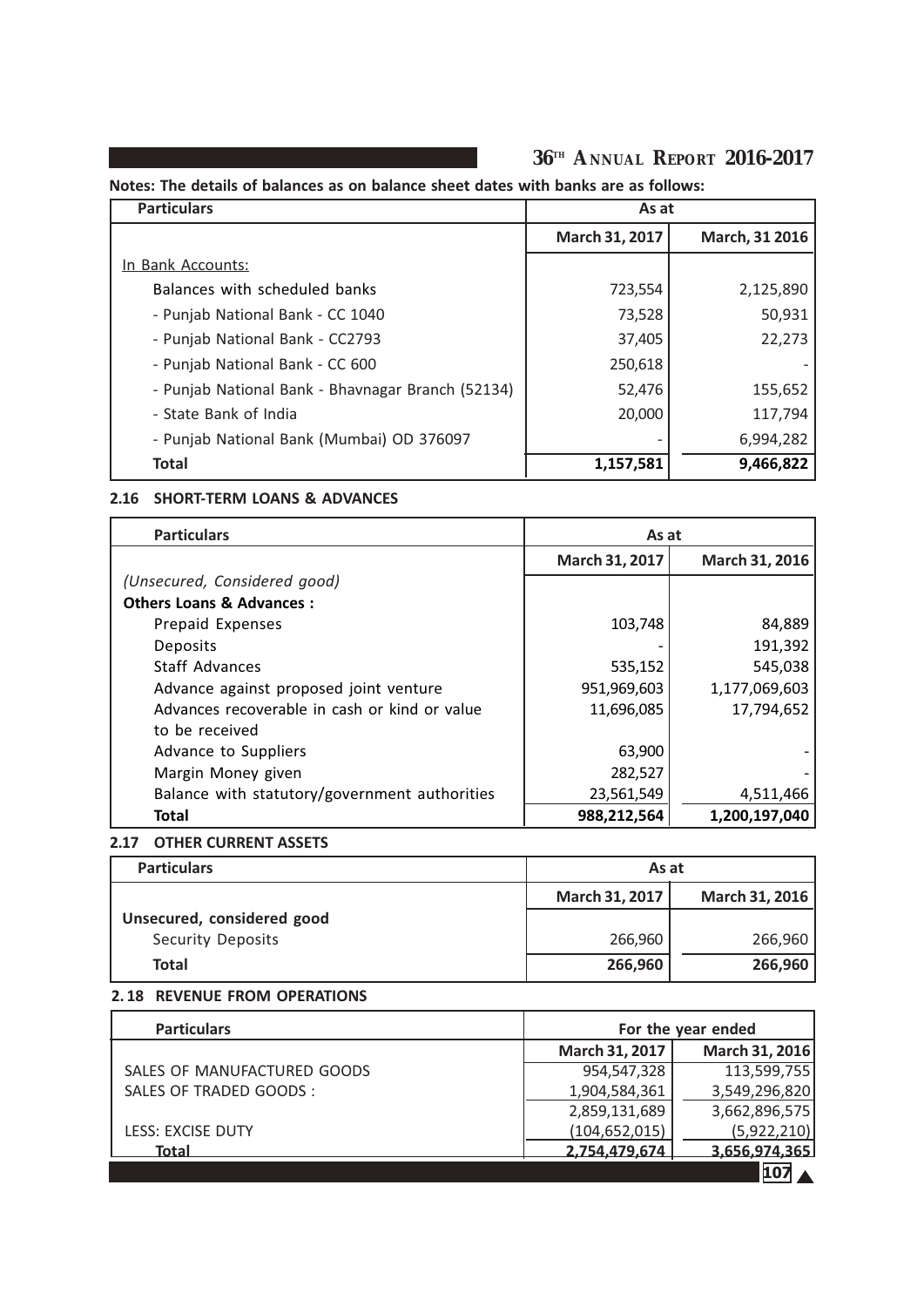#### 2. 19 OTHER INCOME

| <b>Particulars</b>                      | For the year ended |                |  |
|-----------------------------------------|--------------------|----------------|--|
|                                         | March 31, 2017     | March 31, 2016 |  |
| EXCISE/ CUSTOM DUTY REFUNDABLE          |                    | 465,197        |  |
| FOREIGN CURRENCY TRANSACTION VARIATION  | 21,983,485         |                |  |
| <b>RENT RECEIVED</b>                    | 3,605,594          | 3,960,955      |  |
| PROFIT/(LOSS) FROM PARTNERSHIP FIRMS    | 108,620,806        | 107,184,676    |  |
| PROFIT ON SALE OF MUTUAL FUNDS          | 11,152,830         | 30,946,308     |  |
| <b>INTEREST INCOME</b>                  |                    |                |  |
| <b>FROM CUSTOMER</b>                    | 76,581,028         | 85,645,109     |  |
| <b>FROM OTHER PARTIES</b>               | 97,764,157         | 14,137,820     |  |
| FROM PARTNERSHIP FIRMS                  | 1,957,645          | 1,279,774      |  |
| <b>OTHER INCOME</b>                     |                    |                |  |
| AMOUNT WRITTEN OFF AS NO LONGER PAYABLE | 9,120,913          | 1,089,734      |  |
| MISC. INCOME                            | 2,540,498          | 483,169        |  |
| <b>Total</b>                            | 333,326,956        | 245,192,742    |  |

#### 2. 20 COST OF CONSUMPTION OF RAW MATERIALS

| <b>Particulars</b>                                | For the year ended |                |  |
|---------------------------------------------------|--------------------|----------------|--|
|                                                   | March 31, 2017     | March 31, 2016 |  |
| INVENTORY AT THE BEIGINNING OF THE YEAR           | 5,398,912          | 103,868,407    |  |
| LESS: EXCISE DUTY INCLUDED IN OPENING INVENTORIES |                    | (8, 299, 801)  |  |
| ADD: PURCHASE OF RAW MATERIAL                     | 1,014,908,676      |                |  |
|                                                   | 1,020,307,588      | 95,568,606     |  |
| LESS: INVENTORY AT THE END OF THE YEAR            | 89,125,700         | 5,398,912      |  |
| <b>COST OF CONSUMPTION OF RAW MATERIALS</b>       | 931,181,888        | 90,169,694     |  |

#### 2. 21 PURCHASE OF STOCK-IN-TRADE

| <b>Particulars</b> | For the year ended |                |  |
|--------------------|--------------------|----------------|--|
|                    | March 31, 2017     | March 31, 2016 |  |
| <b>PURCHASES</b>   | 1,935,535,247      | 3.426.455.980  |  |
| Total              | 1,935,535,247      | 3,426,455,980  |  |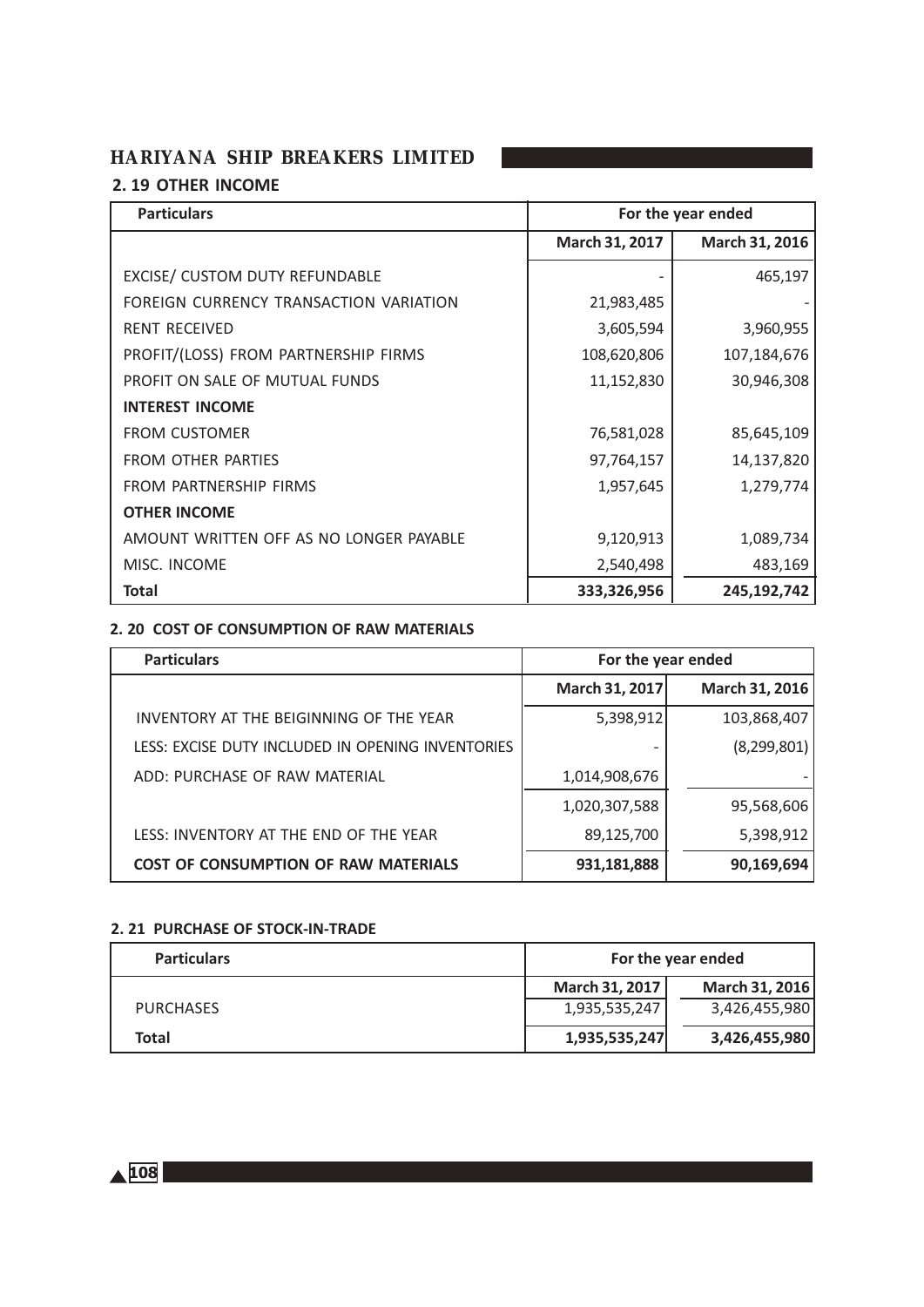## **36<sup>TH</sup> ANNUAL REPORT 2016-2017**

#### 2. 22 CHANGES IN INVENTORIES OF FINISHED GOODS

| <b>Particulars</b>                            | For the year ended |                |  |
|-----------------------------------------------|--------------------|----------------|--|
|                                               | March 31, 2017     | March 31, 2016 |  |
| <b>INVENTORY AT THE BEGINNING OF THE YEAR</b> |                    |                |  |
| - FINISHED GOODS                              | 30,756,998         | 5,432,817      |  |
| - BY PRODUCT GOODS                            | 137,331            | 177,389        |  |
| - WORK-IN-PROGRESS                            |                    |                |  |
| (A)                                           | 30,894,329         | 5,610,206      |  |
| <b>INVENTORY AT THE END OF THE YEAR</b>       |                    |                |  |
| - FINISHED GOODS                              | 97,144,696         | 30,756,998     |  |
| - BY PRODUCT GOODS                            |                    | 137,331        |  |
| - WORK-IN-PROGRESS                            |                    |                |  |
| (B)                                           | 97,144,696         | 30,894,329     |  |
| INCREASE/(DECREASE) IN FINISHED GOODS (A-B)   | (66, 250, 367)     | (25, 284, 123) |  |

#### 2. 23 EMPLOYEE BENEFITS EXPENSES

| <b>Particulars</b>             | For the year ended |                |  |
|--------------------------------|--------------------|----------------|--|
|                                | March 31, 2017     | March, 31 2016 |  |
| SALARIES & WAGES               | 10,051,996         | 2,509,107      |  |
| CONTRIBUTION TO PROVIDENT FUND | 655,013            | 112,386        |  |
| CONTRIBUTION TO E.S.I.C.       | 347,719            | 39,365         |  |
| <b>BONUS</b>                   | 1,395,496          | 162,548        |  |
| STAFF WELFARE EXPENSES         | 155,744            | 417,286        |  |
| <b>Total</b>                   | 12,605,968         | 3,240,692      |  |

#### 2. 24 FINANCE COST

| <b>Particulars</b>                   |                | For the year ended |  |  |
|--------------------------------------|----------------|--------------------|--|--|
|                                      | March 31, 2017 | March, 31 2016     |  |  |
| <b>BANK COMMISSION &amp; CHARGES</b> | 7,336,860      | 3,567,287          |  |  |
| LC DISCOUNTING CHARGES               | 23,997,986     | 60,708,284         |  |  |
| <b>INTEREST EXPENSES:</b>            |                |                    |  |  |
| <b>ON BANK LOANS</b>                 | 1,742,727      | 1,364,053          |  |  |
| LC USANCE INTEREST                   | 8,098,599      | 751,086            |  |  |
| PAID TO OTHER PARTIES                | 37,089,445     | 5,386,554          |  |  |
| DELAYED PAYMENT OF STATUTORY DUES    | 403,465        | 80,431             |  |  |
| <b>Total</b>                         | 78,669,082     | 71,857,695         |  |  |
|                                      |                | 109                |  |  |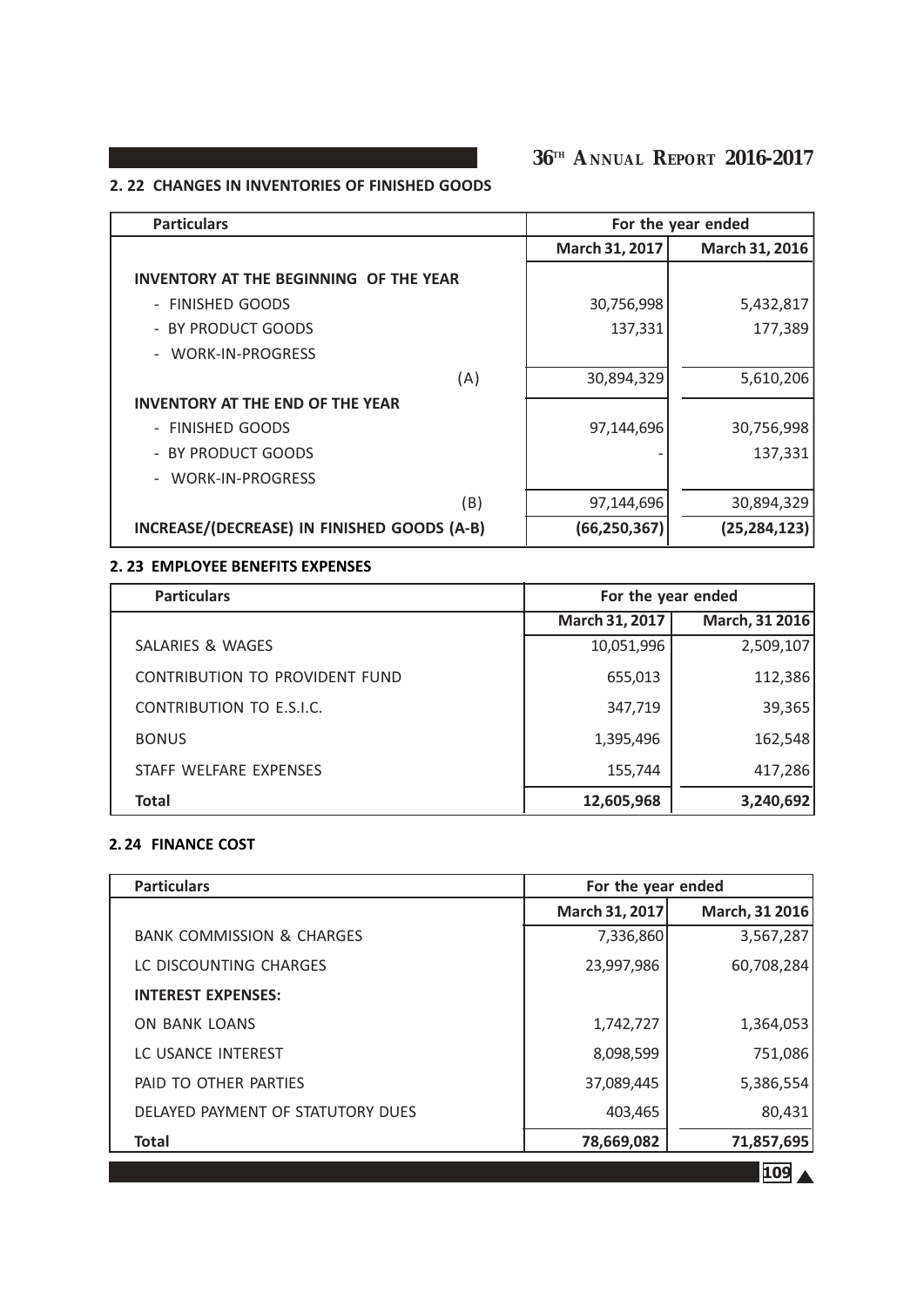### 2. 25 OTHER EXPENSES

| <b>Particulars</b>                       | For the year ended |                |
|------------------------------------------|--------------------|----------------|
|                                          | March 31, 2017     | March, 31 2016 |
| <b>MANUFACTURING EXPENSES</b>            |                    |                |
| CONSUMPTION OF STORE & SPARE PARTS       | 1,471,439          | 131,468        |
| ENVIRONMENT PROTECTION CHARGES           | 116,188            | 1,723          |
| <b>GASES EXPENSES</b>                    | 14,773,944         | 706,781        |
| OTHER MANUFACTURING & OPERATING EXPENSES | 116,924            |                |
| PLOT RENT & PLOT DEVELOPMENT CHARGES     | 2,579,296          | 1,360,450      |
| POWER & FUEL                             | 613,601            | 526,746        |
| REPAIRS & MAINTENANCES                   | 214,486            | 151,004        |
| <b>SUB TOTAL</b>                         | 19,885,878         | 2,878,172      |
| <b>ADMINISTRATIVE EXPENSES</b>           |                    |                |
| <b>ADVERTISEMENTS</b>                    | 39,683             | 111,817        |
| ACCOUNTING CHARGES                       | 206,500            | 147,000        |
| <b>BAD DEBTS</b>                         | 2,991,192          | 1,945,369      |
| <b>COMPUTER CHARGES</b>                  | 35,423             | 38,906         |
| <b>CLEARING &amp; FORWARDING CHARGES</b> | 6,950,442          |                |
| <b>DONATION</b>                          | 133,885            |                |
| <b>INSURANCE</b>                         |                    | 197,117        |
| <b>GROUND RENT EXPENSE</b>               |                    | 509,380        |
| EXCISE EXPENSES (INVENTORIES)            |                    | 7,695,113      |
| <b>ELECTRIC EXPENSES</b>                 | 157,560            | 180,320        |
| <b>FEES &amp; SUBSCRIPTION</b>           | 55,417             | 80,450         |
| FOREIGN CURRENCY TRANSACTION VARIATION   | 9,394,177          | 190,904,954    |
| <b>GENERAL EXPENSES</b>                  | 2,349,262          | 3,922,155      |
| <b>INSURANCE</b>                         | 72,361             | 741,998        |
| LEGAL & PROFESSIONAL EXPENSES            | 2,228,912          | 1,812,559      |
| LOSS ON SALE OF ASSETS                   |                    | 517,633        |
| <b>LISTING EXPENSES</b>                  | 297,701            | 276,246        |
| PAYMENT TO AUDITOR *                     | 218,408            | 198,227        |
| PENALTY & INTEREST CHARGES               |                    | 72,265         |
| POSTAGE & COURIER                        | 43,156             | 104,312        |
| PRINTING & STATIONERY                    | 139,528            | 100,191        |
| PROFESSIONAL TAX                         | 2,000              | 2,000          |
| <b>RATE &amp; TAXES</b>                  | 459,670            | 583,560        |
| <b>RENT</b>                              | 70,000             |                |
| <b>REPAIR &amp; MAINTENANCE</b>          |                    | 1,148          |
| <b>SECURITY EXPENSES</b>                 | 34,742             | 147,830        |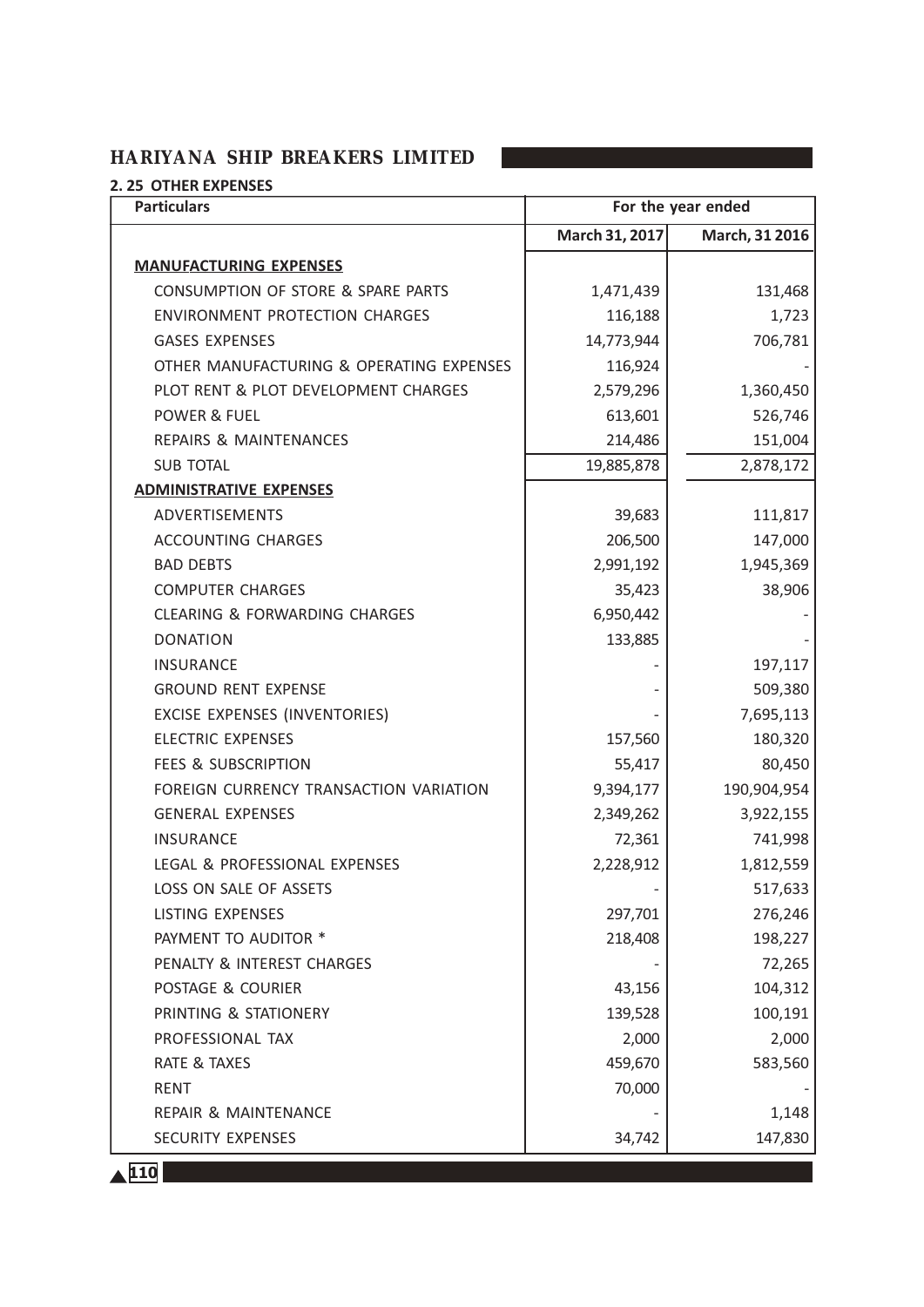**36TH ANNUAL REPORT 2016-2017** 

| SHORTAGE OF GOODS                          | 921,899    |             |
|--------------------------------------------|------------|-------------|
| <b>SHARE DEMAT</b>                         |            | 1,210       |
| <b>GODOWN RENT EXPENSE</b>                 |            | 181,870     |
| SOCIETY MAINTENANCE                        | 291,249    | 167,399     |
| <b>TELEPHONE EXPENSES</b>                  | 106,804    | 185,420     |
| <b>TRAVELLING EXPENSES</b>                 | 566,107    | 1,210,872   |
| <b>WAREHOUSING CHARGES</b>                 | 136,640    |             |
| <b>VEHICLE &amp; CONVEYANCE EXPENSES</b>   | 560,928    | 414,020     |
| <b>SUB TOTAL</b>                           | 28,463,646 | 212,451,341 |
| <b>SELLING &amp; DISTRIBUTION EXPENSES</b> |            |             |
| <b>BROKERAGE &amp; COMMISSION</b>          | 3,130,963  | 3,909,812   |
| LOADING / UNLOADING CHARGES                | 186,279    | 943,972     |
| <b>FREIGHT OUTWARD</b>                     | 71,270     | 12,705,190  |
| <b>SERVICE TAX</b>                         |            | 59,138      |
| <b>SALES TAX</b>                           | 164,746    | 3,317,696   |
| <b>SUB TOTAL</b>                           | 3,553,258  | 20,935,808  |
| <b>Total</b>                               | 51,902,782 | 236,265,321 |
| <b>* PAYMENT TO AUDITOR</b>                |            |             |
| <b>AS AUDITOR:</b>                         |            |             |
| <b>AUDIT FEE</b>                           | 181,608    | 169,602     |
| <b>TAX AUDIT FEE</b>                       | 19,550     | 17,175      |
| <b>OTHER SERVICES</b>                      | 17,250     | 11,450      |
| Total                                      | 218,408    | 198,227     |

#### **2. 26 TAX EXPENSES**

| <b>Particulars</b> | For the year ended               |           |  |
|--------------------|----------------------------------|-----------|--|
|                    | March, 31 2016<br>March 31, 2017 |           |  |
| Current tax:       |                                  |           |  |
| - Income taxes     | 10,770,561                       |           |  |
| - Deferred taxes   | (16,926,046)                     | 4,267,765 |  |
| <b>Total</b>       | (6, 155, 485)                    | 4,267,765 |  |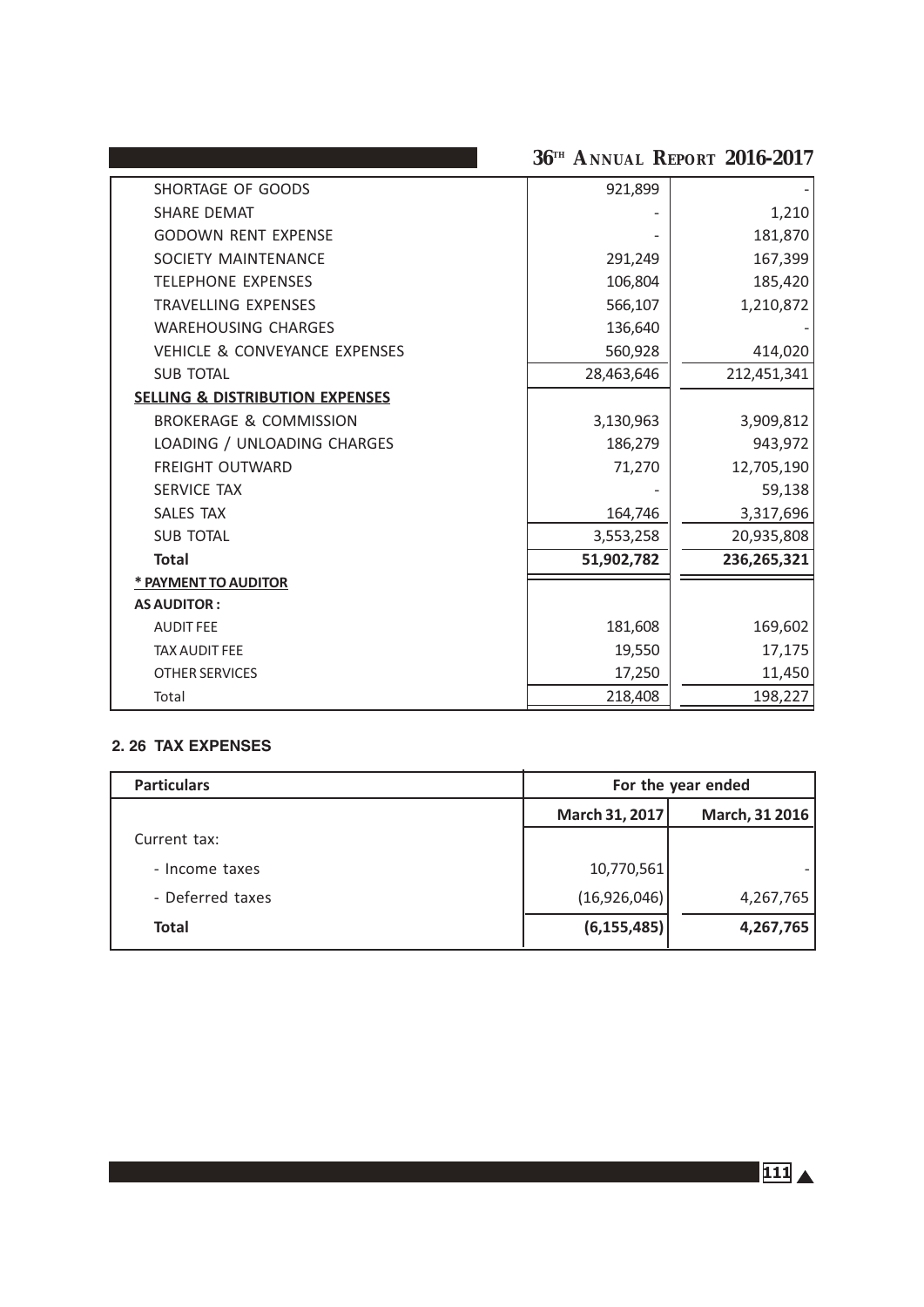#### 2. 27 EARNING PER SHARE

The annualised earning per equity share has been calculated as under.:

| <b>Particulars</b>                                            | For the year ended |                |  |
|---------------------------------------------------------------|--------------------|----------------|--|
|                                                               | March 31, 2017     | March 31, 2016 |  |
| Profit after tax as per profit & Loss accounts                | 94,571,723         | 74,276,014     |  |
| Add: Prior Period Adjustments                                 |                    |                |  |
| Less: Dividend on Preference Shares including<br>dividend Tax |                    |                |  |
| Net profit for calculation of Earning per share               | 94,571,723         | 74,276,014     |  |
| Weighted average No. of shares outstanding<br>during the year | 6,166,667          | 6,166,667      |  |
| Weighted average No. of shares including to be<br>issued      | 6,166,667          | 6,166,667      |  |
| Basic Earning per share                                       | 15.34              | 12.04          |  |
| Diluted earnings per share                                    | 15.34              | 12.04          |  |

#### 2. 28 DISCLOSURE ON SPECIFIED BANK NOTES (SBNs) :

During the year, the Company had specified bank notes and other denomination note as defined in the MCA notification G.S.R. 308(E) dated March 31, 2017. The details of Specified Bank Notes (SBN) held and transacted during the period from November 8, 2016 to December, 30 2016, the denomination wise SBNs and other notes as per the notification is given below:

| <b>Particulars</b>                      | SBNs <sup>*</sup> | Other<br>Denomination<br><b>Notes</b> | <b>Total</b> |
|-----------------------------------------|-------------------|---------------------------------------|--------------|
| Closing Balance as at November 8, 2016  | 8,224,000         | 1,280,076                             | 9,504,076    |
| Add: Permitted receipts                 |                   | 367,144                               | 367,144      |
| Add: Withdrawals from Bank              |                   | 1,208,000                             | 1,208,000    |
| Less: Paid for permitted transactions   |                   | 894,496                               | 894,496      |
| Less: Deposited in Banks                | 8,224,000         |                                       | 8,224,000    |
| Closing Balance as at December 30, 2016 |                   | 1,960,724                             | 1,960,724    |

\* For the purpose of this clause, the term 'Specified Bank Notes' shall have the same meaning provided in the notification of the Government of India, in the Ministry of Finance, Department of Economic Affairs number S.O. 3407(E), dated the 8th November, 2016.

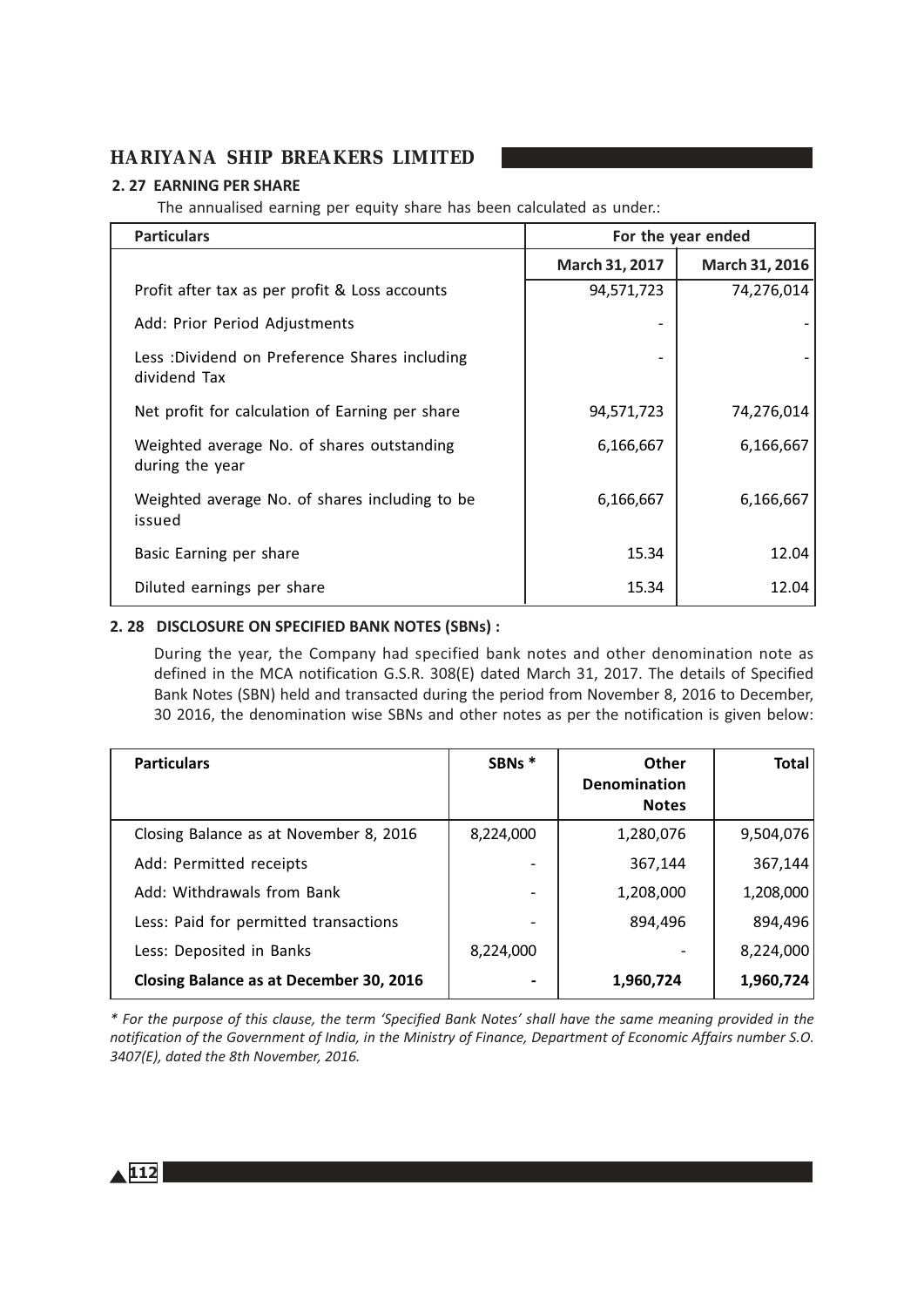#### 2.29 CONTINGENT LIABILITIES

CONTINGENT LIABILITIES & COMMITMENTS (TO EXTENT NOT PROVIDED FOR) (A) CONTINGENT LIABILITIES :

| <b>Particulars</b>                                             |               |                    | As at      |            |
|----------------------------------------------------------------|---------------|--------------------|------------|------------|
|                                                                | <b>Nature</b> | Related            | March 31,  | March 31,  |
|                                                                |               | Financiall<br>Year | 2017       | 2016       |
| - Pending appeal before Hon. ITAT "I" Bench,<br>Mumbai         | Income<br>Tax | AY: 2007-08        | 396,780    | 396,780    |
| - Pending appeal before Hon. ACIT Circle 3(1)(2),<br>Mumbai    | Income<br>Tax | AY: 2009-10        | 188,120    | 188,120    |
| - Pending appeal before Hon. CIT, Central<br>circle 54, Mumbai | Income<br>Tax | AY: 2010-11        | 200,550    | 200,550    |
| - Pending appeal before Hon. DCIT Circle 3(1)(2),<br>Mumbai    | Income<br>Tax | AY: 2011-12        | 358,140    | 358,140    |
| - Pending appeal before Hon. DCIT Circle 3(1)(2),<br>Mumbai    | Income<br>Tax | AY: 2012-13        | 3,030,960  | 3,030,960  |
| - Pending appeal before Hon. CIT (A)-8, Mumbai                 | Income<br>Tax | AY: 2013-14        | 6,029,800  | 6,029,800  |
| - Pending appeal before Hon. CIT (A)-8, Mumbai                 | Income<br>Tax | AY: 2014-15        | 9,853,510  |            |
|                                                                |               |                    | 20,057,860 | 10,204,350 |

#### Notes:

1. The company do not anticipate any liability on account of counter guarantees given to bank for various loan facility availed by associated concerns.

2. The company does not anticipate any liability except above on account of pending income tax and sales tax assessments.

#### 2. 30 CORPORATE SOCIAL RESPONSIBILITY EXPENSES :

The Company has constituted a CSR committee as required under Section 135 of the Act, together with relevant rules as prescribed in Companies (Corporate Social Responsibility Policy) Rules, 2014 ('CSR rules'). During the year, basis on these rules the amount to be spent for CSR activities was Rs. 25.17 Lakhs for FY: 2016-17 and Rs. 35.04 Lakhs for FY: 2015-16, whereas the Company has spent an amount of Rs. Nil for FY: 2016-17 as well as for FY: 2015-16 towards Corporate Social Responsibility. Management and CSR Committee are in the process of finding better avenues of CSR Expenditure to be incurred in near future.

| <b>Particulars</b>                                 | For the year ended |                |  |
|----------------------------------------------------|--------------------|----------------|--|
|                                                    | March 31, 2017     | March 31, 2016 |  |
| (i) Gross Amount Required to be spent              | 2,516,822          | 3,504,106      |  |
| (ii) Amount Spent                                  |                    |                |  |
| (iii) Not Utilized amount                          | 2,516,822          | 3,504,106      |  |
| Corporate Social Responsibility Expense during the |                    |                |  |
| year                                               |                    |                |  |
|                                                    |                    |                |  |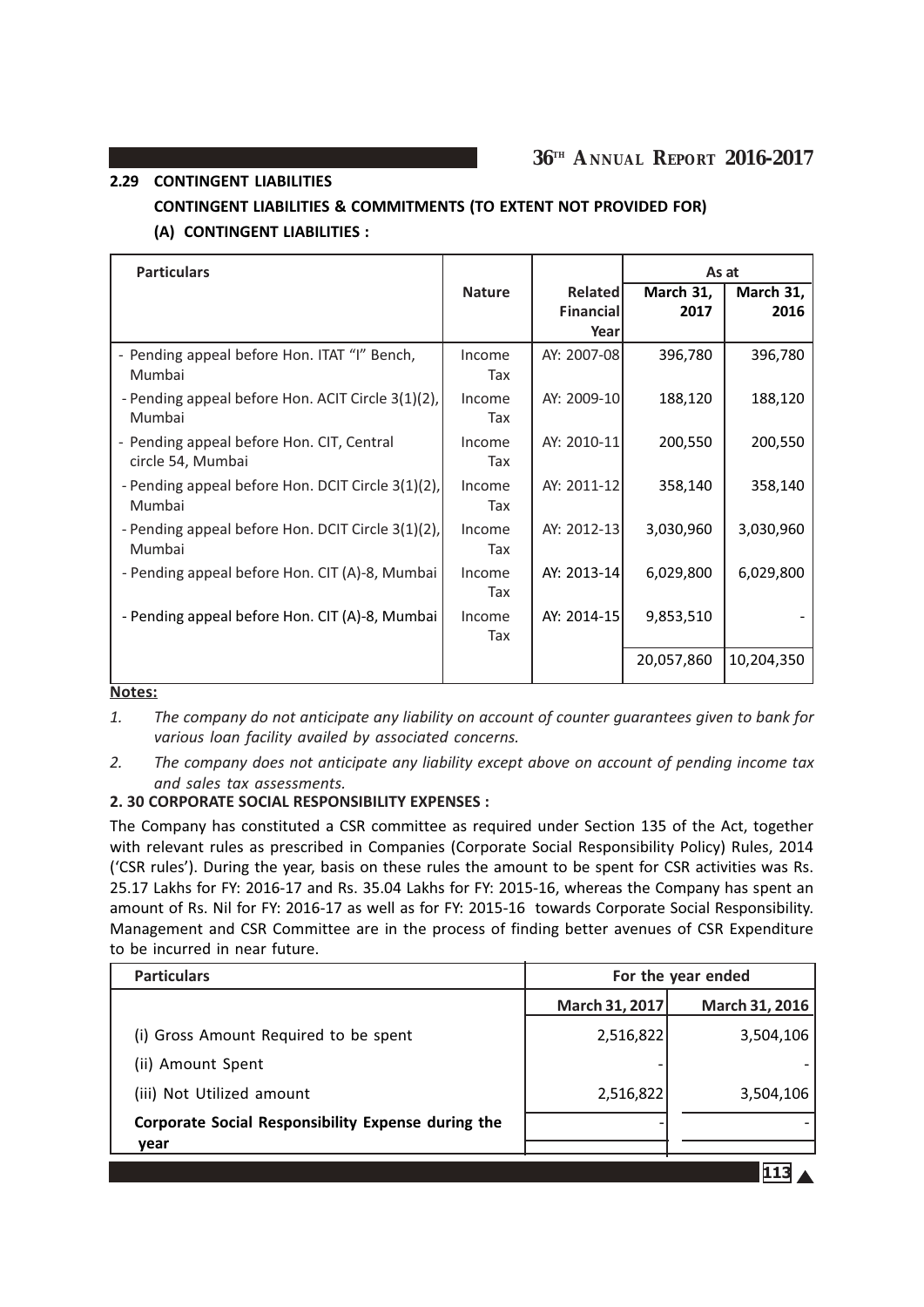#### 2. 31 SEGMENT INFORMATION :

The business of the company is divided into three segments: Invevestment & Finance, Ship Recycling and Manufacturing of Sponge Iron & Steels and separate set of books of accounts are maintained. The principal activities of these segments are as under:

| Segment                       | <b>Principal Activities</b>                               |
|-------------------------------|-----------------------------------------------------------|
| Investment & Trading Activity | Trading in Ferrous and Non Ferrous Metals, Coils and Coal |
| Ship Breaking Activity        | Dismentling / Breaking of old and used ships              |
| Trading - Bhavnagar           | Trading in Ferrous and Non Ferrous Metals                 |
| Steel and Power               | Manufacture of Sponge Iron                                |

Segment Revenue, Segment Expenses and Segment Result include inter segment revenues / expenses between business segments. Those transfer are eliminated in total revenue/expense/ results.

# **Business Segments** (Rs. in Lakhs)

| <b>Particulars</b>                   | Investment | <b>Ship</b>     | <b>Trading</b>     | Steel &   | <b>Total</b>      |
|--------------------------------------|------------|-----------------|--------------------|-----------|-------------------|
|                                      | & Trading  | <b>Breaking</b> |                    | Power     | <b>Operations</b> |
|                                      |            |                 |                    |           |                   |
| <b>Segment Revenue</b>               |            |                 |                    |           |                   |
| External revenue from activities     | 16,361.35  | 8,498.95        | 2,684.20           | 0.30      | 27,544.80         |
|                                      |            |                 | 1,076.78 35,492.17 | 0.80      | 36,569.74         |
| Other Income                         | 2,989.98   | 231.04          | 18.54              | 93.71     | 3,333.27          |
|                                      | 2,448.54   | (22.39)         | 3.22               | 22.56     | 2,451.93          |
| Total revenue as per Profit & Loss   | 19,351.32  | 8,729.99        | 2,702.74           | 94.01     | 30,878.07         |
|                                      | 2,448.54   |                 | 1,054.38 35,495.39 | 23.36     | 39,021.67         |
| Add: Inter segment Interest income   |            | 243.10          | 317.92             |           | 561.02            |
|                                      |            | 10.89           | 1,371.39           |           | 1,382.28          |
| <b>Total Segment Revenue</b>         | 19,351.32  | 8,973.09        | 3,020.66           | 94.01     | 31,439.08         |
|                                      | 2,448.54   | 1,065.27        | 36,866.78          | 23.36     | 40,403.95         |
| Less: Finanacial Charges(external)   | 624.20     | 9.29            | 94.40              | 58.80     | 786.69            |
|                                      | 59.33      | 9.32            | 595.48             | 54.45     | 718.58            |
| Less: Inter segment Interest expense | 519.98     |                 |                    | 41.03     | 561.02            |
|                                      | 1,308.52   |                 |                    | 73.76     | 1,382.28          |
| Less: Expenses                       | 16,261.04  | 9,641.46        | 2,715.18           | 227.73    | 28,845.42         |
|                                      | 41.88      |                 | 1,187.48 36,070.96 | 217.33    | 37,517.66         |
| <b>Segment Results</b>               | 1,946.10   | $-677.66$       | 211.08             | $-233.56$ | 1,245.96          |
|                                      | 1,038.81   | $-131.54$       | 200.34             | $-322.17$ | 785.44            |
| <b>Extraordinary Items</b>           |            |                 |                    |           | 361.80            |
| <b>Less: Current Taxs</b>            |            |                 |                    |           |                   |
|                                      |            |                 |                    |           | (61.55)<br>42.68  |
| <b>Net Profit</b>                    |            |                 |                    |           | 945.72            |
|                                      |            |                 |                    |           | 742.76            |
| <b>Segment Assets</b>                |            |                 |                    |           |                   |
| <b>Total Assets</b>                  | 18,823.71  | 1,745.16        | 993.25             | 373.91    | 21,936.03         |
|                                      | 20,151.99  | 372.98          | 3,599.36           | 1,108.49  | 25,232.82         |
| <b>Segment Liabilities</b>           |            |                 |                    |           |                   |
| <b>Total Liabilities</b>             | 385.53     | 5,955.98        | 3,394.33           | 708.59    | 10,444.43         |
|                                      | 711.43     |                 | 31.64 13,193.34    | 743.85    | 14,680.26         |
|                                      |            |                 |                    |           |                   |

 $\overline{f^*}$  Figures in italics are in respect of the previous year)

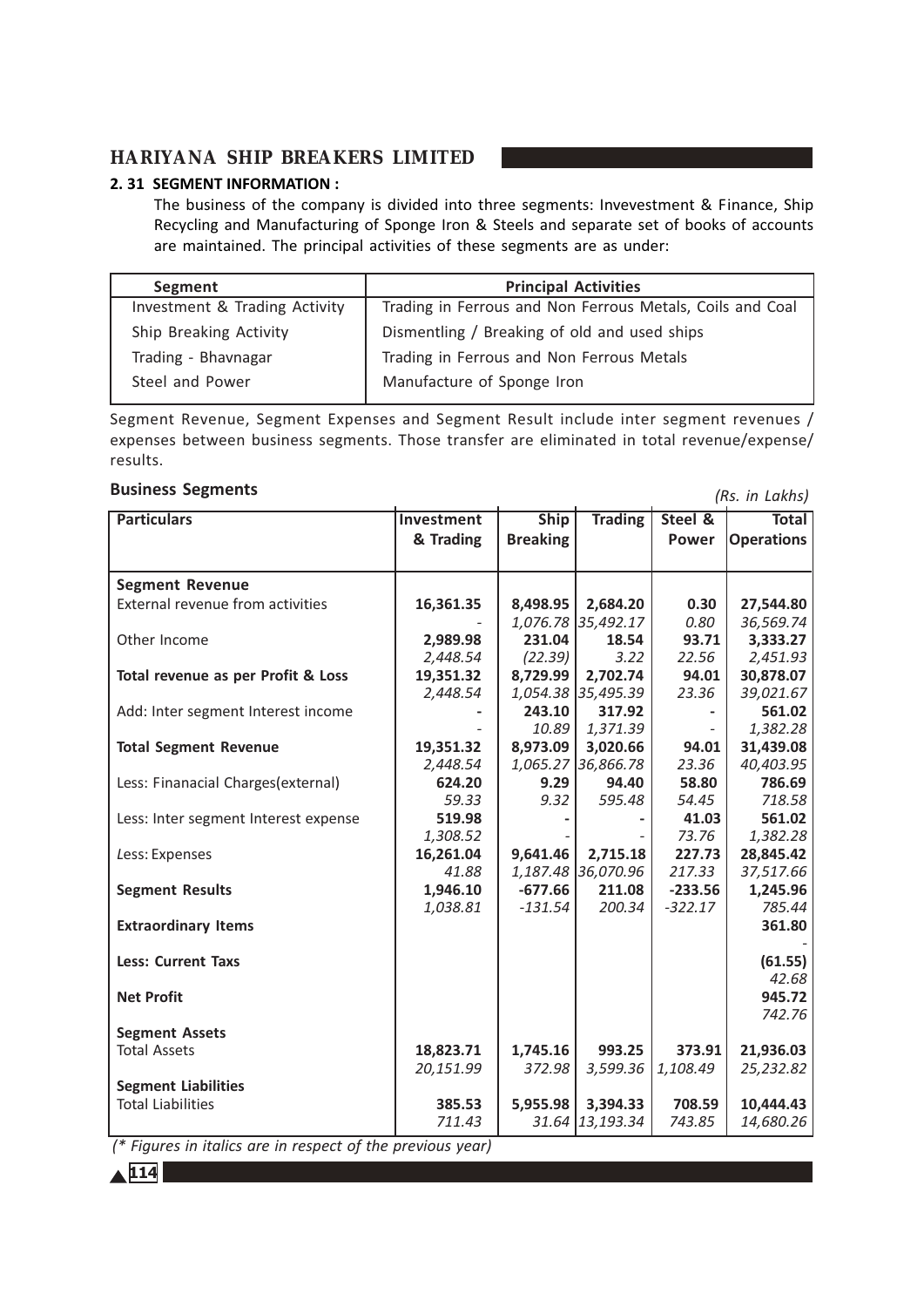# **36TH ANNUAL REPORT 2016-2017**

#### 2. 32 Related Party Transactions:

| a) |       | Key Management personnel |                          |
|----|-------|--------------------------|--------------------------|
|    | i)    | Shantisarup Reniwal      | <b>Managing Director</b> |
|    | ii)   | Rakesh Reniwal           | Executive Director       |
|    |       | iii) Unnati Reniwal      | Executive Director       |
|    | iv) – | Swati Chauhan            | Company Secretary        |
|    | v)    | Rajeev Reniwal           | CFO                      |
|    |       |                          |                          |

## b) Other related parties where there have been transactions:

Enterprises commonly controlled or influenced by major shareholder/directors/ relative of directors of the Company:

| $\mathsf{i}$ ) | <b>Orchid Lakeview Developers</b>           | Partnership             |
|----------------|---------------------------------------------|-------------------------|
| $\mathbf{ii}$  | Swastik Developers                          | Partnership             |
|                | iii) White Mountain                         | Partnership             |
|                | iv) Whitefield Projects                     | Partnership             |
|                | v) Hariyana Ship Demolition Private Limited | <b>Common Directors</b> |
|                | vi) Goyal Hariyana Realty                   | Partnership             |
|                | vii) Inducto Steels Ltd                     | <b>Common Directors</b> |
|                | viii) Shree Balaji Associates               | Partnership             |
|                | ix) Goyal Hariyana Construction             | Partnership             |
| x)             | Hariyana Developers                         | Partnership             |
| xi)            | Hariyana Air Products                       | Partnership             |

115 A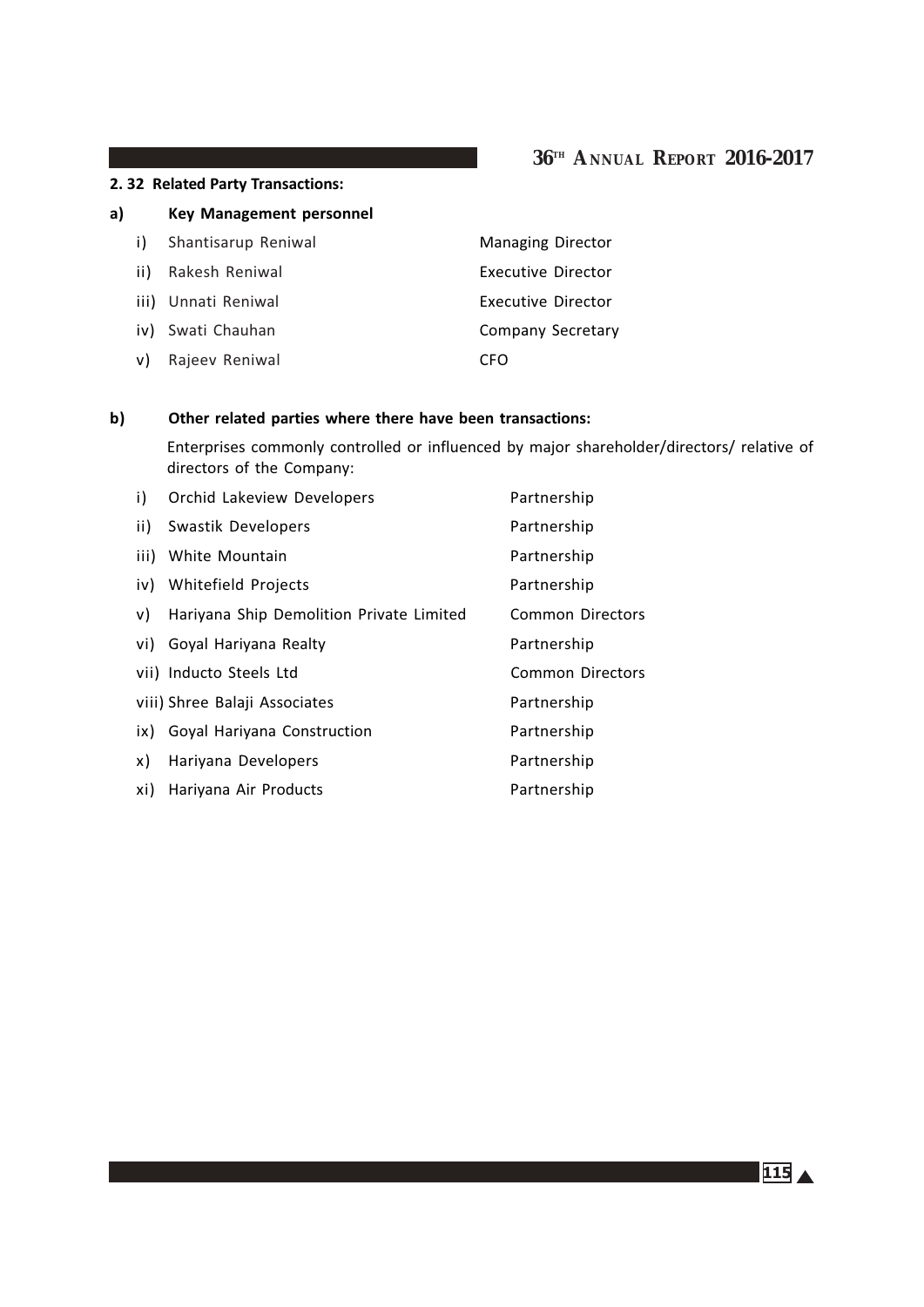The details of transaction with related parties

(In Rupees)

| <b>Nature of transactions</b>    | <b>Related</b> |            | <b>Other Related</b> |             |
|----------------------------------|----------------|------------|----------------------|-------------|
|                                  | Personnel      |            | <b>Parties</b>       |             |
|                                  | 31.03.2017     | 31.03.2016 | 31.03.2017           | 31.03.2016  |
| <b>INCOME</b>                    |                |            |                      |             |
| White Mountain                   |                |            | 22,562,869           | 22,127,796  |
| Orchid Lakeview Developers       |                |            | 19,934,366           | 17,671,273  |
| Swastik Developers               |                |            | 5,150,373            | 4,609,793   |
| Goyal Hariyana Realty            |                |            | 11,233,070           | 9,810,020   |
| Hariyana Developers              |                |            |                      | 1,332,059   |
| Goyal Hariyana Construction      |                |            | 17,638,236           | 17,969,206  |
| Shree Balaji & Associates        |                |            |                      | 12,060,359  |
| Hariyana Air Products            |                |            | 1,957,645            | 1,279,774   |
|                                  |                |            | 78,476,559           | 86,860,280  |
| <b>OXYGEN GAS PURCHASES</b>      |                |            |                      |             |
| Hariyana Air Product             |                |            | 4,358,272            | 6,218       |
|                                  |                |            | 4,358,272            | 6,218       |
| <b>INTEREST PAID</b>             |                |            |                      |             |
| Shree Balaji & Associates        |                |            | 31,281,297           |             |
| Tanmay Trilokchand Agarwal       |                |            | 23,254,089           | 21,511,646  |
|                                  |                |            | 54,535,386           | 21,511,646  |
| SHARE OF PROFIT/(LOSS) FROM FIRM |                |            |                      |             |
| Orchid Lakeview Developers       |                |            | 43,527,718           | (1,097)     |
| Shree Balaji Associates          |                |            | 149,584              | 831,335     |
| Goyal Hariyana Construction      |                |            | 40,651,023           | 91,596,493  |
| Goyal Hariyana Realty            |                |            | 1,008,270            |             |
| White Mountain                   |                |            | 16,310,235           | 18,345,695  |
| Whitefield Projects              |                |            |                      | (68, 525)   |
| Hariyana Air Products            |                |            | (974, 632)           | (3,519,225) |
|                                  |                |            | 100,672,198          | 107,184,676 |
| <b>REMUNERATION PAID</b>         |                |            |                      |             |
| Swati Chauhan                    | 440,000        | 160,000    |                      |             |
| Disha Shah                       |                | 280,000    |                      |             |
|                                  | 440,000        | 440,000    |                      |             |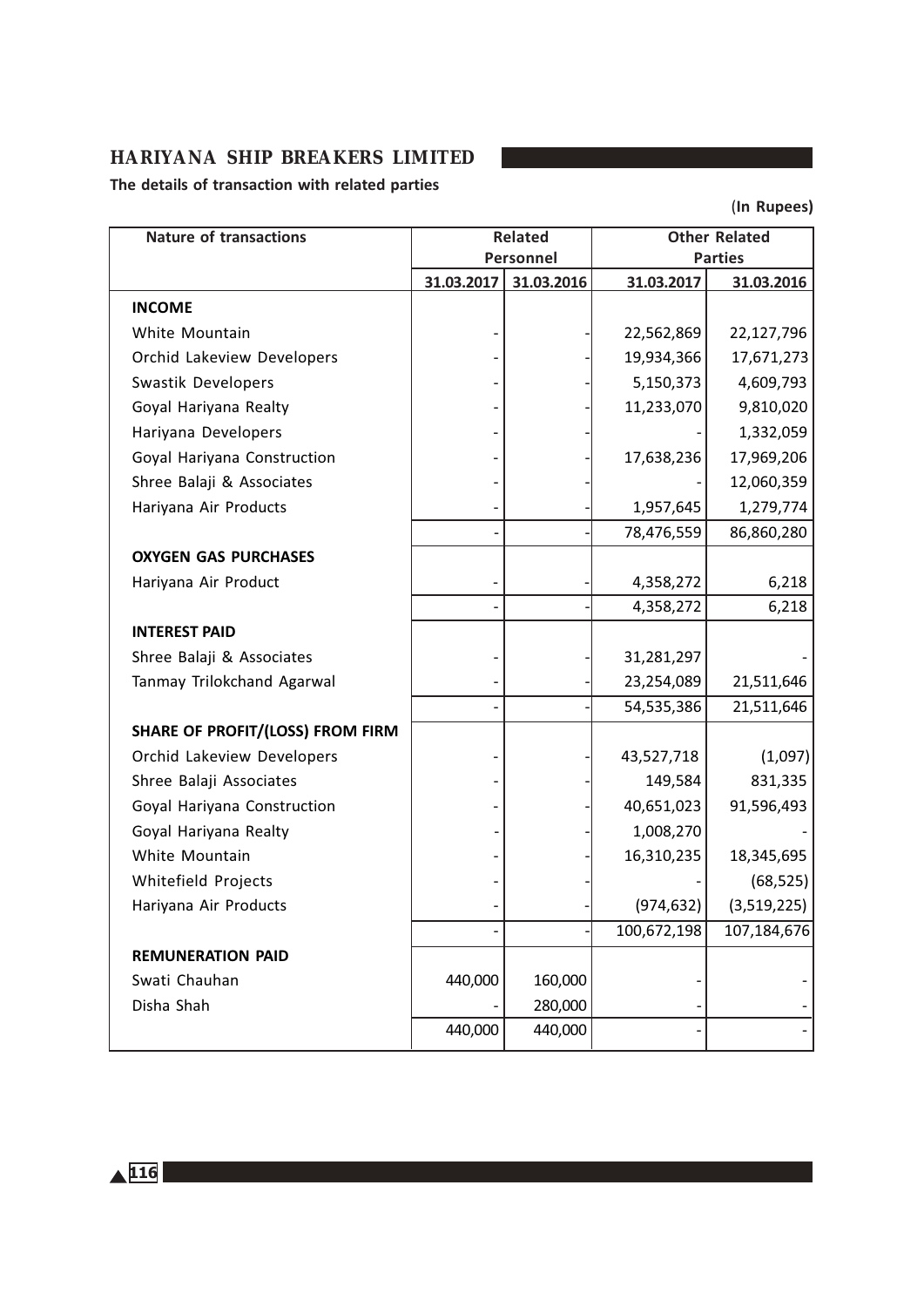| <b>Nature of transactions</b>            | <b>Related</b> |            | <b>Other Related</b> |                             |
|------------------------------------------|----------------|------------|----------------------|-----------------------------|
|                                          | Personnel      |            | <b>Parties</b>       |                             |
|                                          | 31.03.2017     | 31.03.2016 | 31.03.2017           | 31.03.2016                  |
| <b>INVESTMENT IN PARTNERSHIP</b>         |                |            |                      |                             |
| <b>CAPITAL INTRODUCED</b>                |                |            |                      |                             |
| Orchid Lakeview Developers               |                |            | 80,000,000           | 2,500,000                   |
| Shree Balaji Associates                  |                |            |                      | 4,318,200,000 2,901,603,000 |
| Goyal Hariyana Construction              |                |            | 3,000,000            | 60,000,000                  |
| Hariyana Developers                      |                |            |                      | 142,865,000                 |
| Goyal Hariyana Realty                    |                |            | 20,000,000           | 2,541,000                   |
| Hariyana Air Products                    |                |            | 2,500,000            | 914,000                     |
|                                          |                |            |                      | 4,423,700,000 3,110,423,000 |
| <b>CAPITAL WITHDRAWN</b>                 |                |            |                      |                             |
| Orchid Lakeview Developers               |                |            | 20,000,000           | 12,500,000                  |
| Shree Balaji Associates                  |                |            |                      | 3,860,550,000 2,982,451,000 |
| Goyal Hariyana Construction              |                |            | 313,135,772          | 13,972,964                  |
| Hariyana Developers                      |                |            | 144,197,059          |                             |
| Goyal Hariyana Realty                    |                |            | 20,000,000           |                             |
| White Mountain                           |                |            | 142,500,000          |                             |
| Whitefield Projects                      |                |            |                      | 2,308,925                   |
| Hariyana Air Products                    |                |            | 10,864,098           | 6,319,467                   |
|                                          |                |            |                      | 4,511,246,929 3,017,552,356 |
| <b>LOAN GIVEN</b>                        |                |            |                      |                             |
| Hariyana Ship Demolition Private Limited |                |            |                      | 19,100,000                  |
|                                          |                |            |                      | 19,100,000                  |
| <b>LOAN TAKEN</b>                        |                |            |                      |                             |
| Hariyana Ship Demolition Private Limited |                |            | -                    | 19,100,000                  |
|                                          |                |            |                      | 19,100,000                  |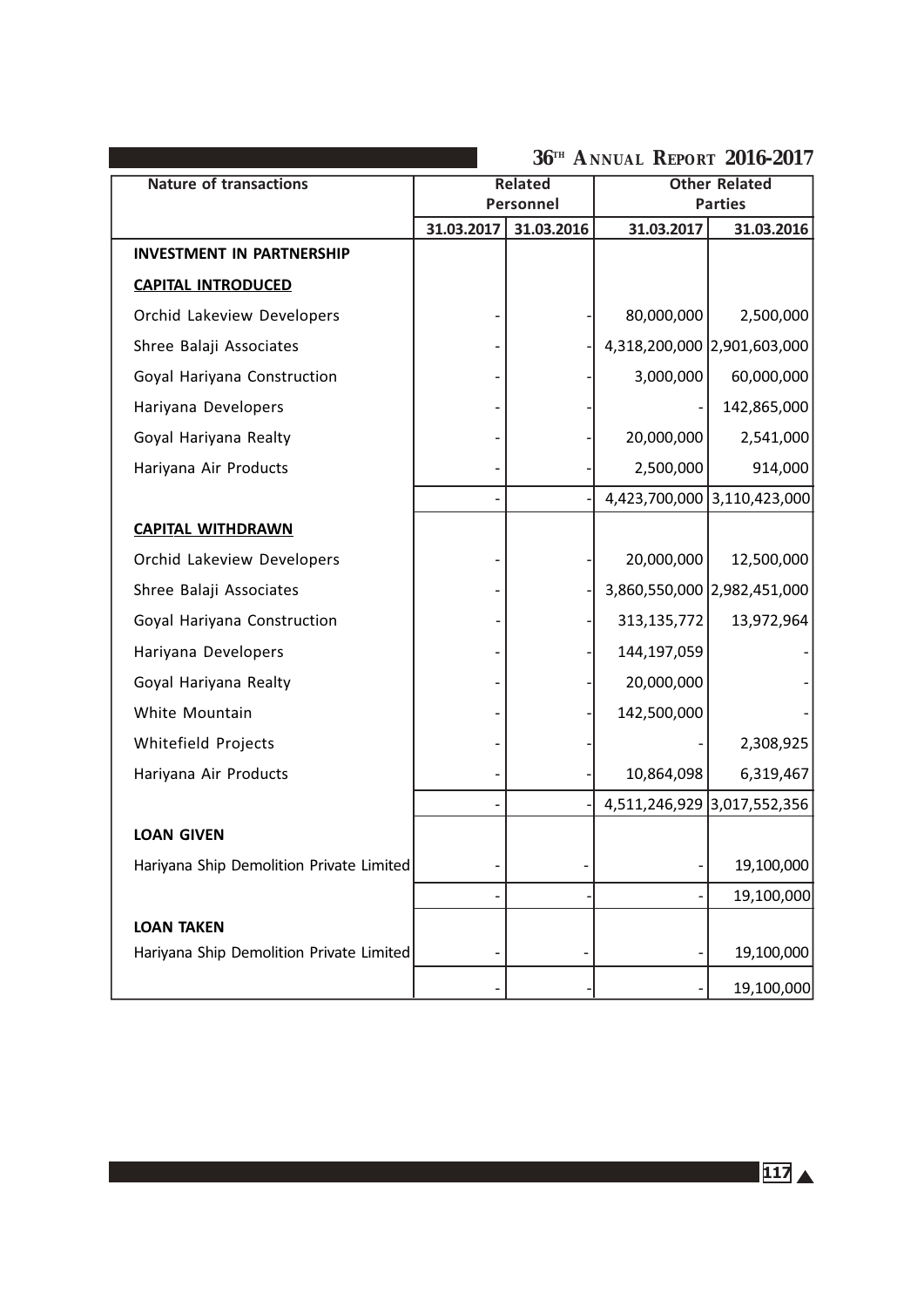OUTSTANDING BALANCES AS ON MARCH 31, 2017

The details of transaction with related parties

| <b>Nature of transactions</b>         | <b>Key Management</b> |            | <b>Other Related</b> |              |
|---------------------------------------|-----------------------|------------|----------------------|--------------|
|                                       | Personnel             |            | <b>Parties</b>       |              |
|                                       | 31.03.2017            | 31.03.2016 | 31.03.2017           | 31.03.2016   |
| <b>INVESTMENT IN PARTNERSHIP FIRM</b> |                       |            |                      |              |
| <b>In Fixed Capital</b>               |                       |            |                      |              |
| Orchid Lakeview Developers            |                       |            | 100,000              | 100,000      |
| White Mountain                        |                       |            | 25,000               | 25,000       |
| Shree Balaji Associates               |                       |            | 25,000               | 25,000       |
| Goyal Hariyana Construction           |                       |            |                      | 10,000,000   |
| Hariyana Developers                   |                       |            |                      | 255,000      |
| Goyal Hariyana Realty                 |                       |            | 50,000               | 50,000       |
| Hariyana Air Products                 |                       |            |                      | 4,500,000    |
| <b>In Current Account</b>             |                       |            |                      |              |
| Whitefield Projects                   |                       |            | 420,386              | 420,386      |
| Swastik Developers                    |                       |            | 48,070,149           | 42,919,776   |
| Orchid Lakeview Developers            |                       |            | 289,094,688          | 163,708,761  |
| Goyal Hariyana Construction           |                       |            | 46,675,788           | 282,497,537  |
| White Mountain                        |                       |            | 123,047,695          | 226,674,591  |
| Hariyana Developers                   |                       |            |                      | 143,942,059  |
| Goyal Hariyana Realty                 |                       |            | 105,905,054          | 93,663,714   |
| Shree Balaji Associates               |                       |            | 60,114,674           | -369,531,743 |
| Hariyana Air Products                 |                       |            | 21,218,756           | 7,371,646    |
|                                       |                       |            | 694,747,190          | 606,621,727  |

Note:

- 1. During the year Hariyana Ship Breakers Ltd ("The Company") has retired from Goyal Hariyana Construction with effect from 22nd February 2017. Share of profit Rs.46,675,788/- till the date of retirement has been credited in Current Account of the Company as decided mutually and the same is shown as Capital Balance as on 31st March 2017.
- 2. During the year Hariyana Ship Breakers Ltd ("The Company") has also retired from Hariyana Developers with effect from 01st April 2016. As per the explanation provided by the management the Partnership Firm has not started any business till the date of retirement.
- 3. The partnership deed of M/s. Hariyana Air Product has been re-consituted w.e.f. 08.07.2016. With the re-constitution, share in profit/(loss) of Hariyana Ship Breakers Ltd. has been increased to 95% from 60%.